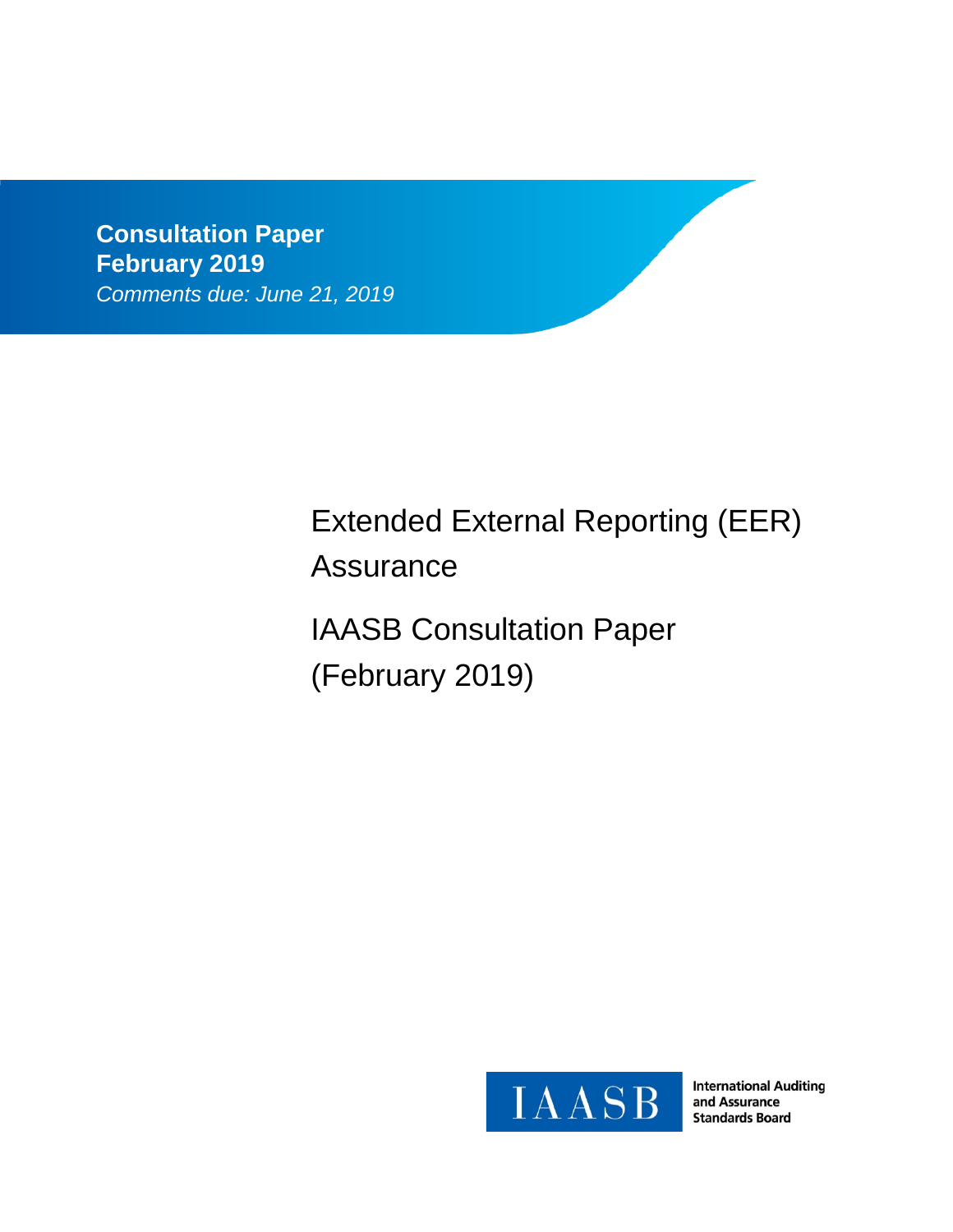## **Acknowledgements**

This Consultation Paper was developed by the International Auditing and Assurance Standards Board (IAASB) as part of a project run with the support of the World Business Council for Sustainable Development (WBCSD). This work is part of a conservation and financial markets collaboration among Ceres, World Business Council for Sustainable Development, World Wildlife Fund and the Gordon and Betty Moore Foundation. For more information, please visit www.moore.org.

#### **About the IAASB**

The objective of the IAASB is to serve the public interest by setting high-quality auditing, assurance, and other related services standards and by facilitating the convergence of international and national auditing and assurance standards, thereby enhancing the quality and consistency of practice throughout the world and strengthening public confidence in the global auditing and assurance profession.

The IAASB develops auditing and assurance standards and guidance for use by all professional accountants under a shared standard-setting process involving the Public Interest Oversight Board, which oversees the activities of the IAASB, and the IAASB Consultative Advisory Group, which provides public interest input into the development of the standards and guidance. The structures and processes that support the operations of the IAASB are facilitated by the International Federation of Accountants (IFAC). Visit jaasb.org.

#### **About WBCSD**

WBCSD is a global, CEO-led organization of over 200 leading businesses working together to accelerate the transition to a sustainable world. It helps make its member companies more successful and sustainable by focusing on the maximum positive impact for shareholders, the environment and societies.

WBCSD member companies come from all business sectors and all major economies, representing a combined revenue of more than US\$8.5 trillion and 19 million employees. WBCSD's global network of almost 70 national business councils gives its members unparalleled reach across the globe. WBCSD is uniquely positioned to work with member companies along and across value chains to deliver impactful business solutions to the most challenging sustainability issues.

Together, WBCSD is the leading voice of business for sustainability: united by its vision of a world where more than 9 billion people are all living well and within the boundaries of the planet, by 2050. Visit wbcsd.org.

#### **About the Gordon and Betty Moore Foundation**

The Gordon and Betty Moore Foundation fosters path-breaking scientific discovery, environmental conservation, patient care improvements and preservation of the special character of the Bay Area.

Visit Moore.org or follow @MooreFound.

For copyright, trademark, and permissions information, please see page 84.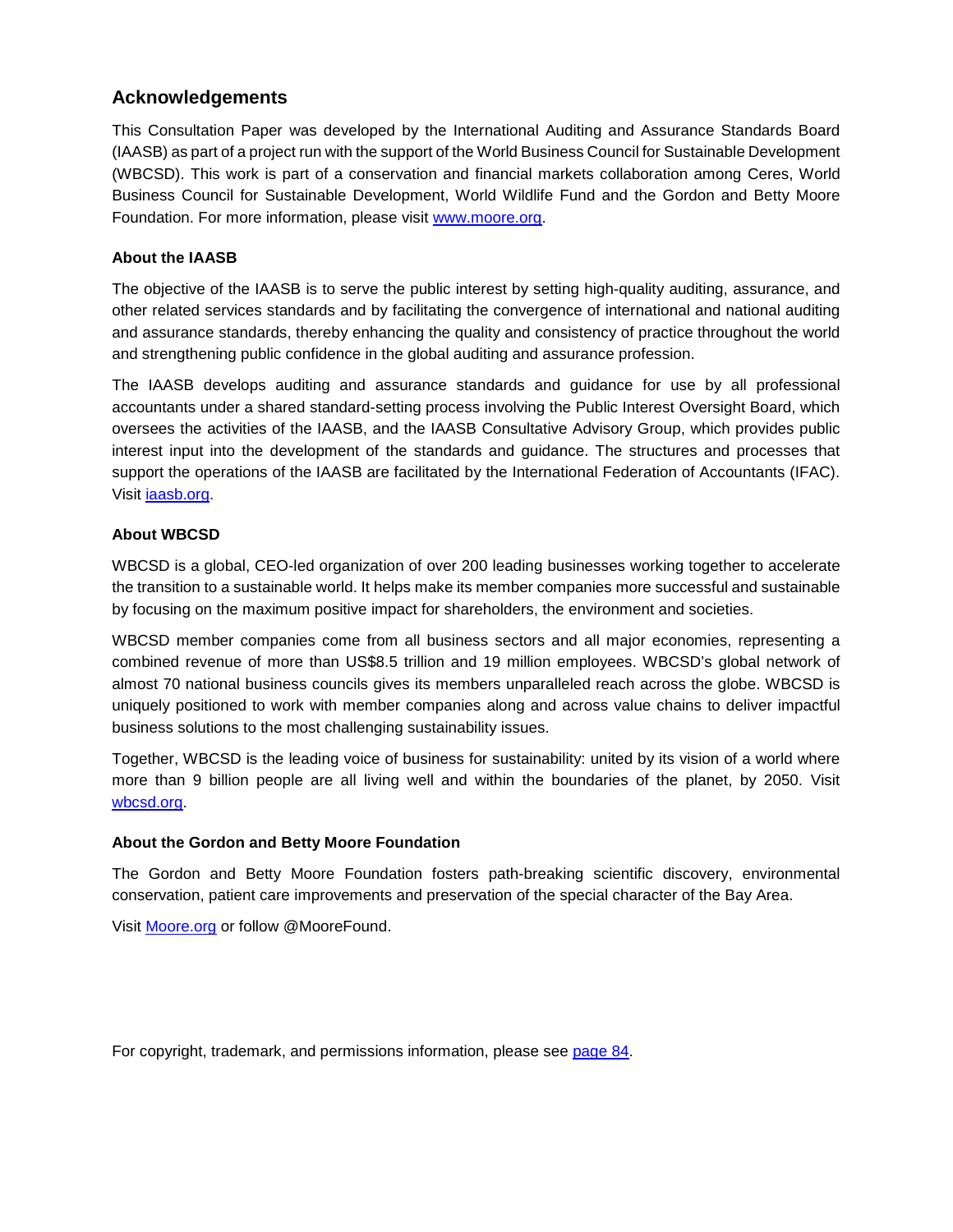## **REQUEST FOR INPUT**

This Consultation Paper was developed by the International Auditing and Assurance Standards Board® (IAASB®).

Comments are requested by June 21, 2019.

Respondents are asked to submit their comments electronically through the IAASB website, using the "Submit a Comment" link. First-time users must register to use this feature. Please submit comments in both a PDF and Word file. Respondents are asked not to use tables in their responses as these create difficulties for analysis. All comments will be considered a matter of public record and will ultimately be posted on the website.

This publication may be downloaded from the IAASB website (www.iaasb.org).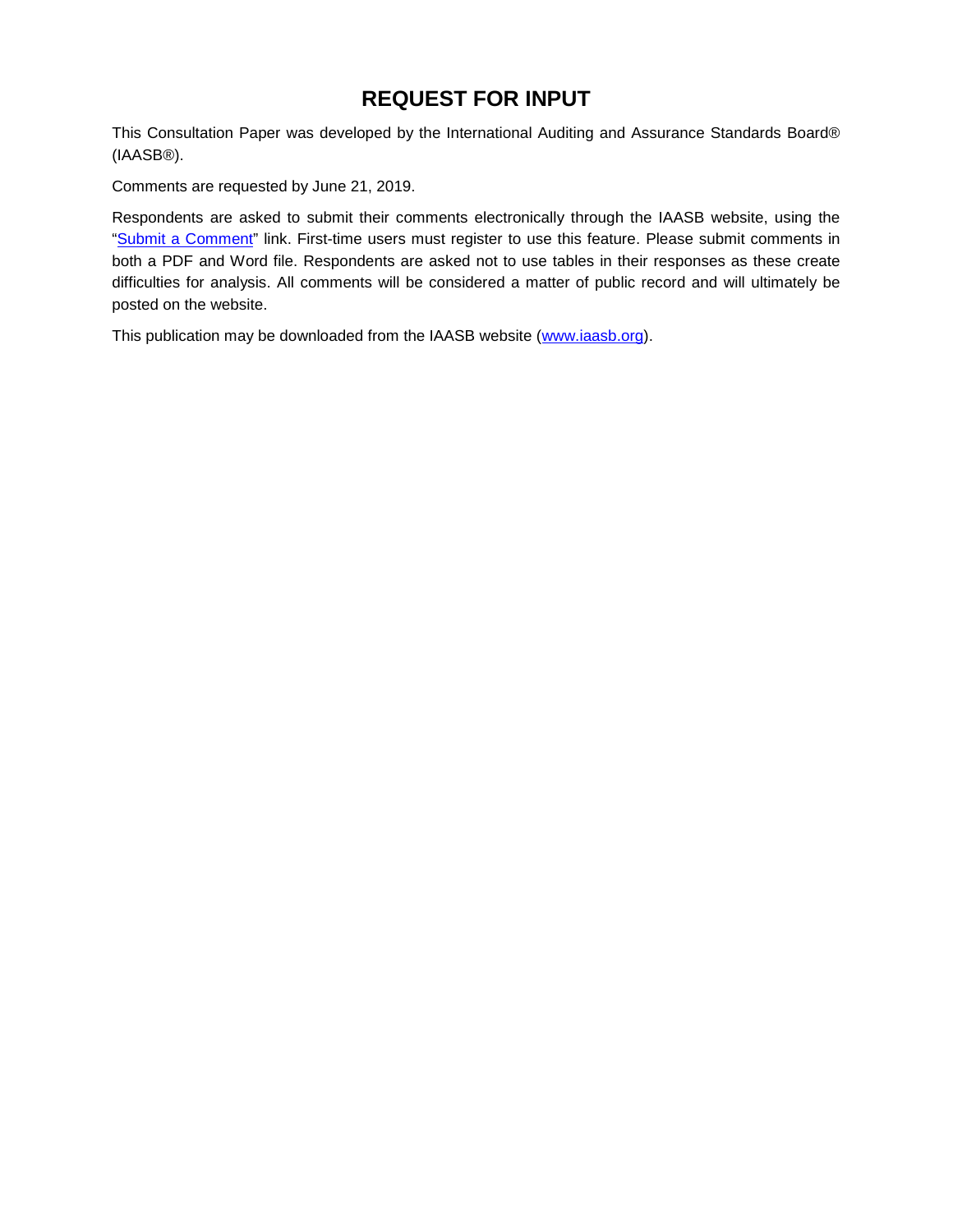# **EXTENDED EXTERNAL REPORTING (EER) ASSURANCE – IAASB CONSULTATION PAPER (FEBRUARY 2019)**

## **CONTENTS**

|                                                                                                                                                       | Page |
|-------------------------------------------------------------------------------------------------------------------------------------------------------|------|
|                                                                                                                                                       | 5    |
|                                                                                                                                                       | 5    |
|                                                                                                                                                       | 6    |
|                                                                                                                                                       | 6    |
|                                                                                                                                                       | 12   |
| Draft Guidance in Applying ISAE 3000 (Revised) to Extended External Reporting                                                                         | 14   |
| Background and Contextual Information on Understanding How Subject Matter<br>Information Results from Measuring or Evaluating Subject Matter Elements |      |
|                                                                                                                                                       | 72   |
|                                                                                                                                                       | 77   |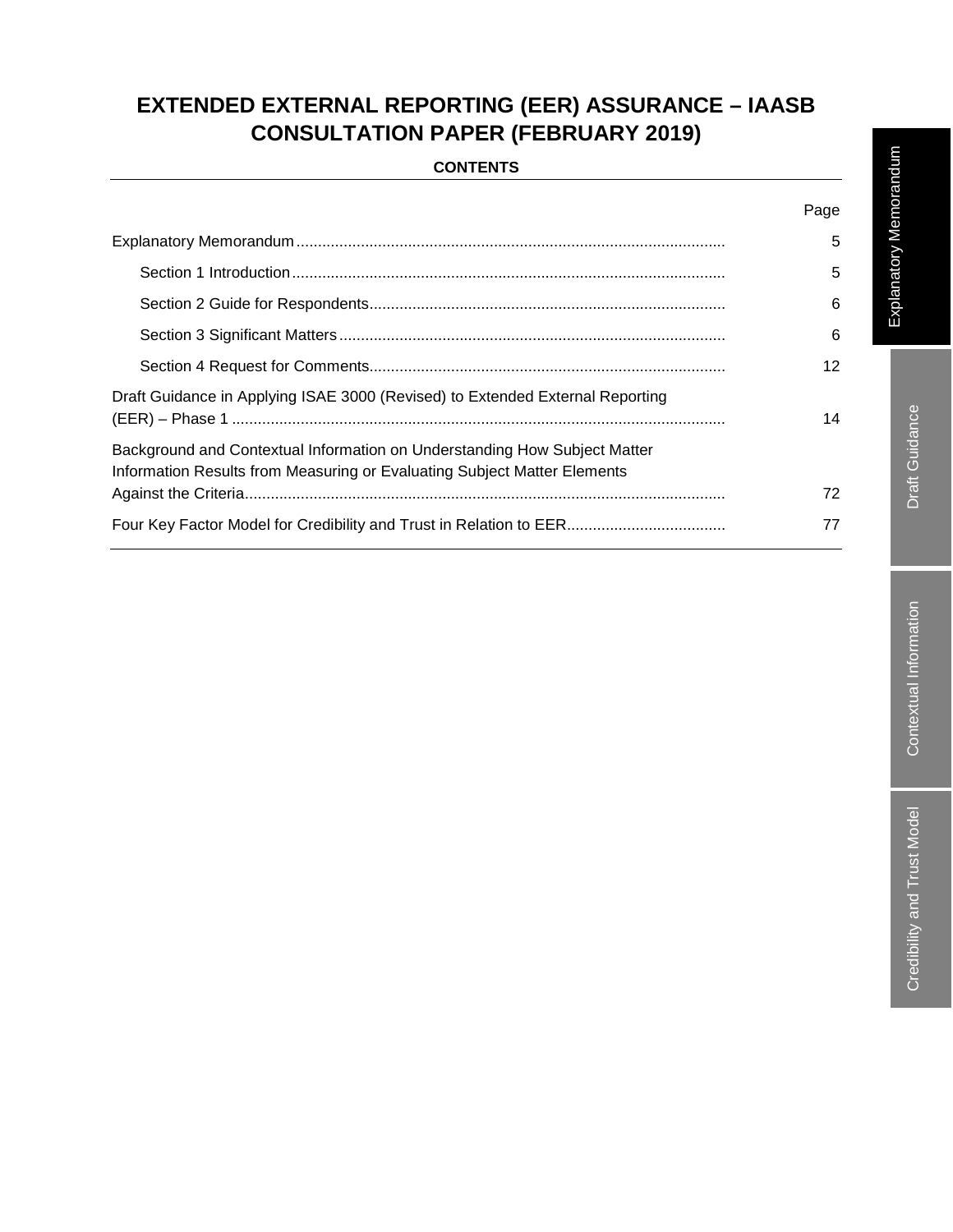# **EXPLANATORY MEMORANDUM**

## **Section 1 Introduction**

1. This memorandum provides background to this consultation and the IAASB's EER Assurance project.

### **Section 1-1 Background**

- 2. EER encapsulates many different forms of reporting, including, but not limited to, integrated reporting, sustainability reporting and other reporting by entities about environmental, social and governance (ESG) matters. The IAASB is responding to EER becoming increasingly common and growing demand for assurance engagements in relation to it. Assurance engagements on EER are similar in concept to an audit (a specific type of assurance engagements) but they are performed on EER reports rather than on financial statements.
- 3. This project aims to enable more consistent and appropriate application of ISAE 3000 (Revised)1 such that users of EER reports will have greater trust in the resulting assurance reports. The IAASB plans to achieve this primarily through the development of a document containing non-authoritative (non-mandatory) guidance ("the non-authoritative guidance document") in applying ISAE 3000 (Revised) to EER.
- 4. Consistent with the project proposal, the non-authoritative guidance document is being developed in two phases. Having completed phase 1, preliminary drafting of approximately half of the guidance has been developed ("the draft guidance" included in this consultation paper) and the IAASB is now seeking initial feedback from stakeholders on its work to date through this consultation paper.
- 5. This consultation paper does not include an exposure draft of the non-authoritative guidance document. It is an interim consultation on the draft guidance, and its purpose is to assist the IAASB in updating the draft guidance, and completing the non-authoritative guidance document, in phase 2. The final form of the complete non-authoritative guidance document following phase 2 is due to be determined by the IAASB during phase 2. During phase 2, an exposure draft of the complete nonauthoritative guidance document (including the guidance developed in both phases) will be published for public comment, in accordance with the IAASB's normal due process.



- 6. In addition to the draft guidance, this consultation paper includes two additional papers on which respondents to this consultation paper are also invited to comment:
	- a) Background and Contextual Information on Understanding How Subject Matter Information Results from Measuring or Evaluating Subject Matter Elements Against the Criteria; and
	- b) Four Key Factor Model for Credibility and Trust in Relation to EER.

 <sup>1</sup> International Standard on Assurance Engagements (ISAE) 3000 (Revised), *Assurance Engagements Other than Audits or Reviews of Historical Financial Information*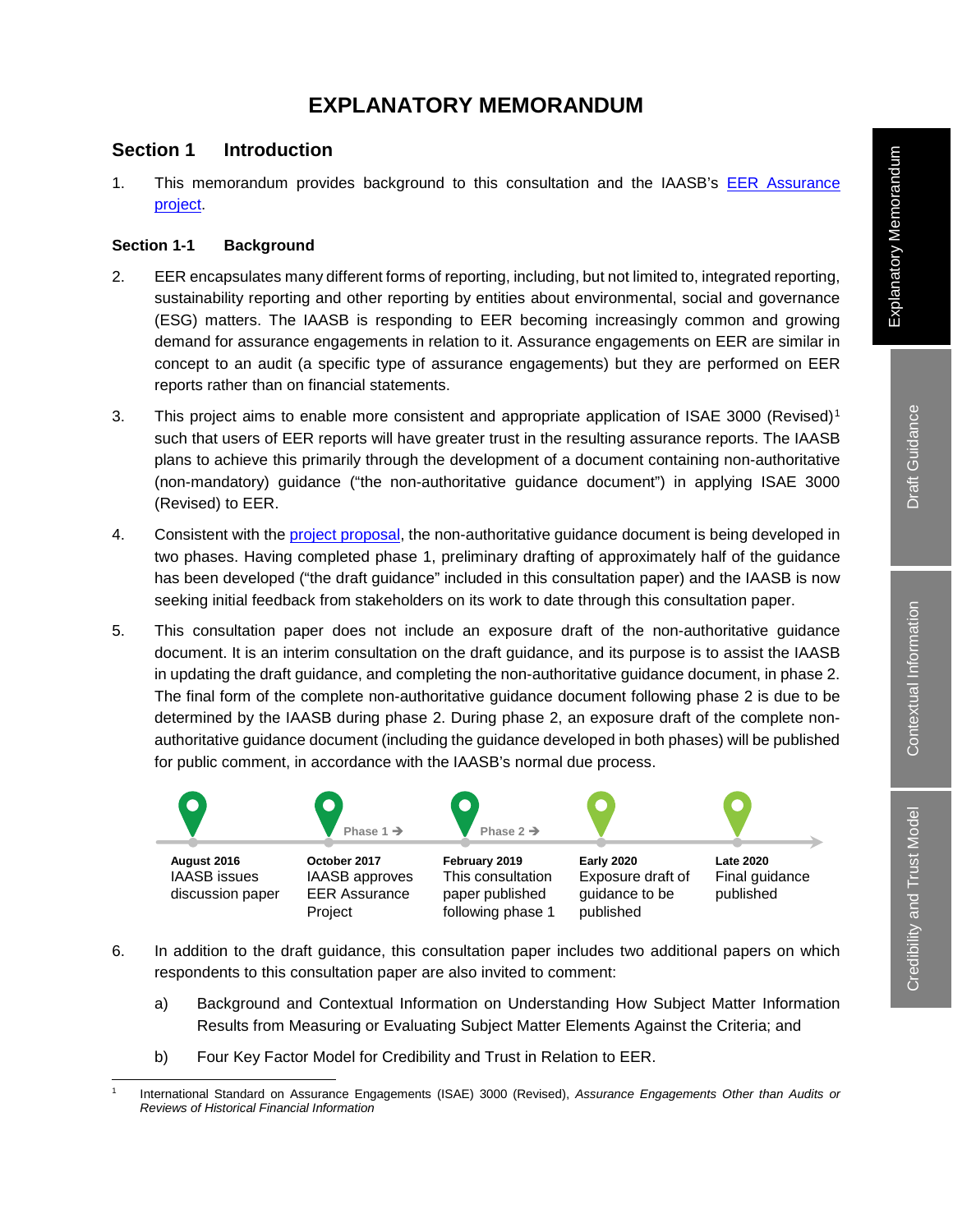## **Section 2 Guide for Respondents**

- 7. The IAASB welcomes comments on all matters addressed in this consultation paper, but especially those identified in the Request for Comments section below. Respondents are free to address only some of the questions from the Request for Comments section if they wish.
- 8. Comments are most helpful when they refer to specific chapters or paragraphs (where appropriate), include the reasons for the comments, and make specific suggestions for any proposed changes to wording. When a respondent agrees with the approach suggested in the draft guidance, it will be helpful for the IAASB to be made aware of this view as this cannot always be inferred when not stated.

## **Section 3 Significant Matters**

#### **Section 3-1 Scope of the Draft Guidance**

- 9. The scope of the non-authoritative guidance document is only specific aspects of applying ISAE 3000 (Revised). These areas were decided as a result of responses to a discussion paper<sup>2</sup> issued by the IAASB in 2016 ("the 2016 discussion paper") that identified ten areas (challenges) where a practitioner may find guidance useful. These are listed in Appendix 1 of the draft guidance.
- 10. Draft guidance has now been developed for the following areas, wholly allocated to phase 1:
	- a) Evaluating the suitability of criteria in a consistent manner
	- b) Addressing materiality for diverse information with little guidance in EER frameworks
	- c) Building assertions for subject matter information of a diverse nature
	- d) Lack of maturity in governance and internal control over EER reporting processes

In addition, draft guidance has been developed for two other areas, obtaining assurance over 'narrative' and 'future-oriented' information, allocated to phase 1 insofar as they relate to areas (a) to (d) above.

- 11. Respondents are encouraged to comment on whether the draft guidance adequately addresses the challenges identified in the areas allocated to phase 1, based on the practical issues encountered by practitioners today (see Question 1 in section 4).
- 12. The draft guidance in this consultation paper is presented in a format that illustrates how the fully completed non-authoritative guidance document could be structured in phase 2. However, this means that, in this consultation paper, the chapters (and sections of chapters) intended to include guidance related to areas allocated to phase 2 have not yet been fully developed, as shown below:

| <b>Chapter</b>                                                  | <b>Status of development</b> |  |  |
|-----------------------------------------------------------------|------------------------------|--|--|
| Introduction                                                    | Drafted in phase 1.          |  |  |
| Overview of an EER Assurance Engagement   ■ Drafted in phase 1. |                              |  |  |

<sup>&</sup>lt;sup>2</sup> Supporting Credibility and Trust in Emerging Forms of External Reporting: Ten Key Challenges for Assurance Engagements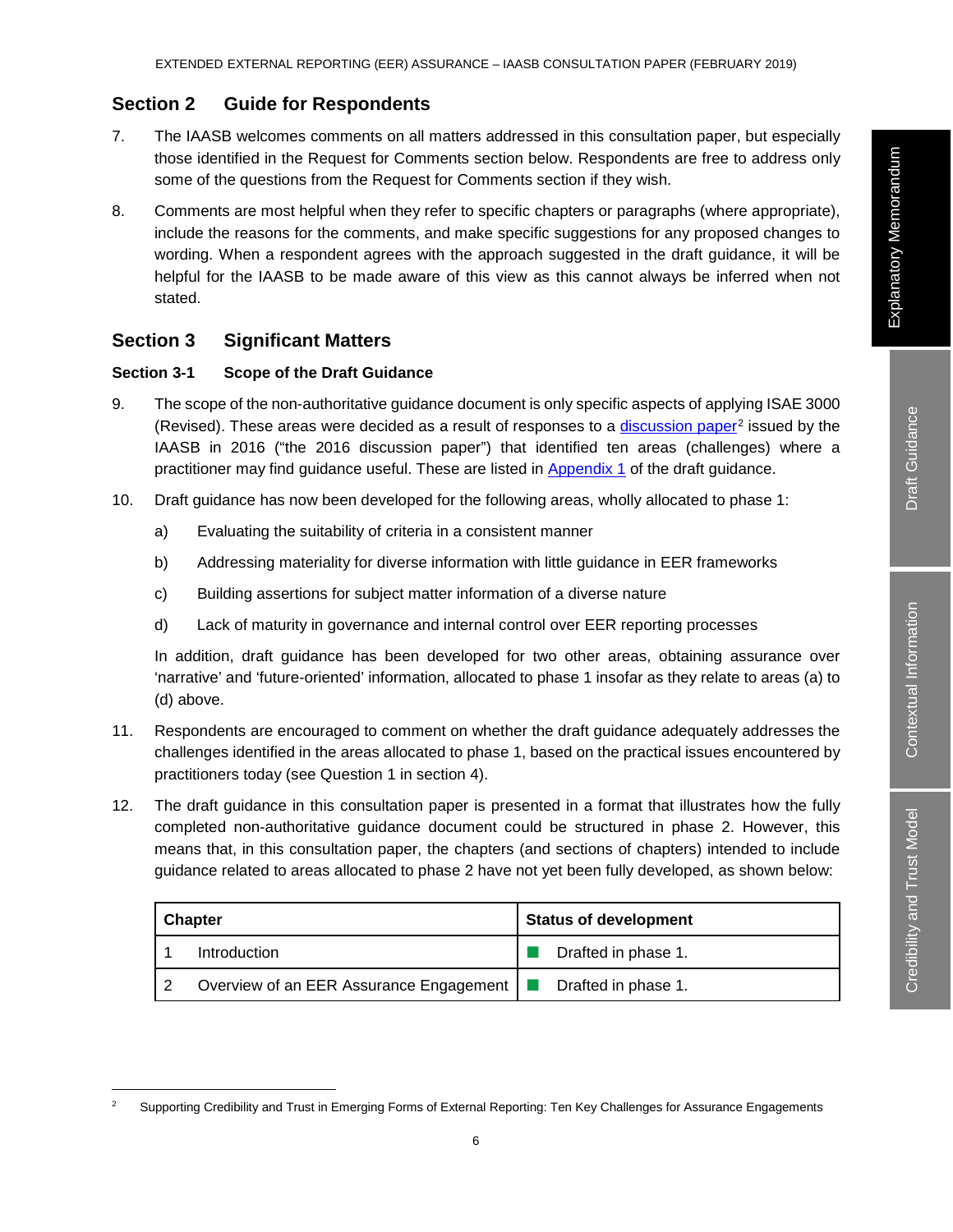|                | <b>Chapter</b>                                                           | <b>Status of development</b> |                                                                                                                                                                                  |  |
|----------------|--------------------------------------------------------------------------|------------------------------|----------------------------------------------------------------------------------------------------------------------------------------------------------------------------------|--|
| 3              | Determining Preconditions and Agreeing the<br>Scope                      |                              | Guidance relating to the preconditions<br>has been drafted in phase 1. 'Agreeing<br>the Scope' is allocated to phase 2,<br>although some initial guidance has been<br>developed. |  |
| 4              | <b>Applying Appropriate Skills</b>                                       | m.                           | Not developed – allocated to phase 2.                                                                                                                                            |  |
| 5              | Skepticism<br>Exercising<br>Professional<br>and<br>Professional Judgment |                              | Not developed – allocated to phase 2.                                                                                                                                            |  |
| 6              | Considering the System of Internal Control                               |                              | Drafted in phase 1.                                                                                                                                                              |  |
| $\overline{7}$ | Determining the Suitability of Criteria                                  | l a l                        | Drafted in phase 1.                                                                                                                                                              |  |
| 8              | Considering the Entity's 'Materiality Process'                           | l a l                        | Drafted in phase 1.                                                                                                                                                              |  |
| 9              | Performing Procedures and Using Assertions                               | m.                           | Guidance<br>on using<br>assertions<br>is<br>developed. Guidance on performance<br>materiality is to be developed in phase<br>2.                                                  |  |
| 10             | <b>Assuring Narrative Information</b>                                    | m.                           | Chapter is only partially developed as<br>guidance relating to 'obtaining evidence'<br>is allocated to phase 2.                                                                  |  |
| 11             | Assuring Future-Oriented Information                                     | <b>COL</b>                   | Chapter is only partially developed as<br>guidance relating to 'obtaining evidence'<br>is allocated to phase 2.                                                                  |  |
| 12             | Considering the Materiality of Misstatements                             |                              | Drafted in phase 1.                                                                                                                                                              |  |
| 13             | Preparing the Assurance Report                                           |                              | Not developed - allocated to phase 2.                                                                                                                                            |  |

- 13. Please refer to Appendix 1 of the draft guidance to see how the chapters in the draft guidance can be mapped to the ten areas identified in the 2016 discussion paper. Chapter 2 of the draft guidance shows how the scope of the non-authoritative guidance document relates to the requirement paragraphs of ISAE 3000 (Revised).
- 14. The majority of respondents to the 2016 discussion paper supported the development of nonauthoritative guidance but not a new assurance standard introducing mandatory requirements at this time, although the IAASB recognizes that the latter may be appropriate in the future.
- 15. The draft guidance is intended to be 'framework-neutral' such that it can be applied to assurance engagements over EER reports that are prepared using any EER framework, or entity-developed criteria. The draft guidance is therefore principles-based, however examples are included to illustrate how principles can be applied in the context of specific types of EER reports.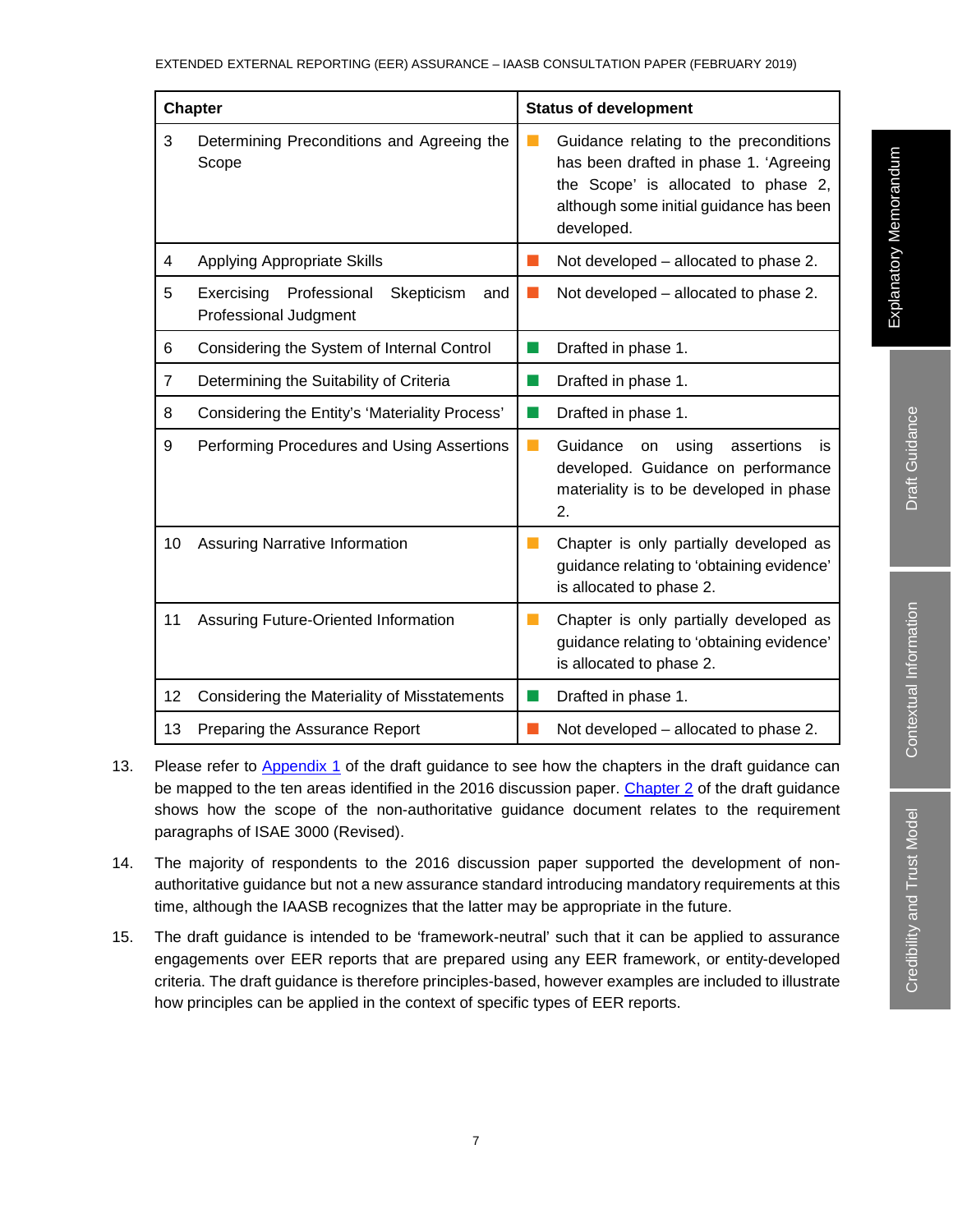#### **Section 3-2 Form and Content of the Draft Guidance**

#### *Accessibility*

- 16. The draft guidance is intended to be accessible to practitioners such that it can be easily understood and is therefore a useful resource. Examples and diagrams are included to help make the guidance easier to understand.
- 17. While terminology is consistent with ISAE 3000 (Revised), the draft guidance acknowledges other terms used commonly in practice where practitioners with experience in this area will easily understand these – for example a 'materiality process'. The draft guidance also introduces some additional terms not used in ISAE 3000 (Revised) such as 'elements' and 'qualities' (see Chapter 1 of the draft guidance). The IAASB discussed whether this was appropriate, and some concern was raised that using such terms may not be easily understood and could in some cases be misleading, even if they are in common usage by practitioners with experience in this area. Respondents are therefore encouraged to comment on whether the terminology used is sufficiently simple and accessible, while maintaining the required level of technical accuracy and consistency with other IAASB literature in general and ISAE 3000 (Revised) in particular (see Question 2).

#### *Structure*

18. To make it straightforward for practitioners to find guidance in the areas they want, the draft guidance has been structured into chapters. Each chapter covers a different aspect of undertaking an assurance engagement. Respondents are asked if they support this proposed structure (see Question 3).

#### *Relationship with ISAE 3000 (Revised)*

- 19. In line with the project's scope, the draft guidance does not introduce any further requirements beyond those in ISAE 3000 (Revised) and does not remove or change any of the requirements or application material in ISAE 3000 (Revised).
- 20. The draft guidance does however cover matters not addressed in ISAE 3000 (Revised), for example how to consider an entity's 'materiality process' and whether or how to use assertions. This is because the IAASB agreed these were areas of challenge for practitioners in light of responses to the 2016 discussion paper.
- 21. While the draft guidance is intended to be primarily a resource for practitioners, in some areas it includes details about the preparer's role in relation to an assurance engagement. This is because an appropriate understanding of the nature of the preparer's role in preparing an EER report is likely to assist practitioners in performing effective EER assurance engagements. For example, Chapter 6 discusses the nature of the system of internal control (the responsibility of a preparer) as a practitioner may need to consider this in establishing whether the preconditions for an assurance engagement are present. Respondents are encouraged to comment on the matters in paragraphs 19-21 (see Questions 4 and 5).

#### **Section 3-3 Preconditions for Assurance**

22. Establishing whether the preconditions for an assurance engagement are present was not identified as a separate challenge for the practitioner in the 2016 discussion paper. However, the draft guidance includes a brief collective overview of the preconditions in Chapter 3 as they are the starting point for discussing how some of the preconditions relate to identified challenges and associated matters, for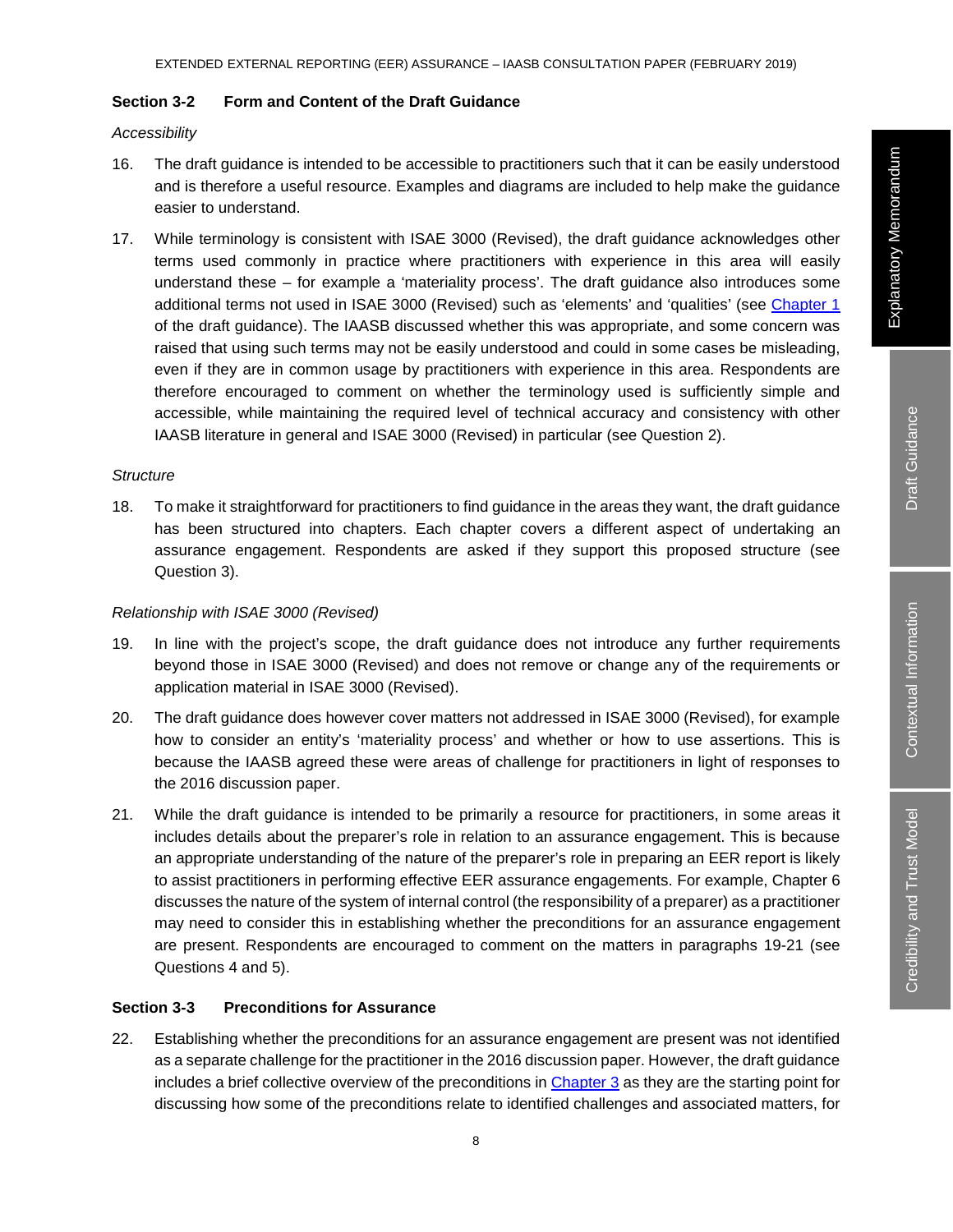example the system of internal control (referred to as 'governance and internal control' in the 2016 discussion paper) and the suitability of criteria.

#### **Section 3-4 System of Internal Control**

- 23. The 2016 discussion paper suggested that governance and internal control over EER reporting processes often lacked maturity, particularly where EER was new. It noted that this may give rise to engagement acceptance issues.
- 24. The draft guidance discusses the entity's governance and internal control in terms of a 'system of internal control' to be consistent with other IAASB standards and the COSO framework3. The draft guidance suggests that the practitioner may need to consider the system of internal control as part of establishing whether some of the preconditions for an assurance engagement are present. Two preconditions are drawn out as potentially being particularly relevant (see paragraph 58 of the draft guidance), however this is guidance that is incremental to the requirements and application material relating to those preconditions in ISAE 3000 (Revised). Respondents are invited to comment on the way the draft guidance covers this matter (see Questions 4 and 5). The draft guidance also suggests that the practitioner may consider it necessary to consider the entity's system of internal control relating to its EER report, in fulfilling the requirements of ISAE 3000 (Revised), to obtain an understanding of the engagement circumstances.
- 25. To assist the practitioner with these considerations, Chapter 6 of the draft guidance provides examples of aspects of each of the components of a system of internal control (in paragraphs 67, 70 and 71). The practitioner may use this guidance to consider whether the preparer's system of internal control is adequate to support their determination as to whether the preconditions for an assurance engagement are present. Respondents are encouraged to suggest any pertinent items that may be missing from these lists of suggested considerations (see Question 1).
- 26. The draft guidance emphasizes that the system of internal control does not necessarily need to be 'mature' or 'robust', but it should be 'adequate' for the practitioner to determine that the preconditions for an assurance engagement are present. What is 'adequate' will be a judgment for the practitioner taking into account factors including the size and complexity of the specific entity. Respondents are encouraged to comment on how the draft guidance addresses this matter (see Questions 4 and 5).

#### **Section 3-5 Criteria**

- 27. A further area relating to the preconditions identified in the 2016 discussion paper was the practitioner evaluating the suitability of criteria in a consistent way. The IAASB considers that the draft guidance may be most useful for determining whether entity-developed criteria (rather than those from an EER framework) are suitable. However, in practice, the criteria often comprise a combination of criteria from one of more EER frameworks, as well as entity-developed criteria. The practitioner is required to determine whether the precondition that the criteria, whether they are from an EER framework or entity-developed, are suitable is present.
- 28. Chapter 7 of the draft guidance first explains what criteria are in the context of ISAE 3000 (Revised), before giving more detailed guidance on what it means for criteria to be suitable, in particular how the five characteristics of suitable criteria may be understood in an EER context. A number of examples are included to assist practitioners in determining whether the criteria that they expect to

 <sup>3</sup> Committee of Sponsoring Organizations of the Treadway Commission, *Internal Control – Integrated Framework*, May 2013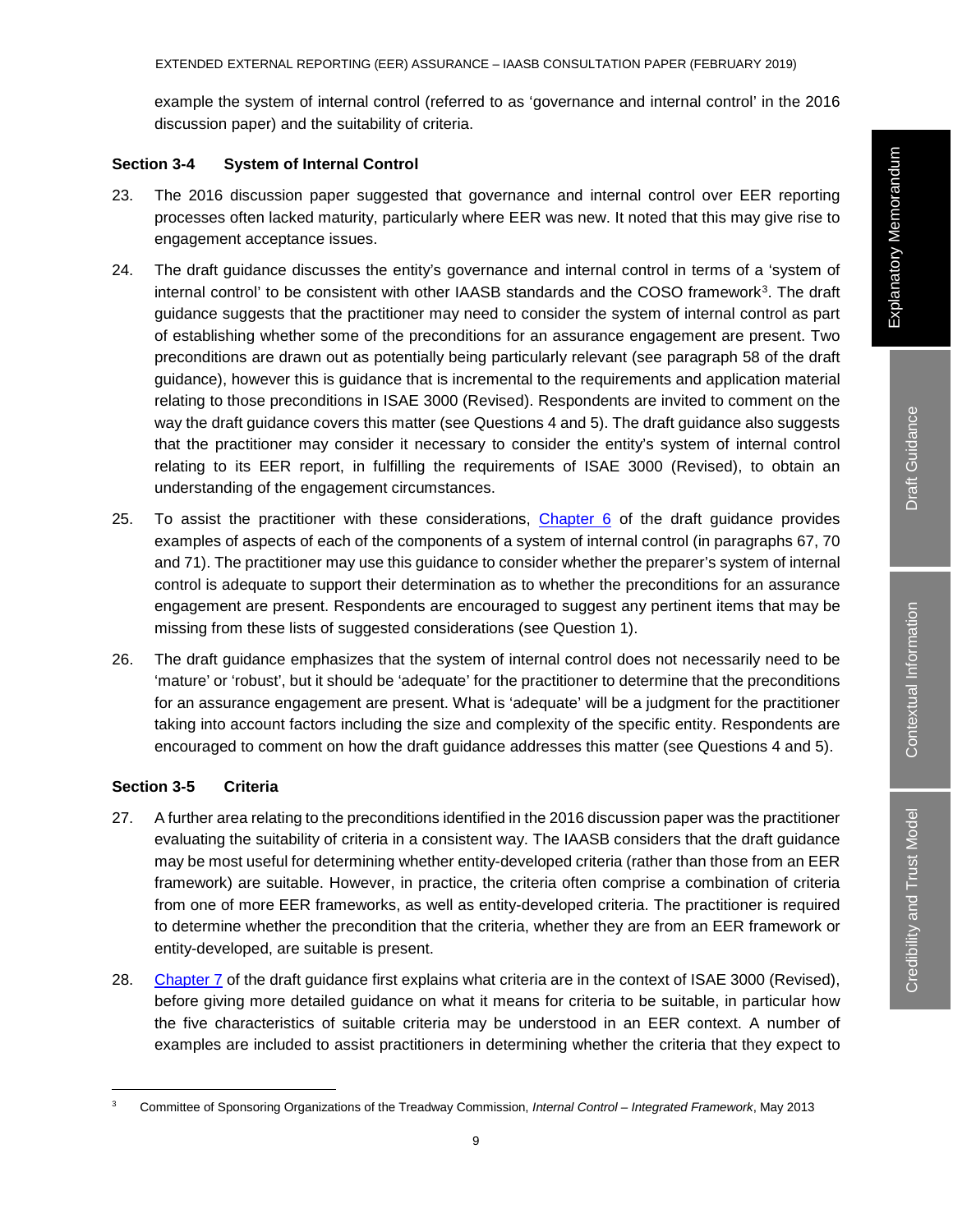be applied in preparation of EER subject matter information are suitable for the engagement circumstances.

29. The IAASB recognizes that, in practice, the criteria used to prepare an EER report may not be clear or explicit as preparers often tend to think in terms of applying EER frameworks rather than in terms of selecting or developing and applying the assurance concept of criteria. Respondents are therefore encouraged to comment on whether the draft guidance sufficiently addresses the practical issues faced by practitioners in this regard (see Question 1).

#### **Section 3-6 'Materiality Processes'**

- 30. One aspect of preparing EER reports, which is practically different from preparing financial statements, is that the preparer commonly needs to decide how to make judgments about what to include in their EER report based on what will assist decision-making by the intended users. This may be because the criteria in an EER framework they are using do not adequately address how to make such judgments. This was described in the 2016 discussion paper, and is commonly described by practitioners, preparers and EER frameworks, as the preparer undertaking a 'materiality process'. The practitioner's consideration of the results of such a process was described as part of the challenge of 'Addressing Materiality for Diverse Information with Little Guidance in EER Frameworks' in the 2016 discussion paper.
- 31. Following further consideration by the IAASB, in the context of an ISAE 3000 (Revised) assurance engagement, undertaking a 'materiality process' effectively involves developing or extending the criteria such that they sufficiently exhibit the characteristics of relevance and completeness. However, the term 'materiality' is only used in ISAE 3000 (Revised) in the context of potential and identified misstatements.
- 32. Chapter 8 of the draft guidance aims to guide practitioners through considering an entity's 'materiality process', first by reviewing the context of the process and then reviewing the results of the process. Where this is applicable to the engagement, this would be part of the practitioner determining whether the criteria are suitable.
- 33. The IAASB recognizes that different EER frameworks, where they give direction in this area, can require different approaches to determining what will assist the intended users' decision-making. The draft guidance aims to suggest an approach for practitioners that will be applicable regardless of any EER framework being used by the preparer. Respondents are encouraged to comment on whether this has been achieved (see Question 1).
- 34. Respondents are also asked to comment whether they agree with the use of the term 'materiality process' even though such a process does not relate to the concept of 'materiality' as used in ISAE 3000 (Revised) (see Question 2).

#### **Section 3-7 Materiality**

35. The practitioner's consideration of the materiality of misstatements is covered in Chapter 12 in response to the identified challenges of dealing with subject matter information that does not have a common unit of measurement or evaluation. The IAASB also recognizes the issue of considering misstatements in narrative information, and how such misstatements, when uncorrected, can be accumulated as required by ISAE 3000 (Revised). Respondents are asked to comment on whether the draft guidance is sufficient to address these issues (see Question 1).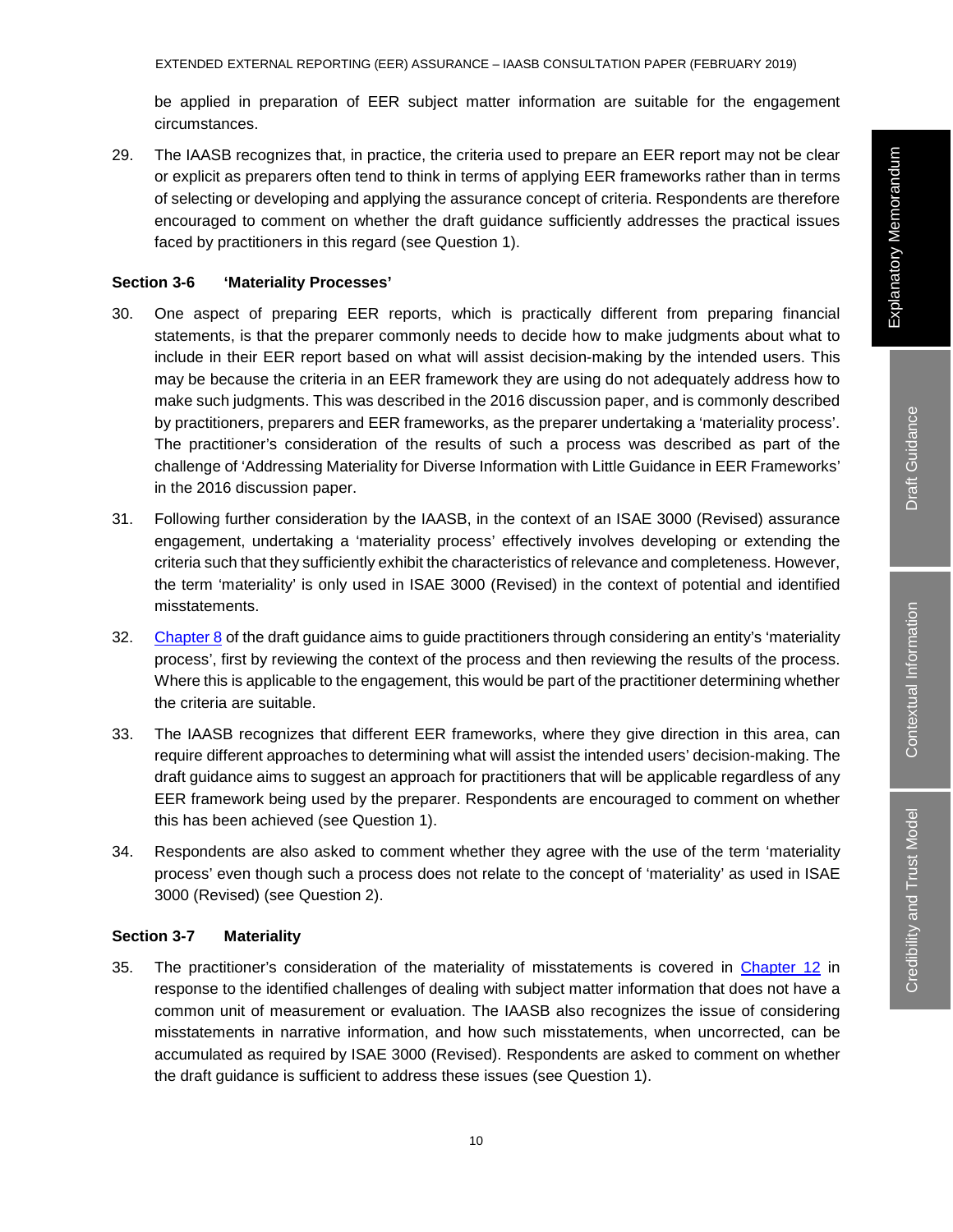#### **Section 3-8 Assertions**

- 36. The IAASB understands that assertions are a widely-used tool in assurance engagements and respondents to the 2016 discussion paper agreed that 'building' assertions was a key challenge for practitioners in relation to EER. However, as explained in the draft guidance, the use of assertions is not required by ISAE 3000 (Revised), and assertions are not mentioned in the standard. Respondents are therefore asked to comment whether the draft guidance discusses assertions in an appropriate way (see Questions 4 and 5).
- 37. Chapter 9 of the draft guidance first explains what assertions are, based on the definitions in other IAASB standards (ISA 315 (Revised)<sup>4</sup> and ISAE 3410<sup>5</sup>), as the IAASB recognizes that the term is sometimes used in different ways by practitioners. Respondents are asked to comment on whether this explanation is clear and easy to understand (see Question 2).
- 38. The draft guidance then explains how assertions ("representations … embodied in the subject matter information …") result from the requirements of the applicable criteria. If the applicable criteria are properly applied, the resulting subject matter information will have attributes that reflect these assertions. In ISAE 3000 (Revised), the characteristics of suitable criteria are defined in terms of the attributes of subject matter information that results from applying them.
- 39. If the applicable criteria are suitable, it follows that the subject matter information will have some attributes that reflect assertions related to the characteristics of suitable criteria. The subject matter information may also have attributes that reflect assertions related to other characteristics of the applicable criteria. Identifying these attributes can help the practitioner in 'building' assertions, which involves identifying the categories of assertions that may be useful to the practitioner in considering the different types of potential misstatements that may occur in the context of a particular EER assurance engagement.
- 40. Respondents are invited to comment on whether the draft guidance will be helpful to practitioners in 'building' assertions and adequately addresses the challenges for practitioners in relation to using assertions where they choose to do so (see Question 1). Respondents are also invited to comment on whether explaining the above matters in paragraphs 38 and 39 may cause confusion about the distinct purposes of the characteristics of suitable criteria (in ISAE 3000 (Revised)) and of assertions (in other IAASB standards) (see Question 2). The purpose of the characteristics of suitable criteria is to assist the practitioner in evaluating the suitability of criteria, and the purpose of assertions is to assist the practitioner in considering the different types of potential misstatements that may occur in applying suitable criteria to prepare the subject matter information.

#### **Section 3-9 Narrative and Future-Oriented Information**

41. Draft guidance has been developed regarding assuring narrative and future-oriented information in relation to determining the suitability of criteria, using assertions and evaluating misstatements. Refer to Chapters 10 and 11 of the draft guidance. In the project proposal, assuring narrative and futureoriented information was considered to warrant specific guidance as such types of subject matter information are more common in EER reports than in financial statements. Respondents are invited to comment on whether the draft guidance developed so far addresses the challenges faced by

 <sup>4</sup> International Standard on Auditing (ISA) 315 (Revised), *Identifying and Assessing the Risks of Material Misstatement through Understanding the Entity and Its Environment*

<sup>5</sup> International Standard on Assurance Engagements (ISAE) 3410, *Assurance Engagements on Greenhouse Gas Statements*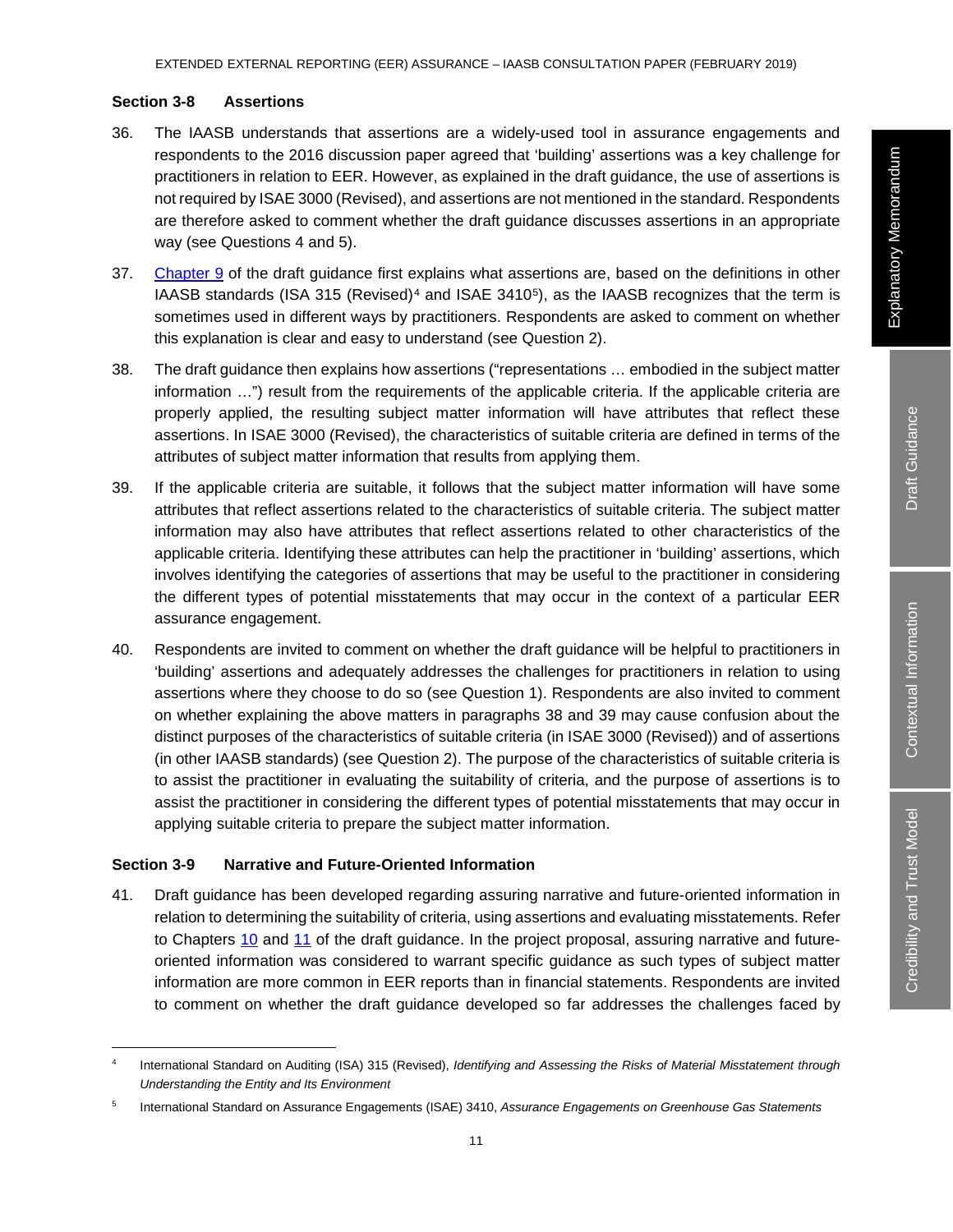practitioners (see Question 1), noting that guidance relating to 'obtaining evidence' is due to be developed in phase 2.

#### **Section 3-10 Additional Papers**

- 42. As noted above, in addition to the draft guidance, this consultation paper also includes two additional papers: 'Background and Contextual Information on Understanding How Subject Matter Information Results from Measuring or Evaluating Subject Matter Elements Against the Criteria' and the 'Four Key Factor Model for Credibility and Trust'.
- 43. The first paper contains material that is mainly of an educational nature relating to aspects of how an EER report may be prepared.
- 44. The second paper introduces and explains a model developed by the IAASB explaining factors that may enhance the credibility of EER reports. It provides context to performing assurance engagements over EER. The model was previously presented in Section III of the 2016 discussion paper and has been updated to reflect positive feedback received from respondents to that discussion paper.
- 45. The IAASB plans to publish these as separate papers alongside the non-authoritative guidance document. Respondents are invited to comment on the content of these two papers, and on the IAASB's plans to publish them (see Question 6).

## **Section 4 Request for Comments**

46. The following is a summary of the questions for respondents with specific 'significant matters' highlighted for respondent consideration, along with a request for general comments.

|      | Question                                                                                                                                                                                                                       | <b>Specific 'Significant Matters' Highlighted</b><br>for Respondent Consideration                                                                                                                                                                                                                                                              |
|------|--------------------------------------------------------------------------------------------------------------------------------------------------------------------------------------------------------------------------------|------------------------------------------------------------------------------------------------------------------------------------------------------------------------------------------------------------------------------------------------------------------------------------------------------------------------------------------------|
|      |                                                                                                                                                                                                                                | References are to paragraphs in Section 3 above.                                                                                                                                                                                                                                                                                               |
| Q(1) | Does the draft guidance adequately address<br>the challenges for practitioners that have<br>been identified as within the scope of the<br>draft guidance developed in phase 1? If not,<br>where and how should it be improved? | Paragraphs 9-15 (scope of draft guidance)<br>Paragraph 25 (preconditions and the system<br>of internal control)<br>Paragraph 29 (suitability of criteria)<br>Paragraph 33 ('materiality processes')<br>Paragraph 35 (materiality of misstatements)<br>Paragraph 40 (assertions)<br>Paragraph 41 (narrative and future-oriented<br>information) |
| Q2)  | Is the draft guidance clear and easy to<br>understand, including through the use of<br>examples and diagrams, and the way<br>terminology is used? If not, where and how<br>should it be improved?                              | Paragraphs 16-17 (examples, diagrams and<br>terminology)<br>Paragraph 34 (term 'materiality process')<br>Paragraphs 37 and 40 (assertions)                                                                                                                                                                                                     |

#### **Questions to Respondents**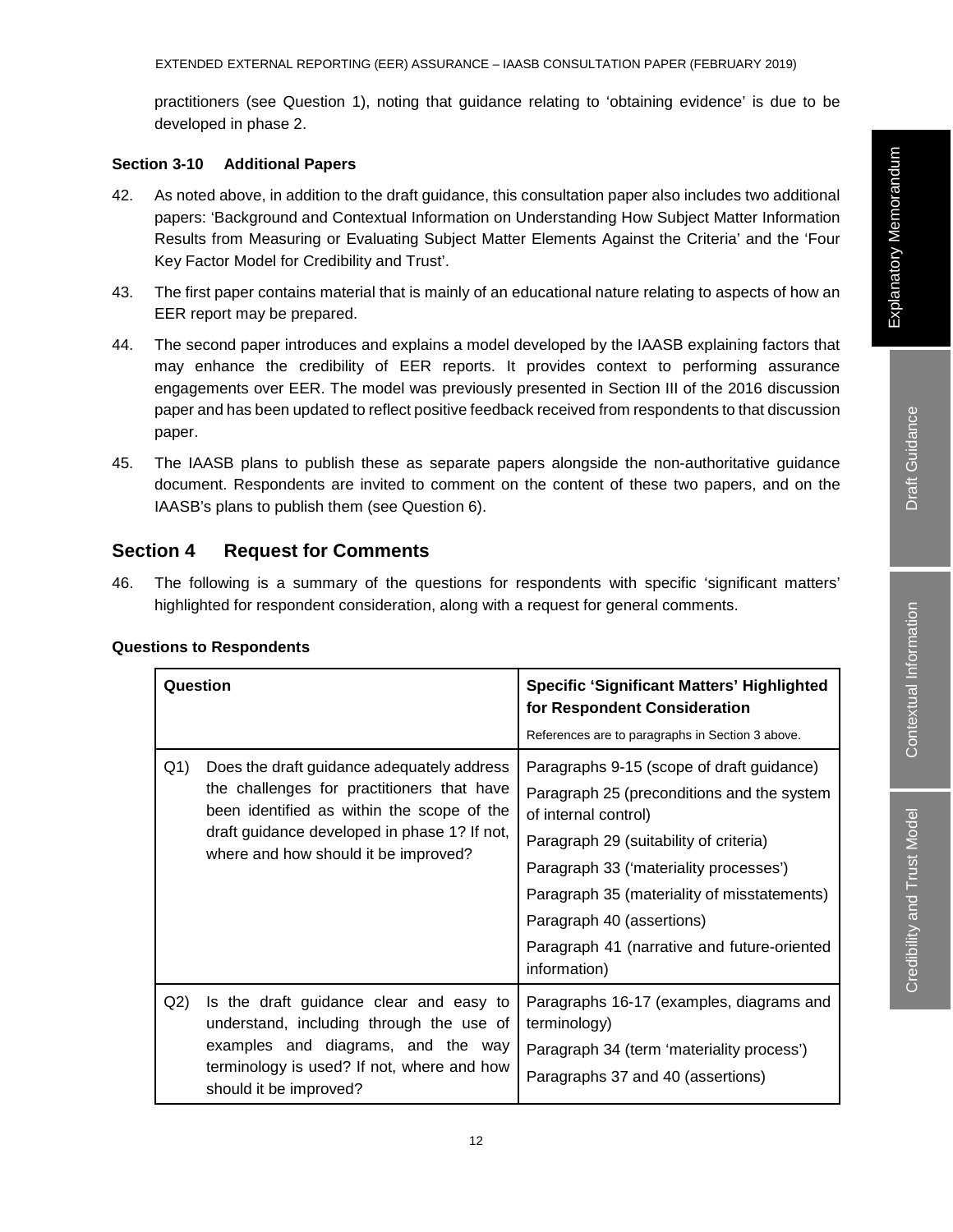| Question       |                                                                                                                                                                                                                                            | <b>Specific 'Significant Matters' Highlighted</b><br>for Respondent Consideration                                                                                                                                                                                    |
|----------------|--------------------------------------------------------------------------------------------------------------------------------------------------------------------------------------------------------------------------------------------|----------------------------------------------------------------------------------------------------------------------------------------------------------------------------------------------------------------------------------------------------------------------|
|                |                                                                                                                                                                                                                                            | References are to paragraphs in Section 3 above.                                                                                                                                                                                                                     |
| Q3)            | Do you support the proposed structure of the<br>draft guidance? If not, how could it be better<br>structured?                                                                                                                              | Paragraph 18 (structure)                                                                                                                                                                                                                                             |
| Q <sub>4</sub> | Do you agree that the draft guidance does<br>contradict<br>conflict<br>with<br>the<br>not<br>or<br>requirements or application material of ISAE<br>3000 (Revised), and that the draft guidance<br>does not introduce any new requirements? | Paragraphs 19-21 (relationship with ISAE<br>3000 (Revised))<br>Paragraphs 24 and 26 (linking preconditions<br>and the system of internal control)<br>Paragraph 36 (assertions)                                                                                       |
| Q <sub>5</sub> | Do you agree with the way that the draft<br>guidance covers matters that are<br>not<br>addressed in ISAE 3000 (Revised)?                                                                                                                   | Paragraphs 19-21 (matters not addressed in<br>ISAE 3000 (Revised) and including details<br>on the preparer's role and 'materiality<br>processes')<br>Paragraphs 24 and 26 (linking preconditions<br>and the system of internal control)<br>Paragraph 36 (assertions) |
| Q6)            | Do you agree that the additional papers<br>contain further helpful information and that<br>they should be published alongside the non-<br>authoritative guidance document?                                                                 | Paragraphs 42-45 (additional papers)                                                                                                                                                                                                                                 |

#### **Request for General Comments**

- Q7) In addition to the requests for specific comments above, the IAASB is also seeking comments on the matters set out below:
	- a) Stakeholder Perspectives—Respondents representing stakeholders such as preparers (including smaller entities) of EER reports, users of EER reports, and public sector entities are asked to comment on the questions above from their perspective.
	- b) Developing Nations—Recognizing that many developing nations have adopted or are in the process of adopting the International Standards, the IAASB invites respondents from these nations to comment, in particular, on any foreseeable difficulties in using the draft guidance in a developing nation environment.
	- c) Translation—Recognizing that many respondents may intend to translate the final guidance for adoption in their own environments, the IAASB welcomes comments on potential translation issues.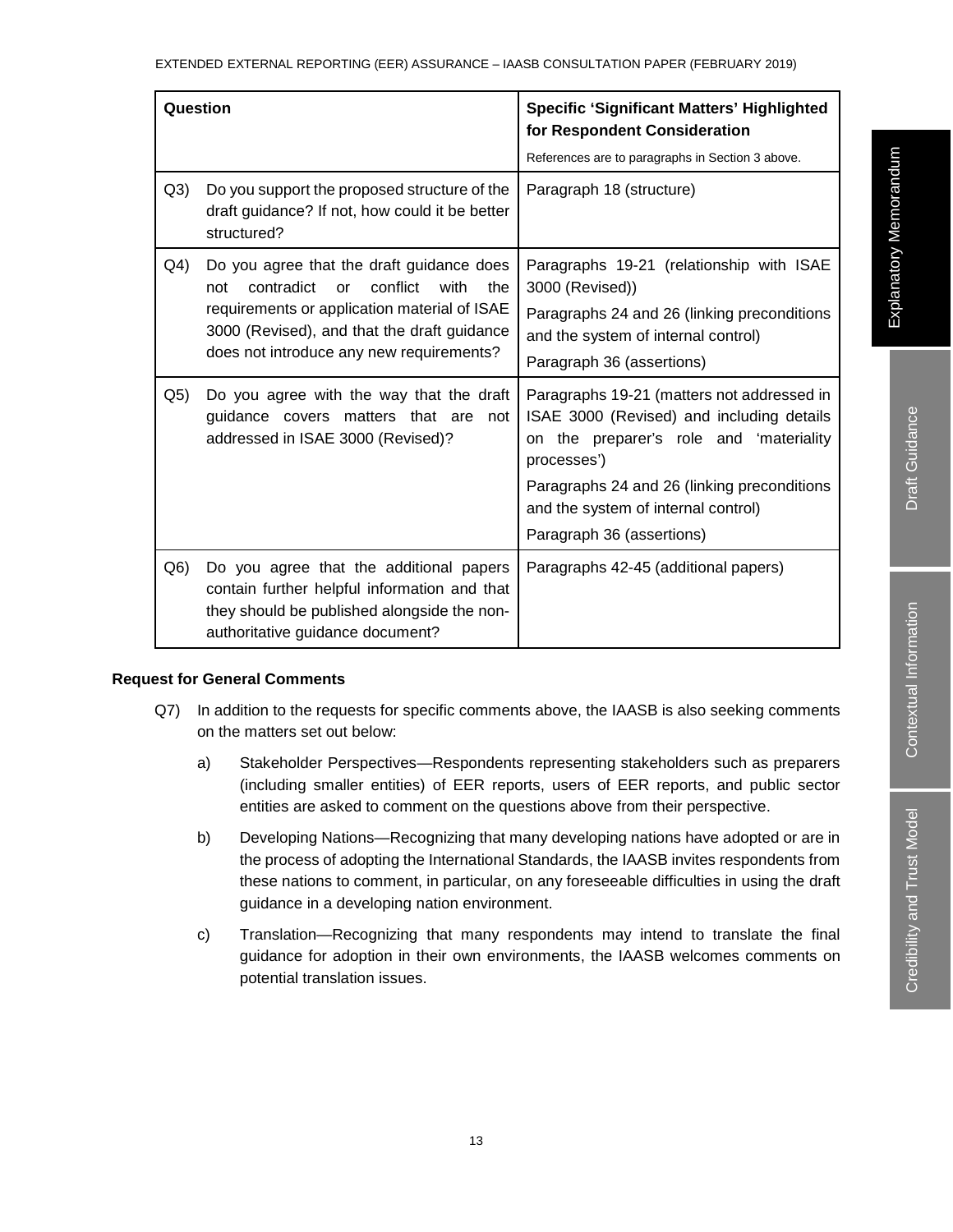# **DRAFT GUIDANCE IN APPLYING ISAE 3000 (REVISED) TO EXTENDED EXTERNAL REPORTING (EER) – PHASE 1**

| <b>CONTENT</b> |  |  |
|----------------|--|--|
|                |  |  |

|                                                                                      | Page |
|--------------------------------------------------------------------------------------|------|
|                                                                                      | 16   |
|                                                                                      | 16   |
|                                                                                      | 16   |
|                                                                                      | 17   |
|                                                                                      | 18   |
|                                                                                      | 22   |
|                                                                                      | 22   |
|                                                                                      | 26   |
|                                                                                      | 27   |
| Chapter 5: Exercising Professional Skepticism and Professional Judgment              | 27   |
|                                                                                      | 27   |
|                                                                                      | 27   |
|                                                                                      | 28   |
|                                                                                      | 31   |
|                                                                                      | 31   |
|                                                                                      | 32   |
|                                                                                      | 33   |
|                                                                                      | 33   |
|                                                                                      | 35   |
|                                                                                      | 42   |
|                                                                                      | 43   |
|                                                                                      | 44   |
|                                                                                      | 45   |
|                                                                                      | 45   |
| Step 1: Review the Context of the Preparer's 'Materiality Process'                   | 47   |
| Step 1a: Has the Preparer Adequately Identified the Purpose of their Report?         | 48   |
| Step 1b: Has the Preparer Adequately Identified the EER Report's Intended Users?     | 48   |
| Step 2: Review Selection of Topics and Related Elements to Include in the EER Report | 50   |
|                                                                                      | 54   |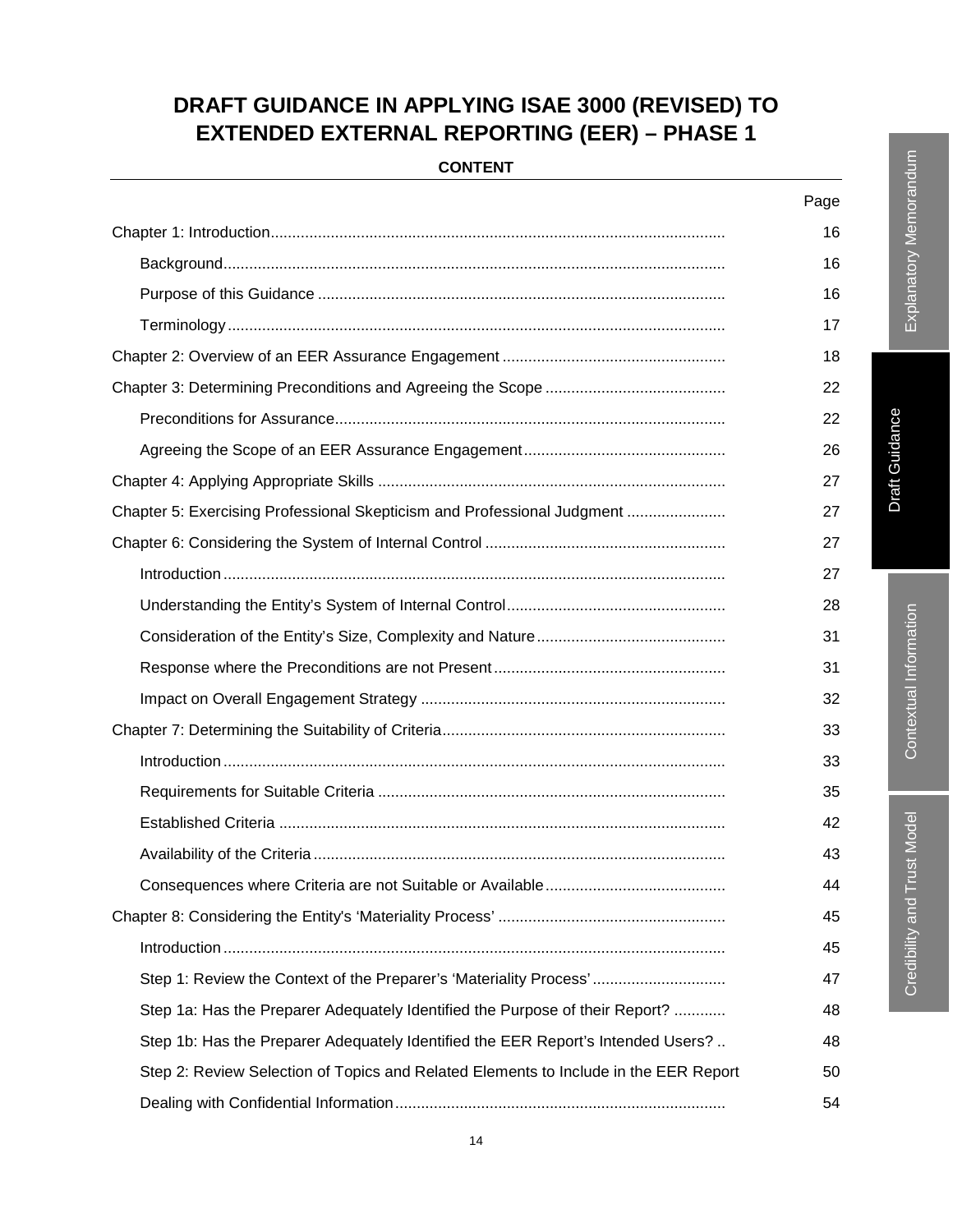|                                                                                      | 54 |
|--------------------------------------------------------------------------------------|----|
|                                                                                      | 54 |
|                                                                                      | 55 |
|                                                                                      | 56 |
|                                                                                      | 56 |
|                                                                                      | 56 |
|                                                                                      | 57 |
|                                                                                      | 58 |
|                                                                                      | 59 |
|                                                                                      | 60 |
|                                                                                      | 60 |
| Specific Considerations for Determining the Suitability of Criteria                  | 60 |
| Specific Considerations for Using Assertions & Testing Narrative Information         | 61 |
|                                                                                      | 63 |
|                                                                                      | 64 |
|                                                                                      | 64 |
| Specific Considerations for Determining the Suitability of Criteria                  | 65 |
| Specific Considerations for Using Assertions and Testing Future-Oriented Information | 65 |
|                                                                                      | 67 |
|                                                                                      | 67 |
|                                                                                      | 67 |
|                                                                                      | 67 |
|                                                                                      | 69 |
|                                                                                      | 69 |
|                                                                                      | 70 |
| Appendix 1: The Ten Key Challenges                                                   |    |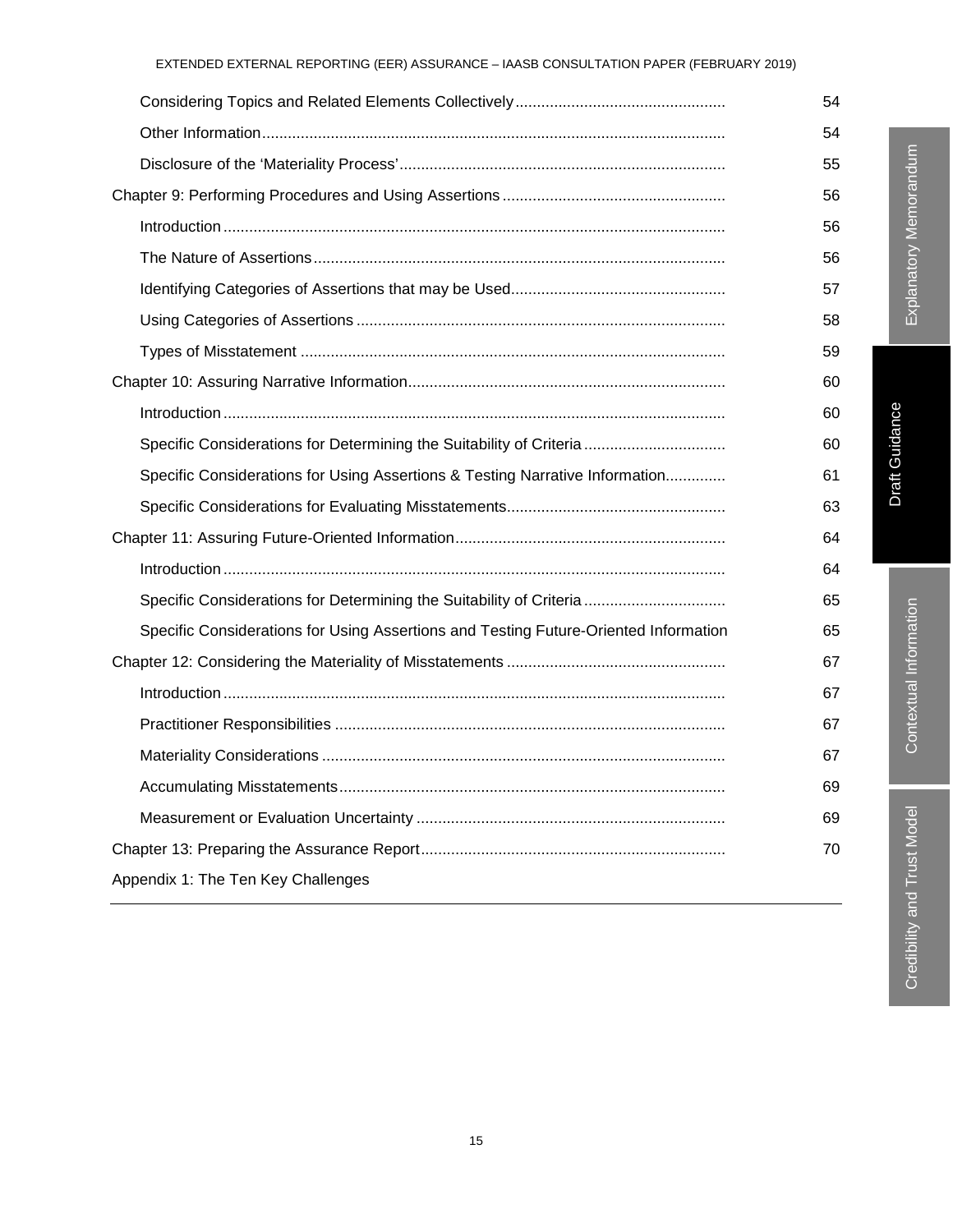## **Chapter 1: Introduction**

#### **Background**

- 1. 'Extended external reporting' (EER) encapsulates many different forms of reporting, including, but not limited to, integrated reporting, sustainability reporting and other reporting by entities about environmental, social and governance (ESG) matters. EER includes non-financial information and information that goes beyond that which is contained in traditional financial statements that focus on the entity's financial position, financial performance and impact on its financial resources.
- 2. EER reports may be required by law or regulation, or alternatively may be produced by entities voluntarily. They may be prepared using frameworks, standards and guidance established by law or regulation, by international or national standard setters, or by other bodies (referred to in this document as "EER frameworks"). EER can be less structured in comparison to financial statement reporting. There may also be diversity in the criteria used to prepare the EER report given the wide selection of EER frameworks, and because entities often develop their own criteria either in addition to, or instead of, using EER frameworks.
- 3. EER tends to be more diverse than financial statement reporting, both in format and in the matters being reported on. The reporting can also be more qualitative; the information can comprise more description (narrative information) alongside financial and non-financial numbers. The processes and aspects of the internal control system related to the preparation of EER may often be less developed, particularly when an entity first starts to prepare EER.
- 4. The IAASB issued a discussion paper<sup>6</sup> in 2016 identifying ten areas where a practitioner may find guidance useful in applying ISAE 3000 (Revised) (sometimes alternatively referred to as "the standard" in this document) to assurance engagements over EER. In response to broad agreement with this assessment from respondents, the scope of this document is to provide guidance in these specific areas. See Appendix 1 for further background information.
- This non-authoritative guidance document is being developed in two phases and this document includes only initial draft guidance developed in the first phase, covering approximately half of the guidance to be developed. The IAASB is now seeking initial feedback from stakeholders on the draft guidance developed to date, to assist the IAASB in updating it and in completing the development of an exposure draft of the non-authoritative guidance document, in phase 2.
- 5. The guidance's intended audience is primarily practitioners carrying out EER assurance engagements, although it may also be useful for preparers of EER reports.

#### **Purpose of this Guidance**

6. The purpose of this guidance document is to provide practical assistance to a practitioner carrying out assurance engagements over EER in the form of guidance on the application of the standard. ISAE 3000 (Revised) deals with assurance engagements other than audits or reviews of financial statements as described in the *International Framework for Assurance Engagements*. It is intended to be applied to a wide range of matters being reported on. This guidance is designed to assist with engagements over EER reports of entities of all sizes and a broad range of EER matters being reported on. Although the guidance may be helpful in performing other types of assurance engagements, it has not been developed with such engagements in mind.

Supporting Credibility and Trust in Emerging Forms of External Reporting: Ten Key Challenges for Assurance Engagements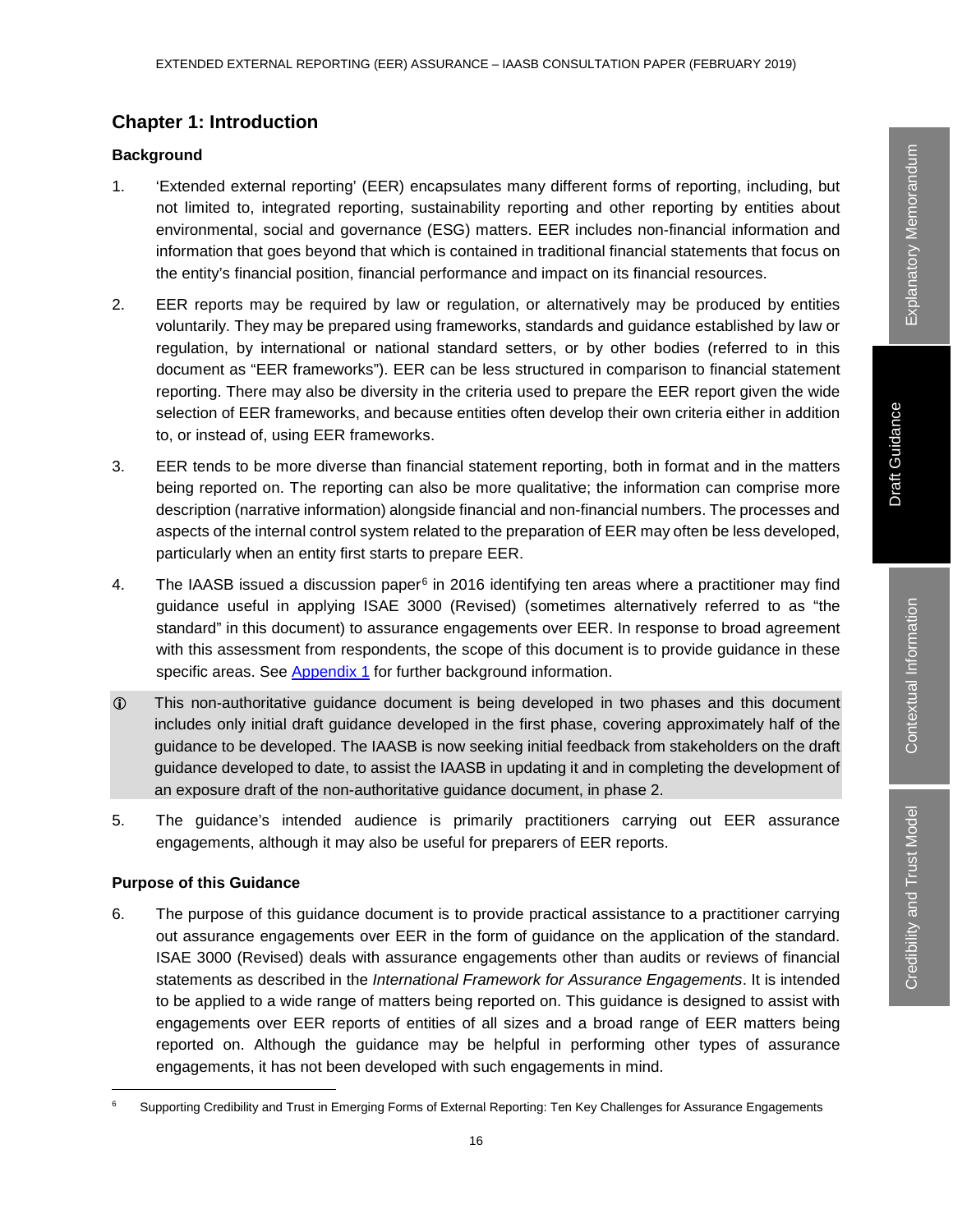EXTENDED EXTERNAL REPORTING (EER) ASSURANCE – IAASB CONSULTATION PAPER (FEBRUARY 2019)

- 7. As it is non-authoritative, this guidance does not introduce any further requirements beyond those in ISAE 3000 (Revised). Similarly, none of the contents of this guidance remove or change any of the requirements or application material in ISAE 3000 (Revised).
- 8. ISAE 3000 (Revised) can be used in both direct and attestation engagements7, however, like the standard, this guidance is written in the context of attestation engagements. It may be applied to direct engagements, adapted and supplemented as necessary in the engagement circumstances.

#### **Terminology**

- 9. Terminology in this guidance is consistent with ISAE 3000 (Revised), as defined in paragraph 12 of the standard. It is noted however that as EER is a developing area, different terms may be used around the world with broadly equivalent meaning.
- 10. The Appendix of ISAE 3000 (Revised) provides guidance on the roles and responsibilities of different parties in an assurance engagement, which include the responsible party, the measurer or evaluator, the engaging party and the practitioner. In many circumstances in an attestation engagement, the responsible party is also the measurer or evaluator. For simplicity, this guidance uses the term 'preparer' to mean a responsible party who is also the measurer or evaluator.
- 11. This guidance refers to 'subject matter elements' (or 'elements') and their 'qualities' in the context of an EER report. These terms are not defined or used in ISAE 3000 (Revised). However, the standard recognizes the underlying subject matter has 'aspects'. For the purposes of this document:
	- a) References to 'subject matter elements' or 'elements' are analogous to 'assets', 'liabilities', 'income' or 'expenses', which are aspects of the underlying subject matter (the entity's financial condition and performance) to which criteria are applied in preparing financial statements.

The subject matter elements to which criteria are applied in preparing EER reports may comprise very diverse phenomena. They may include, for example, different natural resources, individual employees, individual customer relationships, or features of the entity's strategy or of its governance, management, risk management and internal control infrastructure.

b) References to 'qualities' of elements are analogous to the financial 'value' of elements of the financial statements, which is measured for different elements using measurement bases specified in the criteria.

The qualities of elements measured or evaluated using measurement or evaluation bases specified in the criteria for an EER report may be very diverse, depending on the nature of the elements. They might include, for example, when the underlying subject matter is water, the entity's 'intake volume' or 'discharge volume' of water.

Refer to ISAE 3000 (Revised) paragraph 12(a)(ii) for definitions of attestation and direct engagements.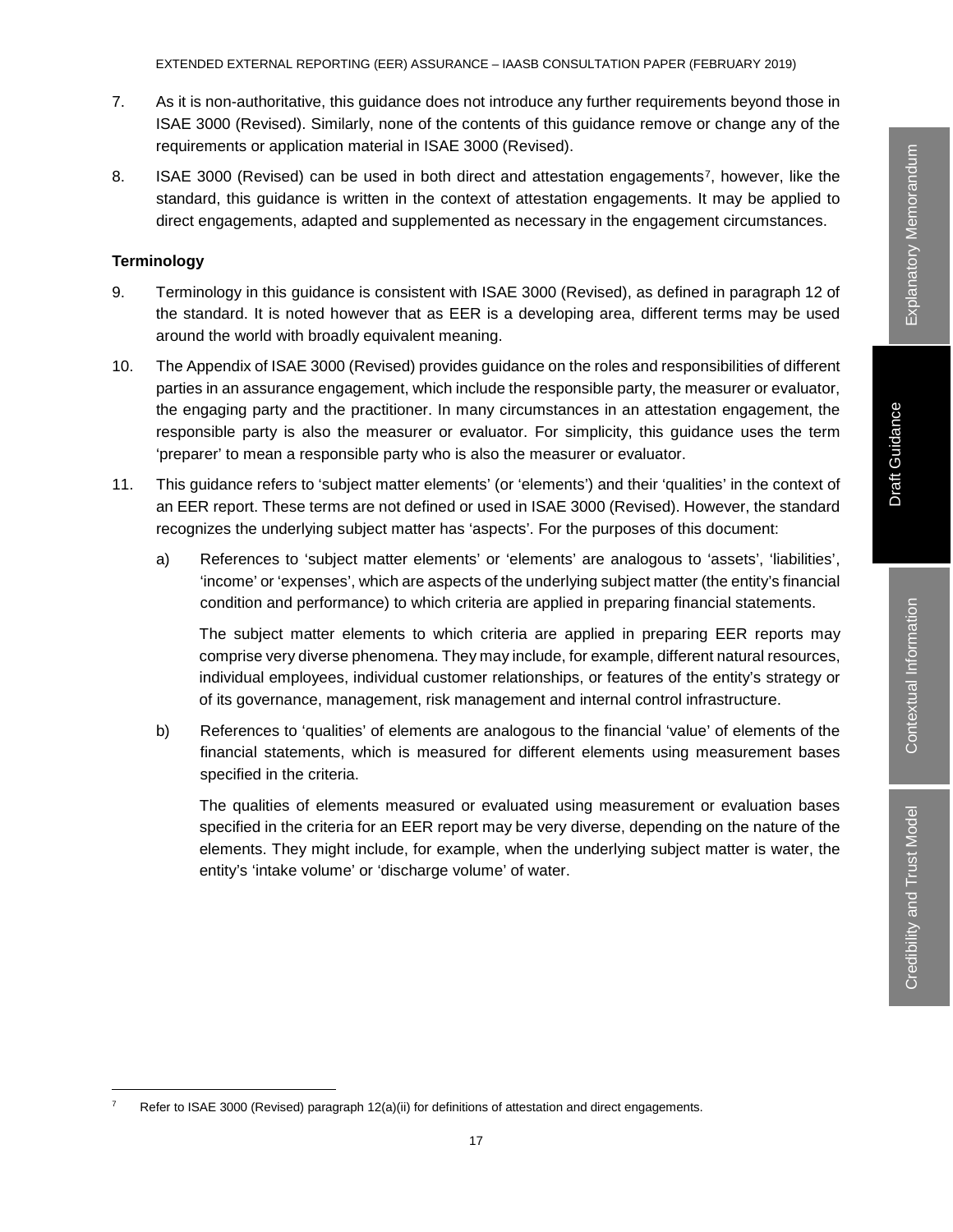#### **Chapter 2: Overview of an EER Assurance Engagement**

- 12. This chapter provides an overview of what undertaking an EER assurance engagement under ISAE 3000 (Revised) involves. It can be used to navigate this document as it refers to later chapters that contain more detailed guidance. The subheadings reflect the sections in the standard and include the paragraph references in the standard. As this document only provides guidance on the specific areas where it is likely to be most useful (see paragraph 4), the subheadings below are marked as follows:
	- $\bullet$  = Sections with guidance in later chapters
	- $\bullet$  = Sections without guidance in later chapters

#### **Conduct of an Assurance Engagement in Accordance with ISAE O** Paragraphs 14-19

13. This section of the standard explains various requirements the practitioner is required to adhere to when using it, including that the practitioner shall not represent compliance with the standard unless they have complied with all of its requirements.

#### **Ethical Requirements O Paragraph 20**

14. A practitioner undertaking engagements under ISAE 3000 (Revised) is required to comply with the IESBA Code related to assurance engagements, or other requirements that are at least as demanding.

#### **Acceptance and Continuance ●** Paragraphs 21-30

- 15. Similar to a financial statement audit, the practitioner is required to undertake appropriate acceptance (for a new engagement) or continuance (for a recurring engagement) procedures prior to accepting any assurance engagement in accordance with ISAE 3000 (Revised).
- 16. These include establishing that the preconditions for the engagement are present<sup>8</sup> (many of which are discussed further in this guidance in the context of EER) and that the practitioner has no reason to believe the relevant ethical requirements, including independence, will not be satisfied.
- 17. Paragraph 24 of the standard sets out the preconditions required to be present before the practitioner can accept or continue the engagement. Appropriate procedures regarding the acceptance and continuance of client relationships are also required to have been followed<sup>9</sup>.
- 18. Establishing whether these preconditions are present may not be straightforward, particularly in an initial engagement. However, insufficient attention to these areas by the practitioner at the acceptance or continuance stage may result in issues arising later in the engagement. Refer to Chapter 3 of this document for further guidance on the preconditions for an assurance engagement. Chapter 6 gives more detailed guidance on the system of internal control, including the entity's governance, and how this relates to the preconditions, and Chapter 7 provides guidance specifically in relation to the precondition that the criteria are suitable.
- 19. When agreeing the terms of engagement between the parties, one of the important areas for an EER engagement is to agree the scope of the assurance engagement. The scope may vary from the whole EER report to specific sections or even to specific measures or indicators in the EER report. From the practitioner's perspective, narrowing the assurance scope may increase the risk of the

 <sup>8</sup> ISAE 3000 (Revised) paragraph 24

ISAE 3000 (Revised) paragraph 21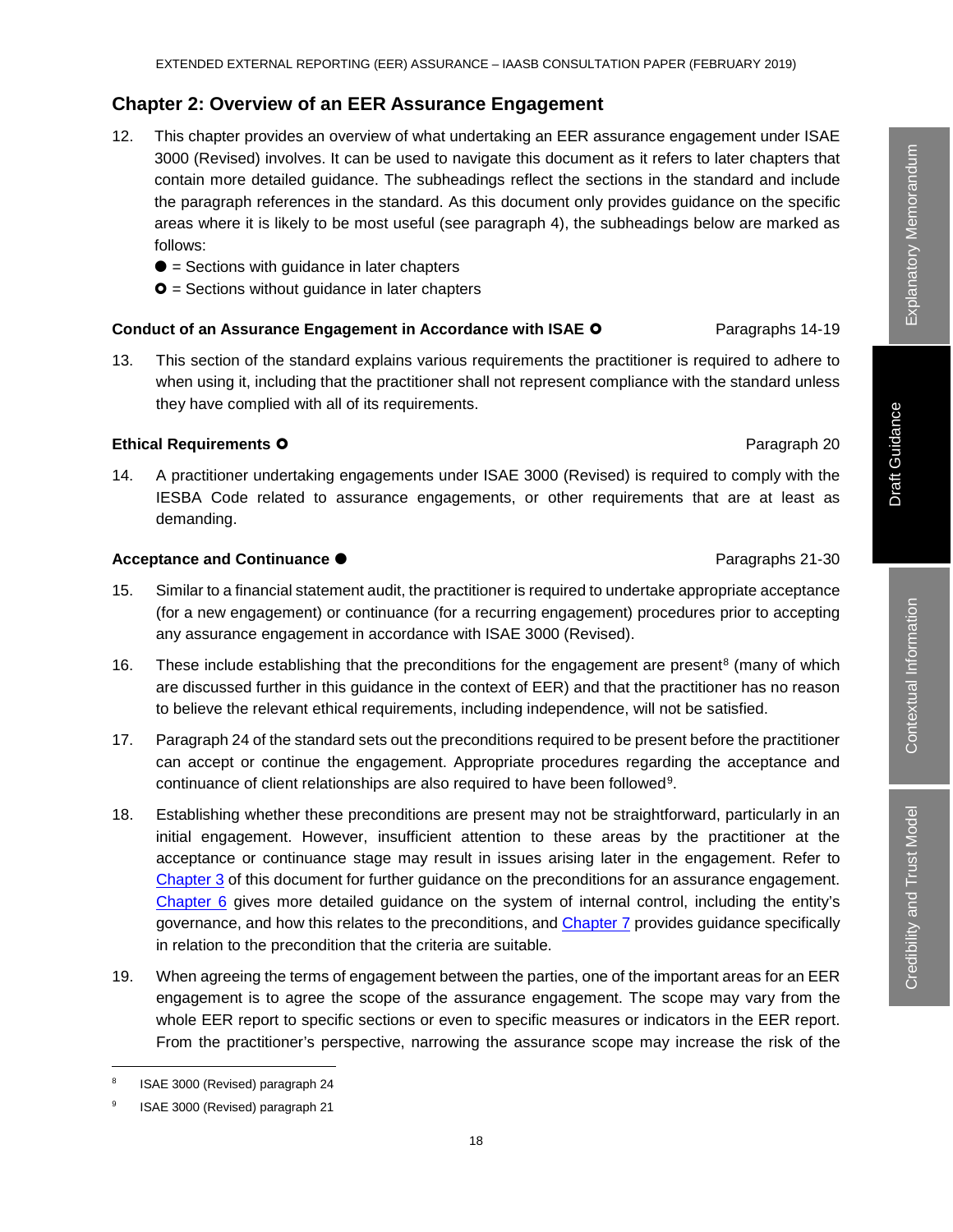engagement lacking a rational purpose or misleading readers of the EER report. This is explored further in Chapter 3.

#### **Quality Control ●** 2012年2月20日 2012年2月20日 2012年2月20日 2012年2月20日 2022年2月20日 2022年2月20日 2022年2月20日 2022年2月20日 2022年2月20日 2022年2月20日 2022年2月20日 2022年2月20日 2022年2月20日 2022年2月20日 2022年2月20日 2022年2月20日 2022年2月20日 2022年2月20日 202

- 20. This section of the standard sets out the requirements of the engagement partner to have appropriate competence and capabilities, and explains their other responsibilities.
- 21. The engagement partner is also required to be satisfied that those who are to perform the engagement collectively have the appropriate competence and capabilities<sup>10</sup>. Carrying out EER assurance engagements typically requires significant professional judgment and the broad range of matters being reported on in EER reports may mean specialized skills and experience are required.
- 22. It is acknowledged that it may be necessary for a practitioner to involve experts in the engagement, and in some cases for the firm providing assurance services to appoint an engagement quality [control] reviewer. In phase 2, further guidance on applying appropriate skills in an EER assurance engagement will be included in Chapter 4 of this document.

#### **Professional Skepticism, Professional Judgment, and Assurance Skills and Techniques**

#### Paragraphs 37-39

23. The standard requires the practitioner to apply professional skepticism and exercise professional judgment in planning and performing the engagement. In phase 2, further guidance will be included in Chapter 5 of this document.

#### **Planning and Performing the Engagement**  $\bullet$  Paragraphs 40-47

- 24. Some of the engagement planning activities may follow on from work completed as part of the acceptance and continuance stage, for example considering in more detail whether the criteria are suitable (see Chapter 7).
- 25. The other main requirement in this phase is to obtain an understanding of the underlying subject matter and other engagement circumstances. This phase will provide the practitioner with a frame of reference for exercising professional judgment throughout the engagement by understanding the context of the engagement, the entity and its activities. This includes the entity's process to prepare the EER report to the extent required by paragraphs 47L and 47R of the standard for limited and reasonable assurance engagements respectively. The nature of the preparer's system of internal control will likely also influence the practitioner's overall engagement strategy. Refer to Chapter 6 for more guidance on considering the system of internal control.
- 26. Some EER frameworks require the preparer to determine what the important matters are to include in the EER report because the criteria from the EER framework do not specify this in sufficient detail. Where this is the case, these judgments made by the preparer are often referred to as a 'materiality process'. In determining whether the criteria are suitable for the engagement circumstances<sup>11</sup> (particularly whether they are relevant and complete), for some engagements the practitioner may need to review and evaluate such a 'materiality process' undertaken by the preparer. What the practitioner is required to do may be determined by the scope of the assurance engagement. Refer to Chapter 8 for detailed guidance on considering an entity's 'materiality process'.

 <sup>10</sup> ISAE 3000 (Revised) paragraphs 22(b) and 32

<sup>11</sup> ISAE 3000 (Revised) paragraph 41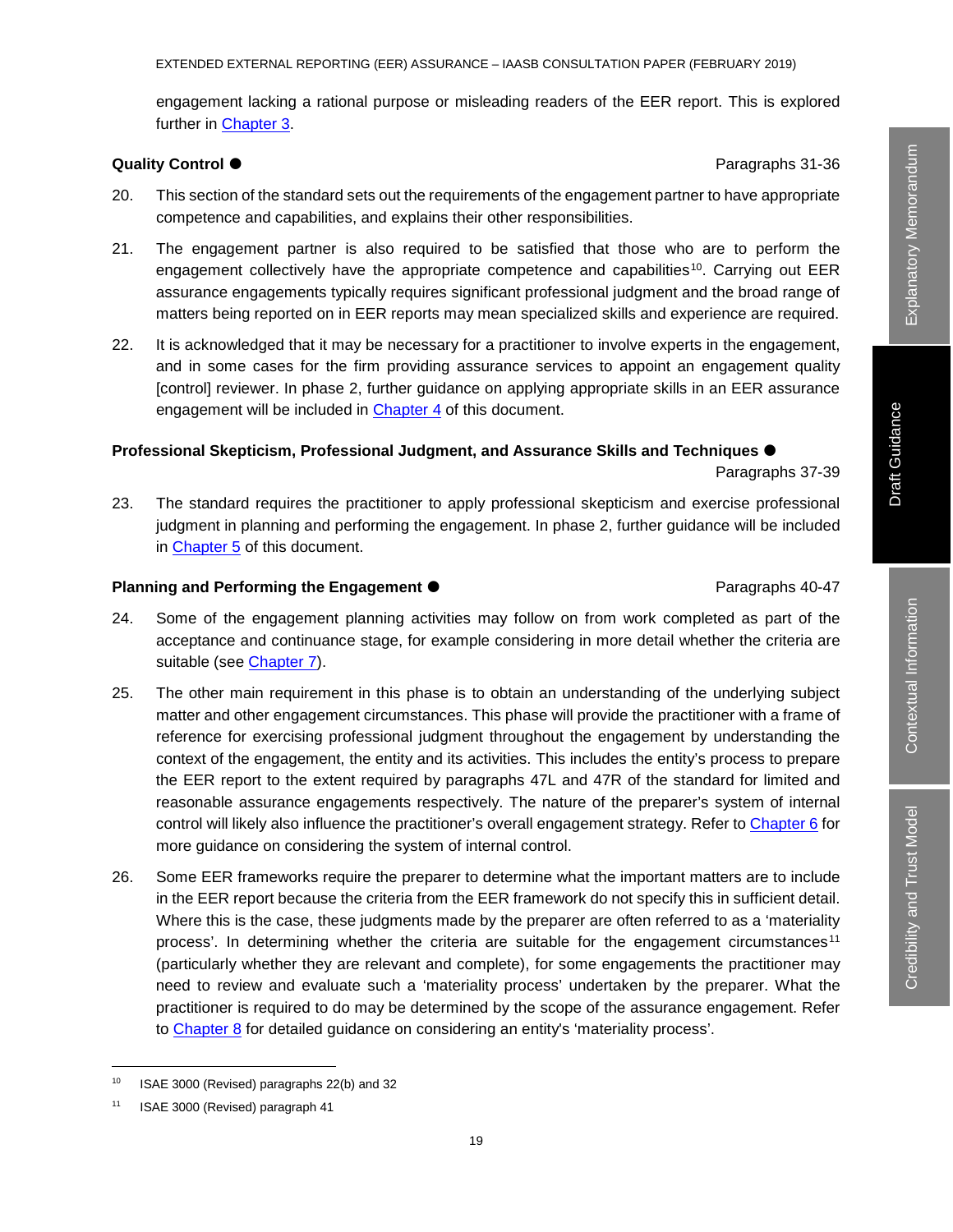27. The practitioner is required to consider materiality in determining the nature, timing and extent of procedures (performance materiality – to be included in Chapter 9 in phase 2), as well as in evaluating the materiality of misstatements (see under 'Forming the Assurance Conclusion' below and Chapter 12).

#### **Obtaining Evidence ●** Paragraphs 48-60

- 28. Prior to designing and performing assurance procedures in a reasonable assurance engagement, the standard requires the practitioner to identify and assess the risks of material misstatement, or in a limited assurance engagement, identify areas where a material misstatement is likely to arise<sup>12</sup>.
- 29. In designing procedures, the practitioner may find it helpful to use assertions to consider the different types of potential misstatements of the information that may occur. Refer to Chapter 9 for further guidance.
- 30. The extent of the procedures required for a reasonable assurance engagement is likely to be greater than for a limited assurance engagement. The nature and timing of the procedures may also vary between reasonable and limited assurance engagements. The standard sets out the different requirements.
- 31. The standard explains that a reasonable assurance engagement may involve testing the operating effectiveness of controls relevant to the engagement, but also acknowledges that a fully substantive approach to the engagement may be appropriate.
- 32. EER may include narrative and future-oriented information. Guidance on how a practitioner may approach this is included in Chapters 10 and 11 respectively.
- 33. Evidence is obtained from performing the designed procedures. Any misstatements identified, other than those that are corrected by the preparer or that are clearly trivial, are accumulated by the practitioner13. These are later evaluated as part of 'Forming the Assurance Conclusion' (see paragraph 38).
- 34. The standard also includes requirements relating to the use of experts or the work of another practitioner and requesting written representations. These are outside the scope of this guidance.

#### **Subsequent Events O Paragraph 61**

35. The standard requires the practitioner to consider the effect of any subsequent events up to the date of the assurance report and respond appropriately to subsequent events that become known to the practitioner after the date of the assurance report.

#### **Other Information O Paragraph 62**

36. In circumstances where the scope of the assurance engagement does not cover an entire document, a practitioner has responsibilities in respect of 'other information' that is in a document together with information that has been subject to assurance. In phase 2, some applicable guidance about agreeing the scope of assurance will be included in Chapter 3 of this document, however further guidance on the requirements specifically in relation to other information is outside the scope of this guidance document.

 <sup>12</sup> ISAE 3000 (Revised) paragraphs 48L and 48R

<sup>13</sup> ISAE 3000 (Revised) paragraph 51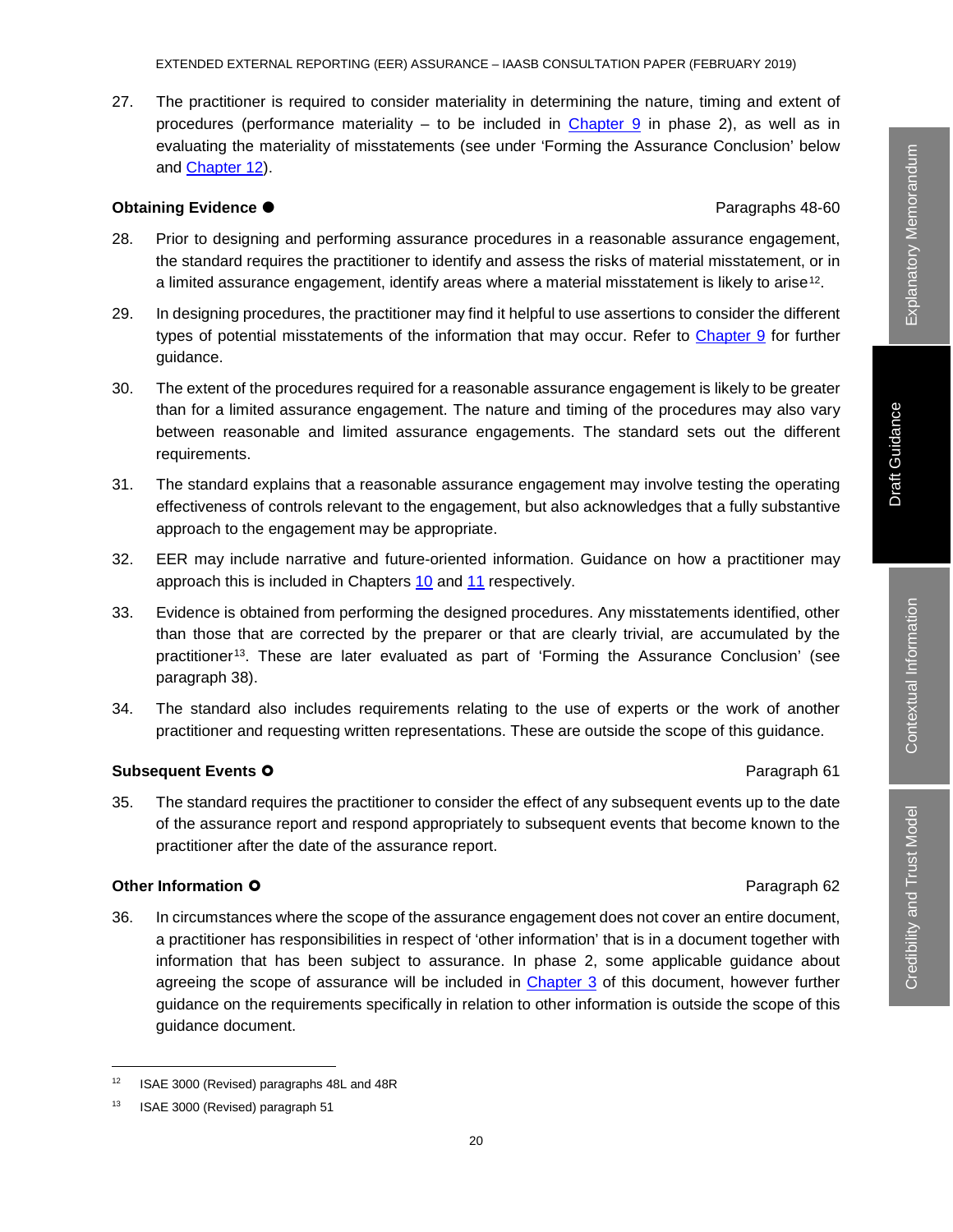#### **Description of Applicable Criteria O Paragraph 63 Paragraph 63**

37. A preparer may need to refer to or describe the applicable criteria as part of fulfilling the requirement to make them available to the intended users<sup>14</sup>. The standard requires the practitioner to evaluate whether this has been done.

#### **Forming the Assurance Conclusion**  $\bullet$

38. The standard requires the practitioner to evaluate the sufficiency and appropriateness of the evidence obtained, as well as form a conclusion about whether the subject matter information is free from material misstatement<sup>15</sup>. Guidance relating to considering the materiality of misstatements is included in Chapter 12 of this document.

#### **Preparing the Assurance Report**  $\bullet$

39. There are requirements for the minimum basic elements to be included in an assurance report that are set out in the standard. In phase 2, further guidance on preparing the assurance report will be set out in Chapter 13.

#### **Unmodified and Modified Conclusions**  $\bullet$  **Paragraphs 72-77**

40. The standard explains the various conclusions that a practitioner can form, as well the circumstances where it may be necessary to include an 'emphasis of matter' or 'other matter' paragraph in the assurance report. In phase 2, further guidance on this will also be included in Chapter 13 of this document.

#### **Other Communication Responsibilities O Paragraph 78 Paragraph 78**

41. The standard contains a requirement for the practitioner to consider whether any matters need to be communicated to the preparer, the engaging party, those charged with governance or others.

#### **Documentation O Paragraphs 79-83**

42. The standard includes requirements for the practitioner to prepare and retain documentation during the engagement.

14 ISAE 3000 (Revised) paragraph 24(b)(iii)

# Explanatory Memorandum Explanatory Memorandum

Draft Guidance

**Draft Guidance** 

<sup>&</sup>lt;sup>15</sup> ISAE 3000 (Revised) paragraphs 64 and 65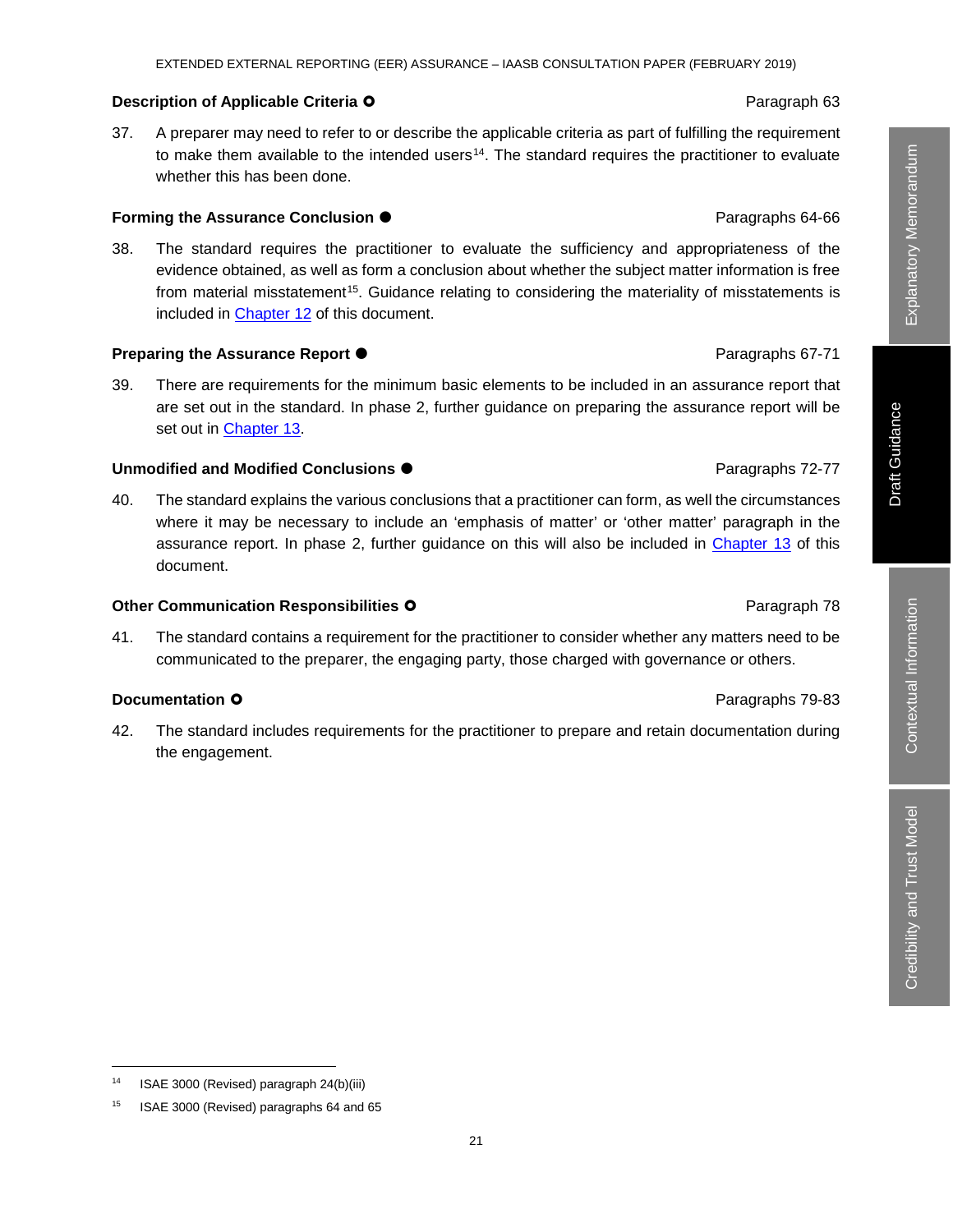#### **Chapter 3: Determining Preconditions and Agreeing the Scope**

#### **Preconditions for Assurance**

- 43. The practitioner is only permitted to accept or continue an assurance engagement when, amongst other matters, the basis on which the engagement is to be performed has been agreed. In part, this is established through identifying that the preconditions for an engagement are present, based on a preliminary knowledge of the engagement circumstances and discussion with the preparer.
- 44. For a recurring engagement, the same preconditions are required, however the continuance process may be more straightforward as the practitioner will already have good knowledge of the entity and the engagement circumstances with which to determine if the preconditions are present.
- 45. The same preconditions need to be present for all assurance engagements, whether limited or reasonable assurance is being obtained. For example, in order for the criteria to be suitable in a limited assurance engagement, the practitioner must be able to determine that they would be suitable in a reasonable assurance engagement.
- 46. The preconditions are set out in paragraph 24 of the standard, which are summarized in the seven grey shaded boxes:

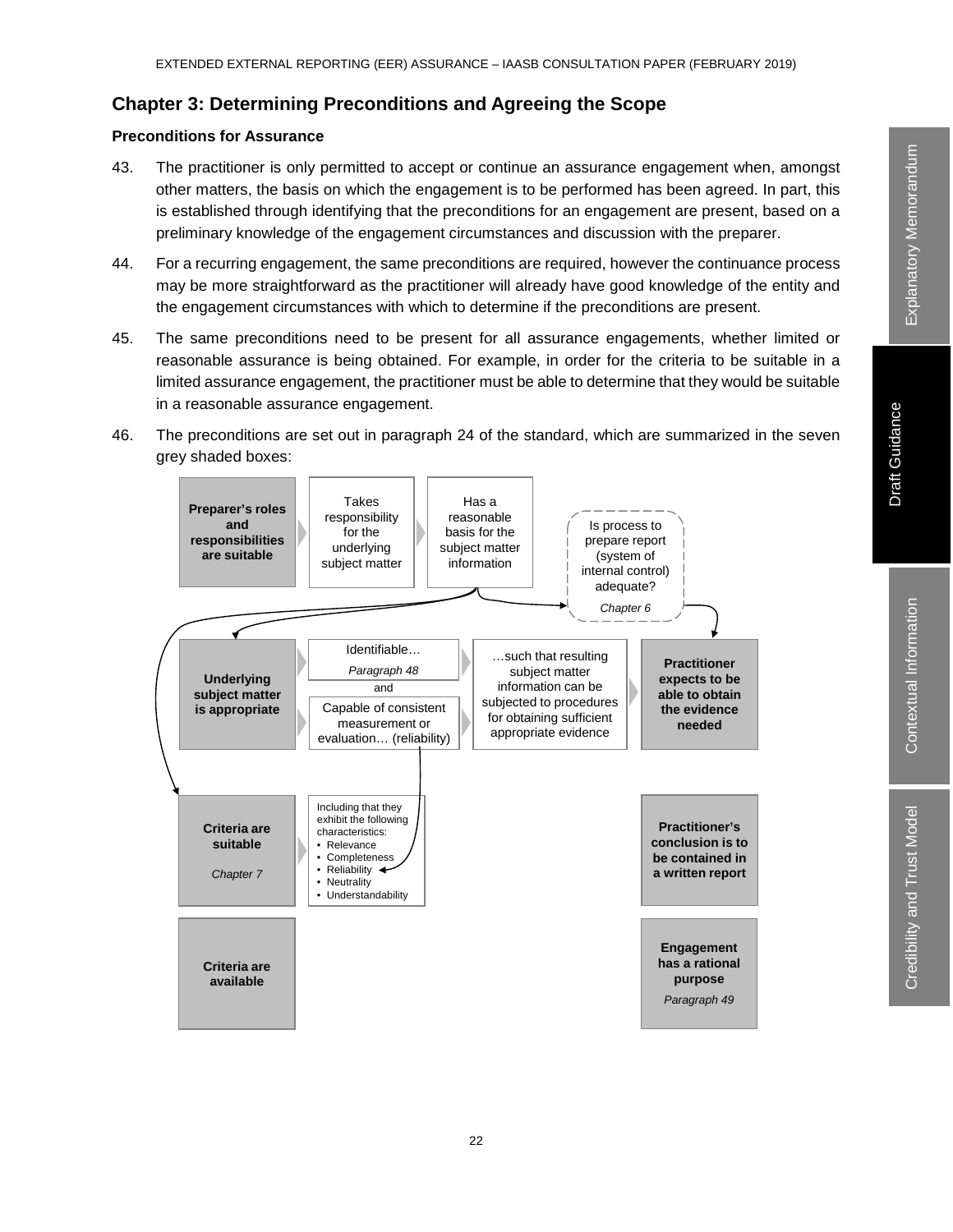| Key |                                                                                                                                           |
|-----|-------------------------------------------------------------------------------------------------------------------------------------------|
|     | Precondition for assurance (paragraph 24 of the standard).                                                                                |
|     | Based on requirements or application material in the standard relating to preconditions<br>connected by $\triangleright$ arrows.          |
|     | Incremental guidance in this IAEPN, based on the principles in the standard and the International<br>Framework for Assurance Engagements. |

47. The following considerations for the practitioner include questions (based on the preconditions for an assurance engagement) that are designed to illustrate how the practitioner may make some of the judgments involved in the acceptance or continuance decision.

| a)        |      | Are the roles and responsibilities of the appropriate parties suitable, and has the<br>preparer appropriately fulfilled its responsibility to have a reasonable basis for the<br>subject matter information? |
|-----------|------|--------------------------------------------------------------------------------------------------------------------------------------------------------------------------------------------------------------|
|           | i)   | Is the underlying subject matter appropriate (see (b) below)?                                                                                                                                                |
|           | ii)  | Are the criteria suitable (see (c) below)?                                                                                                                                                                   |
|           | iii) | Is the preparer's process to prepare the information adequate and<br>appropriately supported by related aspects of the entity's system of internal<br>control (see guidance in Chapter 6)?                   |
| b)        |      | Is the underlying subject matter appropriate?                                                                                                                                                                |
|           | i)   | Is it identifiable (see paragraph 48); and                                                                                                                                                                   |
|           | ii)  | Is it capable of consistent measurement or evaluation against the applicable<br>criteria;                                                                                                                    |
|           |      | such that the resulting subject matter information can be subjected to procedures for<br>obtaining sufficient appropriate evidence?                                                                          |
| c)        |      | Are the criteria you (as the practitioner) expect to be applied by the preparer suitable<br>for the engagement circumstances (see guidance in Chapter 7)?                                                    |
|           | i)   | Does the preparer have an appropriate process in place for developing and<br>reviewing the criteria?                                                                                                         |
| d)        |      | Will the criteria that you (as the practitioner) expect to be applied by the preparer be<br>available to the intended users?                                                                                 |
| e)        |      | Do you (as the practitioner) expect to be able to obtain the evidence needed to support<br>your assurance conclusion?                                                                                        |
| f)        |      | Is your practitioner's conclusion going to be contained in a written report?                                                                                                                                 |
| g)        |      | Does the engagement have a rational purpose (see paragraph 49)?                                                                                                                                              |
| standard. |      | The full preconditions for an assurance engagement are set out in paragraph 24 of the                                                                                                                        |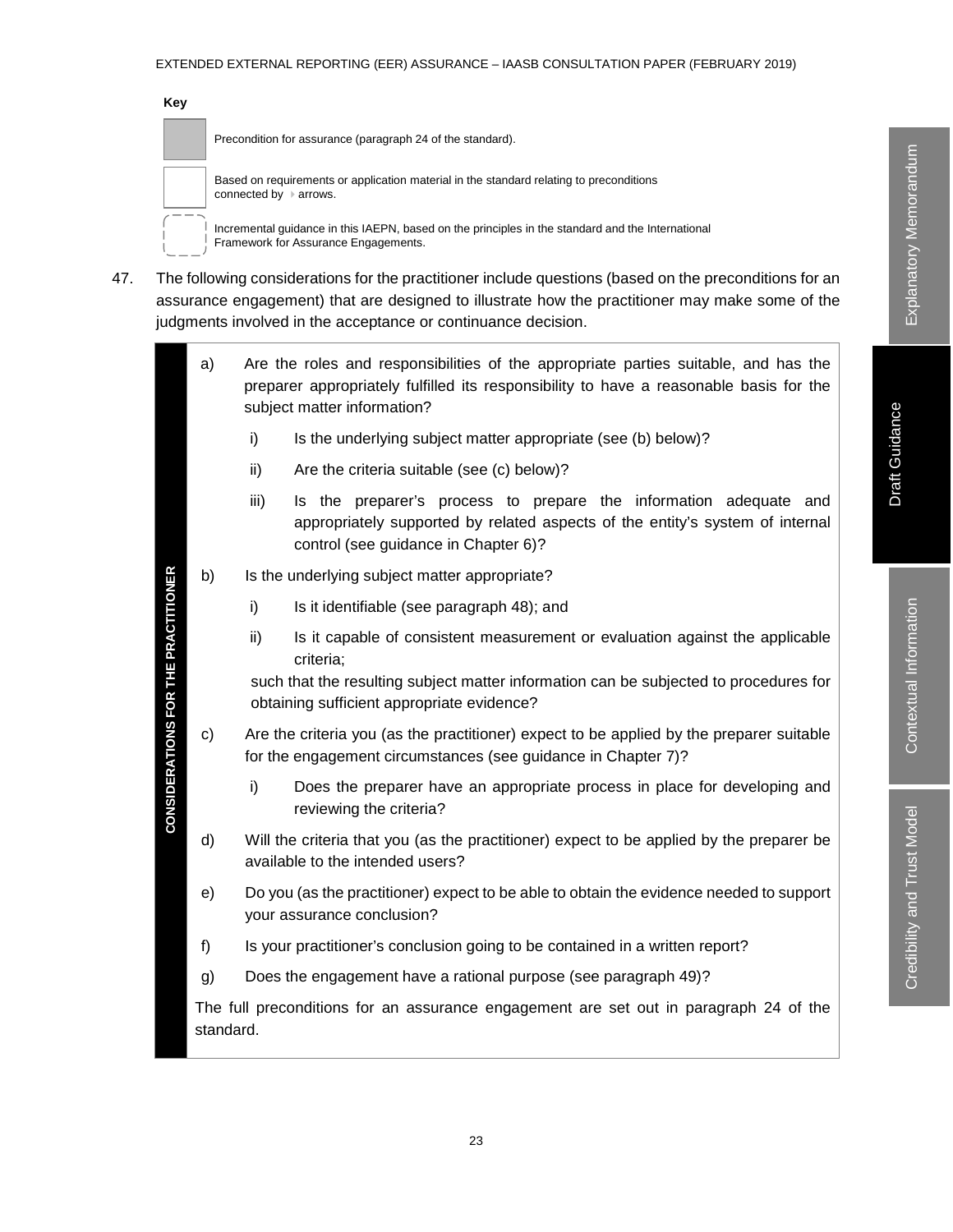#### *Underlying subject matter is identifiable*

48. Identifiable underlying subject matter means that the subject matter elements are well-defined and distinct from other things.

The greenhouse gas emissions of an entity might be identifiable underlying subject matter because there are widely accepted definitions of greenhouse gas emissions (such that they are distinct from other things, for example other emissions to air). Additionally, methods exist to measure or estimate those greenhouse gas emissions that are attributable to the entity's activities.

EXAMPLE **EXAMPLE** However, the impact of the entity's activities on global temperature change more broadly might not be identifiable underlying subject matter. This is because it is difficult to attribute global temperature changes to greenhouse gas emissions of specific entities and to separate the impact of greenhouse gas emissions from other factors causing such temperature changes (for example deforestation).

#### *The engagement has a rational purpose*

**CONSIDERATIONS FOR THE PRACTITIONER**

49. The purpose of an assurance engagement is established in the definition of an assurance engagement in paragraph 12(a) of the standard. The meaning of the term 'rational' is not explicitly addressed in the standard. However, an assurance engagement may be considered to have a rational purpose if the practitioner's conclusion is designed "to enhance the degree of confidence of the intended users … about the subject matter information". It may be expected that it is designed to do this in a way that is logical, coherent and appropriate in the engagement circumstances. In this context, the application material in paragraph A56 of the standard sets out certain considerations that may be relevant in determining whether the purpose of a proposed assurance engagement is rational.

> In determining whether a proposed EER assurance engagement has a rational purpose, it may be appropriate for the practitioner to consider matters such as:

- **CONSIDERATIONS FOR THE PRACTITIONER** Who the intended users are, including taking into account whether the applicable criteria were designed for a general or special purpose and whether the EER report or the assurance report will be used or distributed more broadly than to the identified intended users.
	- Assuming the subject matter information is expected to address the significant information needs of the intended users, whether any aspects of the subject matter information are expected to be excluded from the assurance engagement and the reason for their exclusion.
	- Who selected the criteria, including whether and the extent to which the intended users or other parties were involved in selecting or designing the criteria and the degree of judgment and scope for bias where parties other than the intended users were involved in doing so.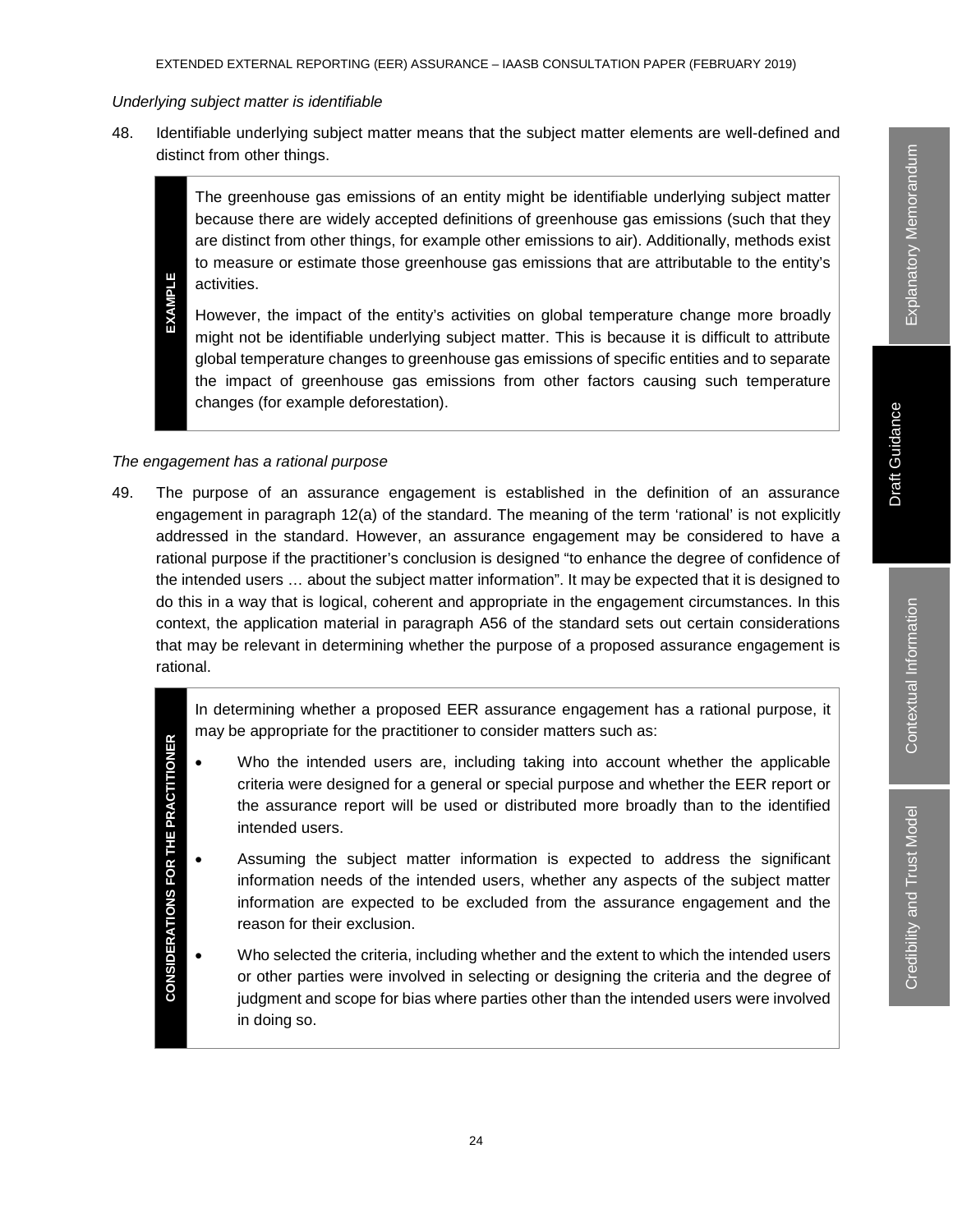- Whether the level of assurance that the practitioner plans to obtain (and therefore what would constitute sufficient appropriate evidence) is expected to reduce engagement risk to a level which is at least meaningful in the circumstances of the engagement, having regard to the extent of the consequence to the intended users of an inappropriate conclusion by the practitioner.
- Where the engagement is a limited assurance engagement, whether the level of assurance the practitioner plans to obtain is sufficient to be meaningful to the intended users – in some circumstances, the intended users' need for assurance may even be so great that a reasonable assurance engagement is needed to obtain a meaningful level of assurance.
- Whether the scope of the practitioner's work is expected to be limited significantly, such that the practitioner's conclusion may not sufficiently enhance the degree of confidence of the intended users in the EER report.
- Whether, when the engaging party, responsible party and the measurer or evaluator are not all the same party, the characteristics of the relationships between these parties could undermine the purpose of the engagement.
- Whether the practitioner believes that the preparer intends to associate the practitioner's name with the underlying subject matter or the EER report in an inappropriate manner.

#### *Assurance Readiness Engagements and "Maturity Assessments"*

- 50. In some circumstances, for example in larger or more complex engagements, the practitioner may choose to determine whether the preconditions are present as part of an 'assurance readiness' process prior to committing to an assurance engagement. This may be a separate (non-assurance) engagement that would not be performed under ISAE 3000 (Revised). If it is found by the practitioner that the preconditions for assurance are present, the entity can then choose to proceed with requesting an assurance engagement.
- 51. As well as assisting the practitioner in managing a preparer's expectations, this approach may also be beneficial to the entity because the practitioner may communicate findings, conclusions and recommendations about the entity's readiness for an assurance engagement to those charged with governance or management, as appropriate. Such communications may encourage those charged with governance or management, as appropriate, to take steps to improve the process to prepare EER reports.
- 52. There are many other types of assurance readiness engagements and "maturity assessments" that a practitioner may undertake that would not be performed under ISAE 3000 (Revised). For example, a practitioner may undertake a 'maturity assessment' to evaluate the maturity of the entity's system of internal control related to the process to prepare the EER report, or other matters. This may include considering the design and implementation or effectiveness of the system as a whole, or aspects of it, such as the relevance of performance measures the entity is developing and considering whether they are sufficiently well-established to provide intended users with the appropriate information they need to assist their decision-making.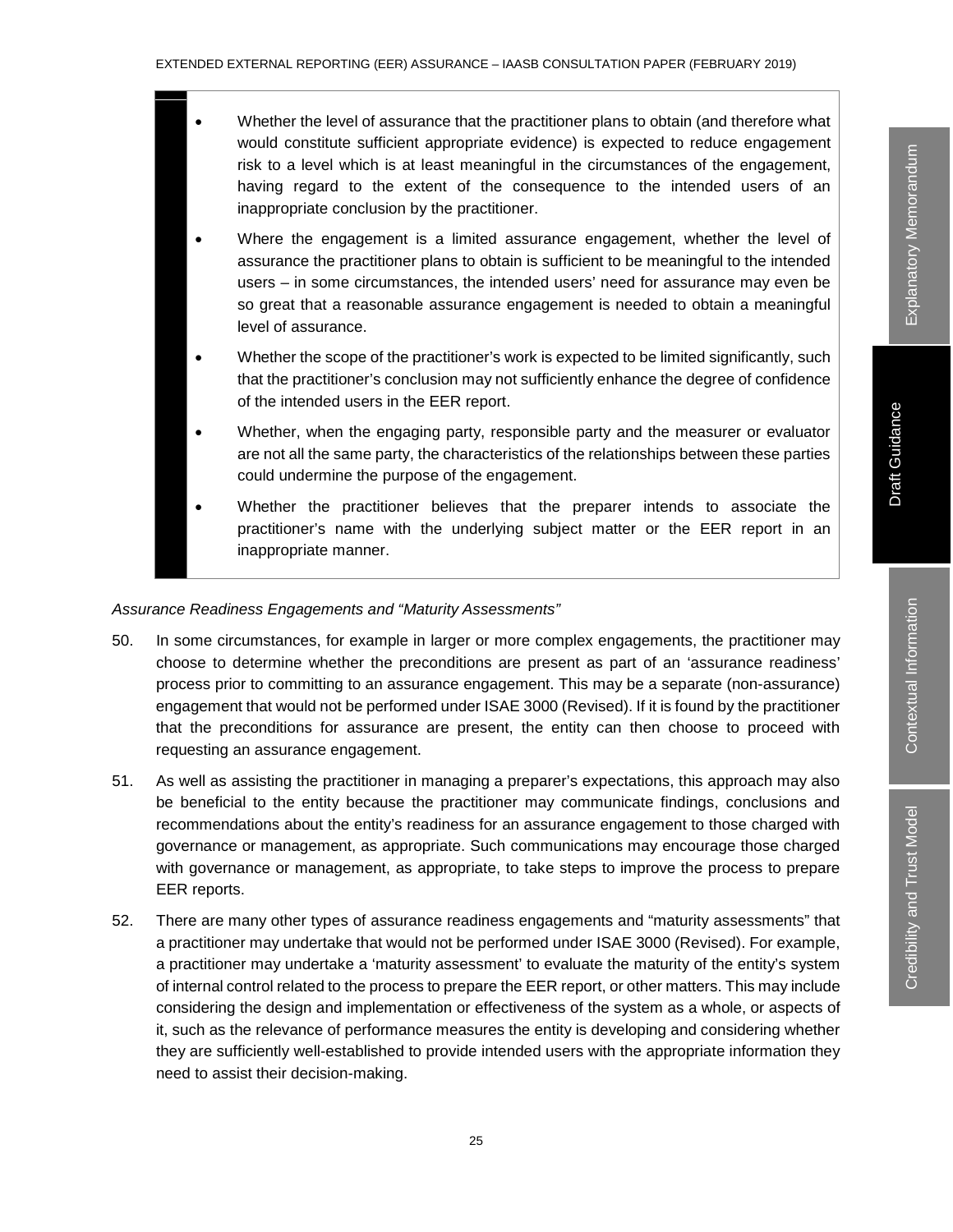53. Although these engagements and assessments can also provide insights that may assist the entity in further developing its EER processes, there may be a self-review threat to the practitioner's independence if, for example, the practitioner is advising on the further development of the entity's EER processes and then plans to undertake a subsequent EER assurance engagement or where the practitioner is providing an audit or other assurance engagement.

#### **Agreeing the Scope of an EER Assurance Engagement**

- Although this topic has been allocated to phase 2 of the project, some initial draft guidance has been developed.
- 54. There is a wide variety in the scope of assurance engagements carried out in accordance with ISAE 3000 (Revised), in practice. The scope of an engagement can be an entire report or only part(s) of an EER report.
- 55. ISAE 3000 (Revised) can be applied to a variety of engagements provided that the preconditions in paragraph 24 of the standard are met. If considering a particularly narrow scope for the assurance engagement, for example only covering specific measures or indicators in isolation, careful consideration may be needed to determine whether the preconditions are present, including that the engagement has a rational purpose (see paragraph 49).
- 56. In circumstances where the proposed scope of the engagement is not an entire EER report, a practitioner may need to consider whether the reasons for excluding parts of the subject matter information from the assurance engagement are appropriate in determining whether the engagement has a rational purpose<sup>16</sup>. For example, the engagement may be more likely to have a rational purpose if the parts of the EER report within the scope of the assurance engagement are those which are most important in assisting decision-making by the intended users. Selecting only parts of the EER report that are easy to subject to an assurance engagement or that present the entity in a positive way may mean the assurance engagement does not have a rational purpose.

#### *Other Information*

- 57. Anything in an EER report not within the scope of the assurance engagement is classed as 'other information'. Regardless of the engagement's scope, the practitioner is required by paragraph 62 of the standard to read all 'other information' in the EER report to identify material inconsistencies between the subject matter information included in the scope of the engagement and the other information that is not in that scope. If a material inconsistency or an unrelated material misstatement of fact in the 'other information' is identified, the practitioner is required to discuss this with the preparer and take further action as appropriate.
- Guidance on agreeing the scope of an EER assurance engagement is to be developed further in phase 2.

 <sup>16</sup> ISAE 3000 (Revised) paragraph A56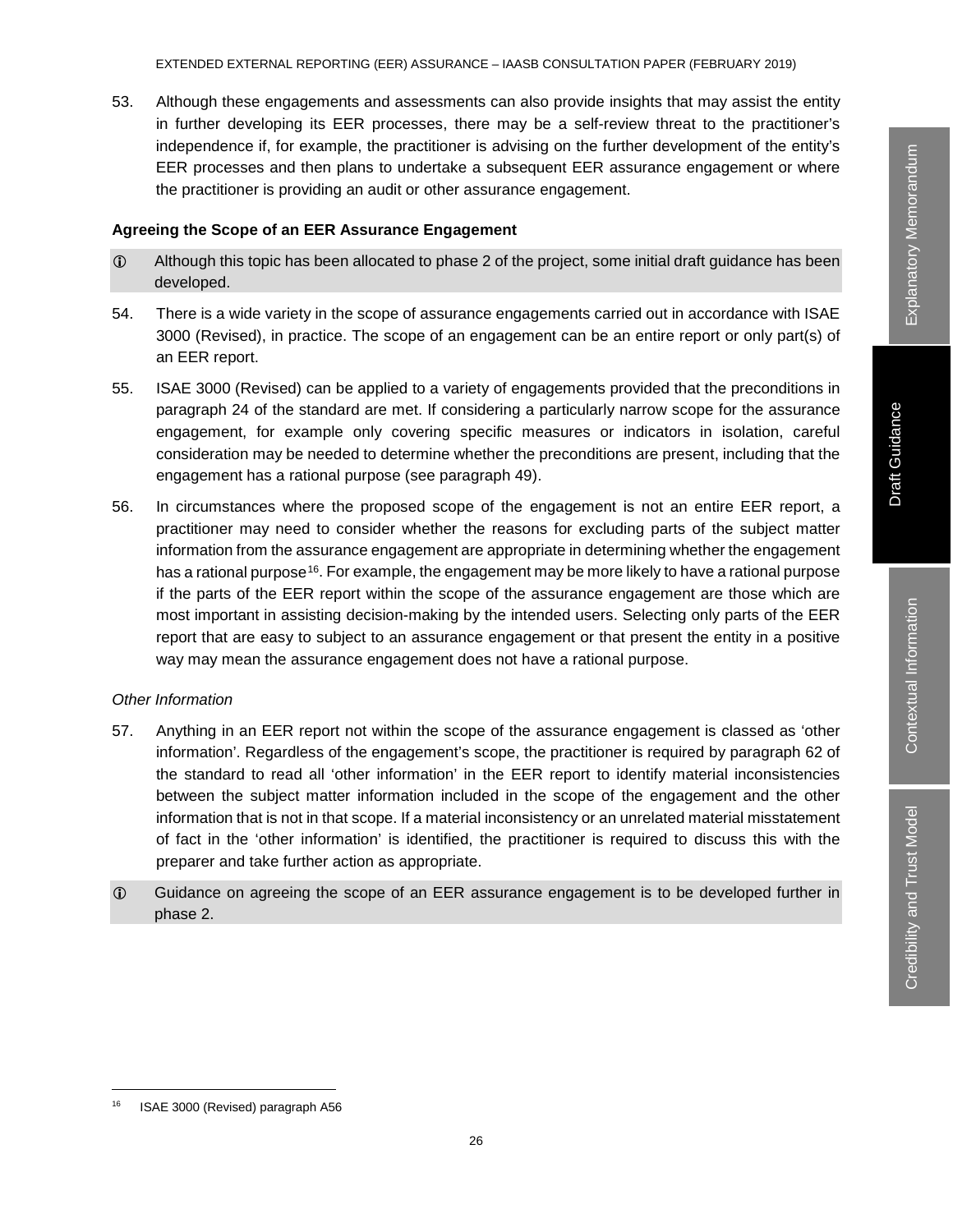#### **Chapter 4: Applying Appropriate Skills**

Guidance to be developed in phase 2.

#### **Chapter 5: Exercising Professional Skepticism and Professional Judgment**

Guidance to be developed in phase 2.

## **Chapter 6: Considering the System of Internal Control**

#### **Introduction**

- 58. To accept an assurance engagement, the practitioner is required to determine that the preparer has a reasonable basis for the subject matter information in the EER report as part of the precondition that the roles and responsibilities of the preparer are suitable<sup>17</sup>. The practitioner is also required to determine that they expect to be able to obtain sufficient appropriate evidence. Whether these preconditions are present may depend on the extent to which the entity's system of internal control is, in the practitioner's professional judgment, adequate to support those preconditions, taking into account the nature, extent and complexity of the underlying subject matter and criteria.
- 59. Entities producing EER reports typically implement gradual changes to their system of internal control to support such reporting as it becomes more established and formal. At an early stage, the system of internal control generally includes processes to collect and report the underlying data and information. As EER becomes more established for the entity, changes may be introduced to make the reporting process subject to specific control activities and greater governance and oversight, or to bring it more formally within the entity's risk assessment process and process to monitor the system of internal control. In considering engagement acceptance or continuance, practitioners may encounter entities at varying stages of development of their system of internal control.
- 60. Considering the entity's system of internal control may assist the practitioner in establishing whether the preconditions for an assurance engagement are present, as discussed above. The standard also requires the practitioner<sup>18</sup>:
	- a) in a limited assurance engagement, to consider the process used to prepare the subject matter information, to enable identification of areas where a material misstatement is likely to arise; or
	- b) in a reasonable assurance engagement, to obtain an understanding of internal control over the preparation of the subject matter information, including evaluating the design of the controls relevant to the engagement and whether they have been implemented, to enable identification and assessment of the risks of material misstatement.

<sup>&</sup>lt;sup>17</sup> This would be the responsibility of the measurer or evaluator in circumstances where this role is distinct from the responsible party – see the Appendix to ISAE 3000 (Revised).

<sup>18</sup> ISAE 3000 (Revised) paragraphs 46L, 46R, 47L and 47R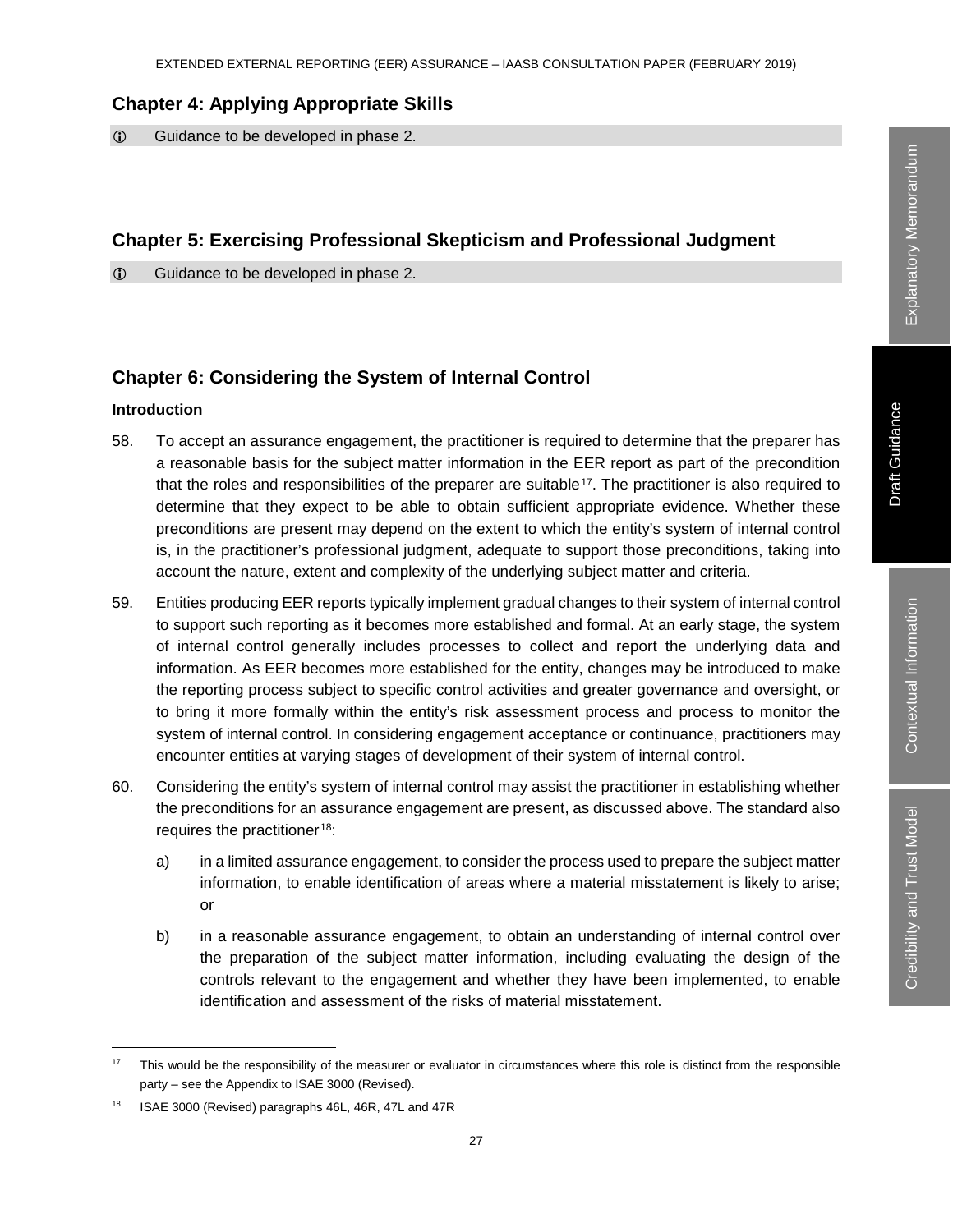61. Having a highly sophisticated or developed system of internal control is not a precondition for an assurance engagement. The guidance in this chapter mainly relates to considering the system of internal control in relation to the preconditions. It may also assist the practitioner in meeting the requirements referred to in paragraph 60. Separate considerations for the practitioner relating to the overall engagement strategy, including whether to test controls or to obtain evidence solely from substantive procedures, are discussed further in paragraphs 78 and 79.

#### **Understanding the Entity's System of Internal Control**

62. An entity's system of internal control typically has five inter-related components19:



- 63. The level of sophistication of the reporting (information) system and communication and the control activities components may vary according to the size and complexity of the entity, and the nature and complexity of the underlying subject matter and criteria. Similarly, the level of formality of the risk assessment process and the process to monitor the system of internal control may also vary for differently sized entities.
- 64. The ISAE 3000 (Revised) application material notes that "in some cases, a formal process with extensive internal controls may be needed to provide the [preparer] with a reasonable basis that the subject matter information is free from material misstatement"<sup>20</sup>. Equally, in other circumstances, extensive internal controls may not be needed.
- 65. Some examples of aspects of the components of an entity's system of internal control that a practitioner may consider in establishing whether the preconditions are present are given below. The three components shown in the top three boxes above (the control environment, the risk assessment process and the process to monitor the system of internal control) are considered together under the heading 'governance and oversight of the reporting process'.
- 66. The examples are not meant to be an exhaustive list of aspects that may be appropriate for an entity. As noted above, some entities may require extensive internal controls and processes in order for the preparer to be able to take responsibility for the subject matter information being free from material misstatement. The practitioner may need to consider the engagement circumstances, including the size and complexity of the entity, when concluding whether the level of development of the system of internal control is adequate. Further guidance is given in paragraphs 72 to 74.

 <sup>19</sup> Based on ED-ISA 315 (Revised) paragraph 16(l)

<sup>20</sup> ISAE 3000 (Revised) paragraph A39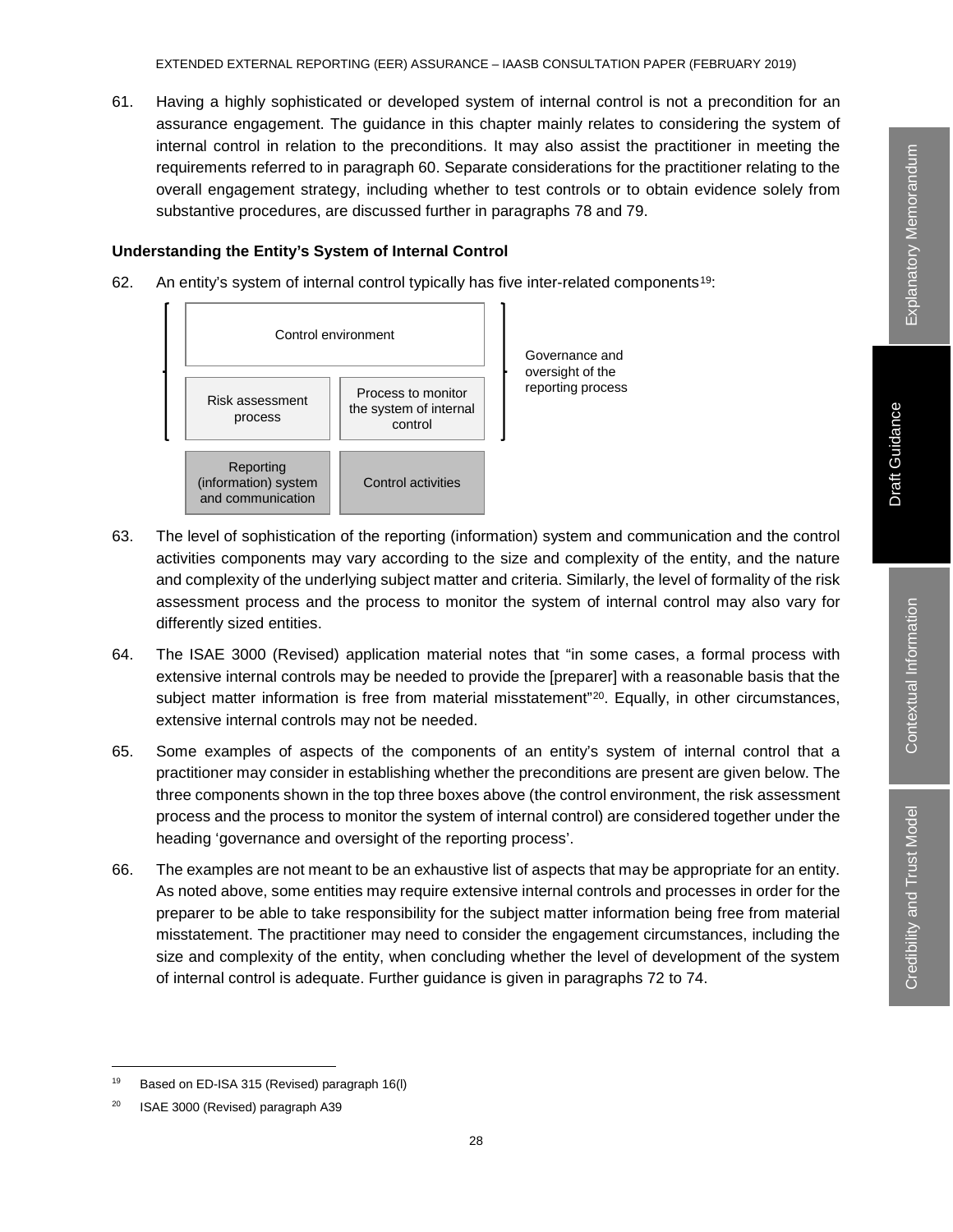#### *Reporting (Information) System and Communication*

67. Policies, procedures and resources of the reporting (information) system and communication that the practitioner may consider are included below:

|                                            | a) | Processes to select or develop criteria, including a 'materiality process' if applicable<br>(see Chapter 8), to identify the elements to be included in the EER report;                                                           |  |
|--------------------------------------------|----|-----------------------------------------------------------------------------------------------------------------------------------------------------------------------------------------------------------------------------------|--|
|                                            | b) | Processes to select or develop criteria for the measurement or evaluation of the<br>elements, including their presentation or disclosure;                                                                                         |  |
|                                            | C) | Processes to capture, record, process, correct and include in the EER report subject<br>matter information about those elements;                                                                                                  |  |
| <b>CONSIDERATIONS FOR THE PRACTITIONER</b> | d) | Records and source documentation to support the preparation of the subject matter<br>information relating to those elements. These are ideally stored and accessible so that<br>they can be used as evidence by the practitioner; |  |
|                                            | e) | Processes to prepare the EER report; and                                                                                                                                                                                          |  |
|                                            |    | How the entity uses IT to support the above.                                                                                                                                                                                      |  |
|                                            |    |                                                                                                                                                                                                                                   |  |

- 68. The preparation of EER reports is likely to involve the use of IT to collect or process the data. Entities may use complex IT applications, simple spreadsheets or paper-based records, or a combination of these. Identifying which tools are being used by the preparer to prepare the EER report may be an important part of the practitioner obtaining the understanding required by paragraphs 47L and 47R of the standard.
- 69. Further considerations may be necessary where information comes from an external information source. An external information source is an external individual or organization that provides information that has been used by the preparer in the preparation of the EER report. An example might be the results of an independent survey of customer satisfaction, or an external laboratory test of effluent quality from a production facility. A key consideration may be whether the criteria for measurement or evaluation used by the external information source are relevant because the resulting subject matter information would assist decision-making by the intended users. Determining this may require judgment, including taking account of the entity's ability to influence the external information source.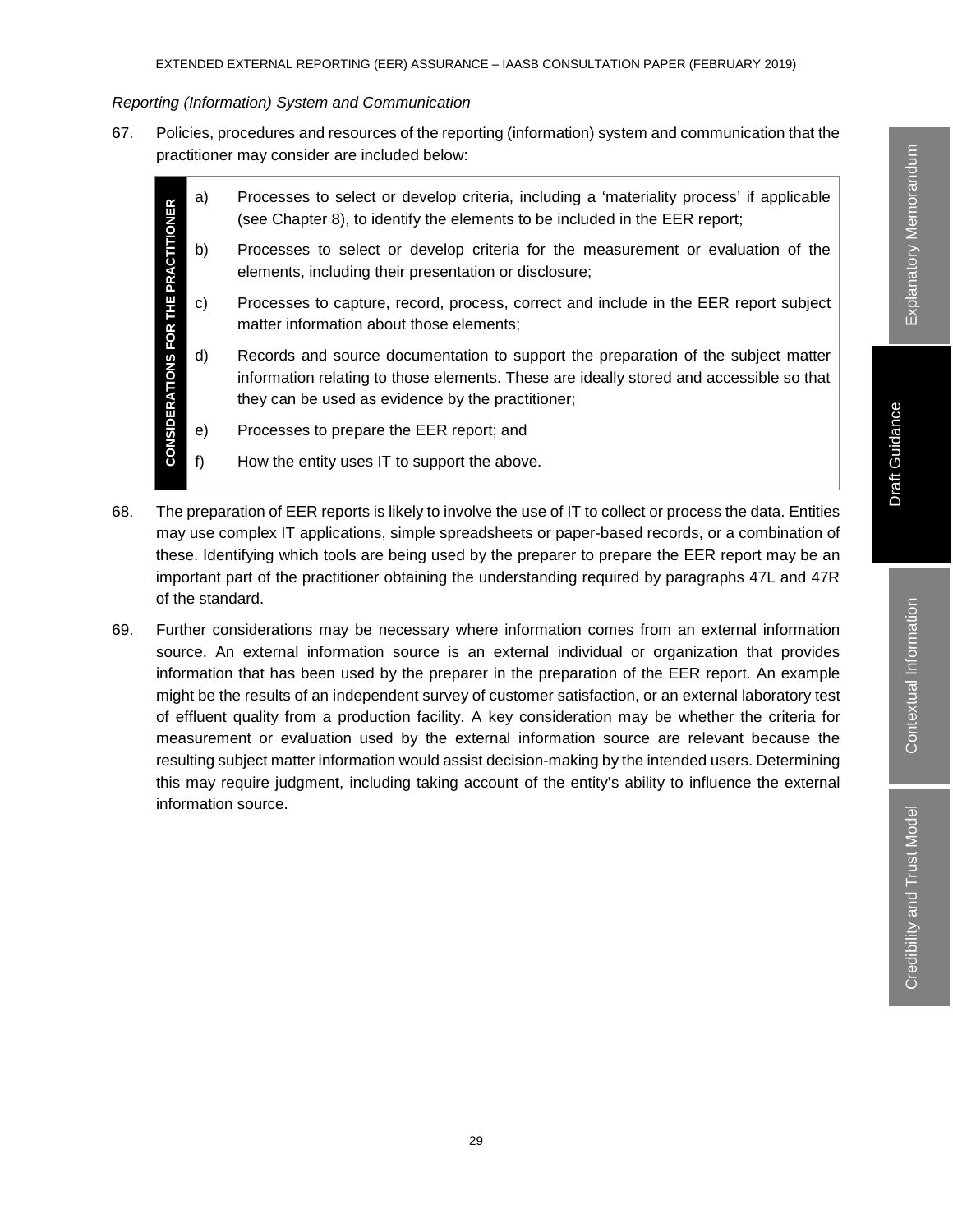Credibility and Trust Model

Credibility and Trust Model

#### *Control Activities*

70. Types of control activities that the practitioner may consider include:

| 쀭<br>$\propto$<br>TIONS I<br>TITIONE<br><b>CONSID</b> | a) | Controls requiring segregation of duties between individuals involved in the reporting<br>process, to the extent appropriate according to the size of the entity, for example<br>between those preparing the information and those reviewing it; |
|-------------------------------------------------------|----|--------------------------------------------------------------------------------------------------------------------------------------------------------------------------------------------------------------------------------------------------|
|                                                       | b) | Controls to prevent the preparer inappropriately modifying underlying sources of data,<br>information or documentation that the practitioner would use as evidence;                                                                              |
|                                                       | C) | IT controls to support any IT systems in being appropriately secure, robust, reliable<br>and adequately maintained; and                                                                                                                          |
|                                                       | d) | Controls to address management bias that may occur in the process to develop or<br>apply the measurement or evaluation bases and other reporting policies.                                                                                       |

#### *Governance and Oversight of the Reporting Process*

71. Aspects of the entity's governance and oversight of the process to prepare the EER report that the practitioner may consider may include:

|                                            | a) | Involvement of those charged with governance and senior management at appropriate<br>stages throughout the reporting process;                                                                              |  |  |  |
|--------------------------------------------|----|------------------------------------------------------------------------------------------------------------------------------------------------------------------------------------------------------------|--|--|--|
|                                            | b) | Approval of the EER report by those charged with governance or senior management,<br>as appropriate;                                                                                                       |  |  |  |
|                                            | c) | The establishment of a subgroup of those charged with governance, such as an audit<br>committee, charged with oversight responsibilities for the preparation of the EER report<br>(for larger entities);   |  |  |  |
|                                            | d) | Those charged with governance or senior management, as appropriate, setting an<br>appropriate 'tone at the top' to encourage high quality reporting processes and a high<br>standard of ethical practices; |  |  |  |
| <b>CONSIDERATIONS FOR THE PRACTITIONER</b> | e) | Key decisions made by those charged with governance or senior management, as<br>appropriate, being recorded in written documentation, for example in minutes of board<br>meetings;                         |  |  |  |
|                                            | f) | Assignment of authority and responsibility for the process to prepare the EER report,<br>and enforcement of accountability for meeting such responsibility;                                                |  |  |  |
|                                            | g) | The process undertaken to identify, assess and address risks related to the reporting<br>process; and                                                                                                      |  |  |  |
|                                            | h) | The process in place to monitor the system of internal control, including monitoring the<br>effectiveness of control activities and the process to identify and remediate deficiencies.                    |  |  |  |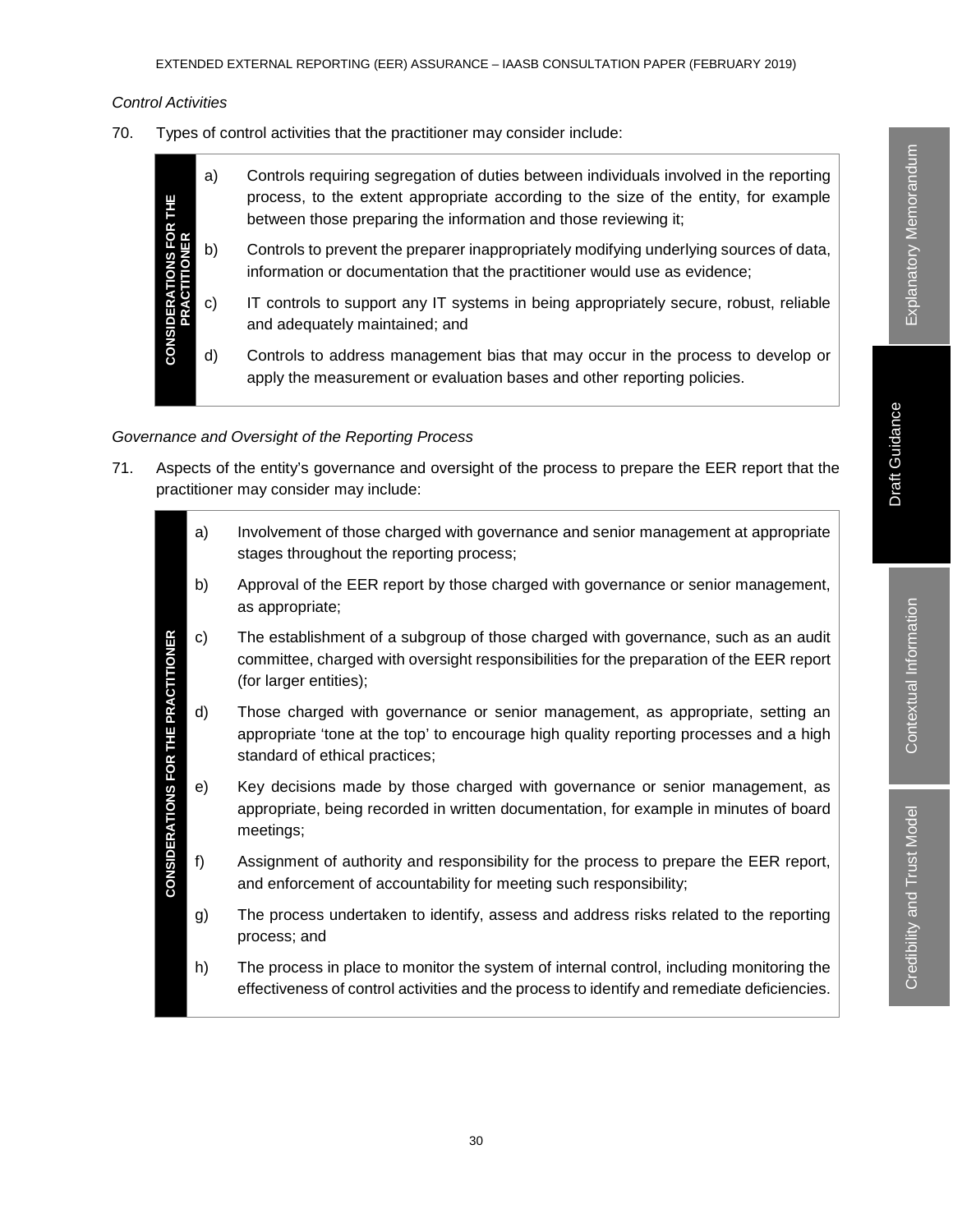#### **Consideration of the Entity's Size, Complexity and Nature**

- 72. The level of formality required in terms of the entity's system of internal control may largely depend on the entity's size and complexity. A small and non-complex entity may not require formal documented policies or procedures in order for the preparer to meet their responsibilities. However, a larger or more complex entity such as a multi-national company may require more detailed and formalized control activities and processes supporting its external reporting.
- 73. The nature of the processes and records within the system of internal control may vary according to the size and complexity of the entity.

For reporting on employee diversity, it may be appropriate for a small entity with 25 employees to record and store this data on a simple spreadsheet managed by one member EXAMPLE **EXAMPLE** of staff. However, in the case of a large entity with 20,000 employees across the world, a much more sophisticated process managed by HR teams may be required, likely supported by an appropriate IT system, in order to collect, collate and store data that is accurate and complete.

74. Considering other factors that may affect the nature of the entity and its environment, for example its physical location, may assist the practitioner in considering whether the system of internal control is adequate for the practitioner to establish that the preconditions are present.

#### **Response where the Preconditions are not Present**

- 75. Where the practitioner establishes that the preconditions for an assurance engagement are not present, they may discuss this with the potential engaging party (management or those charged with governance). If changes cannot be made to meet the preconditions, the practitioner is not permitted to accept the engagement as an assurance engagement $2<sup>1</sup>$ .
- 76. If it is not possible to accept the assurance engagement, the practitioner may engage with the entity to undertake an assurance readiness assessment (see paragraphs 50 to 53 above). This may give the practitioner the opportunity to report their findings and conclusions on the system of internal control in a management letter to assist those charged with governance and senior management. The preparer may be encouraged to take steps to improve the controls and level of oversight such that an assurance engagement is possible in future.
- 77. In circumstances where the preparer has not met its responsibilities and the practitioner cannot decline the engagement due to its acceptance being required by law or regulation, the practitioner may need to consider whether it is necessary to express a qualified conclusion or disclaim a conclusion. An engagement conducted under such circumstances does not comply with ISAE 3000 (Revised). Accordingly, the practitioner shall not include any reference within the assurance report to the engagement having been conducted in accordance with ISAE 3000 (Revised) or any other  $ISAE(s)<sup>22</sup>$ .

<sup>&</sup>lt;sup>21</sup> ISAE 3000 (Revised) paragraph 25

<sup>22</sup> ISAE 3000 (Revised) paragraph 25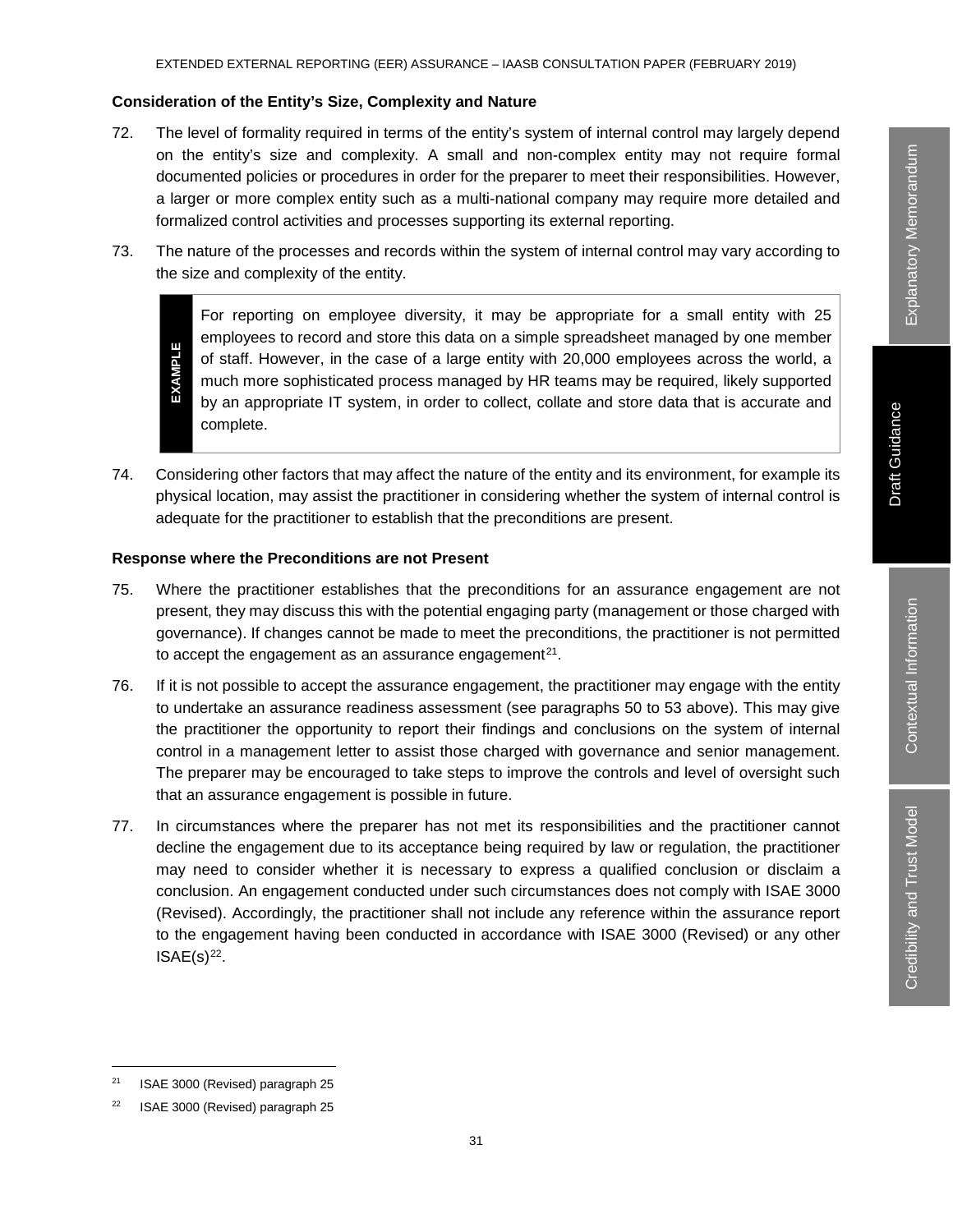EXAMPLE **EXAMPLE**

A practitioner may be required by law to undertake an assurance engagement in relation to service performance information of a public sector entity, and may therefore not be able to decline the engagement.

#### **Impact on Overall Engagement Strategy**

- 78. The nature of the entity's system of internal control may also affect the likelihood of material misstatements occurring and the practitioner's strategy for designing appropriate assurance procedures, including tests of controls. Where the practitioner is unable to test controls, expects that the controls are not operating effectively, or it is not cost-efficient to test controls, the practitioner may adopt a fully substantive approach.
- 79. In other circumstances, the practitioner may need to obtain sufficient appropriate evidence that certain controls are operating effectively when other procedures cannot alone provide sufficient appropriate evidence<sup>23</sup>, for example because substantive procedures are not possible or practicable due to the nature of the underlying subject matter or the source information.

 <sup>23</sup> ISAE 3000 (Revised) paragraph 48R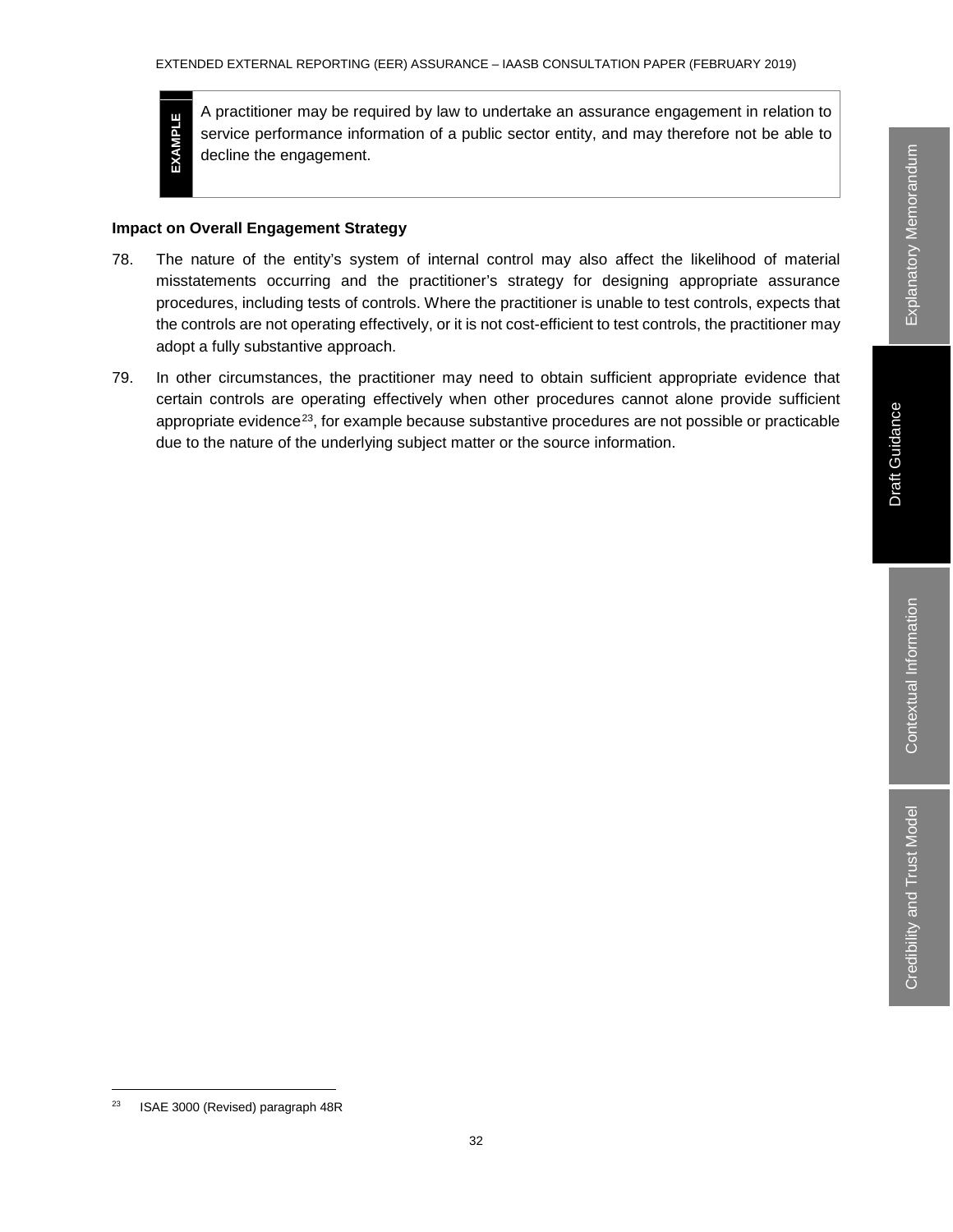## **Chapter 7: Determining the Suitability of Criteria**

#### **Introduction**

- 80. Criteria determine the content of the EER report and its basis of preparation. In simple terms they may be reporting requirements from an EER framework or from the entity's own policies. More fully, criteria specify both:
	- a) The identification of the nature and scope of the topics and related elements of the underlying subject matter to be represented in the EER report; and
	- b) The identification of the qualities of such elements to be measured or evaluated against the criteria to prepare the information to be included in the EER report, and the benchmarks to be used in measuring or evaluating those qualities.



81. All assurance engagements have an underlying subject matter, which is related to the purpose and intended use of the EER report. Certain qualities of the underlying subject matter are measured or evaluated against the criteria. The underlying subject matter is required to be appropriate (see Chapter 3). The criteria may be applied at the level of the underlying subject matter as a whole but often are applied at the level of specific elements of the underlying subject matter or at the level of groups of particular types of such elements, when information about those specific elements or groups assists decision-making by the intended users. The terms 'categories' and 'topics' are sometimes used to describe such groups.

<sup>&</sup>lt;sup>24</sup> The term 'phenomenon' is used in the standard in the sense of a 'thing' that is perceived or considered, rather than in the sense of something that is remarkable or rare.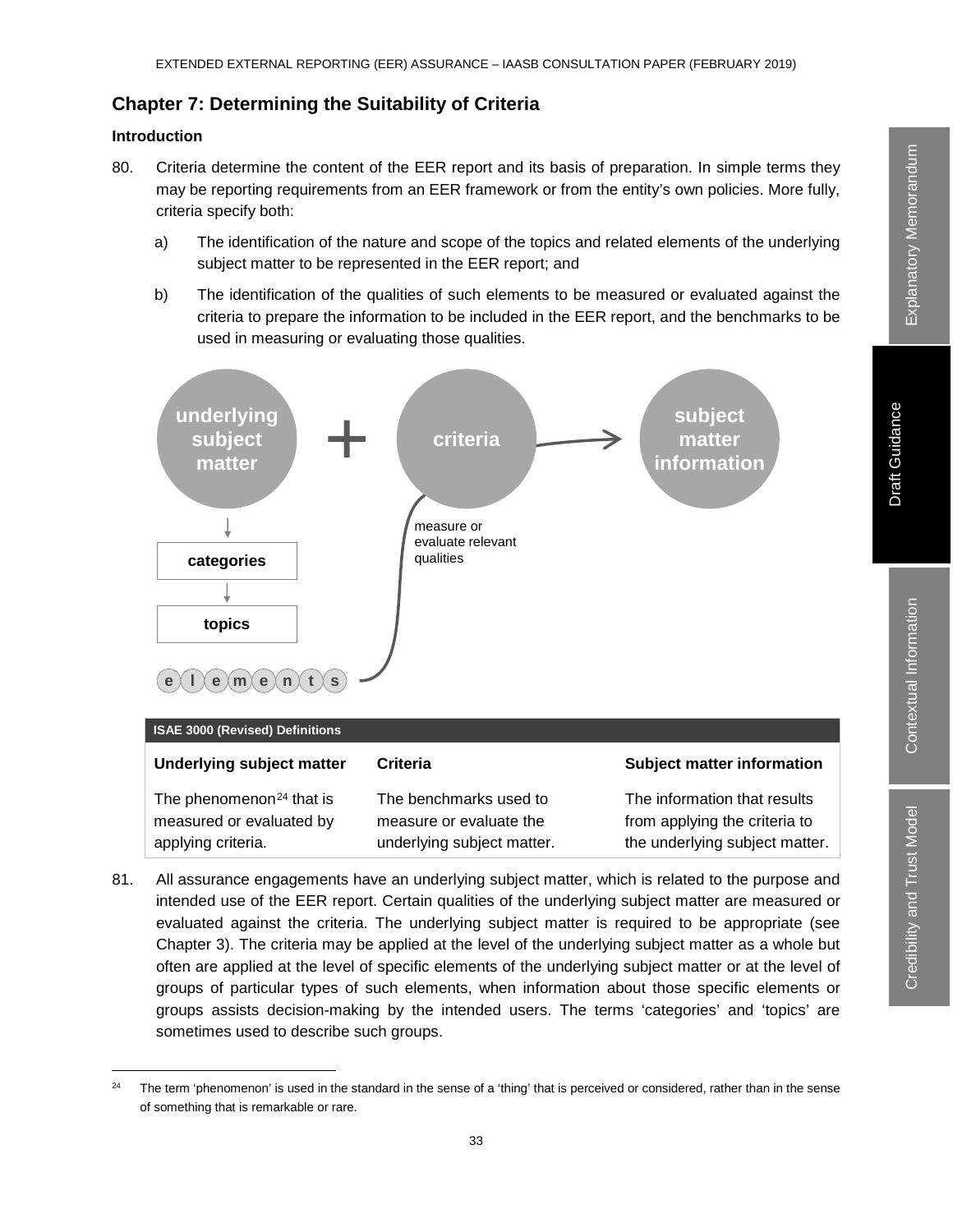82. The criteria specify how to identify, and measure or evaluate, elements, in the context of achieving the purpose of the EER report. The standard refers to the criteria as 'benchmarks'. In effect, they identify how to measure or qualitatively evaluate qualities of elements such that the resulting information assists decision-making by the intended users. They include, for example, the definitions of performance indicators, measurement or evaluation bases and other reporting policies, and more widely the whole basis of preparation of the EER report.

|         | An illustration of these terms in a financial reporting context:      |                                                                                                                                                                                                                                          |                                                                                                                                               |                                                                                                                          |  |  |  |
|---------|-----------------------------------------------------------------------|------------------------------------------------------------------------------------------------------------------------------------------------------------------------------------------------------------------------------------------|-----------------------------------------------------------------------------------------------------------------------------------------------|--------------------------------------------------------------------------------------------------------------------------|--|--|--|
|         | Underlying subject<br>matter                                          | Elements<br>Qualities                                                                                                                                                                                                                    | Criteria                                                                                                                                      | Resulting<br>subject matter<br>information                                                                               |  |  |  |
| EXAMPLE | Financial condition,<br>performance and<br>cash flows of Entity<br>Χ. | Economic resources (for<br>example assets) and claims<br>on those resources (for<br>example liabilities), and<br>transactions, other events<br>and conditions (for example<br>income, expenses or equity).<br>The monetary value of such | The<br>measurement<br>bases and<br>related<br>disclosures set<br>out in IFRS <sup>25</sup> ,<br>and the entity's<br>accounting<br>policies as | The accounting<br>values in the<br>primary<br>financial<br>statements and<br>the related<br>disclosures in<br>the notes. |  |  |  |
|         |                                                                       | assets, liabilities, income,<br>expense or equity.                                                                                                                                                                                       | disclosed in the<br>financial<br>statements.                                                                                                  |                                                                                                                          |  |  |  |

|  |  |  | A specific example to illustrate these terms from non-financial statement reporting: |  |
|--|--|--|--------------------------------------------------------------------------------------|--|
|  |  |  |                                                                                      |  |

| <b>Underlying subject</b>                                                                                                 | Elements                                                         | Criteria                                                                                                                  | Resulting subject matter                                                             |
|---------------------------------------------------------------------------------------------------------------------------|------------------------------------------------------------------|---------------------------------------------------------------------------------------------------------------------------|--------------------------------------------------------------------------------------|
| matter                                                                                                                    | Qualities                                                        |                                                                                                                           | information                                                                          |
| Environmental, social<br>and governance<br>matters about Entity X.<br>↓<br>Social / human matters<br>↓<br>Staff diversity | Entity X's<br>employees.<br>The gender<br>of those<br>employees. | Requirement to<br>report the number<br>of employees of<br>Entity X at a<br>specific point in<br>time, split by<br>gender. | Gender A: 500 employees<br>Gender B: 510 employees<br>Gender C: 15 employees<br>etc. |

25 Social / human matters<br>
↓<br>
Staff diversity<br>
In order to be suitable, the<br>
giving definitions of the<br>
measure the underlying sexample, details specifyir<br>
employees, may be neede<br>
Propring Standards<br>
Propring Standards In order to be suitable, the criteria in this example may need to be more specific, for example giving definitions of the gender categories and the term "employee". Details of how to measure the underlying subject matter by means of a formula may be necessary. In this example, details specifying whether contractors are employees, or how to treat part-time employees, may be needed.

Explanatory Memorandum Explanatory Memorandum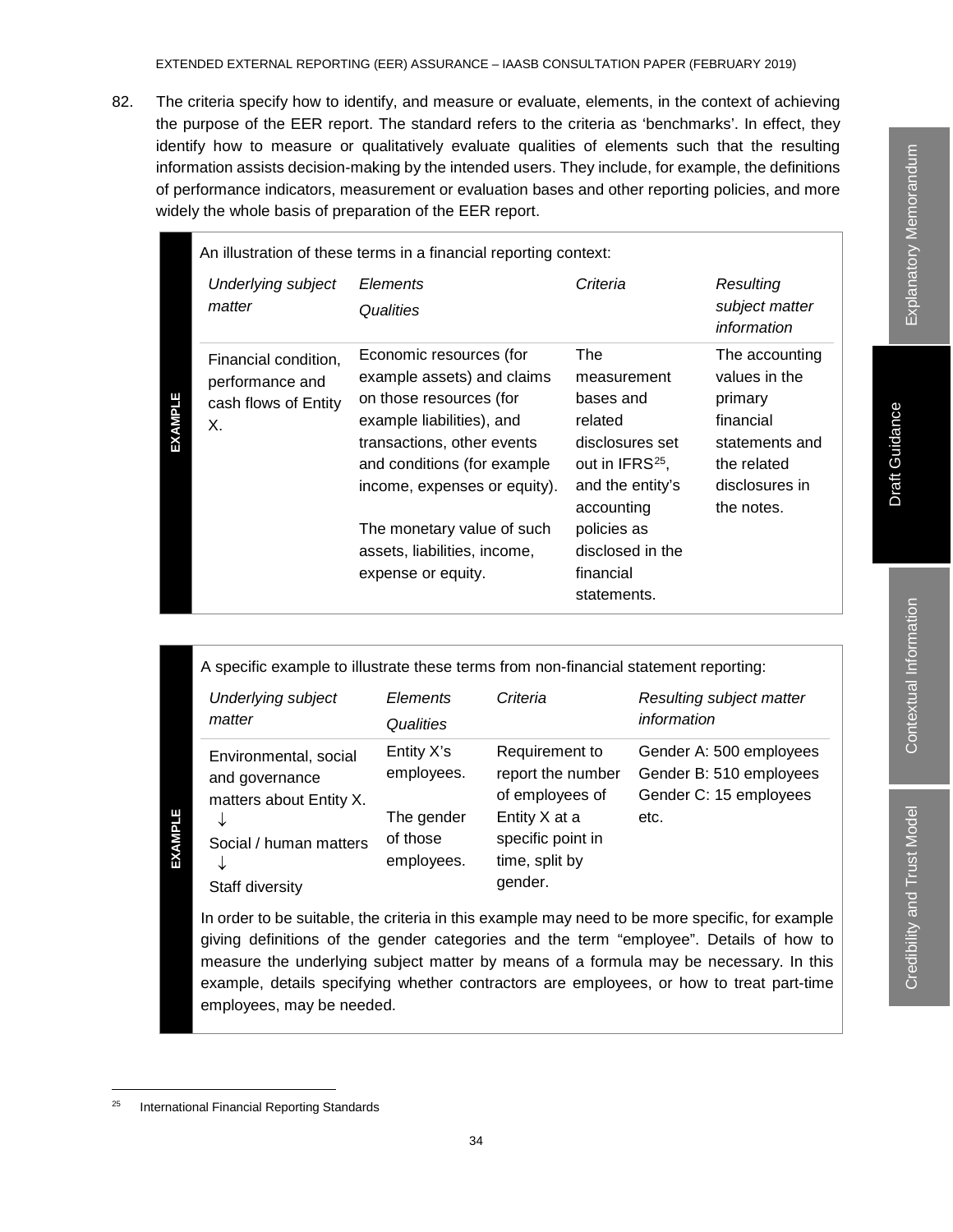- 83. Criteria used in a particular assurance engagement (applicable criteria) can either be taken from an EER framework or be developed by the entity itself. In practice, many entities use criteria from one or more EER frameworks and supplement these with their own entity-developed criteria where an EER framework lacks the necessary detail or is not sufficiently comprehensive to comprise suitable criteria on its own (see also Chapter 8).
- 84. EER frameworks are often less prescriptive about the content of an EER report or methods to represent its subject matter elements compared to financial reporting frameworks, and are therefore less precise about the determination of these items. In financial reporting, criteria are typically well established, and are supported by accounting policies specific to the entity. Given the diverse nature of the underlying subject matter in EER, there may be considerable opportunity for management bias in determining the content of an EER report and the methods used to represent its subject matter elements. The practitioner may need to exercise considerable professional judgment and professional skepticism in determining the suitability of criteria in an EER assurance engagement.

#### **Requirements for Suitable Criteria**

- 85. As detailed in Chapter 3, it is a precondition for an assurance engagement that the practitioner determines that the applicable criteria are suitable, based on a preliminary knowledge of the engagement circumstances. The practitioner is further required to determine whether the criteria are suitable in planning and performing the engagement. When the scope of the assurance engagement is not a whole EER report, the criteria to be applied in the preparation of those parts of the EER report which are within the scope of the assurance engagement are subject to the suitable criteria precondition. Suitable criteria are required for reasonably consistent measurement or evaluation of an underlying subject matter within the context of professional judgment<sup>26</sup>. Suitability is judged in the context of the engagement circumstances. Without suitable criteria, the subject matter information may be open to individual interpretation where there is undue subjectivity, increasing the risk of misunderstanding.
- 86. Suitable criteria are required to exhibit each of five characteristics. The descriptions of these characteristics specify attributes of the subject matter information that necessarily result from applying the suitable criteria<sup>27</sup>. The practitioner is required to determine whether the criteria exhibit each of the five characteristics, which are<sup>28</sup>:
	- a) Relevance;
	- b) Completeness;
	- c) Reliability;
	- d) Neutrality; and
	- e) Understandability.
- 87. In addition to exhibiting each of these five characteristics, an overarching principle in the standard is that criteria developed by the entity would not be suitable if they result in subject matter information or an assurance report that is misleading to the intended users $^{29}$ . It may therefore be logical to expect

<sup>&</sup>lt;sup>26</sup> ISAE 3000 (Revised) paragraph A10

<sup>&</sup>lt;sup>27</sup> ISAE 3000 (Revised) paragraph A45

<sup>28</sup> ISAE 3000 (Revised) paragraph 41

<sup>29</sup> ISAE 3000 (Revised) paragraph A50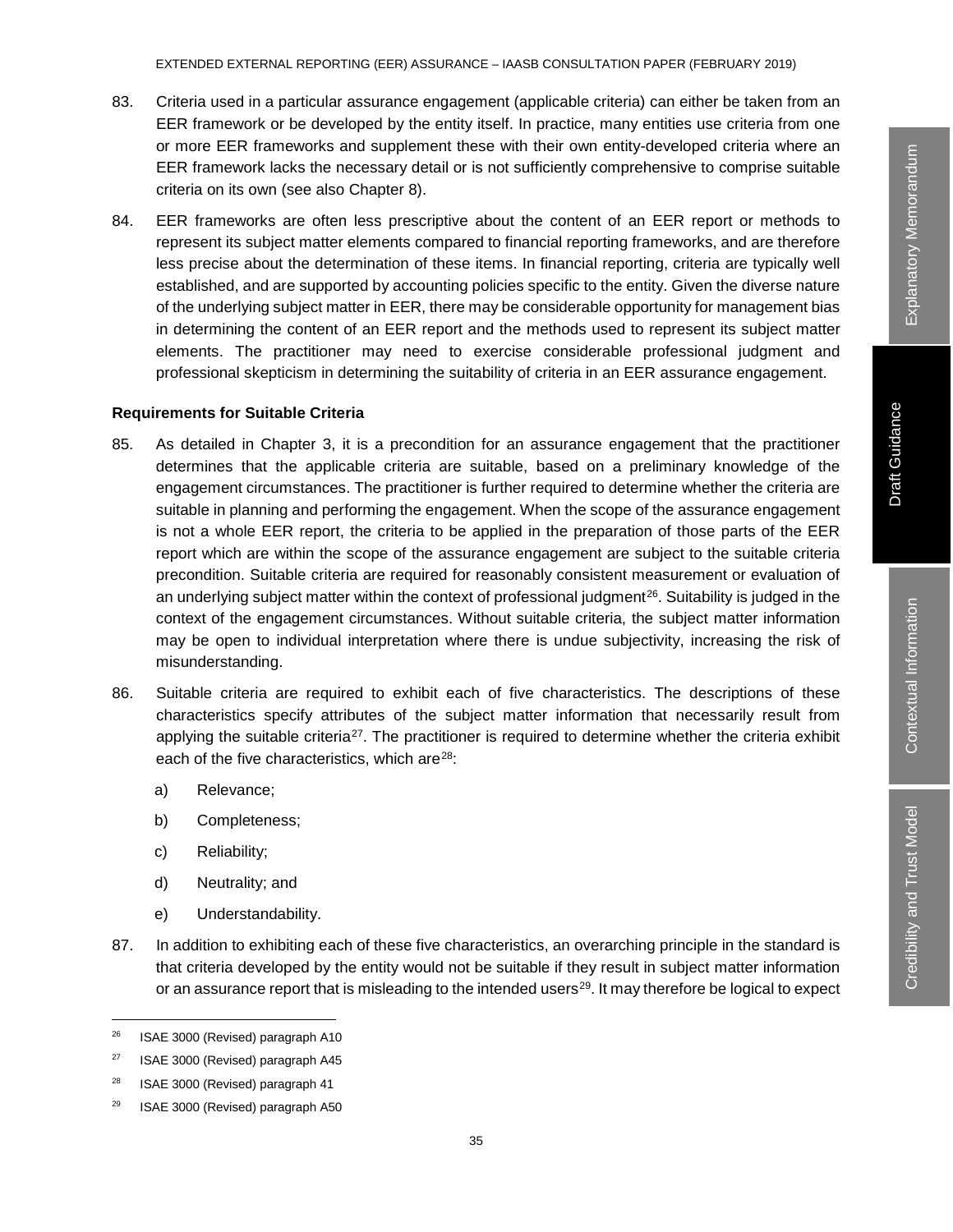that suitable criteria give rise to subject matter information that is not overly subjective (see paragraph 96).

88. The five characteristics are in many cases inter-related. Each must be exhibited in all cases, but the relative importance of each and the degree to which they are exhibited such that the criteria are suitable will vary according to the engagement circumstances.



89. The following diagram shows steps the practitioner may follow in determining the suitability of criteria:

- 90. The descriptions in the standard of each of the required characteristics for criteria<sup>30</sup>, along with some factors the practitioner may find helpful to consider in determining whether the criteria are suitable, are set out in paragraphs 93 to 113 below.
- 91. The engagement circumstances may include use of an EER framework that implicitly or explicitly requires different or more specific characteristics of the applicable criteria than the five characteristics of suitable criteria required by ISAE 3000 (Revised). For example, characteristics such as comparability and conciseness (see paragraphs 100 and 104) may be seen as more specific aspects of understandability and relevance respectively.
- 92. Where an EER framework includes such additional or more specific characteristics of criteria, it is still necessary for the applicable criteria to exhibit each of the five required characteristics of suitable criteria. Many of the commonly-used EER frameworks use different terms to describe similar concepts to the five characteristics required by ISAE 3000 (Revised). Additionally, some 'qualitative characteristics' may be implicit in the reporting requirements rather than being explicitly identified in an EER framework.

#### *Relevance*

#### **ISAE 3000 (Revised) paragraph A45(a)**

Relevance: Relevant criteria result in subject matter information that assists decision-making by the intended users.

93. Considering relevance involves considering whether the criteria will result in subject matter information that assists intended users' decision-making in the context of the purpose of the EER report.

<sup>&</sup>lt;sup>30</sup> ISAE 3000 (Revised) paragraph A45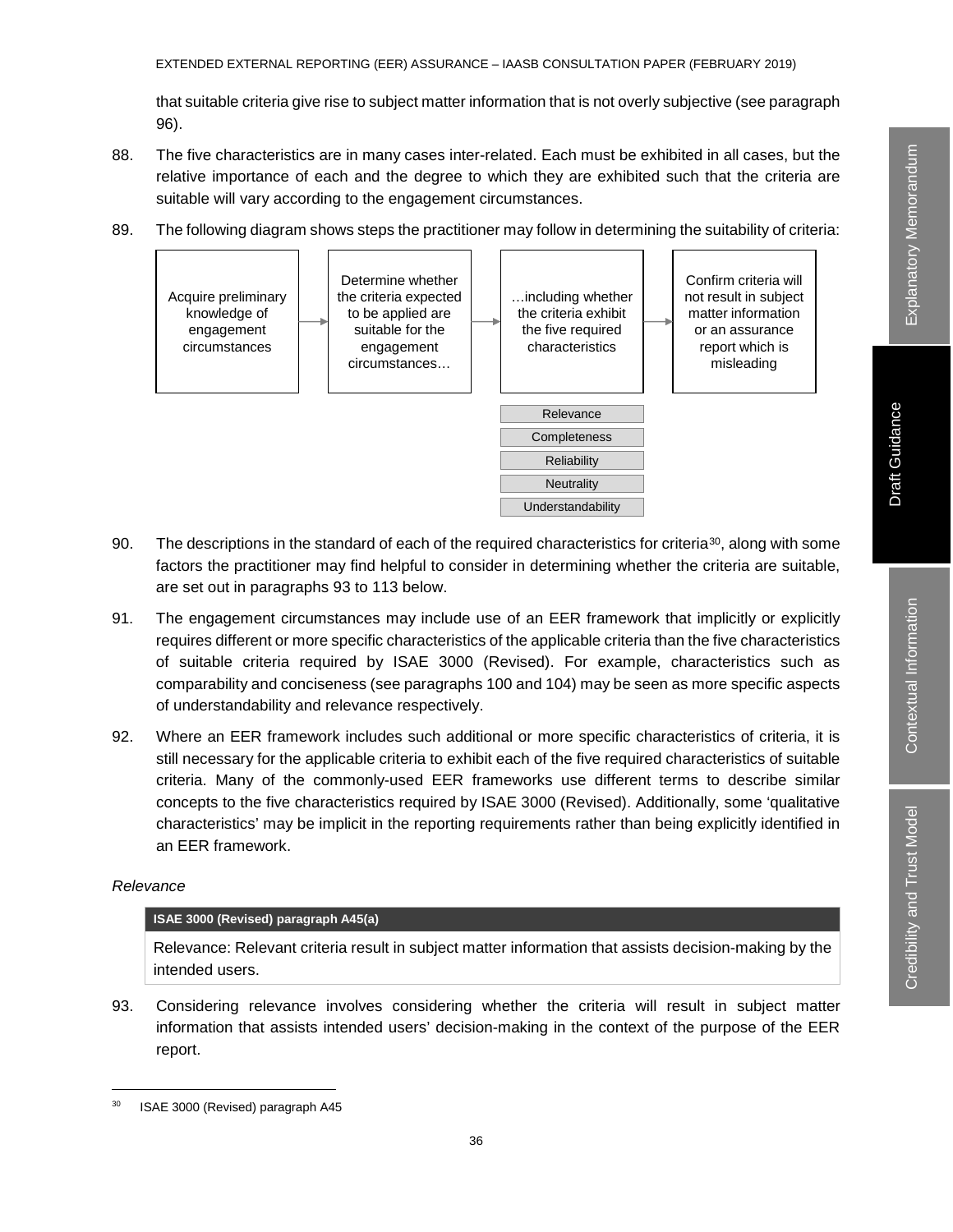#### EXTENDED EXTERNAL REPORTING (EER) ASSURANCE – IAASB CONSULTATION PAPER (FEBRUARY 2019)

- 94. Understanding how subject matter information could assist intended users' decision-making may be approached by:
	- a) Considering whether, and if so the extent to which, the preparer has:
		- i) Considered the general types of decisions that intended users are expected to take based on the purpose of EER report and whether the criteria would lead to the preparation of the information that would assist them in doing so; and
		- ii) Considered whether the applicable criteria would enable the preparer to identify the elements and their qualities, and changes in them, such that the resulting subject matter information would assist intended users' decision-making in the context of the purpose of the EER report.
	- b) If the preparer has considered the matters in (a), evaluating the conclusions of the preparer on those matters; and
	- c) If not, asking the preparer to consider those matters, and if necessary considering whether the practitioner has a reasonable expectation of being able to address the matters in (a) directly.
- 95. Where entity-developed criteria are the result of a rigorous internal process, involving input directly from both the intended users and those charged with governance, they are more likely to be relevant.
- 96. Relevance of criteria (and hence whether the resulting subject matter information assists intended users' decision making) may be affected by the inherent level of measurement or evaluation uncertainty in applying them in the circumstances of the engagement. When subject matter information is subject to high inherent measurement or evaluation uncertainty, the related criteria may be relevant only if they require additional supporting information about the nature and extent of the uncertainty.

Information about a retailer's reputation amongst its diverse customer base may assist investors' decision-making in managing their investments. The company may develop criteria to measure customer perceptions of their reputation, for example by using a customer survey. The resulting measure is likely to reflect some degree of inherent uncertainty, as only a **EXAMPLE** sample of customers are surveyed. If information about the nature and level of measurement **EXAMPLE** uncertainty is not disclosed, investors may not find the survey results sufficiently useful to assist them in their decision-making. In such circumstances, the criteria may not be relevant. If the criteria required providing investors with more contextual information about the survey process and the level of precision achieved in measuring customer perceptions of their reputation (for example the sample size as a percentage of the total customers), this may help make the criteria relevant.

Refer also to discussion of 'accuracy' and 'precision' in paragraph 105 below, and further consideration of measurement uncertainty in paragraphs 227 to 229.

97. Suitable criteria identify qualities of elements and measurement or evaluation bases that, when properly applied to them, result in subject matter information that assists intended users' decisionmaking. This is because suitable criteria must exhibit the characteristic of relevance. The practitioner considers relevance in determining whether the criteria are suitable. The degree of relevance of an applicable criterion is not binary. Instead, the degree to which it assists intended users' decisionmaking may be considered to be on a scale that varies depending on the circumstances of the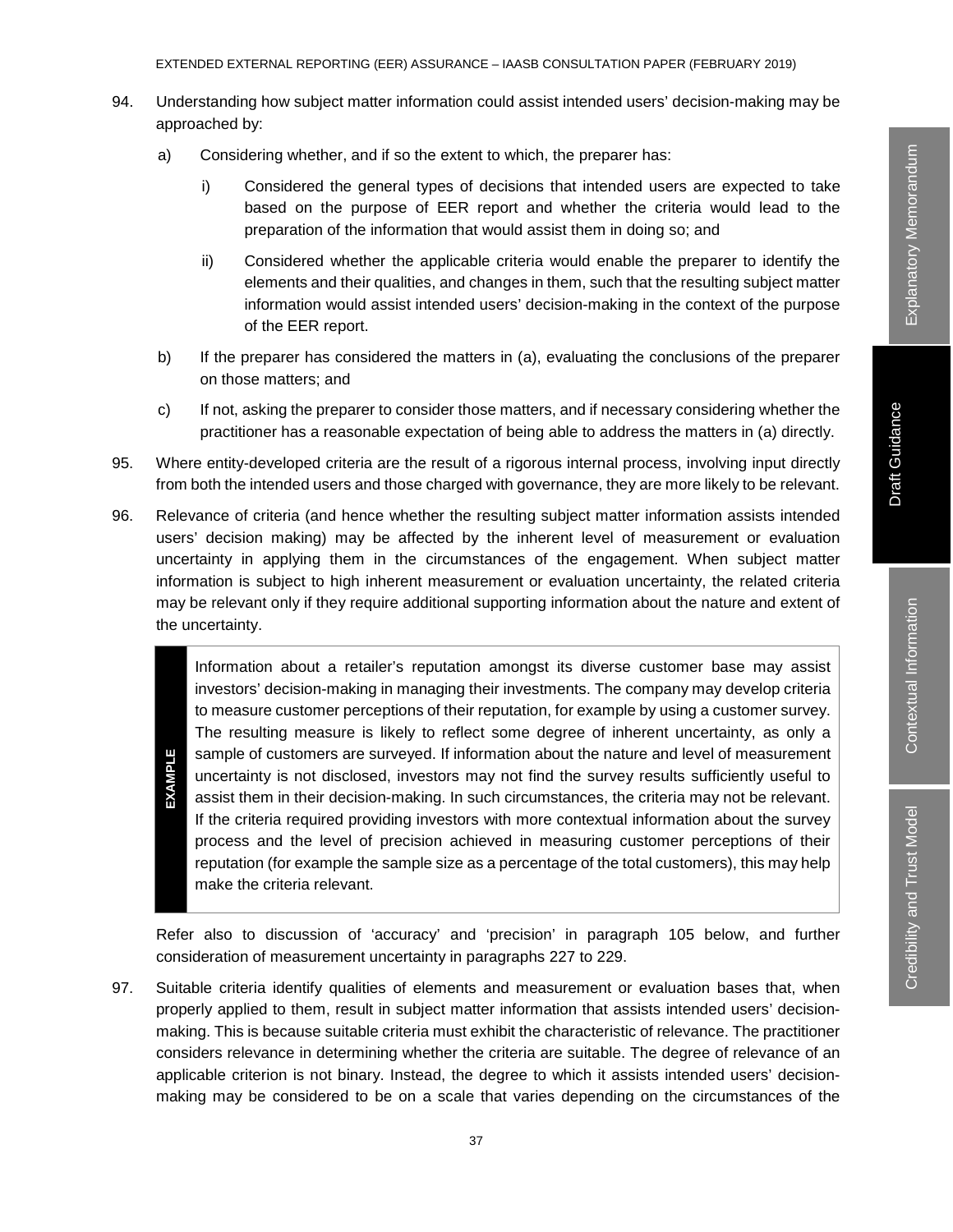engagement. Nevertheless, whether the criteria are relevant is a binary decision that the practitioner needs to make.

98. The concepts of relevance and materiality are not the same, although both refer to user decisionmaking. The concept of relevance is considered in evaluating the suitability of criteria, whereas materiality is considered by the practitioner in the context of potential and identified misstatements of the subject matter information. Materiality includes considering whether such misstatements could reasonably be expected to influence intended users' decision-making. It also includes considering whether the subject matter information is free from material misstatements made by the preparer in applying relevant criteria. Materiality is a threshold of significance to decision-making considered by the practitioner in relation to potential and identified misstatements, in the circumstances of the engagement.

## Financial reporting example:

For most companies, revenue for all classes of transactions would typically assist decisionmaking by intended users, by enhancing their understanding of the company's financial performance during the year, however in some circumstances a misstatement omitting the accounting value of revenue from a particular class of transactions from the company's reported revenue may not be *material*, if such omission could not reasonably be expected to influence intended user's decision-making based on the financial statements.

# **EXAMPLE EXAMPLE** EER example:

Information about total greenhouse gas emissions arising from a manufacturing company's activities may assist intended users' decision-making about the company's environmental impact, but a misstatement omitting, from the company's total reported emissions, information about emissions arising from its employees commuting to work might not be *material*. That may be the case, for example, if the omitted information was not sufficiently significant to influence intended users' decision-making, relative to information about the greenhouse gas emissions from the manufacturing activities of the entity.

- 99. A further consideration is the requirements of the criteria to disaggregate or aggregate information as this may affect the context for materiality considerations for misstatements. EER frameworks do not always specify in detail the required level of aggregation or disaggregation (sometimes referred to as the unit of account). They may, however, include principles for determining an appropriate level in particular circumstances.
- 100. In many cases it may be useful to intended users if the criteria are consistent from one reporting period to the next to aid comparability. Where criteria change, disclosure of the change with an explanation of the reasons for the change may be expected for the criteria to be relevant in the year of the change. Information about the impact of the change, for example re-stating comparative information (where possible and cost-effective), may also be expected for the criteria to be relevant in the year of the change. However, in other circumstances, a temporary reduction in comparability may be appropriate to improve relevance in the longer term.
- 101. Criteria may be more relevant and comparable across entities if they are consistent with established measurement bases and benchmarks that are generally recognized to be valid in the context of the entity's industry or sector. However, there may be good reasons not to use such criteria, for example where the entity can develop more relevant criteria (that are also reliable), where permitted by the EER framework adopted and where those criteria are made available.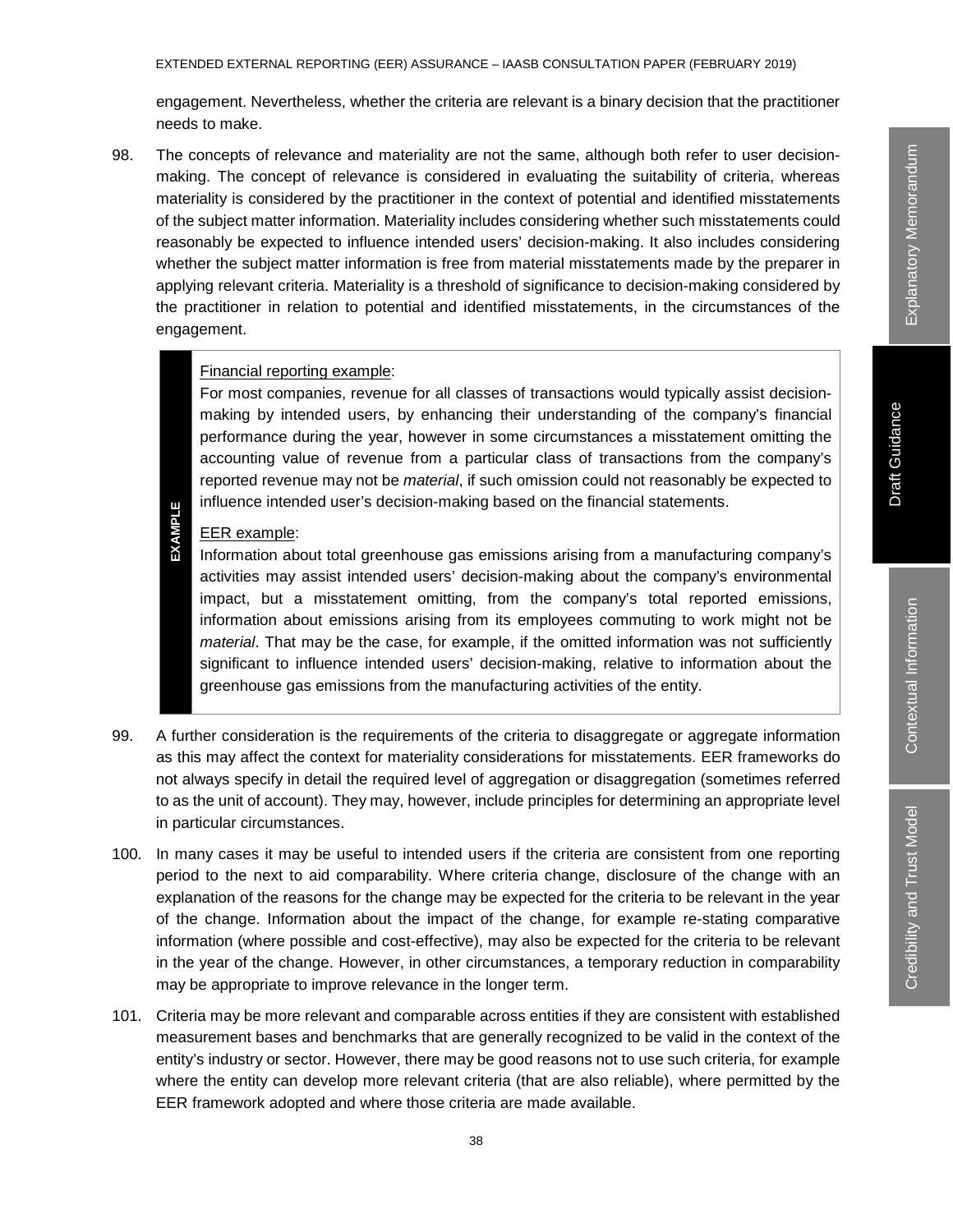#### *Completeness*

#### **ISAE 3000 (Revised) paragraph A45(b)**

Completeness: Criteria are complete when subject matter information prepared in accordance with them does not omit relevant factors that could reasonably be expected to affect decisions of the intended users made on the basis of that subject matter information. Complete criteria include, where relevant, benchmarks for presentation and disclosure.

- 102. Criteria are required to be complete so that the intended user is able to make informed decisions by having access to subject matter information that does not omit relevant factors that are material in the context of the circumstances of the entity and the purpose of the EER report.
- 103. The application of complete criteria is expected to result in subject matter information that includes all relevant factors, including information that represents negative aspects of what is being reported on (also see 'neutrality' below).
- 104. There may be a need for a balance to be struck between an EER report being overly comprehensive and it still being concise enough to remain understandable.

#### *Reliability*

# **ISAE 3000 (Revised) paragraph A45(c)**

Reliability: Reliable criteria allow reasonably consistent measurement or evaluation of the underlying subject matter including, where relevant, presentation and disclosure, when used in similar circumstances by different practitioners.

105. Reliable criteria are likely to result in subject matter information that is capable of reasonably consistent measurement or evaluation with the necessary degree of accuracy (such that it is free from error) and precision such that the criteria are also relevant. Accuracy is not the same as precision. Subject matter information can be sufficiently accurate if it is as precise as is reasonably possible, if it results from applying a well-defined process without undue error, and if it includes information about the inherent limitations in its precision.

A company may choose to report their market share. Management use a methodology they have developed to calculate this using their sales data and external data about their industry sector, including the financial statements of their main competitors. The calculation is unlikely EXAMPLE **EXAMPLE** to ever be completely precise as it involves estimating and making assumptions. However, if the methodology results in information that is as precise as is reasonably possible and therefore gives a fair indication of the company's market share, the practitioner may be able to conclude the criteria are reliable. It may be necessary for details of the methodology to be disclosed as part of making the criteria available to the intended users.

- 106. Reliable criteria may need to be based on strong definitions with little or no ambiguity, if the resulting subject matter information is to be capable of reasonably consistent measurement or evaluation.
- 107. Reliable criteria would typically be expected to result in subject matter information that is capable of being subjected to an assurance engagement because sufficient appropriate evidence can be obtained to support the assertions that the subject matter information contains. This requires the underlying data and source information to be sufficiently accurate and complete and for it to be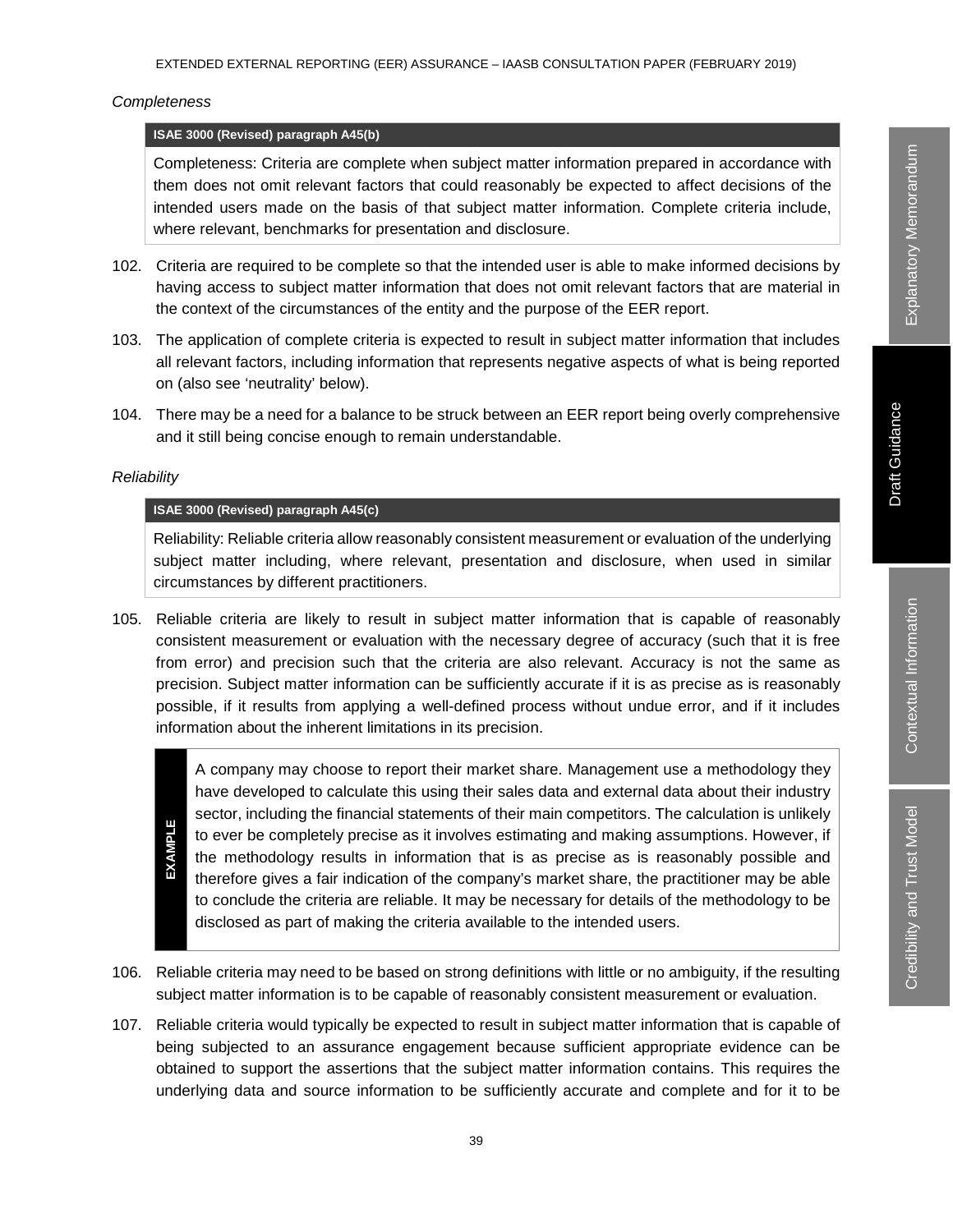Credibility and Trust Model

Credibility and Trust Model

collected and processed in a manner that is neutral and maintains its integrity. Unsubstantiated claims in the subject matter information are unlikely to meet this requirement.

*Neutrality*

#### **ISAE 3000 (Revised) paragraph A45(d)**

Neutrality: Neutral criteria result in subject matter information that is free from bias as appropriate in the engagement circumstances.

108. Neutral criteria would normally be designed to cover both favorable and unfavorable aspects of the underlying subject matter being reported on, in an unbiased manner.



In relation to the results from an employee survey, neutral criteria may need to require reporting both the results from questions with favorable responses as well as those with less favorable ones, rather than selectively reporting only the 'best' results.

- 109. Criteria would not be neutral if they were changed or modified arbitrarily from one reporting period to the next to remove negative aspects of performance. Doing so also may not be consistent with the principle of comparability (which is an aspect of relevance).
- 110. A practitioner may need to be particularly careful to determine the suitability of entity-developed criteria and apply professional skepticism in evaluating the neutrality of these criteria due to the inherent risk of management bias.

#### *Understandability*

#### **ISAE 3000 (Revised) paragraph A45(e)**

Understandability: Understandable criteria result in subject matter information that can be understood by the intended users.

- 111. Understandable criteria typically result in subject matter information that will enable the intended users to identify readily the main points being made and to infer appropriately whether they are sufficiently significant to affect their decision-making. This is likely to be assisted by a clear layout and presentation of the subject matter information in a way that effectively summarizes and draws attention to these points.
- 112. The criteria ideally result in the EER report being coherent, easy to follow, clear and logical.
- 113. There may be a need for a balance between criteria that are sufficiently relevant and understandable. For example, criteria may require subject matter information to be at a sufficient level of disaggregation to assist decision-making by the intended users (relevance) while also being sufficiently concise to be understood by them.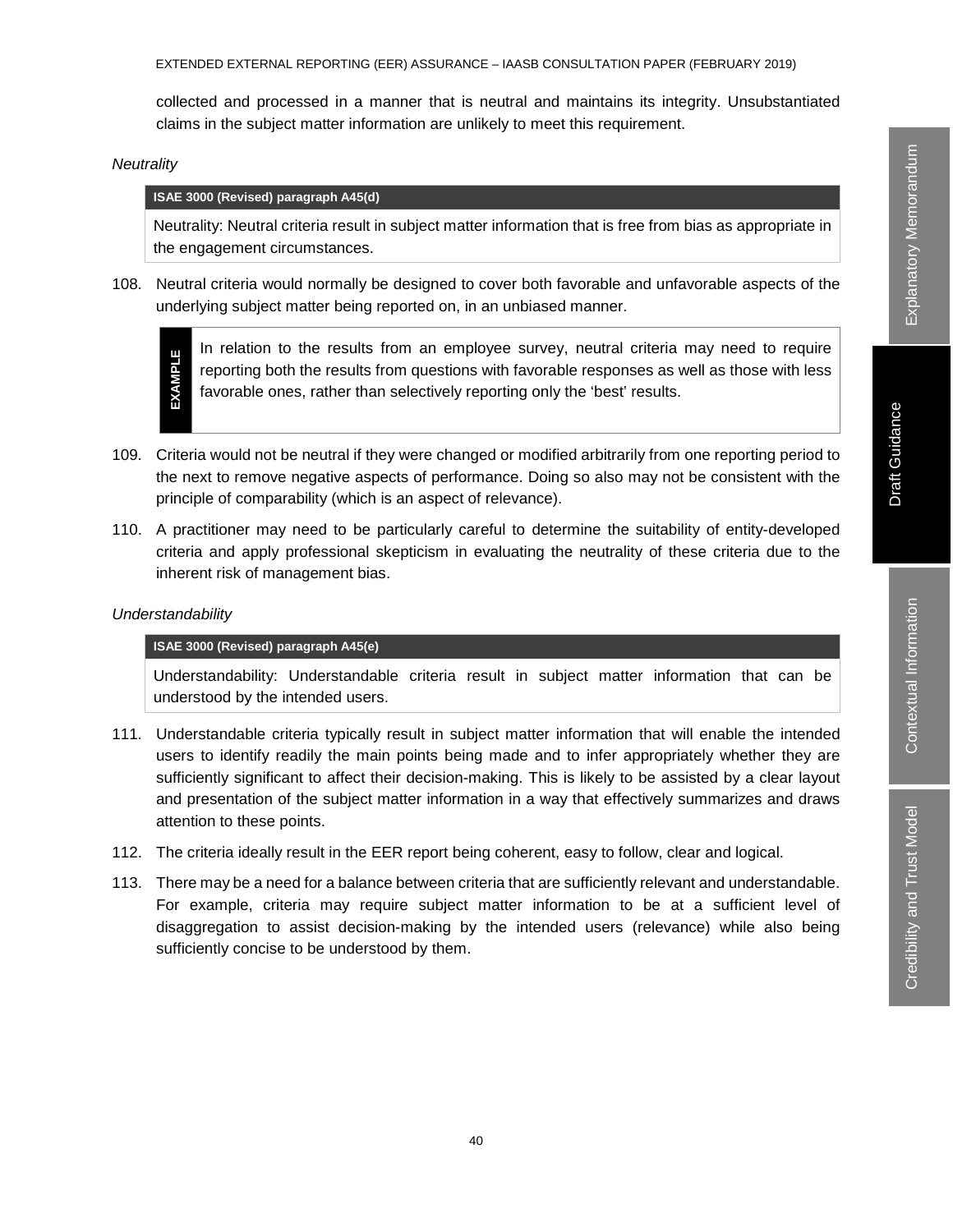#### *Example*

**EXAMPLE**

**EXAMPLE** 

114. The following worked example shows how a practitioner could approach determining the suitability of criteria, including that the criteria exhibit the five characteristics:

> An EER framework may include criteria that require the entity to report "water intake in the reporting period".

> Intake in the reporting period is a quality of the subject matter element 'water', a natural resource, that assists intended users' decision-making. The commonly-used and wellunderstood measurement basis for water intake is volume, measured in units of liters.

> In determining whether the criteria are suitable, the practitioner may consider questions such as:

- Would the water intake information assist decision-making by the intended users? (relevance)
	- o A consideration might be how significant water is to what the company does, although most companies are likely to use at least some water. Water intake may be more significant for a manufacturer than perhaps a software developer, or more significant when obtained from certain sources such as surface water or groundwater. It may be more significant for entities with operations in waterscarce regions than for those operating in regions where water is more abundant.
	- o Answering this would require some knowledge of who the intended users are and what might assist their decision-making.
	- o The purpose of the EER report may also be a consideration; water intake may be more likely to assist intended users' decision-making when the purpose of the EER report is to describe the entity's impact on the environment but may be less likely to assist intended users' decision-making if the purpose is to describe the entity's governance processes.
- Do the criteria require everything about water (the subject matter element) that would assist intended users' decision-making in the context of the purpose of this EER report to be disclosed? (completeness)
	- o This indicator is only measuring water intake over a defined period. This may be the potential quality of interest to the intended users (rather than the water's temperature or weight), but information about other qualities of water may assist intended users' decision-making in other circumstances (for example water intake from specific sources such as surface water or groundwater over a defined period, or a water-quality indicator (such as dissolved oxygen) for water discharge or the water discharged to specific destinations).
	- o There is an assumption that the criteria require reporting of all the water intake across the whole company and all of its sites.
- Do the criteria provide a methodology for calculation that allows reasonably consistent measurement? (reliability)
	- o This may be where the entity must supplement the reporting requirement to suit their specific circumstances.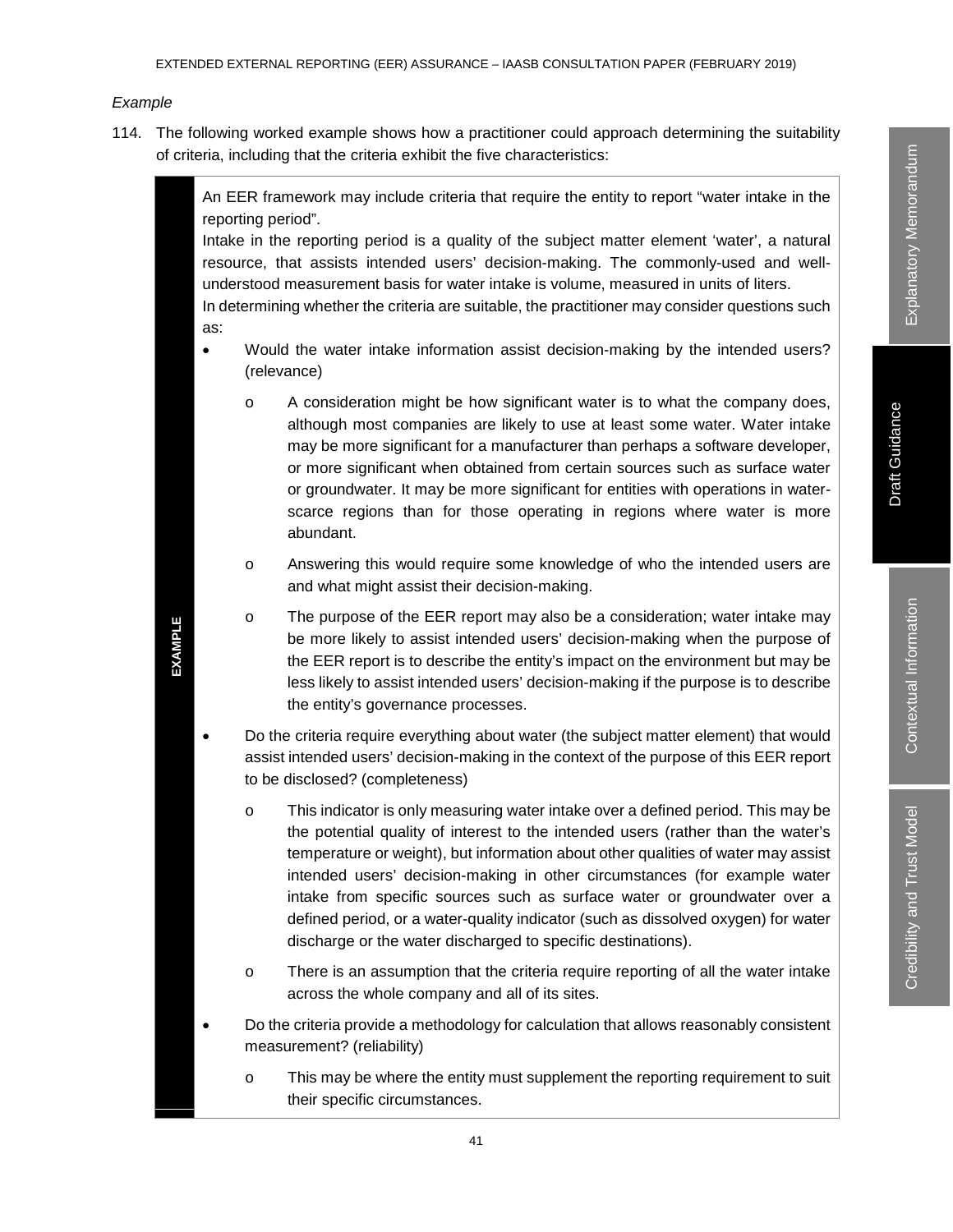- o A company may calculate their water intake using water meters and collect readings at the beginning and end of the period. For municipal water this is information that would also be used for billing by the water company.
- o Considerations for the practitioner may therefore be focused around completeness as explained above - whether this approach will cover all of the water intake by the company (for example considering if all water flows through a meter that data can be collected from).
- o Other considerations may include when the water meters were last expertly calibrated, and on what days the readings are expected to be taken. Further consideration may be required if the methodology uses estimates and data required for doing so are not fully available. This may be the case where readings are not taken at exactly the start and end of the reporting period.
- o In the case of water intake, measuring it in units of liters is likely to be appropriate. This is likely to make it possible to compare the information to other periods and entities, assuming that the calculation is straightforward.
- Will the criteria result in information that is free from bias? (neutrality)
	- o There is unlikely to be significant risk of management bias if the information is based on water meter readings, however further consideration may be required if the calculation methodology is more complex or involves estimation, or if the water intake definition used by the entity is restricted to specific sources that have a lower environmental impact.
- Will the criteria result in information that can be understood by the intended users? (understandability)
	- o In most cases, water intake would be easily understood, although the practitioner may need to consider whether the criteria result in the information being presented and disclosed appropriately in the EER report.

# **Established Criteria**

- 115. Where criteria are:
	- a) prescribed by law or regulation; or
	- b) issued by an authorized or recognized body of experts that follow a transparent due process, and are relevant to the intended users' information needs;

they are presumed to be suitable in the absence of indications to the contrary and are known as 'established criteria'31. Where indications exist that the criteria may not be suitable, the practitioner may need to consider further whether the criteria are suitable.

116. Criteria contained in some commonly used EER frameworks are issued by global organizations that are recognized bodies of experts following a transparent due process, and criteria specified by these EER frameworks are often relevant to the intended users' information needs. However, the often-

<sup>&</sup>lt;sup>31</sup> See ISAE 3000 (Revised) paragraph A49 for details of the definition of established criteria.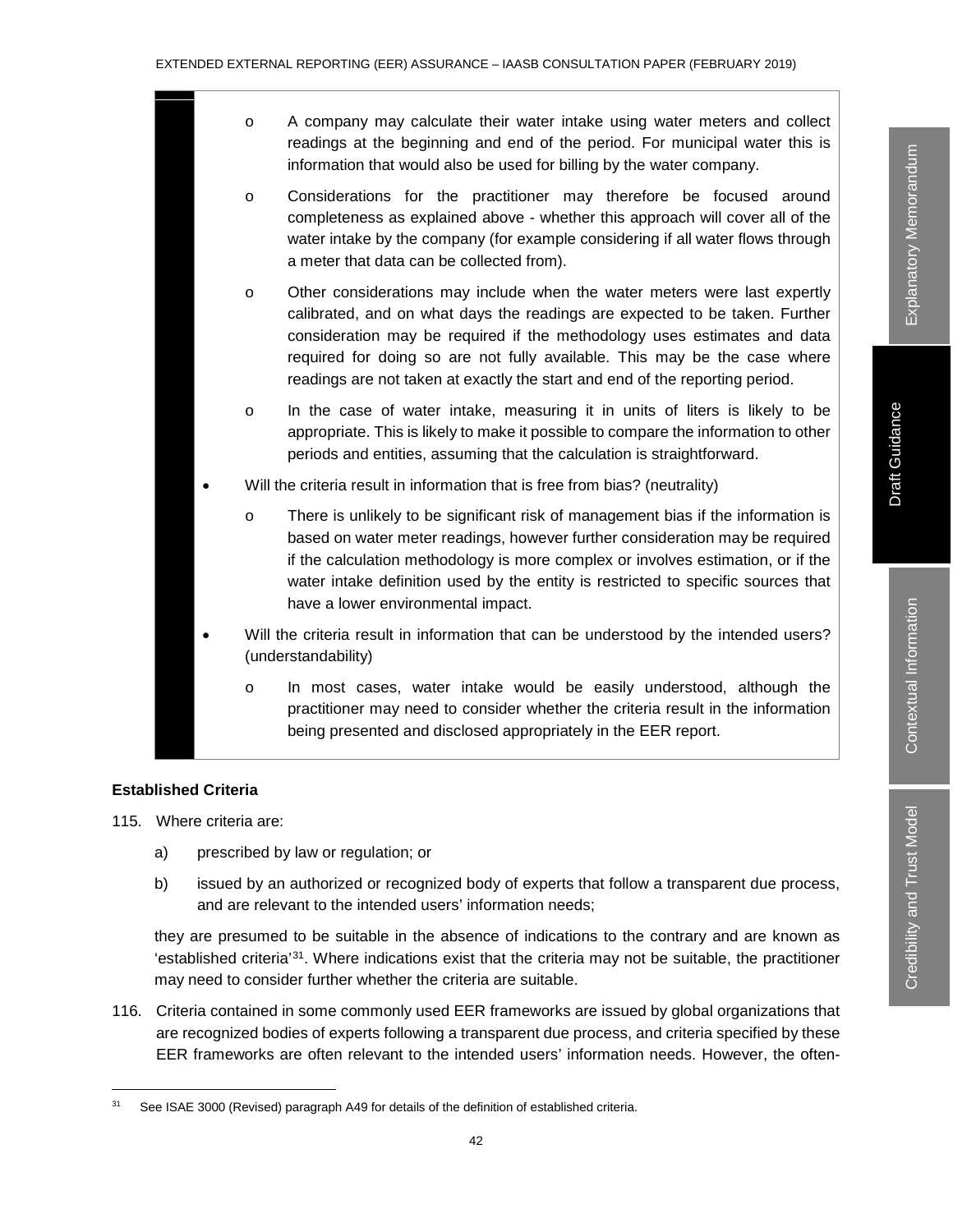limited level of maturity or high-level approach used in developing criteria in such EER frameworks, including criteria prescribed by law or regulation, may mean that there are indications that such criteria, on their own, may not be suitable. Different EER frameworks specify the criteria to varying degrees of detail. Where the criteria in an EER framework are less detailed, for example where it does not specify detailed measurement or evaluation criteria, the practitioner may not be able to determine that the criteria are suitable, and the preparer may consider it necessary to develop more detailed supplementary criteria in the context of that entity and its report. The practitioner may then need to determine the suitability of the detailed criteria for measurement or evaluation that the entity has developed for use together with the overarching criteria in the EER framework.

117. The suitability of criteria is not necessarily related to their maturity or the entity's experience of applying them. In the first few years of preparing EER reports, an entity may be developing and improving its reporting processes such that entity-developed criteria (potentially designed to supplement an EER framework) may change and evolve between reporting periods. Regardless of this, the practitioner uses professional judgment to determine whether the criteria are suitable each time an EER report is subject to an assurance engagement, including that they exhibit the five required characteristics.

Changes to criteria and measurement methods year-on-year may be expected for EER, particularly when an entity's reporting processes are developing, and management are **EXAMPLE** innovating year-on-year to improve their reporting. Such criteria may still be understandable **EXAMPLE** and reliable if there is a reasonable basis for the change and it is sufficiently disclosed and explained in the EER report. Where an entity's reporting is more mature, the rationale for changes to criteria might need to be stronger, and the explanation more detailed, to meet intended users' expectations.

118. Where a preparer is using an EER framework that contains established criteria and chooses to modify or adjust those criteria with the result that they are different to what is commonly used in the entity's sector, this may be an indicator of potential management bias and of a risk that the resulting subject matter information could be misleading to the intended users. In such circumstances, the practitioner applies professional skepticism in determining the suitability of the criteria, and in considering whether there is a reasonable basis for the change and whether the change is sufficiently disclosed and explained in the EER report. The more mature the type of reporting or the EER framework being used is, the less likely it is that changes made by an entity to measurement methods and related disclosures from commonly-accepted practice adopted by other similar entities will be appropriate. It may be desirable for the intended users to acknowledge that the entity-developed criteria are suitable for their purposes.

### **Availability of the Criteria**

- 119. Criteria need to be made available to the intended users to enable them to understand how the underlying subject matter has been measured or evaluated. Paragraphs A51-A52 of ISAE 3000 (Revised) describe ways in which this can be done. A practitioner may evaluate the adequacy of the transparency of the criteria, considering whether the criteria have been disclosed with sufficient detail and clarity such that they are available.
- 120. The criteria may be made available outside of the EER report, for example if an established, publicly available EER framework has been used. In the case of entity-developed criteria, the entity may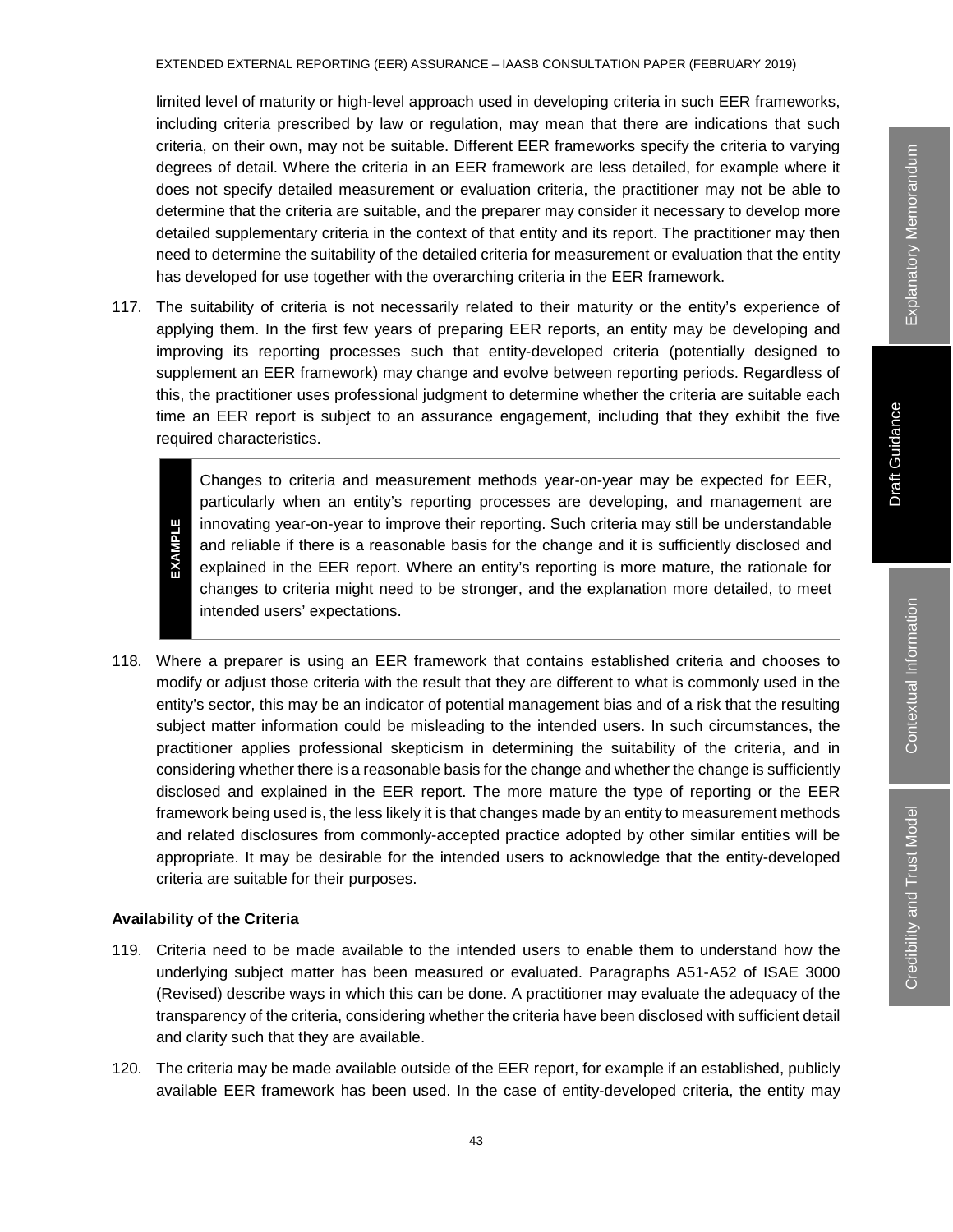choose to publish the criteria and reporting policies in a separate EER report or on its website, which is then cross-referred to as at a particular date in the EER report. This may be a preferable option where an EER report is intended to be concise.

121. The more familiar the intended users are with the type of reporting, the less likely it will be necessary to disclose detailed explanations of the reporting policies and measurement or evaluation methods, as these will be available by 'general understanding' to the intended users.

Measuring time in hours and minutes, or energy usage in kilowatt hours, is generally understood in a consistent way internationally due to scientific convention.

**EXAMPLE EXAMPLE** Similarly, a preparer may assume that the intended users will understand greenhouse gas emissions measured in accordance with the Greenhouse Gas Protocol without providing full explanation due to its widespread acceptance and usage.

# **Consequences where Criteria are not Suitable or Available**

- 122. Where, prior to accepting or continuing the engagement, the practitioner concludes that the applicable criteria are not suitable or will not be available, the practitioner cannot accept the engagement, unless:
	- a) They are mandated to do so under law or regulation; or
	- b) The preparer makes the applicable criteria suitable and available to the practitioner's satisfaction, allowing the engagement to be accepted; or
	- c) The scope of the assurance engagement can be restricted to one or more aspects of the underlying subject matter for which the criteria are suitable and available<sup>32</sup>, and the other preconditions (including that the engagement has a rational purpose) are present.
- 123. The practitioner is also required to determine whether the criteria are suitable in planning and performing the engagement. If it is discovered after the engagement has been accepted that some or all of the applicable criteria are unsuitable, the practitioner is required to follow the requirements of ISAE 3000 (Revised) paragraphs 42 and 43. In circumstances where the practitioner is mandated to accept the engagement under law or regulation but the criteria are not suitable or available, the practitioner would follow the same requirements in paragraphs 42 and 43 of the standard to express a qualified or adverse conclusion, or disclaimer of conclusion, as appropriate in the circumstances.

<sup>&</sup>lt;sup>32</sup> ISAE 3000 (Revised) paragraph A36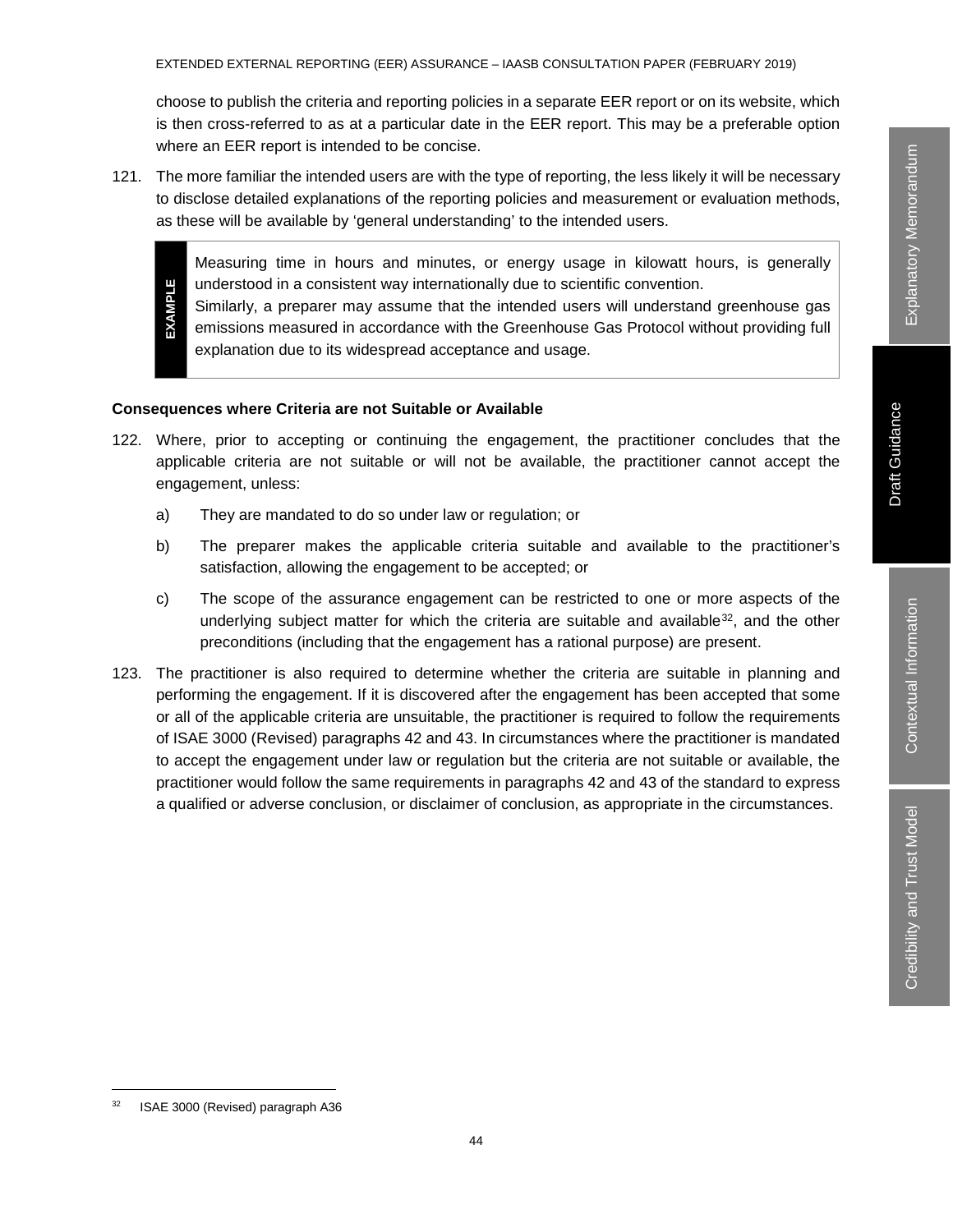# **Chapter 8: Considering the Entity's 'Materiality Process'**

# **Introduction**

- 124. As the content of EER reports is generally less comprehensively specified in EER frameworks than in financial reporting frameworks, the practitioner may need to review the appropriateness of judgments made by the preparer to determine more comprehensively the appropriate basis of preparation of the content. EER frameworks commonly refer to these judgments as relating to 'materiality', but the focus of such judgments is effectively considering more comprehensive bases for preparing subject matter information (referred to as 'criteria' in the standard) that assists decisionmaking by intended users (such that the criteria exhibit the characteristic of relevance).
- 125. For example, the preparer may need to make such judgments where the criteria from an EER framework do not specify in sufficient detail what topics and related elements are to be included in the EER report. A process that a preparer undertakes to do so is commonly referred to as a 'materiality process'.
- 126. EER frameworks do not always provide direction for a preparer making such judgments. It can be challenging for both a preparer making these judgments and for a practitioner reviewing their appropriateness when both the intended users and their information needs can be diverse or even unknown. There will likely be a need for an entity's 'materiality process' to reflect the broader and more diverse user perspective often encountered.
- 127. Where criteria from an EER framework do not specify what topics and related elements would assist the decision-making of the intended users of the EER report, the criteria may not be considered to be suitable on their own as they may lack relevance or completeness. In undertaking a 'materiality process', the preparer is effectively extending and developing the criteria further such that they exhibit the characteristic of relevance and the resulting subject matter information assists the decisionmaking of the intended users (see paragraphs 83 and 84).

The reporting requirements in an EER framework may say that the entity needs to include a description of the principal risks and uncertainties facing it.

It is left to the preparer to identify the principal risks and uncertainties for their entity and information about them that would assist intended users' decision-making. In most cases, EER frameworks cannot make this identification as it will vary from entity to entity.

**EXAMPLE EXAMPLE**

In order for the criteria to be suitable, in many cases the preparer may need to take the reporting requirement from the EER framework and then undertake a 'materiality process' to develop the relevance and completeness of the criteria further, such that applying them identifies the risks and uncertainties, and provides information about them, that assists intended users' decision-making.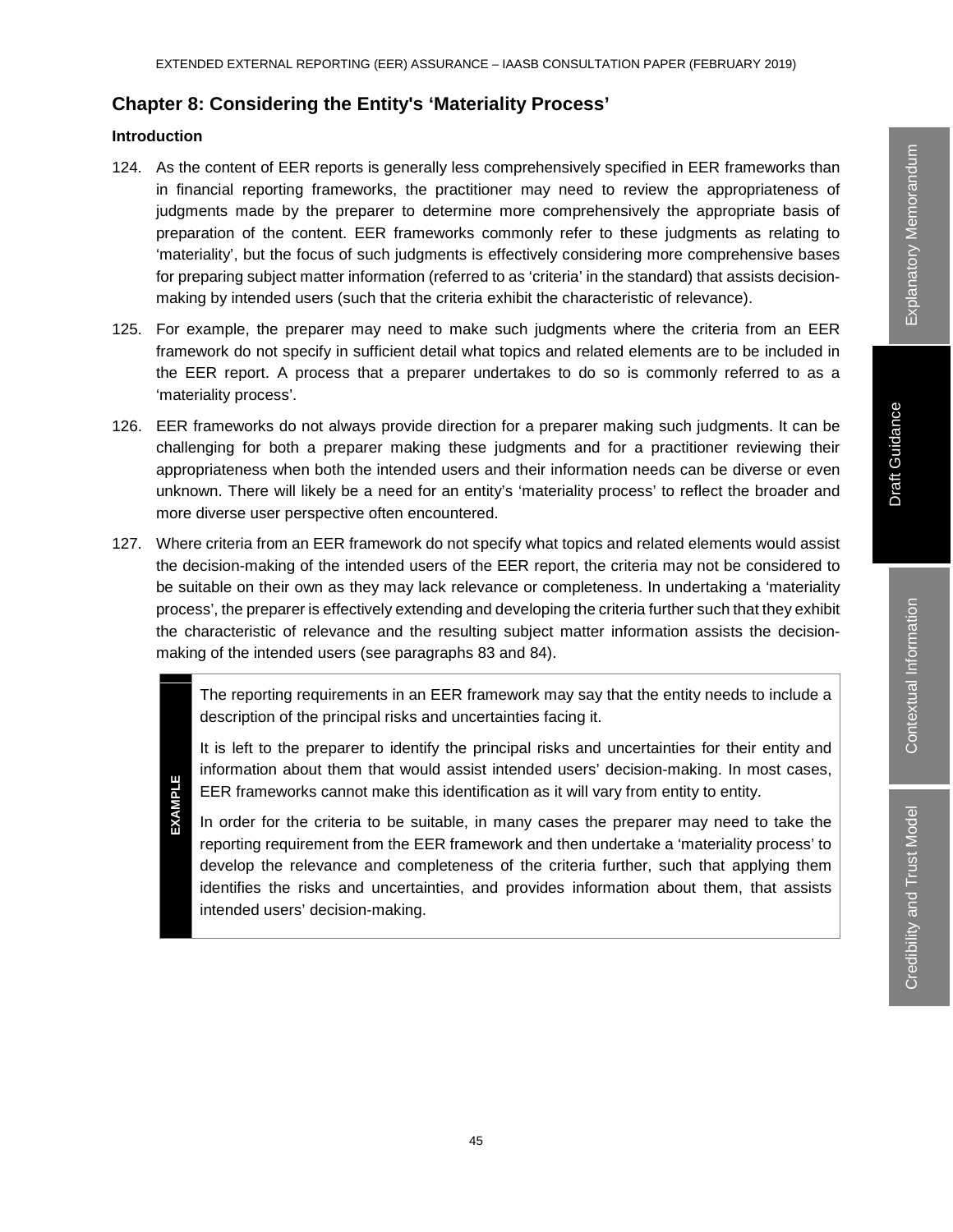A different EER framework may require the disclosure of specific indicators, such as the time spent by its employees on training during the period, measured in hours. Detailed instructions on how to calculate this are provided.

In this case the criteria may already be suitable, and the preparer may not need to undertake a 'materiality process' because the EER framework-setter has already made a judgment about what the intended users want to know. This is common in reporting to meet specific regulatory requirements, but some generally applicable EER frameworks assess what indicators are likely to be relevant criteria for specific industry sectors, for example as in the Sustainability Accounting Standards Board (SASB) standards.

- 128. The practitioner may need to review an entity's 'materiality process' as part of determining whether the criteria are suitable (see Chapter 7). The practitioner is also required to consider the process used to prepare the subject matter information in a limited assurance engagement, or to obtain an understanding of internal control over the preparation of the subject matter information in a reasonable assurance engagement $33$ . This may also involve reviewing an entity's 'materiality process' where the preparer has undertaken one. Reviewing a 'materiality process' may also assist a practitioner to identify areas where a material misstatement of the subject matter information is likely to arise, or to identify and assess the risks of material misstatement in the subject matter information, as required in limited and reasonable assurance engagements respectively<sup>34</sup>.
- 129. The extent to which the practitioner needs to review the appropriateness and outcomes of the entity's 'materiality process' may depend on the scope of the assurance engagement, as it is more likely to be important where the assurance engagement covers a whole EER report than where the scope of the assurance engagement is only specific indicators. However, understanding such outcomes may also be an important consideration when agreeing the assurance scope for certain types of EER, and as part of determining whether an assurance engagement has a rational purpose.
- 130. Where applicable to the engagement, the flowchart below may assist the practitioner with reviewing the preparer's 'materiality process'. The steps a preparer might be expected to follow are provided on the left-hand side for reference. These are explained in this guidance to illustrate what the practitioner may expect when they come to review a 'materiality process'. The suggested process for a practitioner is shown on the right-hand side of the diagram and then explained in the guidance paragraphs below. The guidance focuses on the 'materiality process' identifying the relevant criteria to determine the topics and related elements to include in the report, but a similar approach may be used to then identify relevant criteria for indicators or metrics about those topics and related elements.

**EXAMPLE**

**EXAMPLE** 

<sup>&</sup>lt;sup>33</sup> ISAE 3000 (Revised) paragraphs 47L and 47R

<sup>34</sup> ISAE 3000 (Revised) paragraphs 46L and 46R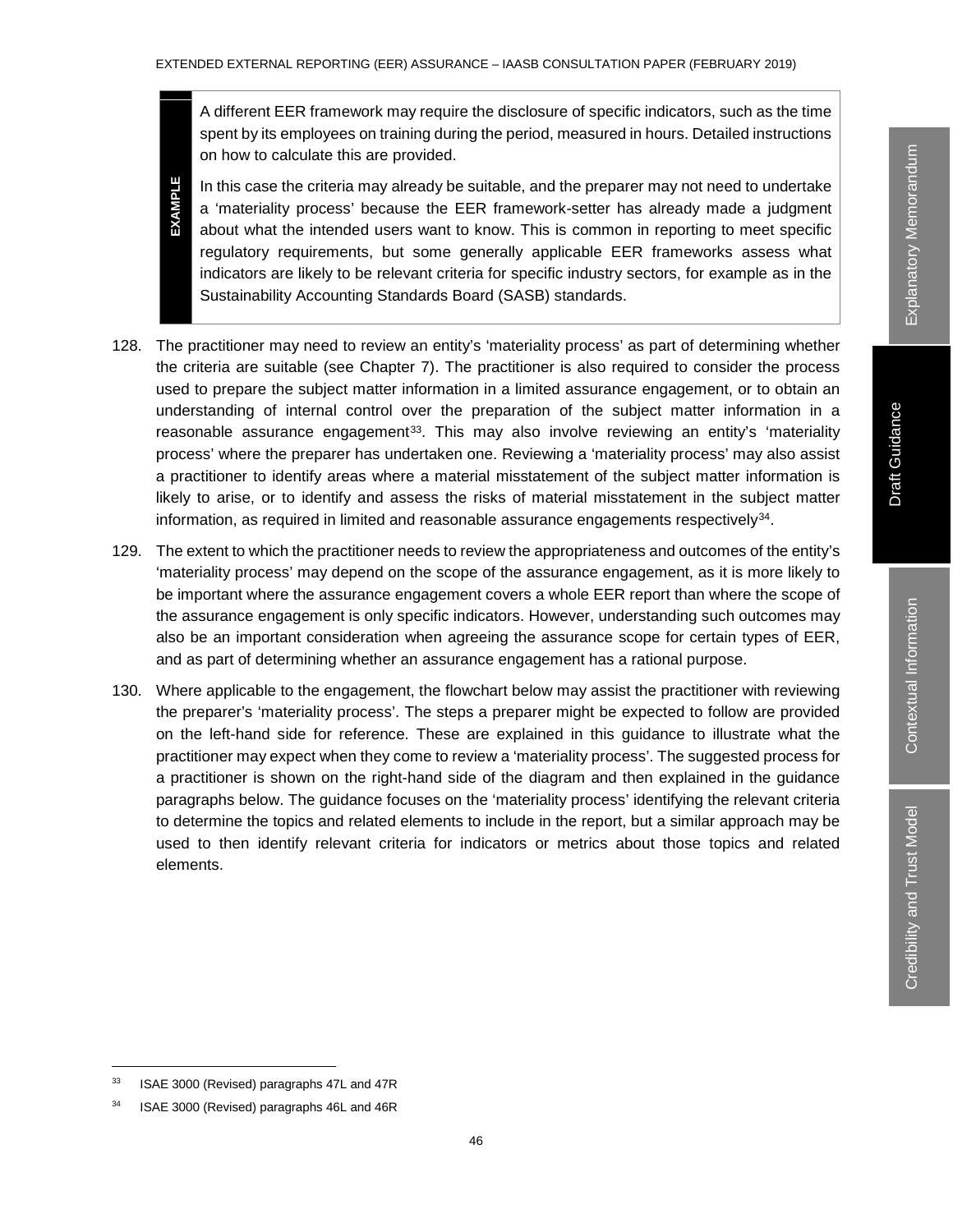

### **Step 1: Review the Context of the Preparer's 'Materiality Process'**

- 131. The practitioner may begin by reviewing the context of the preparer's 'materiality process' including consideration of the:
	- a) EER report purpose (step 1a);
	- b) Intended users (step 1b);
	- c) Entity and its environment;
	- d) System of internal control; and
	- e) Criteria (EER framework or entity-developed).
- 132. It would be helpful if a preparer documents their 'materiality process' and the decisions they have made so that it can be considered by the practitioner. In the absence of written documentation, the practitioner may be able to understand the preparer's process through inquiry of the preparer. If the preparer has not undertaken an appropriate process to determine the content of the EER report, the practitioner may need to consider whether this suggests the preconditions for an assurance engagement are not all present.
- 133. Some EER frameworks may establish the EER report purpose and identify who the intended users are. Others may not specify this, leaving the preparer to make these determinations.
- 134. Where an EER framework is being used by a preparer, the practitioner may need to consider any direction on 'materiality' considerations included in the EER framework to determine whether the process undertaken by the preparer is appropriate.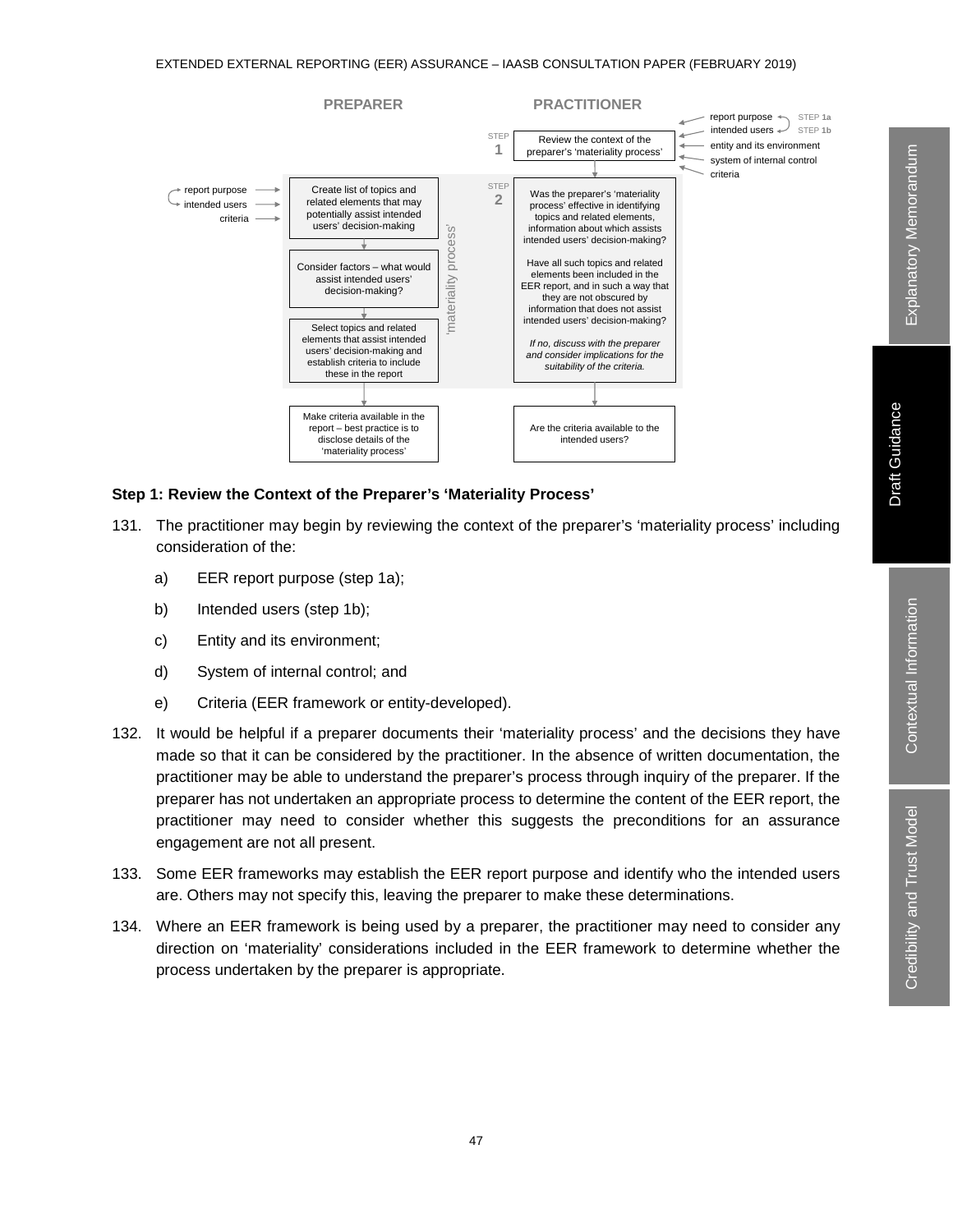When reporting on human rights in accordance with the United Nations Guiding Principles on Business and Human Rights, the 'material' topics are focused on risks to people impacted by the activities of an entity, not solely on the risks to the entity.

Some EER frameworks interpret what would assist intended users' decision-making as things that may create a financial risk to the entity, for example the SASB conceptual framework says that "information is material if there is a substantial likelihood that the disclosure of the omitted fact would have been viewed by the reasonable investor as having significantly altered the 'total mix' of information made available".

Other EER frameworks focus considerations about what would assist intended users' decision-making on the effect an organization has on the economy, the environment or society. For example, the Global Reporting Initiative (GRI) determines that 'material' topics are those that reflect the organization's significant economic, environmental and social impacts, or substantively influence the assessments and decisions of stakeholders.

135. The following paragraphs provide further guidance for how the practitioner may consider the EER report purpose (step 1a) and the intended users (step 1b). No further specific guidance is considered necessary in respect of considering the entity and its environment, the system of internal control or the criteria beyond what is included in ISAE 3000 (Revised).

## **Step 1a: Has the Preparer Adequately Identified the Purpose of their Report?**

- 136. The purpose will be to report certain information about an underlying subject matter to a group(s) of intended users. A few examples of the EER report purpose might include:
	- To report the entity's impact on the natural environment
	- To describe the entity's activities over a period and how they contribute to the entity's objectives
	- To describe how the entity creates 'value'

**EXAMPLE**

EXAMPLE

- To inform the intended users of the financial position, financial performance and cash flows of the entity
- To describe what the entity plans to do in the future, or how it expects to perform
- 137. The practitioner may need to consider the EER report purpose as context when considering the judgments made by the preparer.

#### **Step 1b: Has the Preparer Adequately Identified the EER Report's Intended Users?**

- 138. In order to make criteria relevant, it may be important for the preparer to understand the general nature of decisions the intended users<sup>35</sup> are likely to take based on, or influenced by, the information in the EER report. The practitioner therefore may also use this as context when considering the judgments made by the preparer.
- 139. A distinction is made between intended users and stakeholders. A stakeholder in the entity may
	- a) have a relationship and interactions with the entity, or

<sup>&</sup>lt;sup>35</sup> The 'intended users' are defined by ISAE 3000 (Revised) as the individual(s) or organization(s), or group(s) thereof that the practitioner expects will use the assurance report (paragraph 12(m)).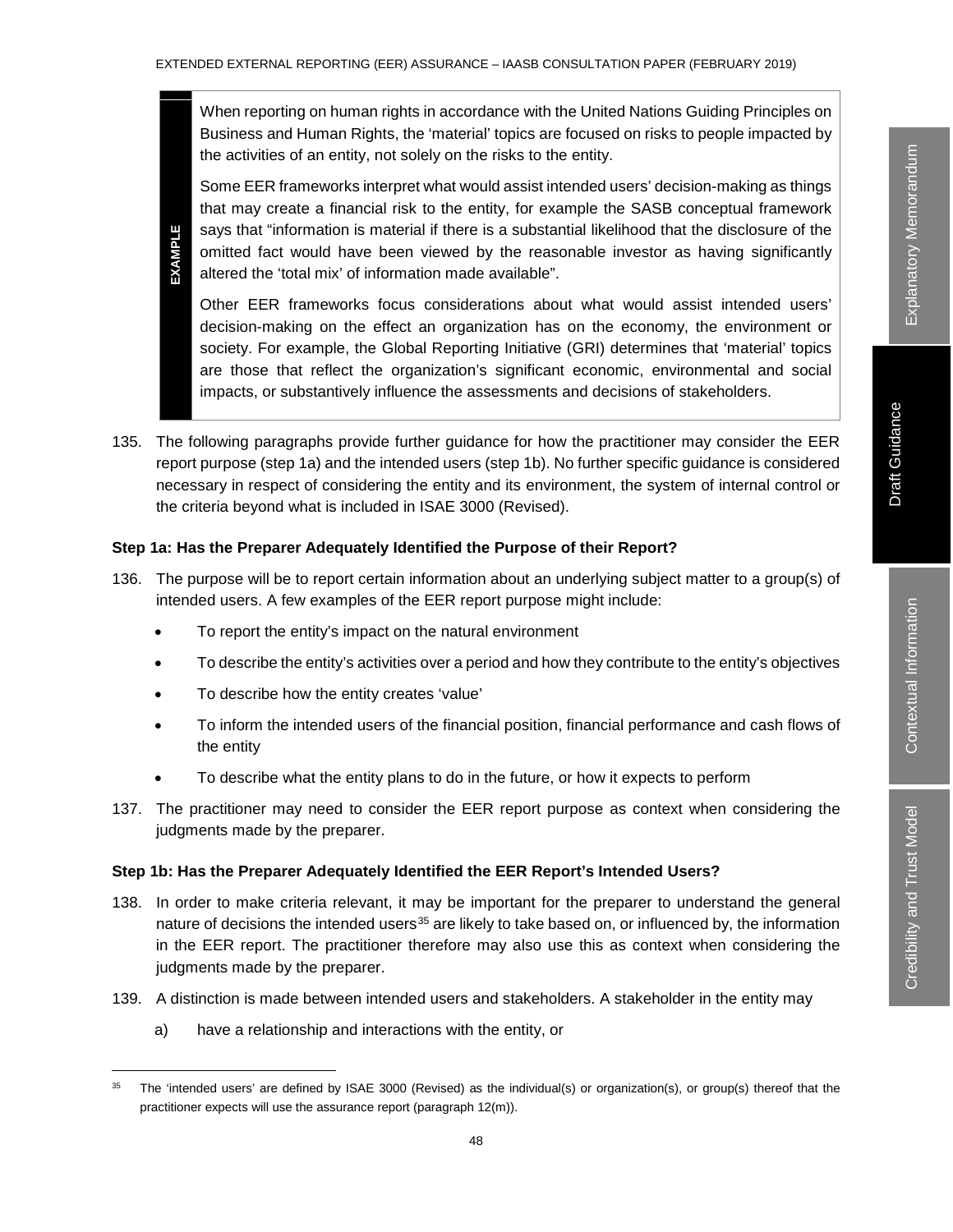EXTENDED EXTERNAL REPORTING (EER) ASSURANCE – IAASB CONSULTATION PAPER (FEBRUARY 2019)

b) be directly or indirectly affected by the entity's actions.

There may be circumstances where the stakeholders and intended users are not the same. Some stakeholders may only have influence or a voice through a third-party agent(s), whether they have chosen to be represented in this way or not. The agent(s) may then be an intended user of the EER report, and the stakeholder may not read or use the EER report themselves directly.

A victim of child slavery involved in a company's manufacturing supply chain (a stakeholder) would presumably not be in a position to read the company's report, however their interests may be represented by a charity / politicians / lobbyists (agents) campaigning against child labor and using their position to influence the company's customers.

- 140. A single EER report may have multiple groups of intended users, with potentially different information needs. An EER report cannot focus on the particular needs of each individual intended user, unless there is only a single intended user, however a preparer may need to consider where individuals within a group of intended users have common information needs.
- 141. The standard's application material contains some further guidance, including that in some circumstances where there are a large number of possible users, it may be necessary to limit the intended users to "major stakeholders with significant and common interests"<sup>36</sup>. This might be useful, subject to any particular requirements in the EER framework, where EER reports are published without specifying the intended users, effectively for the benefit of global society.

An EER report prepared by a state-run hospital on its clinical performance might have users including:

- Government needs to know whether citizens are being provided with adequate healthcare and whether resources are being used efficiently.
- Groups of patients (current or potential), the general public and the wider world want to know whether the hospital is available to provide care to the community, playing its role in controlling diseases, and if it is clinically safe.
- Cancer patient self-interest about whether the hospital has the capabilities to treat them successfully.

In this example, the top two user groups might be the intended users, but the individual patient might not be.

- 142. Different intended user groups may have different information needs or attitudes; something that assists decision-making by one group of intended users may be trivial to another.
- 143. Merely reading the information in the EER report is a valid use by intended users; the outcome may be that they make a decision to take no action based on the information reported. They would still have a legitimate need for the information to assist them in reaching that conclusion and so relevance does not depend on intended users taking action based on the reported information.
- 144. Some examples of possible user groups are included in the table below this is not intended to be an exhaustive list, but it could be considered by a preparer as a starting point for identifying the

**EXAMPLE**

**EXAMPLE** 

**EXAMPLE**

**EXAMPLE** 

 <sup>36</sup> ISAE 3000 (Revised) paragraph A16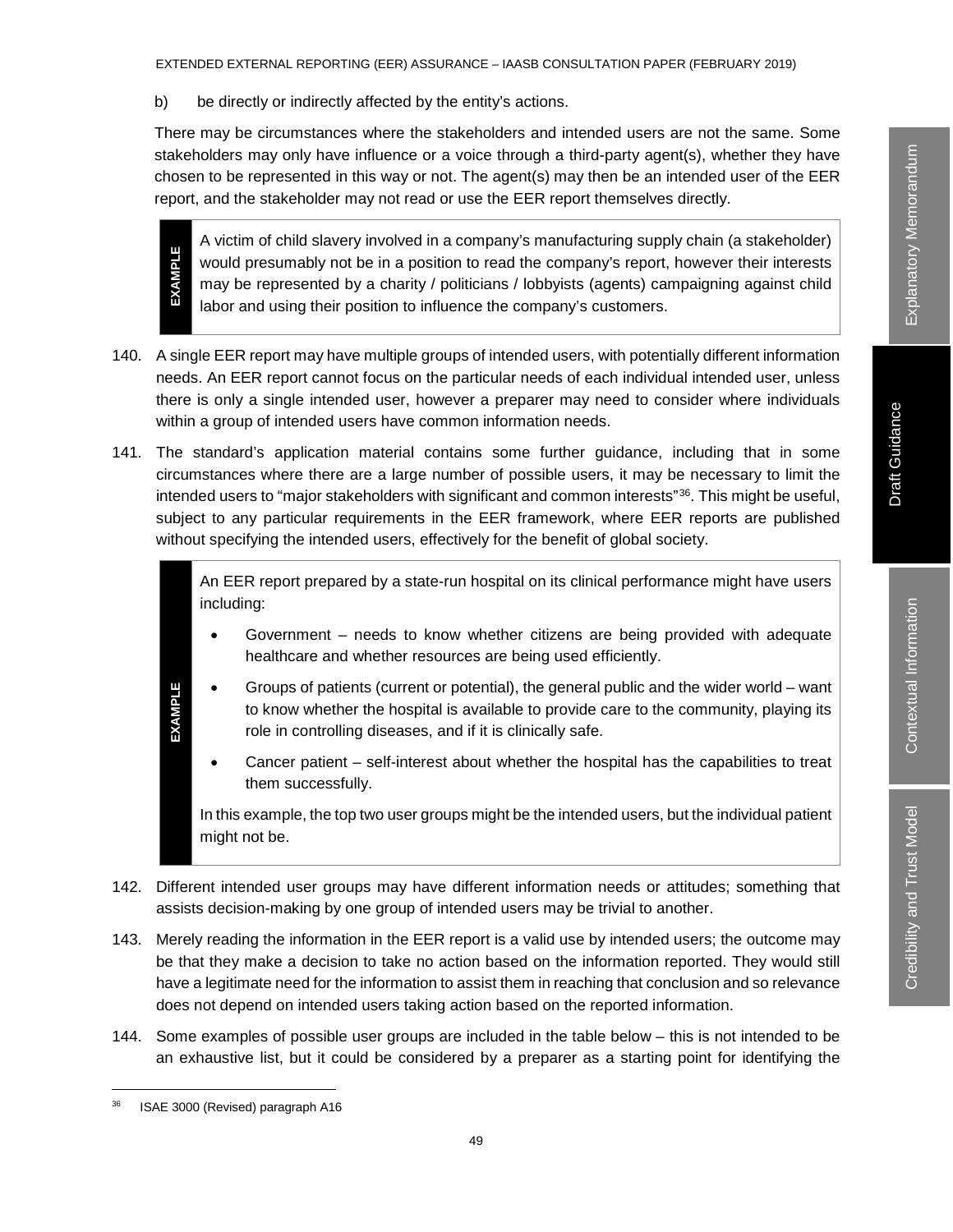intended users of their EER report by potentially selecting some from the below table and adding entity-specific user groups. It is not necessary for a preparer or practitioner to create a detailed list of the intended users – the aim is to have an awareness of the broad groups of intended users as context in making judgments in a 'materiality process'.



#### **Step 2: Review Selection of Topics and Related Elements to Include in the EER Report**

- 145. Taking into account the EER framework(s) used, the purpose of the EER report and the intended users, a preparer may often create a list of topics and related elements that assist intended users' decision-making in the context of the underlying subject matter. A preparer may do this in multiple stages, filtering an initially longer list of possible topics and related elements to end up with those that are considered to assist decision-making by intended users.
- 146. Criteria about topics and related elements are likely to be relevant if the information resulting from applying them contributes to decision-making by the intended users and achieves the purpose of the EER report.

#### *Considering Interest to the Intended Users*

- 147. To consider whether something would assist decision-making by intended users, one approach is to consider whether it is of interest to the intended users.
- 148. The information that would be of interest to intended users may be expected to be reasonably (but not absolutely) aligned with what would assist their decision-making. This could reflect the extent to which the intended users perceive something will impact their own interests in the context of the purpose of the EER report.
- 149. If considering whether something is of interest to intended users, examples of circumstances that might increase its relevance include:
	- a) It is likely to cause investors to buy or sell equity in the entity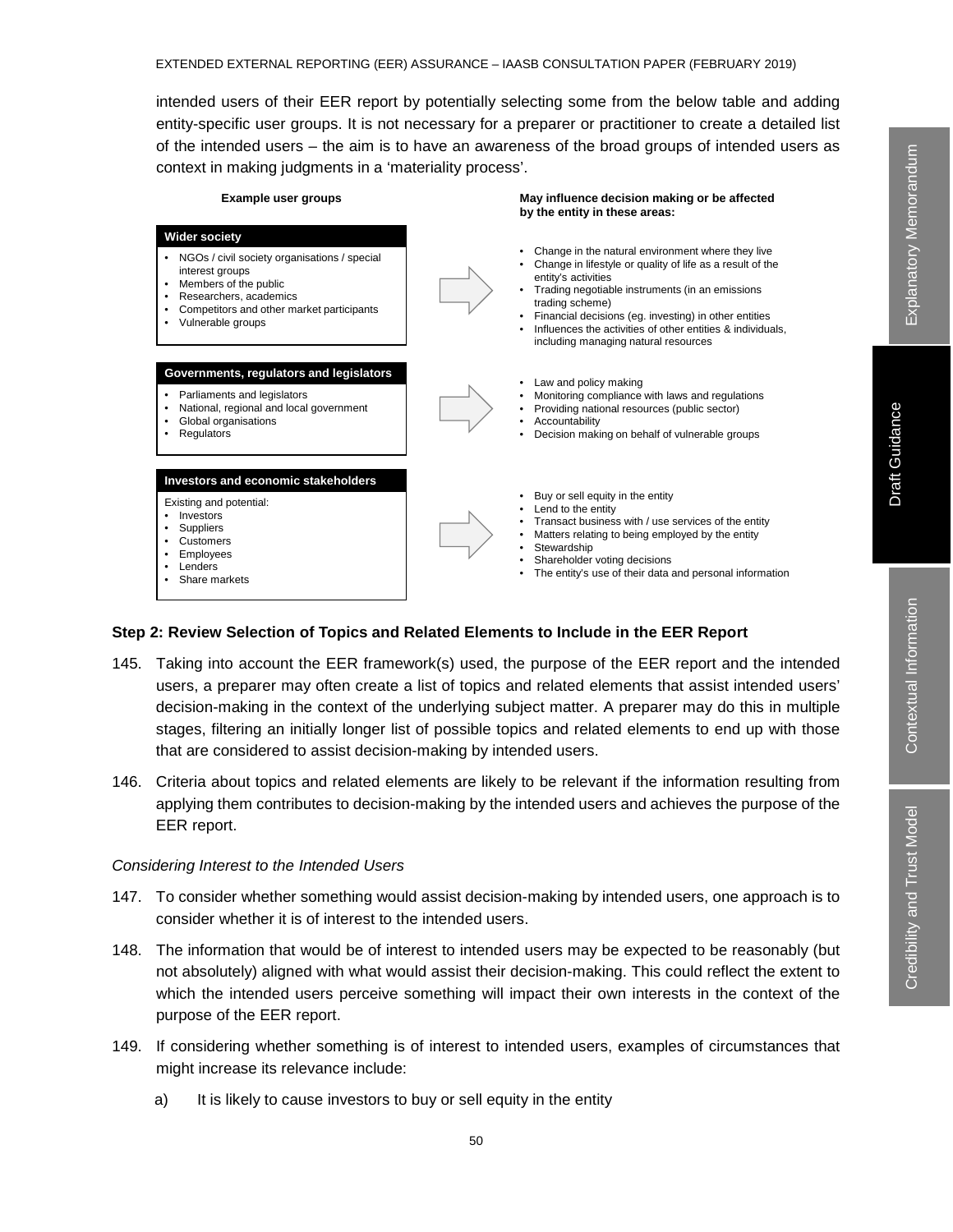#### EXTENDED EXTERNAL REPORTING (EER) ASSURANCE – IAASB CONSULTATION PAPER (FEBRUARY 2019)

- b) It is likely to change the entity's share price or enterprise value
- c) There has been media coverage relating to it, or disclosure of it would likely result in media interest (local / national / global)
- d) There have been a large number of complaints relating to it (for example from customers, suppliers or other stakeholders)
- e) It has been mentioned unprompted by several stakeholders
- f) There is a high level of wider societal interest in it, or particularly high levels of public sensitivity

A few examples in some circumstances might include human rights issues, corruption, amounts of tax paid in jurisdictions of operation, and executive remuneration.

- g) It is known to be an area of interest of stakeholders based on the preparer's prior experience and awareness
- h) It relates to an area of interest in the industry that may be widely reported by peers and competitors in the entity's sector
- i) It relates to (non-)compliance with laws, regulations, international agreements, or voluntary agreements with strategic significance to the organization and its stakeholders

#### *Considering 'Impact'*

**EXAMPLE**

**EXAMPLE** 

150. When it is not possible to evaluate sufficiently what would assist intended users' decision-making by identifying directly what would be of interest to them, an alternative or supplementary approach is to consider the significance, in the context of the purpose of the EER report, of the subject matter elements (whether they represent 'conditions' or 'causes of change') on the entity's performance (in achieving its strategic objectives) or its impact on other entities. This approach is sometimes referred to as considering 'impact'.

'Other entities' could include individuals, organizations, wider society or the environment as is appropriate in the context of the purpose of the EER report. The impacts could occur either directly due to the actions and decisions of the reporting entity's management, indirectly through relationships of the reporting entity, or by the direct or indirect effect of forces external to the reporting entity.

**EXAMPLE EXAMPLE**

A company may be responsible for regularly releasing a large volume of pollutants into a river. There may be direct impacts on the environment, and perhaps on local communities using the river for fishing or a water supply. There could also be indirect impacts on the company itself, perhaps through loss of revenue from customers unhappy with the company's attitude towards damaging the environment as well as direct impacts such as the cost of clean-up or fines from authorities.

- 151. If considering the anticipated impact, examples of circumstances that might increase its relevance include:
	- a) It has major risks or opportunities for the entity (including reputational, affecting the entity's license to operate)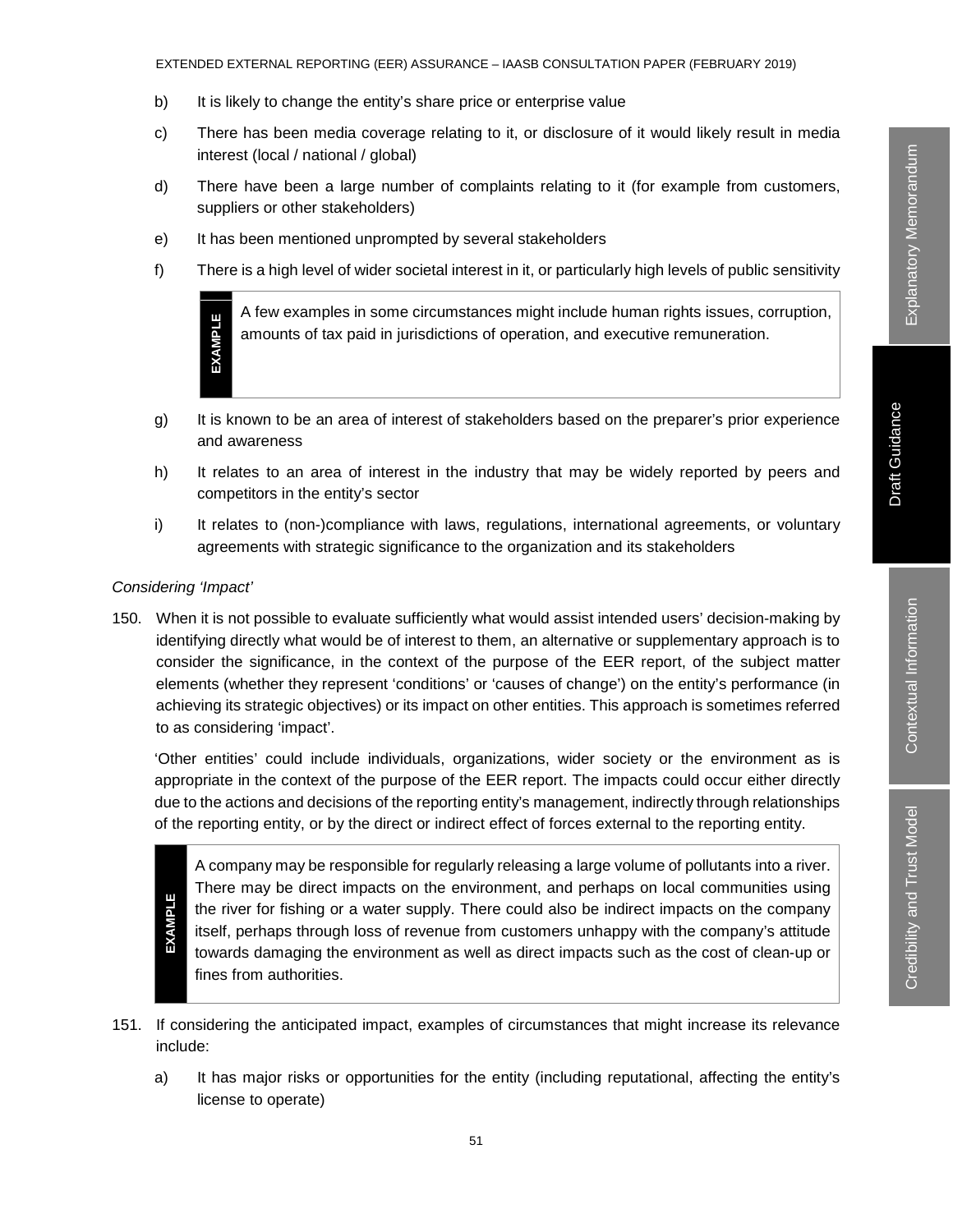- b) It has direct material financial implications (as determined by financial statement materiality thresholds)
- c) It has, or will potentially have, a major effect on the entity's operational performance
- d) It has, or will potentially have, a major effect on other entities' operations or activities
- e) It has resulted, or will potentially result, in major direct irreversible damage to natural resources or the environment
- f) It relates to strategic opportunities for the entity to boost competitive position
- g) It relates to key organizational values, policies, strategies, operational management systems, goals and targets of the entity or its stakeholders

# *Other Considerations*

- 152. Some preparers present the results of their analysis of topics and related elements that, in the context of the purpose of the EER report, would be of 'interest to intended users' and that would have 'impact' on a scatterplot, which positions such topics and related elements in terms of their 'interest to intended users' and their 'impact', on separate axes.
- 153. The judgments made in positioning such topics and related elements on each axis may be influenced by considering both the likelihood of such topics and related elements existing or occurring, and the magnitude of their significance, in terms of their 'interest to intended users' or 'impact' (as a proxy for considering the relative potential of information about such topics and related elements to assist intended users' decision making), if they were to exist or occur. Consideration of both likelihood and magnitude, and the importance of their potential to assist intended users' decision-making, may be illustrated on a diagram:



- a) If something is certain or factual, its likelihood of occurrence is at the maximum level and the magnitude is the only variable.
- b) The likelihood assessment may take into account whether a matter is inside or outside the control of the entity or management.
- 154. The chosen timescale being considered in terms of impact or interest to the intended users is often also an important consideration. These may not be consistent, for example some intended users may be more interested in matters manifesting over the short-term (perhaps for an investor with a short-term intended investment period), and less interested in matters that will have a significant impact on the entity in the longer-term, and vice-versa.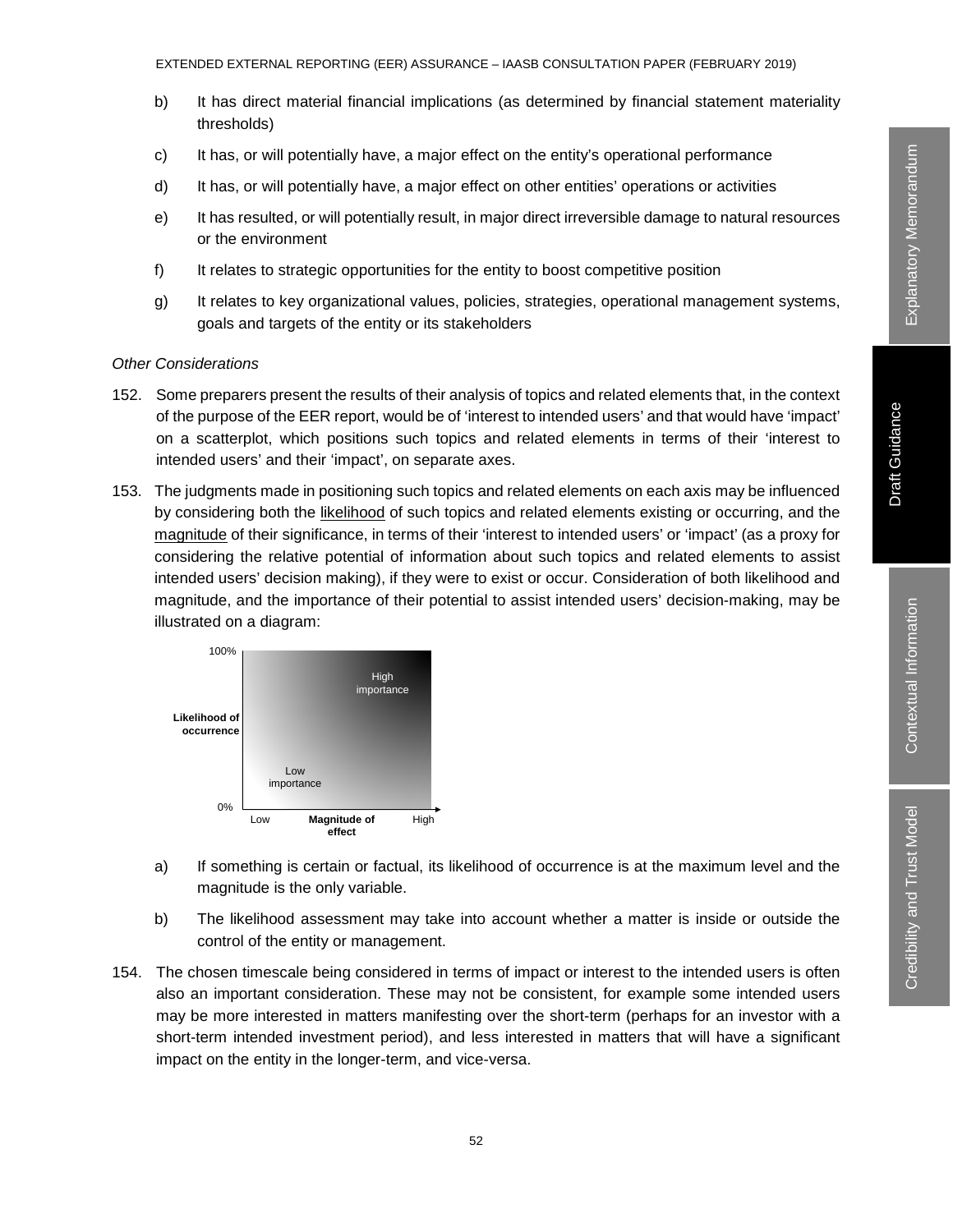An example to illustrate this might be an entity owning a factory on low-lying coastal land. Rising sea levels are expected to mean the factory site is unusable in five years' time. As there will be no impact for the next five years, this information may not assist decision-making by an intended user with a short-term interest in the entity (for example an investor expecting to invest for three years). Information about the issue may however assist decision-making by a bank who has issued a loan secured on the factory site maturing in ten years' time. The preparer must decide the appropriate timescale and make sufficient disclosure of this in the EER report.

- 155. Stakeholder engagement activities can be an important part of a preparer identifying such topics and related elements. An open dialogue with stakeholders may give better results than passive interaction or asking them to comment on an existing list of topics and related elements, however there may be a need to adequately inform stakeholders about the entity and its activities to enable them to engage effectively with the process.
- 156. Criteria about topics and related elements are likely to be complete if the information resulting from applying them does not omit relevant factors about such topics and related elements. In evaluating the completeness of the criteria, a practitioner could use some of the following sources:
	- Discussions with management and those charged with governance
	- Previous reporting by the entity
	- Reporting by peers and competitors
	- Strategy documents prepared by the entity
	- Survey results (of the entity, peers or the industry)
	- Interviews with stakeholders, outreach activities, stakeholder engagement
	- Web and social media searches
	- Global megatrends
	- Sustainable Development Goals
	- Agendas and minutes from board or senior management meetings and committees
	- Risk assessments
- 157. The practitioner may make the following key judgments in considering the relevance and completeness of the criteria used by the preparer in selecting topics and related elements to include in the EER report:



**EXAMPLE**

**EXAMPLE** 

Was the preparer's 'materiality process' effective in identifying topics and related elements, information about which assists intended users' decision-making?

Have all such topics and related elements been included in the EER report, and in such a way that they are not obscured by information that does not assist intended users' decision-making?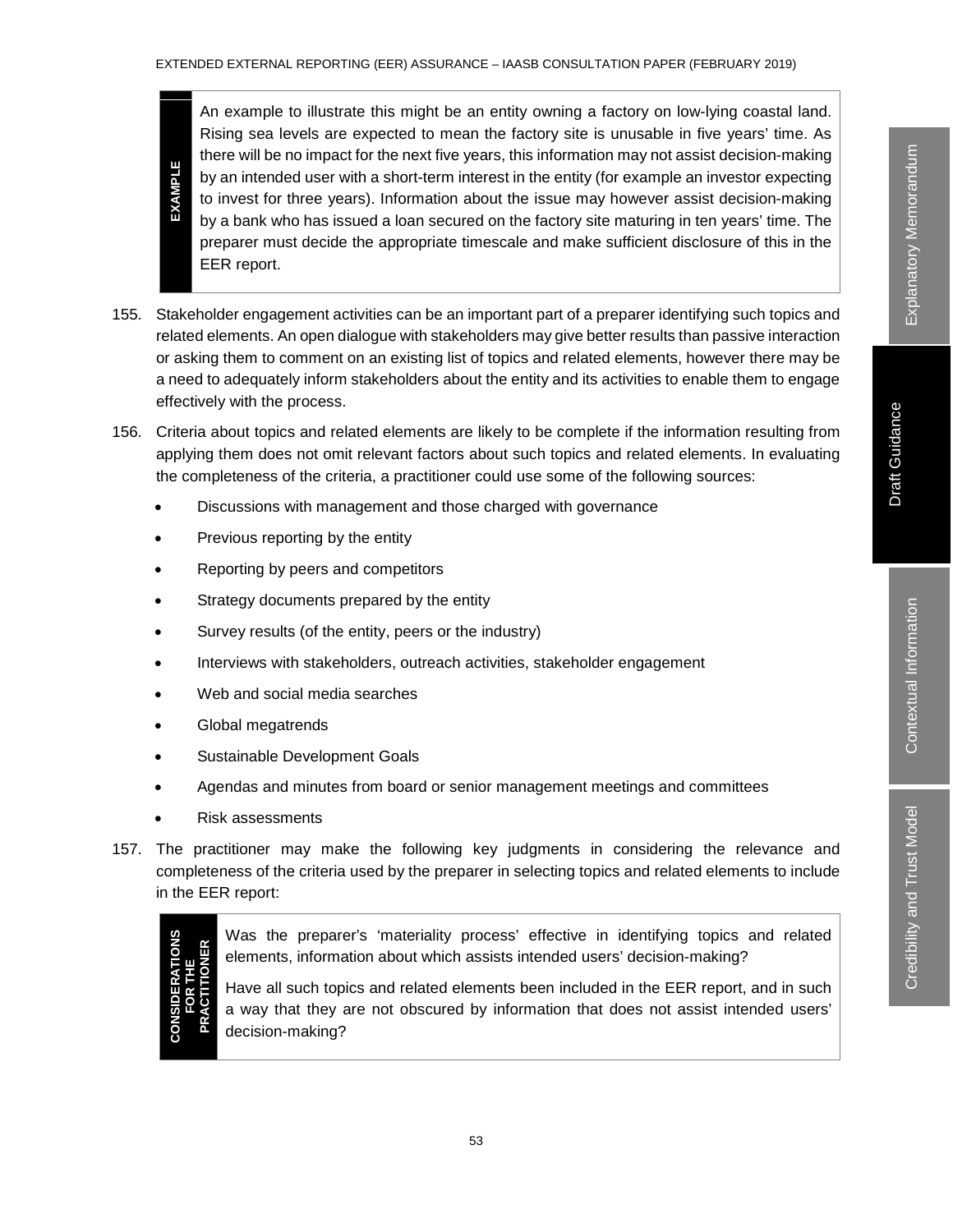Explanatory Memorandum Explanatory Memorandum

158. In doing so, the practitioner uses professional judgement and professional skepticism to evaluate the preparer's decisions and may focus particularly on how the preparer decided to include or exclude items and the reasons for their decisions.

#### **Dealing with Confidential Information**

159. Criteria that permit non-disclosure in the EER report of information about topics and related elements that might assist intended users' decision-making, on the basis that it is confidential or would potentially damage the entity's reputation, may not be sufficiently relevant or complete. Such criteria may, however, be considered sufficiently relevant and complete in certain circumstances, for example in extremely rare circumstances where the adverse consequences of disclosure would reasonably be expected to outweigh the public interest benefits of such communication. If nondisclosure of the confidential information is not permitted by the applicable criteria, such nondisclosure would ordinarily be treated as a misstatement, and the materiality of this misstatement would then be considered as per the guidance in Chapter 12. The practitioner would then respond accordingly if the misstatement is material and may need to consider the implications for the assurance report. There may also be rare circumstances where law or regulation precludes public disclosure of information by either the preparer or the practitioner, for example something that might prejudice an investigation into an actual, or suspected, illegal act.

#### **Considering Topics and Related Elements Collectively**

160. It may be appropriate not just to consider the relevance and completeness of criteria for selecting topics and related elements individually as there may be circumstances where information about multiple topics or related elements may in aggregate contain relevant factors, even when information about such topics or related elements individually does not.

> Information about members of staff leaving may not, on its own, assist intended users' decision-making, neither might be information about a few customer complaints or the termination of two supplier contracts. However, if when combined, information about these events turn out to be related and indicates serious problems with the entity's senior management, information about such events may assist decision-making by the intended users in the context of those problems.

#### **Other Information**

**EXAMPLE**

EXAMPLE

- 161. Some information in an EER report may not result from criteria that are suitable or available. In many cases, this information may be of little consequence and may be unlikely to influence decision-making by the intended users.
- 162. Where the information does not result from any criteria, the practitioner may consider this to be 'other information' and would then follow the requirements in paragraph 62 of the standard.
- 163. If the information results from applicable criteria that are not suitable or not available, at least one of the preconditions for an assurance engagement would not be present, and the practitioner follows the requirements in paragraphs 42 and 43 of the standard if this is discovered after the engagement has been accepted.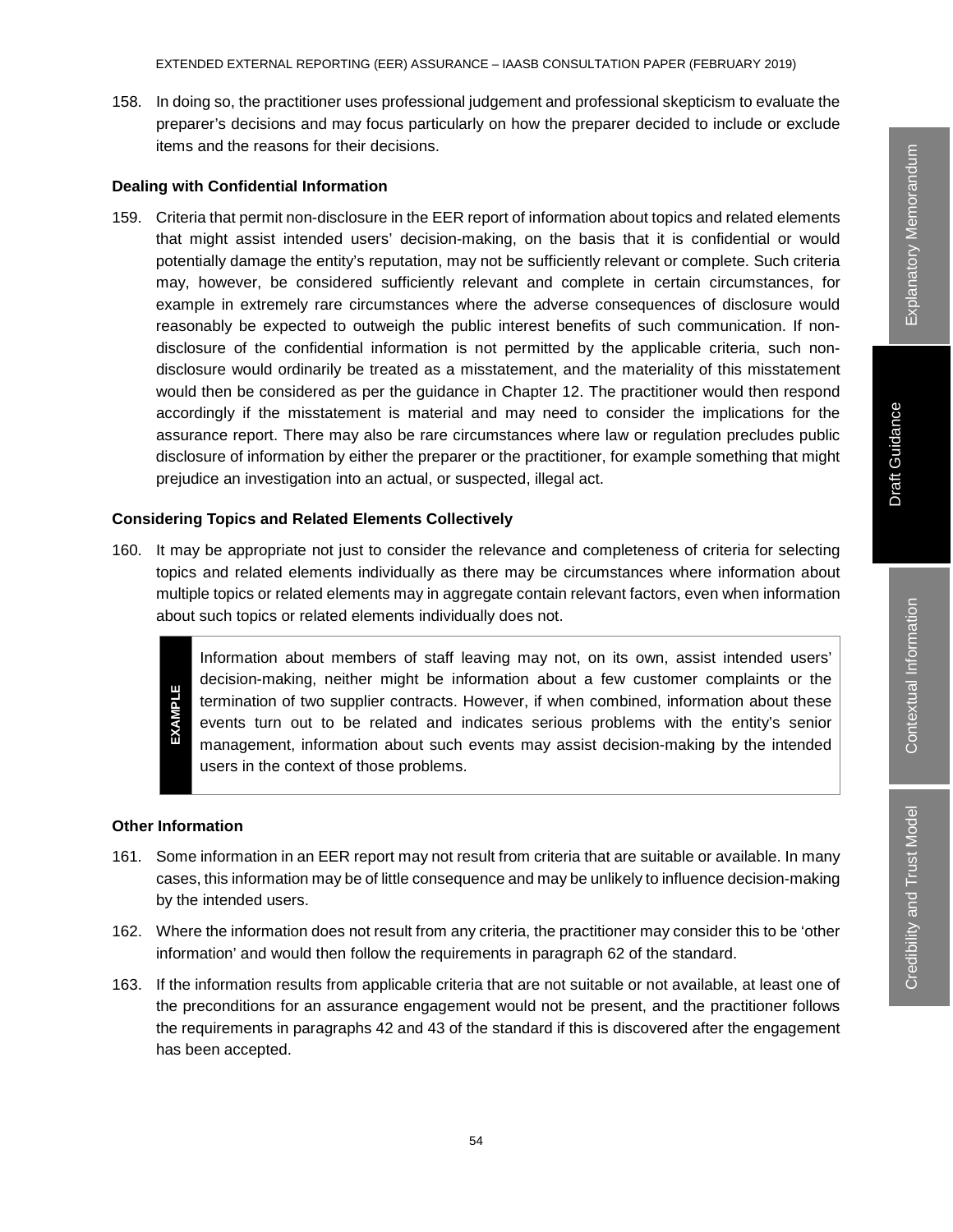# **Disclosure of the 'Materiality Process'**

164. Intended users are likely to find it helpful in understanding the criteria, to also understand any 'materiality process' the preparer uses in developing the criteria. Accordingly, a practitioner may consider it appropriate to encourage a preparer to disclose details of their 'materiality process' (either in their report, or elsewhere such as their website), giving details of what has been included in the EER report and what has been left out.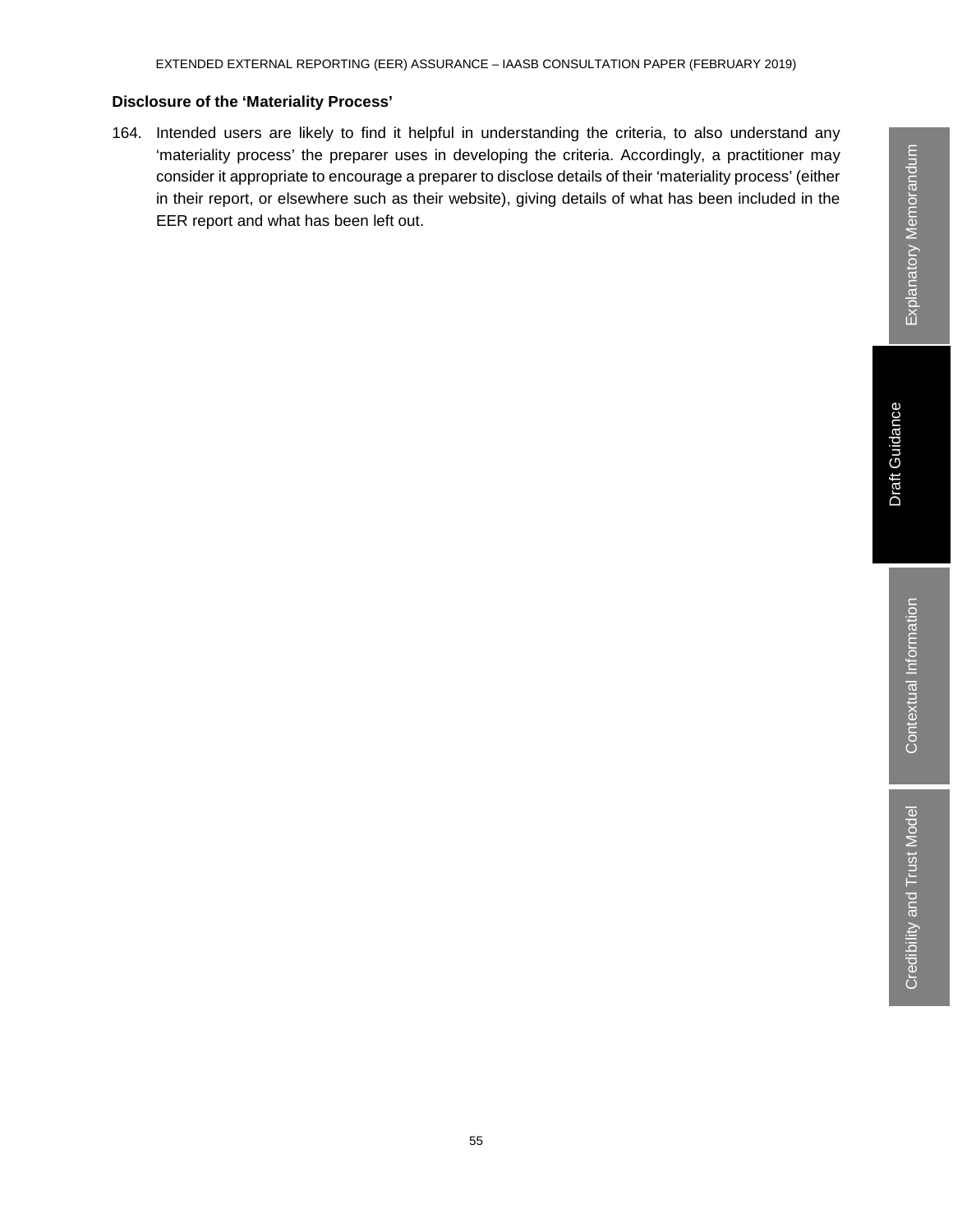# **Chapter 9: Performing Procedures and Using Assertions**

## **Introduction**

- 165. Assertions are a tool that may be used by a practitioner in performing risk assessment procedures and to assist in designing assurance procedures to obtain evidence about whether the subject matter information has been prepared in accordance with the criteria, or is misstated. If used, they are a way for the practitioner to consider the different types of potential misstatements that may occur.
- 166. ISAE 3000 (Revised) does not specifically require the practitioner to use assertions, and it therefore does not prescribe or identify specific assertions to be used, as these may vary from one engagement to another depending on the underlying subject matter and the criteria. However, a practitioner may use assertions in both reasonable assurance engagements and limited assurance engagements.

#### **The Nature of Assertions**

167. Assertions are defined in certain IAASB standards as:

"Representations by [the measurer or evaluator], explicit or otherwise, that are embodied in the [subject matter information], as used by the [practitioner] to consider the different types of potential misstatements that may occur."37

- 168. The proper application of the applicable criteria necessarily results in many individual representations, explicit or otherwise, that are embodied in the subject matter information by the preparer. The application material in IAASB standards that address certain types of underlying subject matter indicates categories into which assertions relating to such underlying subject matter may fall, and ways in which those categories may be expressed<sup>38</sup>.
- 169. For example, the applicable criteria may require that the preparer includes in the subject matter information defined measures and disclosures about defined types of elements. Proper application of the criteria implies a representation that the subject matter information includes all such measures and disclosures about all such elements, i.e. that the related subject matter information is 'complete'. Similarly, proper application of the criterion also implies a representation that those measures and disclosures have been accurately measured or developed, i.e. that the related subject matter information is 'accurate'.
- 170. Proper application of criteria is likely to result in representations that many different aspects of the subject matter information are 'complete' in different ways (representations that address 'completeness') or 'accurate' in different ways (representations that address 'accuracy'). These two types of representations are respectively referred to as categories of assertions that are expressed as 'completeness' and 'accuracy' in the IAASB standards that address assertions<sup>38</sup>.
- 171. Categories of assertions are analogous to what is sometimes known in EER frameworks as 'guiding principles' for, or 'qualitative characteristics' of, the information to be included in an EER report.
- 172. Assertions are used by the practitioner at the level of the categories into which they fall rather than at the level of detailed assertions about aspects of the subject matter information. These categories correspond with the types of potential misstatements that may occur. For example, for an assertion that falls into the category of completeness, the corresponding type of potential misstatement is an omission.

 $37$  ISA 315 paragraph 4(a) and ISAE 3410 paragraph 14(b)

<sup>&</sup>lt;sup>38</sup> ISA 315 (Revised) paragraph A129 and ISAE 3410 paragraph A82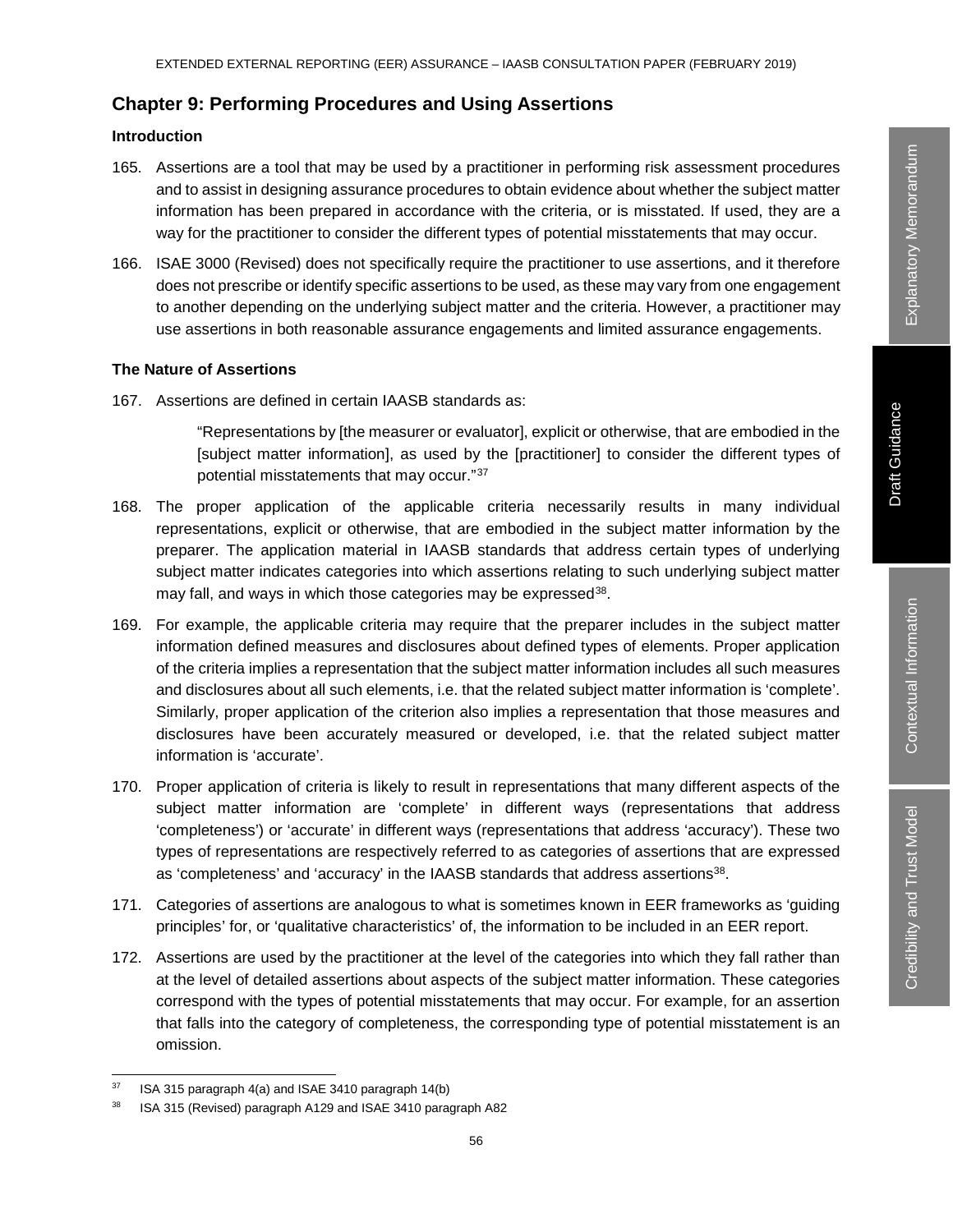173. For the avoidance of doubt, the term 'assertions' is used in this guidance consistent with the definitions of assertions in certain IAASB standards $37$ , in the context of their use by the practitioner to consider the different types of potential misstatements that may occur, and to design assurance procedures accordingly. They are conceptually different from the 'written representations' that may be obtained from the preparer in accordance with paragraphs 56 to 60 of the standard. The term 'assertions' is also not used in this guidance in the sense that the preparer may 'assert' something by writing it in their EER report.

### **Identifying Categories of Assertions that may be Used**

- 174. The categories of assertions that may be used by the practitioner in an EER assurance engagement result from the requirements of the applicable criteria. If the criteria are suitable, subject matter information resulting from their proper application will have attributes consistent with the attributes of subject matter information resulting from criteria that exhibit the five required characteristics of suitable criteria. This is because the characteristics of suitable criteria are defined in terms of the attributes of the resulting subject matter information. Chapter 6 of this document describes the attributes of subject matter information resulting from criteria that exhibit those characteristics (relevance, completeness, reliability, neutrality and understandability). For example, the proper application of criteria that exhibit 'completeness' requires representations that are of a type that assert that the subject matter information is 'complete'.
- 175. The criteria, whether from an EER framework or developed by the entity itself, may also have characteristics other than the required characteristics of suitable criteria. Such characteristics may imply attributes of the resulting subject matter information of types other than those implied by the characteristics of suitable criteria. The assertions required by entity-developed criteria may be more likely to result from representations about the subject matter information required implicitly, rather than explicitly, by such criteria.
- 176. Taken together, categories of assertions that result from representations about the subject matter information implied by the characteristics of suitable criteria and categories of assertions that result from other characteristics of the applicable criteria, are the categories of assertions that the practitioner may use in the assurance engagement.
- 177. Some examples of categories of assertions that may be used in EER engagements include:

| a) | Accurate        |  | related to the required 'reliability' characteristic of suitable<br>criteria       |  |
|----|-----------------|--|------------------------------------------------------------------------------------|--|
| b) | Free from error |  |                                                                                    |  |
| C) | Connectivity    |  | related to the required 'relevance' characteristic of suitable<br>criteria         |  |
| d) | Consistency     |  |                                                                                    |  |
| e) | Cutoff          |  |                                                                                    |  |
| f) | Existence       |  |                                                                                    |  |
| g) | Occurrence      |  |                                                                                    |  |
| h) | Presentation    |  | related to the required 'understandability' characteristic of<br>suitable criteria |  |
| i) | Classification  |  |                                                                                    |  |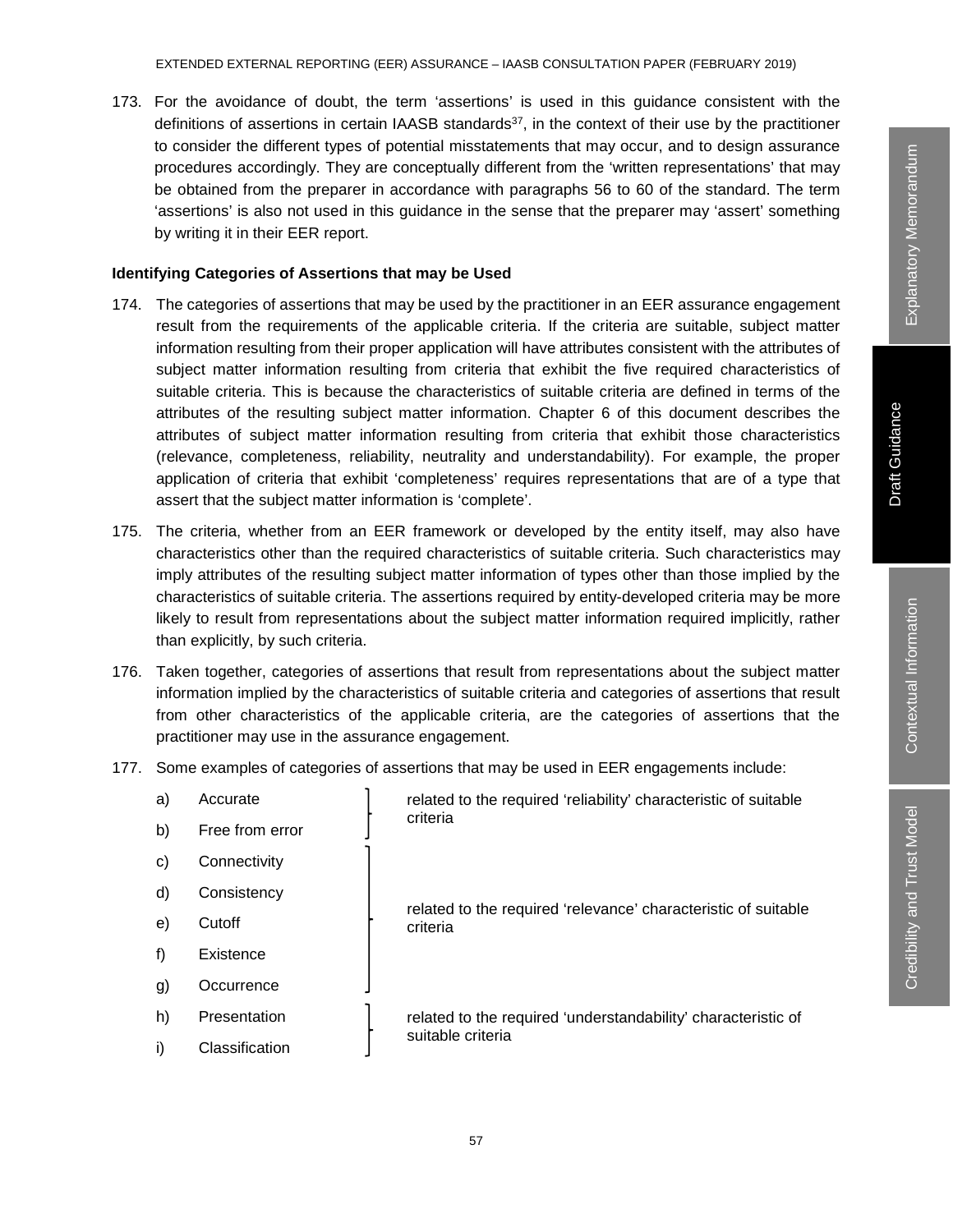This is not intended to be an exhaustive list, nor is it expected that all of these examples might apply to a single engagement. The categories of assertions in the list are not in any particular order. It may be considered that some or all of these are more detailed categories of, or are related to, the categories of assertions required by one of the five characteristics of suitable criteria. If so, it may not be necessary to identify these as separate categories of assertions.

- 178. The category of assertions that address neutrality (or 'freedom from bias') may be considered in combination with other categories of assertions in considering the potential types of misstatements that may occur. For example, the practitioner may consider whether there may be a type of misstatement of the 'completeness' assertion in the resulting subject matter information due to preparer bias in deciding which topics and related elements should be addressed in the EER report. Similarly, a practitioner may consider whether there is a type of misstatement of the 'accuracy' assertion in the resulting subject matter information due to preparer bias in measuring elements that require subjective judgments.
- 179. Assertions may be used to consider the types of misstatements that may occur at different 'units of account'. The practitioner may design appropriate procedures to test for misstatement of the assertions for appropriate units of account, in the context of the criteria.

Subject matter information about a quality of an element could in some cases be provided for a class of elements that have similar characteristics (for example the average time taken to **EXAMPLE EXAMPLE** rectify multiple minor breaches of water quality regulations following their discovery), or in other cases it may be appropriate to provide such information for an individual element (for example a single major breach of water quality regulations that caused a community's water supply to be cut off).

180. The practitioner may need to design procedures that include 'standing back' and considering whether there are categories of assertions about, and therefore potential types of misstatement of, the EER report as a whole. A situation may arise where each individual piece of subject matter information is free from material misstatement, but the overall message is misleading or biased. This is one example of how assertions may apply at different levels or units of account in the EER report.

## **Using Categories of Assertions**

- 181. ISAE 3000 (Revised) requires the practitioner to form a conclusion about whether the subject matter information is free from material misstatement $39$ , which may be expressed as whether the subject matter information is prepared, in all material respects, in accordance with the applicable criteria.
- 182. When designing procedures, a practitioner may begin by considering the categories of assertions about the subject matter information that result if the applicable criteria were applied appropriately and the corresponding types of potential misstatements that may have occurred if they were not applied appropriately. The practitioner may then design procedures to test whether the subject matter information is misstated with respect to the identified assertions. If the assertions are not misstated, this provides evidence that the information is properly prepared in accordance with the applicable criteria.
- 183. As in a financial statement audit, a single procedure or test may be designed to test whether subject matter information exhibits more than one assertion. Decisions on the extent and nature of

 <sup>39</sup> ISAE 3000 (Revised) paragraph 65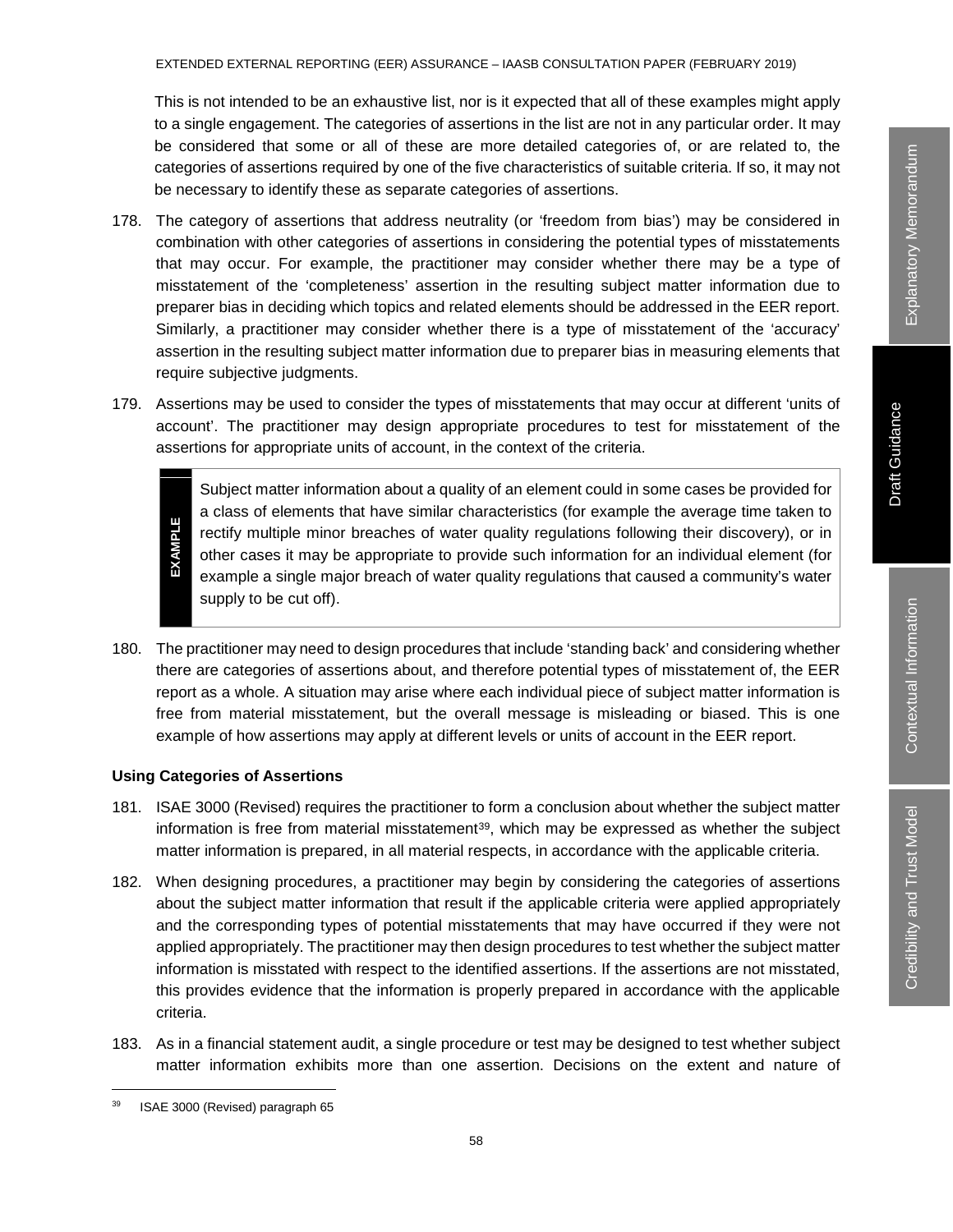procedures that the practitioner plans to perform may be informed both by the nature of the assertions being tested and by the practitioner's assessment of the risks of material misstatement of that assertion (in a reasonable assurance engagement).

#### **Types of Misstatement**

- 184. The assertions allow the practitioner to consider the different types of potential misstatements that may occur, as when an assertion is not present in subject matter information, the information is misstated. Some examples of different types of possible misstatement include:
	- a) Omission of information (failure of a 'completeness' assertion)
	- b) False claims in information (failure of an 'existence' or 'occurrence' assertion, or of a more general 'free from error' assertion)
	- c) Misleading or unclear representation of information (failure of an 'understandability' or 'presentation' assertion)
	- d) Bias in information so that positive aspects of performance are focused on and negative aspects are omitted (failure of a 'neutrality' or 'presentation' assertion)
- 185. If a practitioner identifies a misstatement, they are required to make a judgment as to whether the misstatement is material, which will then determine the appropriate action. Refer to Chapter 12 for more guidance.
- Guidance on performance materiality is to be developed in phase 2.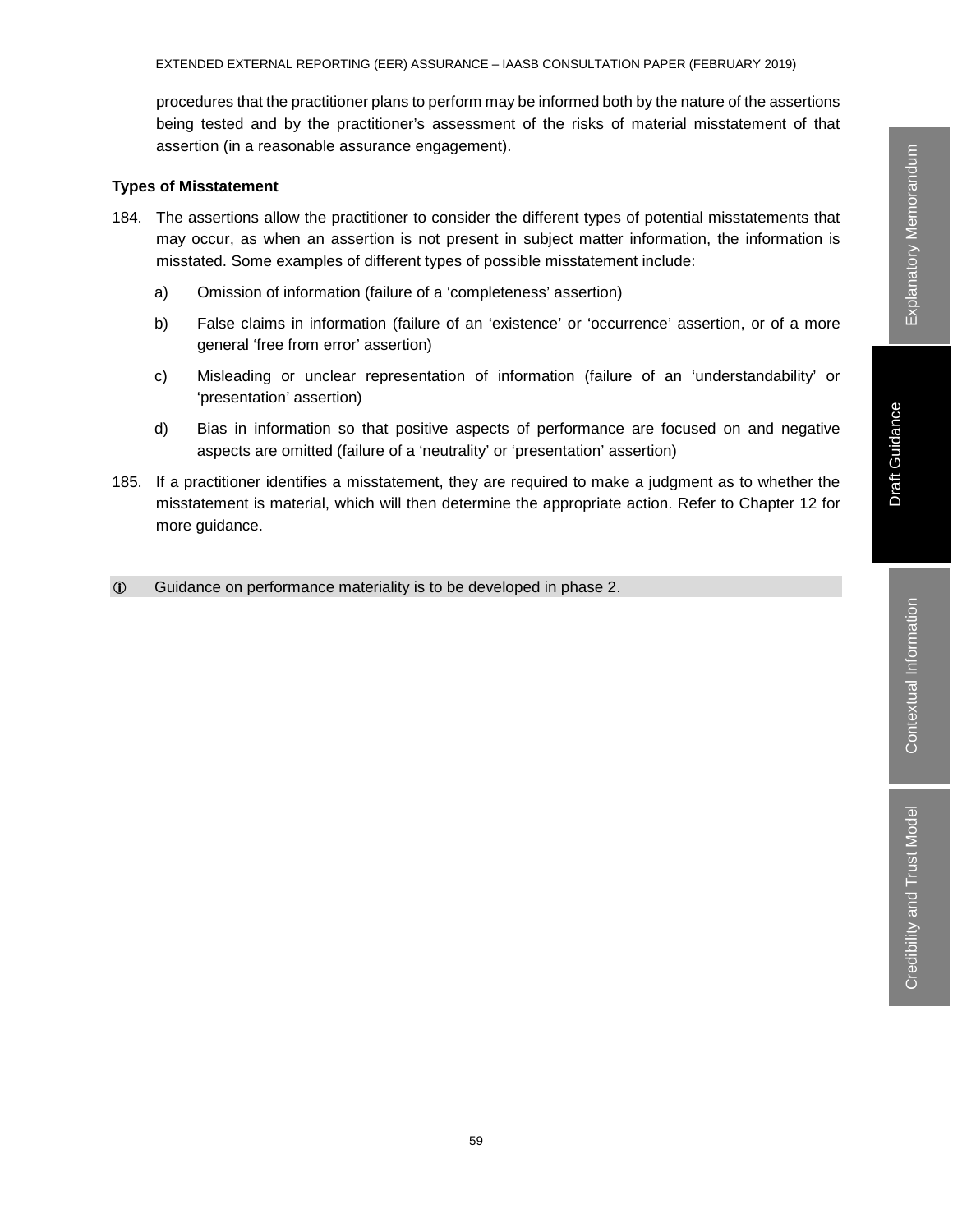# **Chapter 10: Assuring Narrative Information**

## **Introduction**

- 186. Narrative information is commonly understood to be subject matter information expressed predominately using words, although numbers may still be included. The information is typically qualitative rather than quantitative.
- 187. Narrative information in EER reports may be:
	- a) factual (directly observable and therefore more readily captured by the reporting system); or
	- b) inherently subjective (not directly observable and susceptible to being more reflective of, and more variable with, the views of those reporting it).

Examples of purely factual narrative subject matter information:

- "An audit committee comprised of non-executive directors was established in the year"
- "We bought a factory in Canada"

Examples of subjective narrative subject matter information:

- "We produce healthy food for children"
- **EXAMPLE EXAMPLE** • "Our impact on the environment is minimal"
	- "We have successfully implemented flexible working throughout the organization"

These particular examples of subjective narrative subject matter information may be overly vague and unsubstantiated such that it is unlikely that the criteria would be reliable, and hence it may be difficult to obtain assurance over them.

188. Narrative information that is not factual is subject to management judgment and may be more susceptible to management bias. The key challenge in relation to narrative information is how to address the inherent subjectivity and increased risk of management bias and to manage potentially unrealistic expectations that the practitioner can reduce the degree to which the subject matter information is affected by inherent subjectivity.

## **Specific Considerations for Determining the Suitability of Criteria**

- 189. Subject matter information expressed in words may result from criteria representing different qualities of the subject matter elements compared to numerical subject matter information or metrics, however the requirements for criteria to be suitable remain the same.
- 190. Reliable criteria for narrative information may need to be well-defined and therefore reasonably unambiguous so as to allow reasonably consistent measurement or evaluation of the underlying subject matter.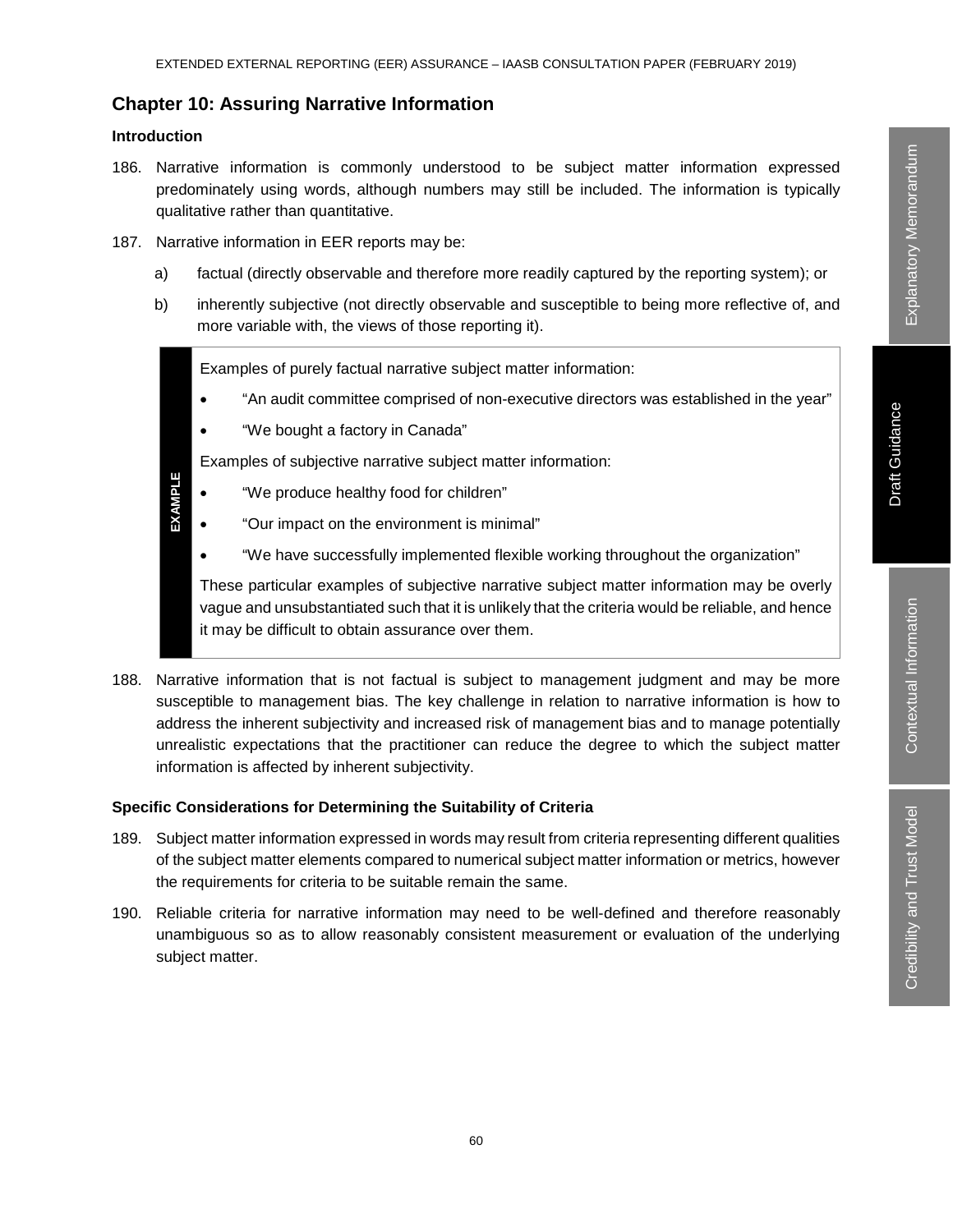In applying criteria requiring an entity to report the aspects of its strategy that will help it achieve its principal objectives, an entity may report that such an aspect is its policy to prioritize providing high standards of service to its customers. The criteria behind this information appear to be insufficiently defined as the information is ambiguous (hence the criteria may not be reliable because the resulting subject matter information may not result from reasonably consistent evaluation of the underlying subject matter). It is unclear whether the criteria require the entity merely to disclose that it has such a policy in place (either formally written or not), or that its behavior complies with that policy or that the policy is effective in helping it achieve its objectives.

191. It is particularly important for narrative information that the criteria result in subject matter information that is understandable (including being unambiguous as to its intended meaning) and neutral, as subject matter information in narrative form may be at particular risk of failing to exhibit these characteristics. This is often because words can be inherently ambiguous in their meaning and definitions. Most importantly, the criteria cannot result in subject matter information that is misleading to the intended users<sup>40</sup>.

> The criteria require an entity to report its principal achievements in the year. A simple statement such as "We won the award for Best Company of the Year" could be technically free from error, but still be misleading if:

- The award relates to the company's operations in only one small jurisdiction and not the whole company.
- The award was not awarded by a well-recognized and respected body, independent to the company.
- The award was not the result of a fair competition, for example if not all companies were eligible.

In such circumstances the practitioner may need to consider whether the criteria define the concept of a 'principal achievement' in sufficient detail, for example, addressing matters such as the scope of the company's operations addressed by the award, the standing of the awarding body, or the scope of eligibility for the award, to be understandable, and whether the criteria should require disclosures about such matters for the resulting subject matter information not to be misleading and therefore for the criteria to be suitable.

# **Specific Considerations for Using Assertions & Testing Narrative Information**

- 192. Different assertions may be applicable or more important for narrative information compared to numerical subject matter information, however this will depend on the criteria being used. Even in situations where the same assertions are applicable, there may be more focus on assertions such as understandability and comparability for information in narrative form.
- 193. When testing narrative information, it may be necessary to break up long pieces of text and consider sections, paragraphs or sentences separately where these talk about different things. It is likely that different assertions will be applicable to each.

**EXAMPLE**

**EXAMPLE** 

**EXAMPLE**

**EXAMPLE** 

ISAE 3000 (Revised) paragraph A50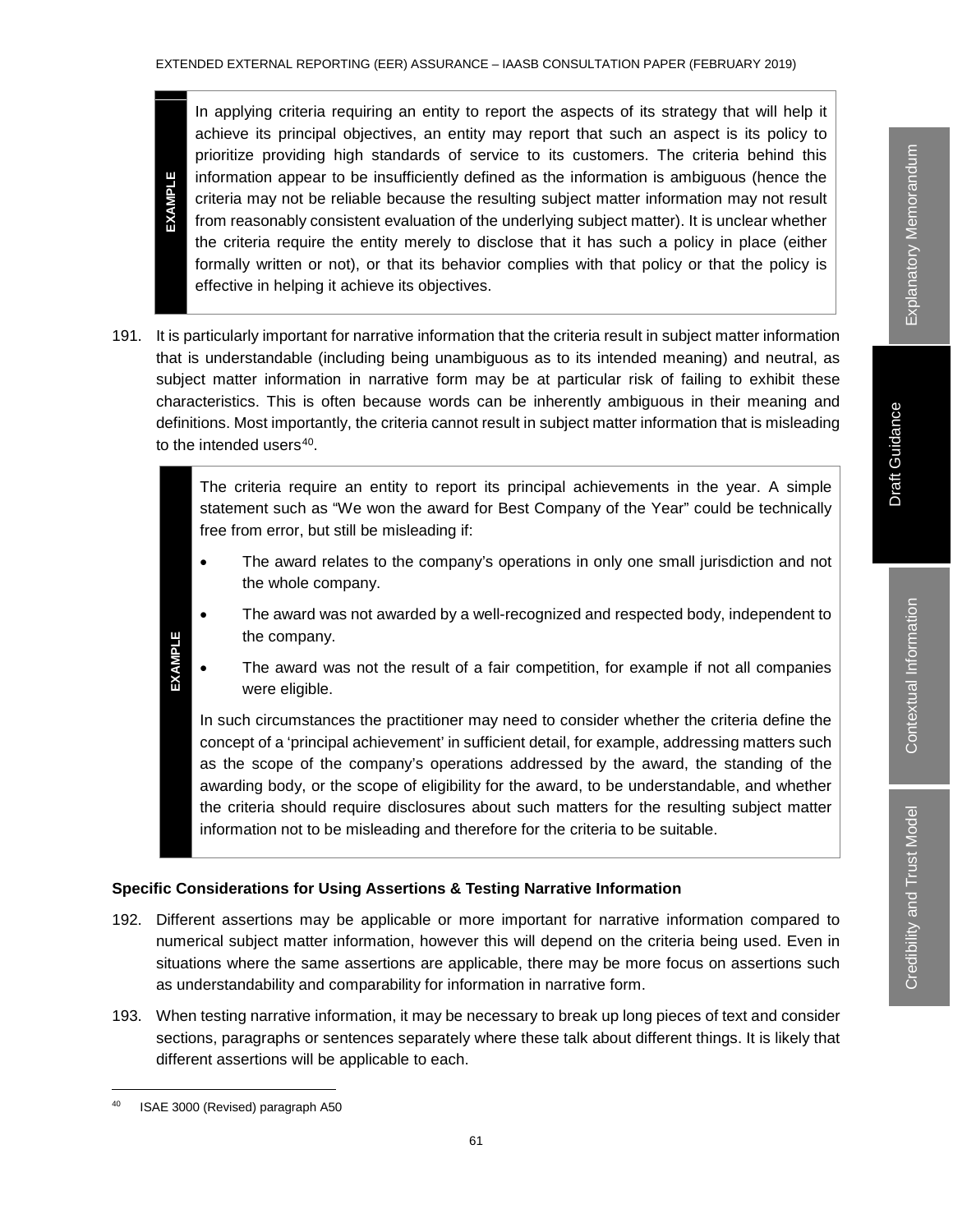- 194. Individual claims or indicators in the subject matter information can be individually significant and can be tested separately, particularly where it is part of wider sections of narrative information (not all of which might be as significant). In other circumstances a paragraph of text comprising related information may need to be considered together.
- 195. Practical methods of doing this may include highlighting the text in different colors or by drawing boxes around sentences or sections of significant narrative information. The practitioner can then test each one, and ultimately the assurance working papers can be referenced to the related parts of the text in the subject matter information.

Below is an example of information that may be included in an EER report. The sentences have been numbered in brackets. For this example, assume the criteria included a requirement to report "the water intake by the company in the reporting period, the change from the previous reporting period, and an explanation for the change".

"**(1)** Water is needed to support all life, and yet it can be a scarce resource in some parts of the world, requiring us to use water responsibly for all our operations.

**(2)** We monitor the water we use across all our sites for manufacturing, cooling, sanitation and landscaping, so that we can develop effective approaches to conserve water. **(3)** In 20X8, our water intake was 400 million gallons; an increase of 5 percent on the previous year. **(4)** This was mainly caused by growth in manufacturing across all our sites."

Sentence (1) is vague and may be unsubstantiated. It does not directly relate to what the criteria require as described above, and hence may be considered to be 'other information'. Most readers may not pay much attention to it, and hence it is unlikely to warrant the practitioner's attention unless it is clearly incorrect or misleading.

Sentence (2) is more specific to the entity, more factual and less subjective, however again it does not address the criteria. The practitioner may be able to confirm if it is a true statement easily (and hence whether it is not misleading), perhaps from existing knowledge or work.

Sentence (3) contains quantitative information that, along with sentence (4), is likely to be the focus of the practitioner's testing and work effort. The practitioner may accordingly highlight it or draw a box around it, and reference supporting workpapers where the testing is documented.

Sentence (4) is an explanation that may fulfil the requirements of the criteria if it is accurate, complete and free from bias. The practitioner may attempt to corroborate this with data on manufacturing levels.

- 196. Purely factual narrative subject matter information is more straightforward to test for misstatement (by direct observation) than subjective narrative subject information. In this case, the practitioner's primary focus may be on whether the subject matter information is correct or incorrect (free from error assertion), although other assertions such as completeness and neutrality may also be a consideration. Scribtence (1) is vague and may be unsubstantiated. It does not directly realte to what the<br>crisis recise and the practition of it, and hence it is unlikely to warrant the<br>practitioner's attention unless it is clearly inco
- 197. More judgement may be required by a practitioner to test assertions for subjective narrative subject matter information. This is because the information cannot be directly observed, and its preparation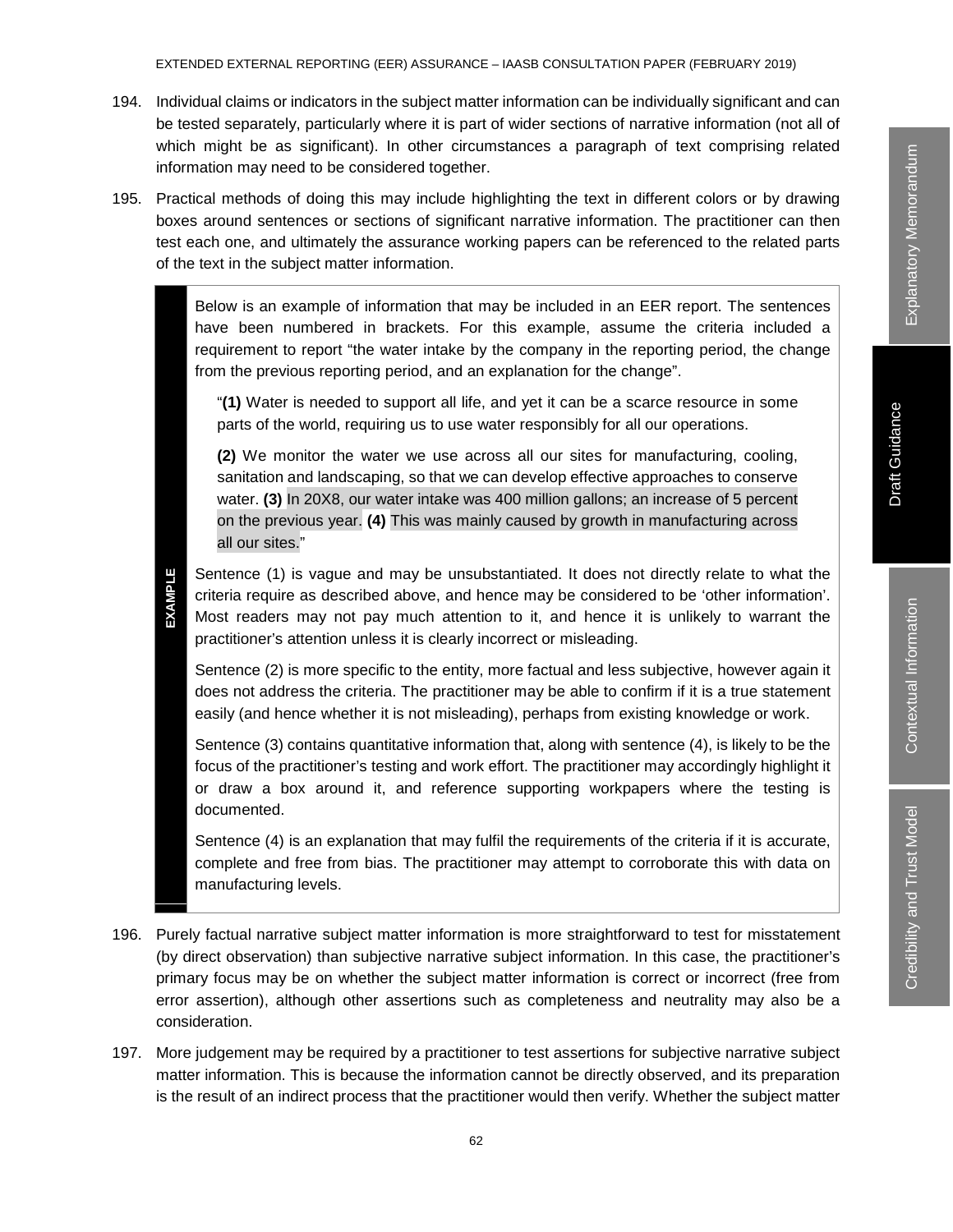information is neutral and free from bias may become more of an area of focus for the practitioner due to the subjectivity. As noted in paragraph 178, neutrality may be identified as a separate assertion or as an aspect of other assertions.

#### **Specific Considerations for Evaluating Misstatements**

- 198. Evaluating whether misstatements in subject matter information in narrative form are material may require use of the materiality considerations in Chapter 12 as numerical thresholds are not appropriate.
- 199. When evaluating a misstatement within narrative subject matter information, whether factual or subjective, the same considerations may be used to conclude whether the misstatement is material, focusing on whether the misstatement could reasonably be expected to influence decision-making by the intended users.
- 200. As with any other misstatements, the practitioner may encourage the preparer to correct them. In the case of narrative information, this may frequently involve either re-wording or removing the misstated text.
- Further guidance in relation to obtaining evidence in relation to narrative information is to be developed in phase 2.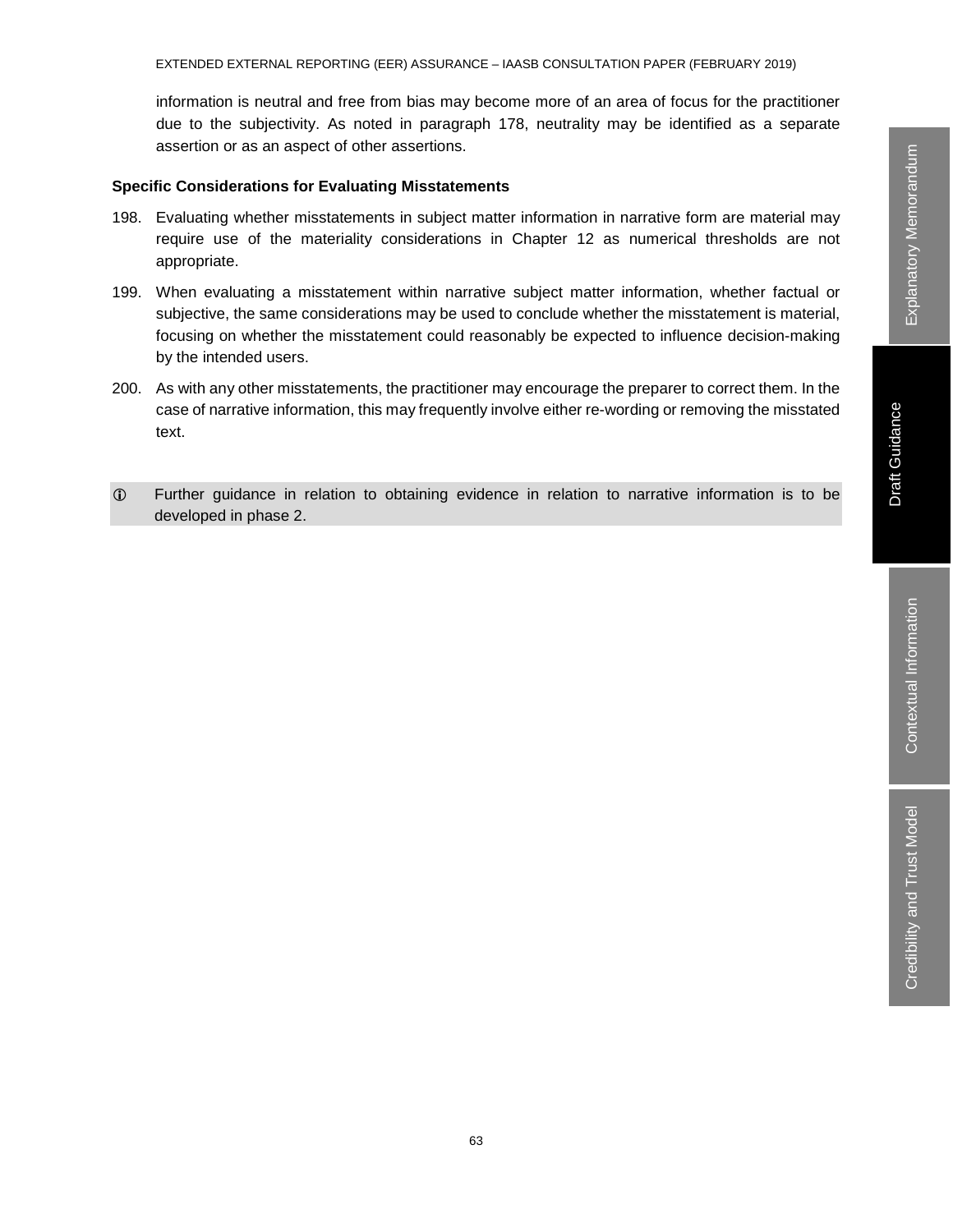# **Chapter 11: Assuring Future-Oriented Information**

# **Introduction**

- 201. EER may contain a variety of different forms of future-oriented subject matter information, which may fall into one of these categories:
	- a) Information predicting future conditions or outcomes. This may include forecasts, projections, and information about future risks and opportunities.
	- b) Information regarding the entity's intentions or future strategy.
- 202. In all cases, the subject matter information will be the result of applying criteria to the underlying subject matter, which require description of the future state or condition, or a future change in state or condition over time, of a subject matter element.



- The subject matter information might also describe the future risks of disease affecting the forest (which would change the future condition of it), or the entity's future intentions to chop down parts of the forest (again changing the future condition of it).
- 203. Future-oriented subject matter information may describe:
	- a) things that will be subsequently observable; or
	- b) hypothetical things that will never be observable.

For subsequently observable future-oriented information, it will be possible at a later point in time to observe the precision with which the forecast, projection, prediction, or intention reflected the subsequent reality, or the extent to which anticipated and unanticipated future risks or opportunities materialized. Hypothetical information includes a condition on the projection, prediction or intention. For example, a projection could be made, conditional on an entity winning a particular contract, that the entity's profit would increase 5% next year.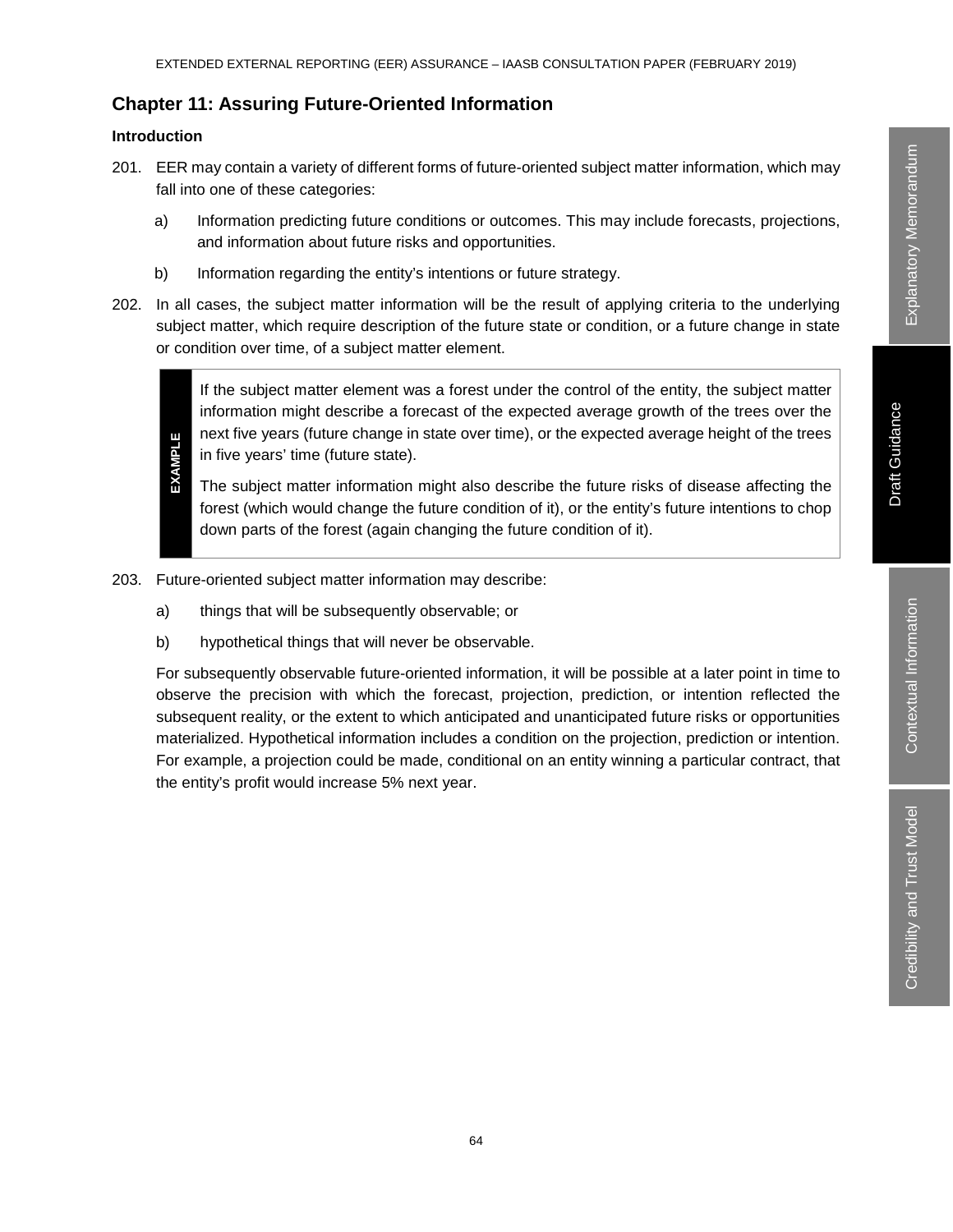The difference between observable and hypothetical subject matter information is illustrated by the difference between a forecast and a projection (as based on definitions in ISAE 3400 $41$ , paragraphs 4-5):

A **forecast** is prepared on the basis of assumptions as to future events that management expects to take place and the actions management expects to take as of the date the information is prepared (best estimate assumptions).

- EXAMPLE **EXAMPLE** A **projection** is based on hypothetical assumptions about future events and management actions that are not necessarily expected to take place, or a combination of hypothetical and best estimate assumptions. Such information illustrates the possible consequences as of the date the information is prepared if the events and actions were to occur. This may be known as a scenario analysis.
- 204. As with narrative information, some future-oriented information is factual and therefore does not contain any degree of uncertainty, for example the debt maturity profile of an entity that is determined by contractual terms. An alternative example is where future-oriented information is repeated from an external source (for example, a central bank's inflation forecast), as the claim being made by the preparer is likely to only be that it is in a third party's information, which itself is verifiable.

As performing an assurance engagement on this type of information is not considered to pose a particular challenge for a practitioner, the remainder of this chapter of the document only considers future-oriented information subject to estimation uncertainty, referred to as subjective information.

#### **Specific Considerations for Determining the Suitability of Criteria**

- 205. Future-oriented information results from applying criteria to the underlying subject matter, just like any other subject matter information. However, the criteria will ask different questions about the subject matter elements, often asking for description of the future state or condition of the element, or a future change in state or condition over time (see paragraph 202 for an example).
- 206. Whether the criteria from which future-oriented information results are suitable or not can be determined in the same way as any other criteria as described in Chapter 7.
- 207. For subjective future-oriented information, the criteria may need to require detailed description of the assumptions and the nature, sources and extent of uncertainty in order to be suitable. It may still be possible to obtain assurance over uncertain subject matter information if it is supported by adequate disclosure such that the uncertainty is adequately conveyed to the intended users.

#### **Specific Considerations for Using Assertions and Testing Future-Oriented Information**

208. Assertions for future-oriented subject matter information are likely to be similar to historical subject matter information with inherent measurement or evaluation uncertainty, and therefore the guidance in Chapter 9 is broadly applicable. Where future-oriented information is more subjective, assertions such as neutrality may become more of the focus for testing due to the risk of management bias. Presentation or understandability assertions may also be a focus where good disclosure of assumptions and the context of subjective information is necessary.

 <sup>41</sup> International Standard on Assurance Engagements (ISAE) 3400 (Revised), *The Examination of Prospective Financial Information*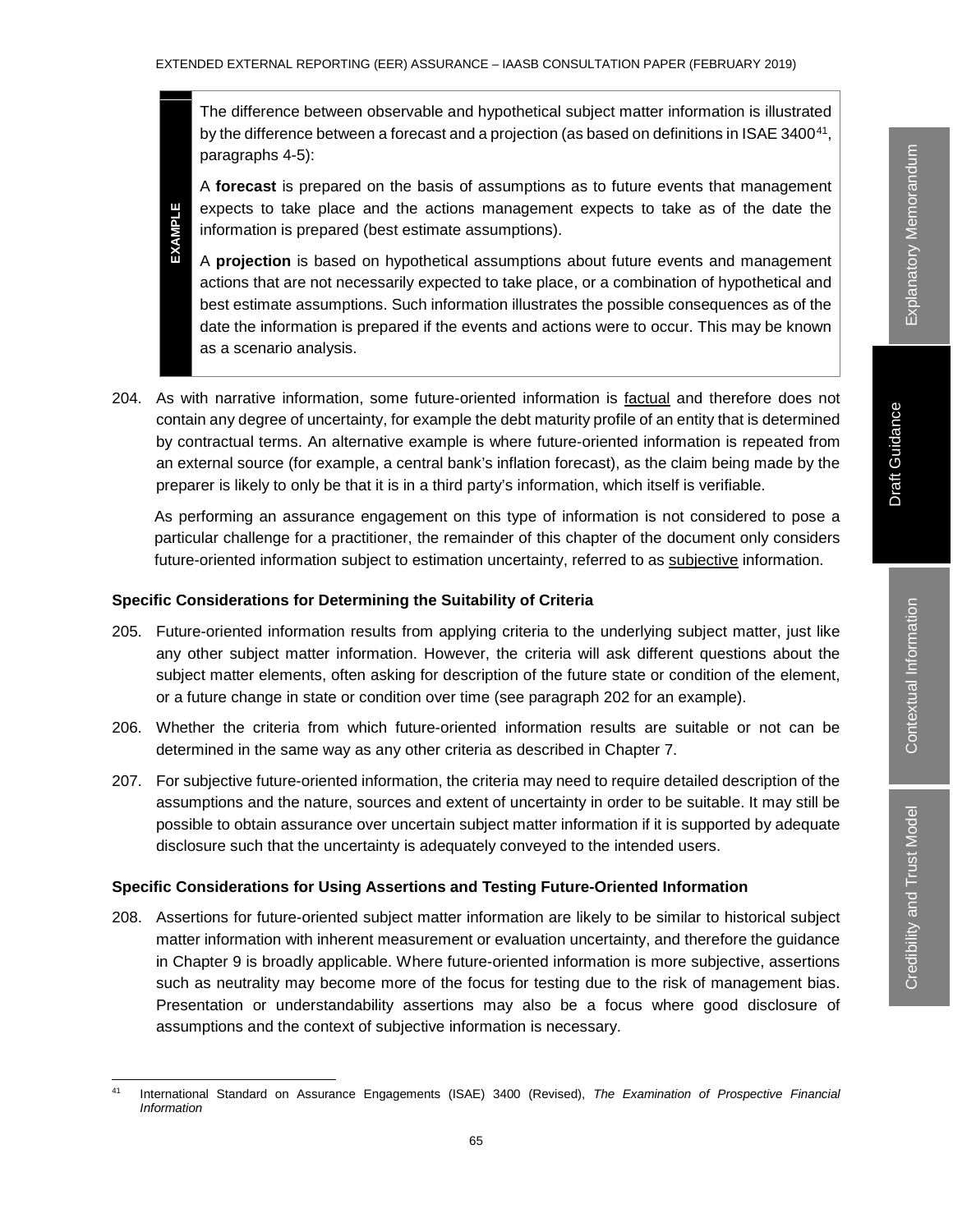- 209. Where criteria require a statement of intended future strategy, a target, or other intentions of an entity, the explicit material assertion that a practitioner can test is whether management or those charged with governance have an intention to follow that strategy or that the target or intention exists (existence assertion). Appropriate evidence could be obtained in the form of documentation of board meetings or actions that management have already taken to work towards adopting the strategy or agreeing the target. There is likely to be a further implied assertion that the entity has the capability to carry out its intent, or will develop the means to do so, or there may be separate explicit criteria addressing capability. A practitioner is ordinarily not in a position to 'predict the future' to obtain assurance on whether the intended outcomes of a strategy or a target will be achieved or not.
- 210. Similarly, where criteria require information about future risks and opportunities to be reported, the assertions to be tested will likely include that the risks and opportunities exist (existence assertion) and that the list of risks and opportunities is complete (completeness assertion) with respect to the risks and opportunities which would assist intended users' decision-making. The completeness assertion may be tested by reference to the entity's risk register or records of discussions of those charged with governance. The existence assertion is closely related to the underlying subject matter needing to be identifiable (see paragraph 48). A practitioner is ordinarily not able to obtain assurance on whether the risks and opportunities will materialize or not, however it may be possible in some circumstances to obtain assurance on information about the nature of the risks and opportunities, for example their likelihood or potential impact. Whether this is possible will depend on whether the exact criteria are suitable and the availability of appropriate evidence. A common challenge is that the likelihood of and potential impact of risks and opportunities can change significantly and quickly due to factors that may be unknown by the entity or outside of its control.
- 211. Subject matter information predicting future conditions or outcomes (for example, forecasts, projections and predictions) relates to events and actions that have not yet occurred and may not occur, or that have occurred but are still evolving in unpredictable ways. As above, the practitioner is ordinarily not in a position to 'predict the future' and express an assurance conclusion as to whether the results or outcomes forecasted, projected or predicted will be achieved or realized. The practitioner may instead focus on whether any assumptions are reasonable and that the subject matter information has been properly prepared in accordance with the applicable criteria.
- 212. The practitioner may need to consider that while evidence may be available to support the assumptions on which the future-oriented subject matter information is based, such evidence is itself generally future-oriented and, therefore, speculative in nature, as distinct from the evidence ordinarily available in relation to historical events and conditions.
- Further guidance in relation to obtaining evidence in relation to future-oriented information is to be developed in phase 2.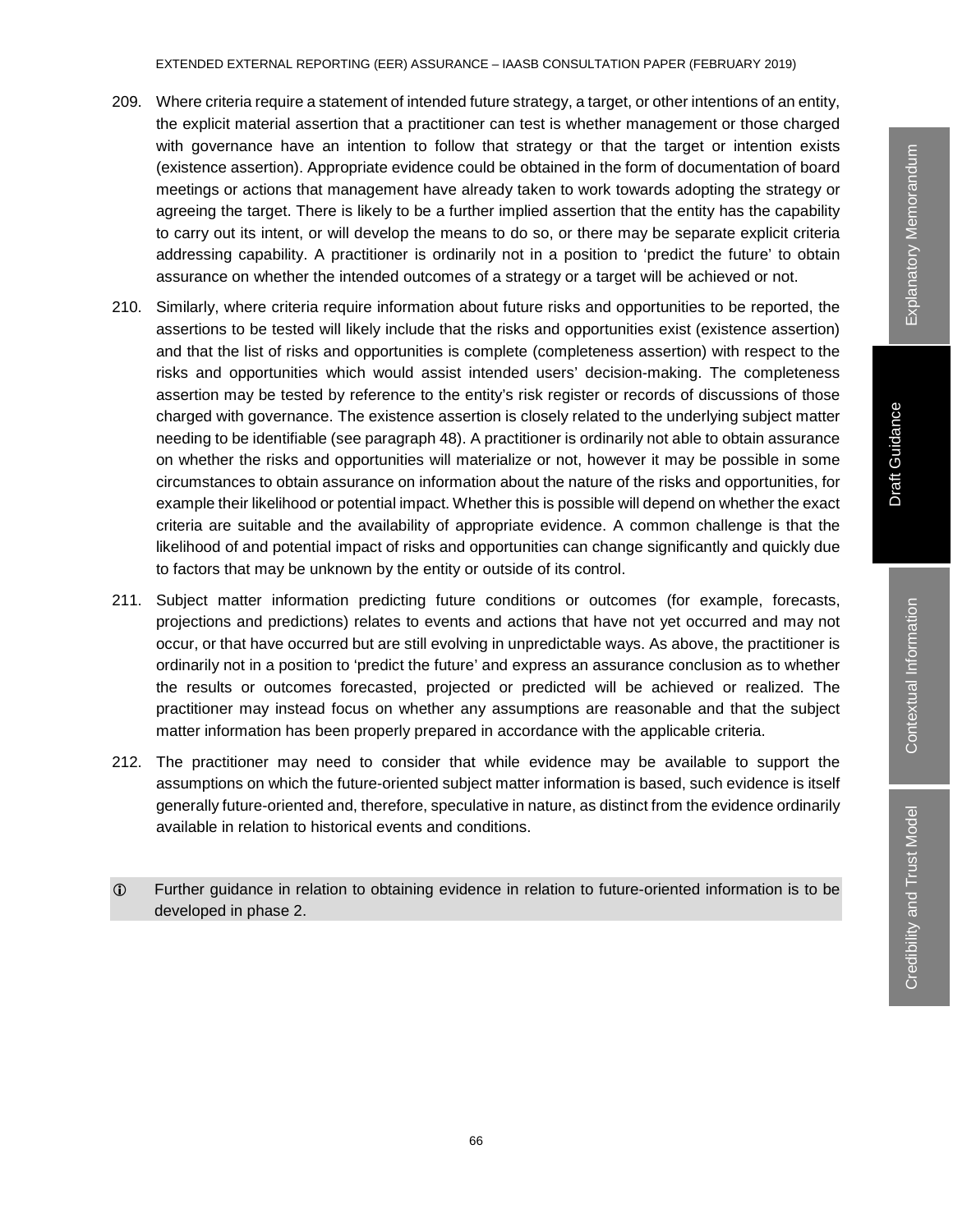# **Chapter 12: Considering the Materiality of Misstatements**

# **Introduction**

- 213. If during the assurance engagement the practitioner identifies a misstatement within subject matter information included in the EER report for material topics and related elements, the practitioner is required to make a judgment as to whether the misstatement is material.
- 214. Misstatements may need to be evaluated in different ways given that subject matter information in EER takes such a variety of forms (for example quantitative and qualitative, different units of account).
- 215. For parts of subject matter information that are quantitative (for example a KPI expressed in numerical terms), the starting point for materiality decisions is to establish materiality thresholds, often by using a percentage<sup>42</sup>. If the EER framework specifies a percentage threshold for materiality, it may provide a frame of reference to the practitioner in determining materiality for the engagement.

# **Practitioner Responsibilities**



- 216. Having identified a misstatement, the practitioner may consider whether it is clearly trivial or not. Where the misstatement is not clearly trivial, depending upon the circumstances of the engagement, the practitioner may present it to the preparer who then has the opportunity to correct the misstated information. The practitioner may also consider whether the nature of the misstatement may indicate that other misstatements may exist in other parts of the EER report.
- 217. If the preparer does not want to correct the misstatement, the practitioner may need to undertake a more detailed consideration of whether the misstatement is material, and may take into account the considerations below.

# **Materiality Considerations**

218. Below is a series of 'materiality considerations' that a practitioner may use when considering materiality initially or in a detailed manner. They are examples of matters that could assist a practitioner in considering whether a misstatement is material. Misstatements are generally considered to be material if they could reasonably be expected to influence relevant decisions of intended users<sup>43</sup>. Therefore, the practitioner takes into account the extent to which the intended users could reasonably be expected to make a different decision if the subject matter information was not misstated. The considerations below are not exhaustive; ultimately, professional judgment will be required to conclude based on the specific circumstances.

 $42$  There are instances where this would not be appropriate, perhaps where the number is often very small (for example, number of fatalities).

<sup>43</sup> ISAE 3000 (Revised) paragraph A94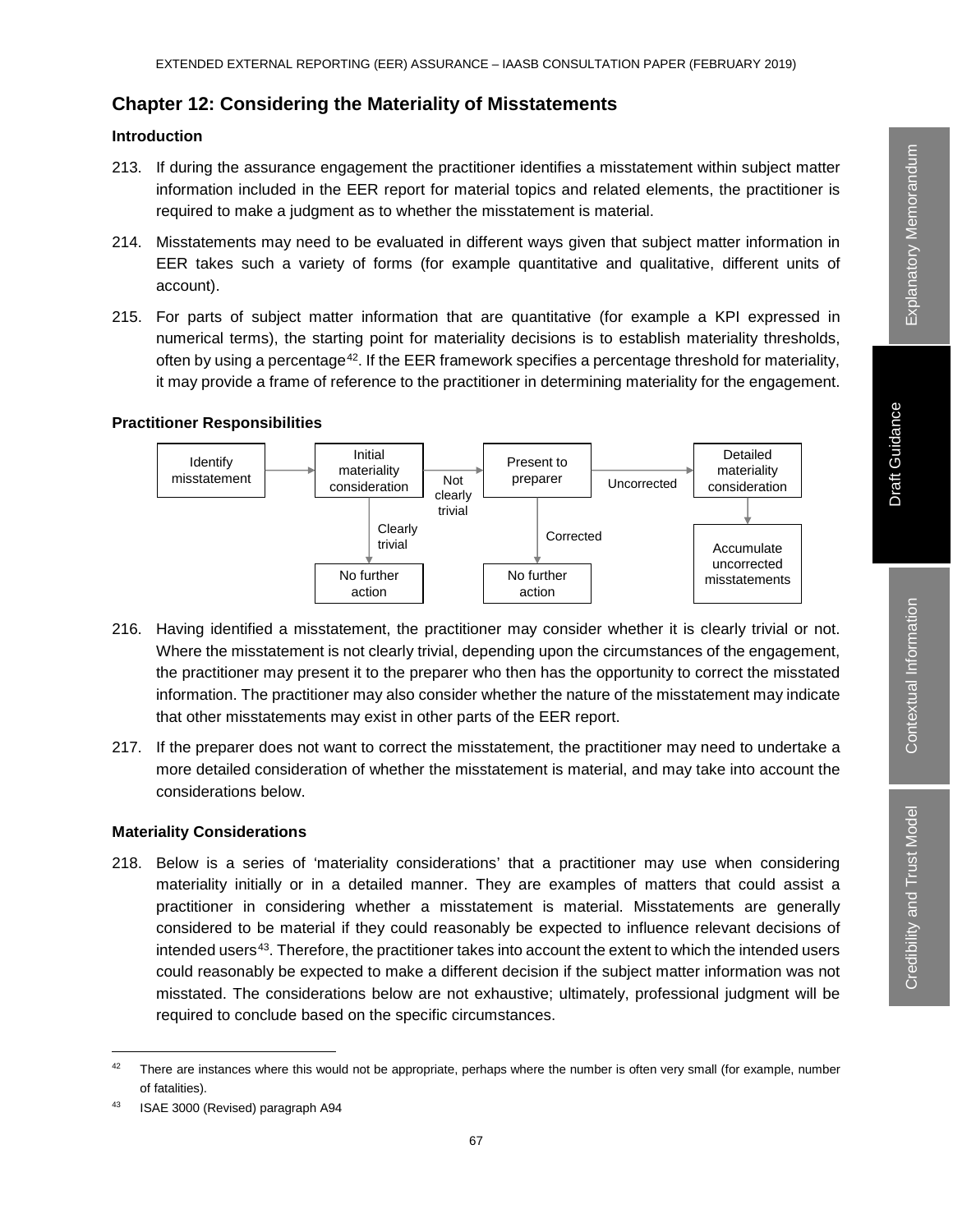#### 219. A misstatement is more likely to be material if:

#### Underlying subject matter

a) The misstated subject matter information relates to an aspect of the underlying subject matter that has been determined as being particularly significant (material).

### External factors

**EXAMPLE**

**EXAMPLE** 

b) The misstated information relates to non-compliance with a law or regulation, particularly where the consequence for non-compliance is severe.

> An instance of non-compliance with an important regulation that attracted a large fine is more likely to be material than one where there was no significant penalty.

c) The misstated information relates to underlying subject matter that has implications for a large number of the entity's stakeholders.

#### Nature of the subject matter information

- d) It is a key performance indicator known to be used by intended users that is misstated, perhaps that is commonly used to compare the entity to its peers.
- e) It is in information reporting performance in relation to a target or threshold, where the magnitude of the error is comparable to the difference between the actual outcome and the target.

One of the performance targets determining a Chief Executive's bonus is achieving a customer satisfaction score of 75% or higher. The reported achieved score was 77% however this was found to be overstated by 3 percentage points, meaning the target was actually not met. It is likely that the misstatement in these circumstances would be material.

If however, the target was 90%, the misstatement may be considered to be immaterial as the target was not reported to be achieved even though the score was incorrect.

f) The misstated information is reporting a significant change in a previously reported position, or a trend that has reversed.

#### Presentation

**EXAMPLE**

g) It is a presentational misstatement that has arisen from subject matter information being misleading and the wording that has been used lacks clarity such that it could be interpreted in widely different ways. Accordingly intended users might make different decisions depending on their interpretation.

# Preparer's behavior

- h) The misstatement has arisen as a result of an intentional act by the preparer to mislead.
- i) The preparer is reluctant to correct the misstatement for reasons other than they consider it immaterial.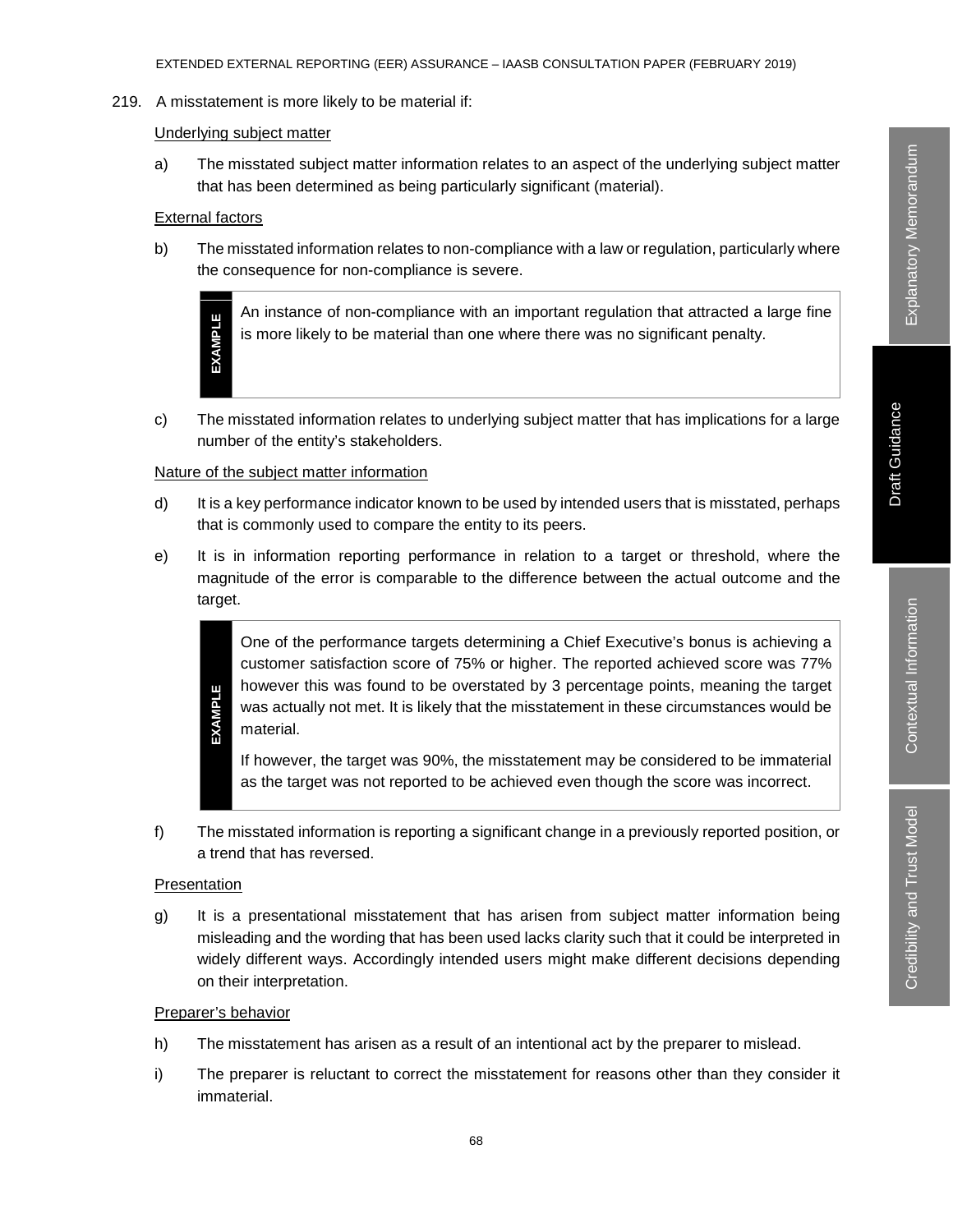- 220. The majority of the considerations listed as examples in paragraph 219 may apply to both quantitative and qualitative information. For information that is quantitative, the factors can be used to set the materiality thresholds, which determines what level of error will be tolerated. For qualitative information, the factors similarly help a practitioner decide whether a misstatement is material based on the level of sensitivity of intended users' decision-making to such a misstatement.
- 221. Knowing the context may be important before making materiality judgments for example understanding the objective or purpose of the disclosure, and how the criteria intended the underlying subject matter to be measured. The practitioner can then consider whether (i) the disclosure is consistent with the objective, and (ii) whether it is clear and understandable.

## **Accumulating Misstatements**

- 222. After considering misstatements individually, the practitioner may need to consider misstatements in combination with others. The practitioner is unlikely to be able to accumulate misstatements and consider them together in the same way as a financial statement audit for an EER report comprising diverse and varied underlying subject matter. However, the practitioner may still need to consider whether there are misstatements of assertions that relate to the EER report as a whole (such as criteria relating to presentation of the EER report), where such criteria apply in the context of the engagement.
- 223. The practitioner is required to accumulate all the uncorrected misstatements identified during the engagement, other than those that are clearly trivial<sup>44</sup>. This can be documented on a schedule so that the uncorrected misstatements can be considered collectively. While it will not be possible to add up non-numerical misstatements, or those relating to different elements, it may be possible to group the misstatements according to the elements in the EER report. Alternatively, the misstatements could be grouped according to the type of misstatement or the assertion that was not present. Misstatements of subject matter information in narrative form may need to be concisely described.
- 224. It may be helpful for the practitioner to give each of the misstatements a rating (for example, low / medium / high) to indicate the significance of the misstatement, particularly where the misstated subject matter information is in narrative form. The criteria may give further guidance in this area.
- 225. It may be appropriate for the practitioner to consider whether the misstatements identified affect any other parts of the EER report (both those parts within and outside of the assurance engagement scope) and look for any contradictions or inconsistencies.
- 226. The practitioner is required to form a conclusion about whether the subject matter information is free from material misstatement<sup>45</sup>, including whether the uncorrected misstatements are material, individually or in the aggregate. Where the subject matter information is materially misstated, the practitioner follows the requirements in ISAE 3000 (Revised) paragraphs 74 to 77.

# **Measurement or Evaluation Uncertainty**

227. When measurement or evaluation uncertainty means there is inherent variability in subject matter information, this does not affect materiality considerations. Higher measurement or evaluation uncertainty also may not necessarily lead to an increased risk of misstatement.

 <sup>44</sup> ISAE 3000 (Revised) paragraph 51

<sup>45</sup> ISAE 3000 (Revised) paragraph 65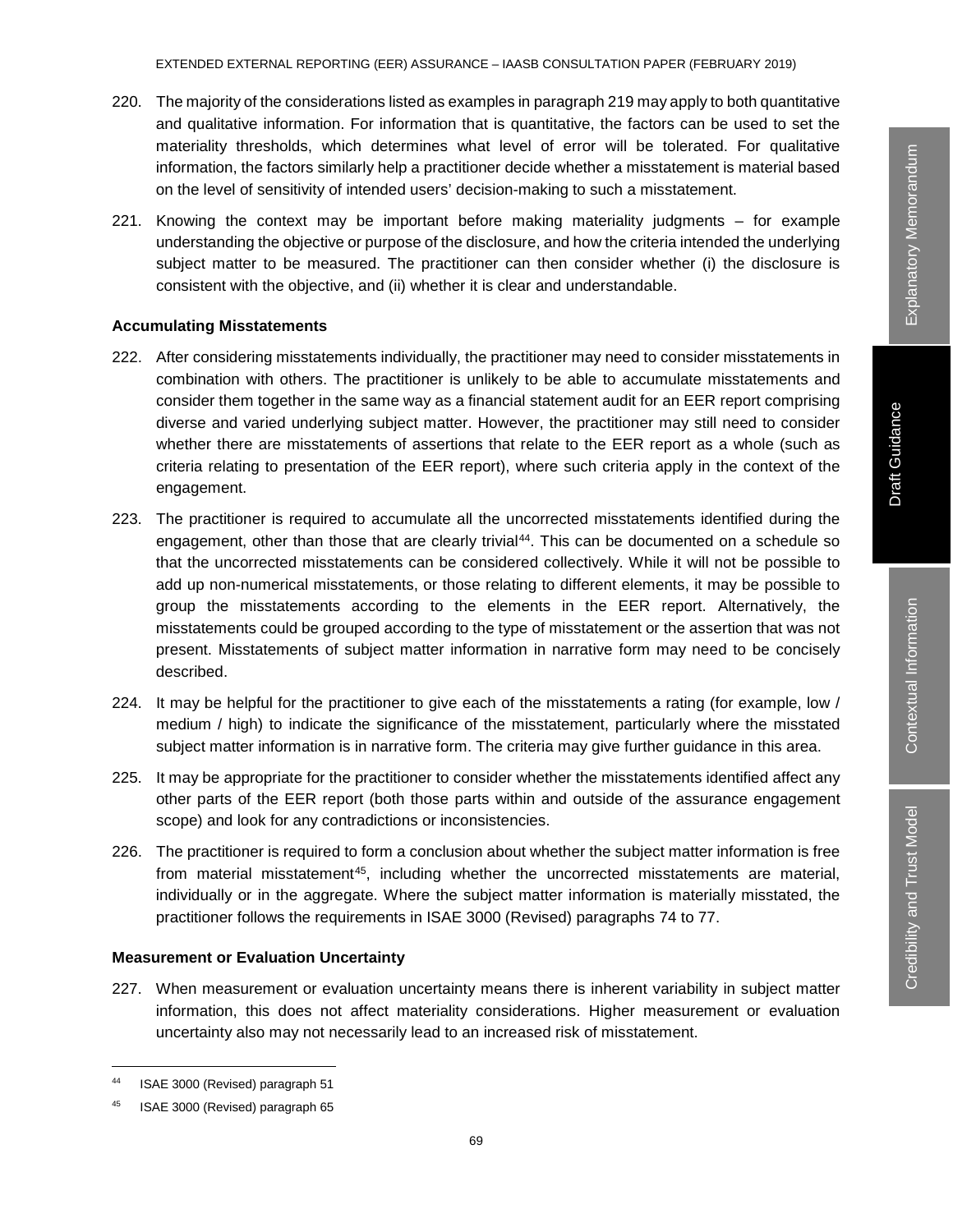- 228. Subject matter information with inherent variability may be sufficiently accurate if it is as precise as it reasonably can be and information about the inherent uncertainty is also disclosed. Supporting disclosures can give important context necessary to help the intended users understand the uncertainty. Without this, the criteria might not be suitable, and the subject matter element may not be represented appropriately.
- 229. When the uncertainty is not inherent, it may give rise to misstatements, perhaps because the preparer has not used the information available to measure or evaluate the underlying subject matter as precisely as would be possible.

# **Chapter 13: Preparing the Assurance Report**

Guidance to be developed in phase 2.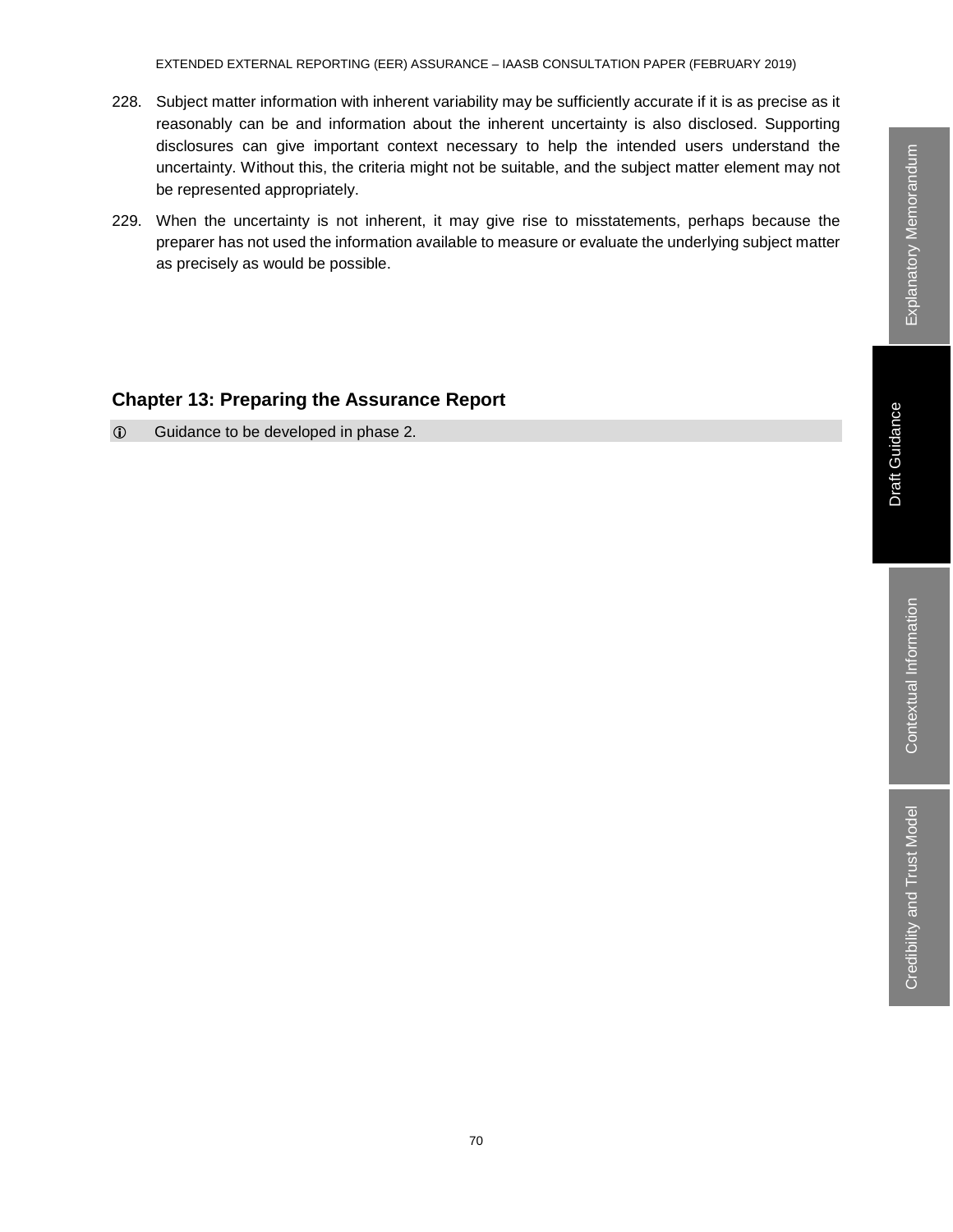# **Appendix 1**

# **The Ten Key Challenges**

The IAASB issued a discussion paper in 2016 titled *Supporting Credibility and Trust in Emerging Forms of External Reporting*. This identified 'Ten Key Challenges' for a practitioner applying ISAE 3000 (Revised) to assurance engagements over EER. In response to broad agreement from respondents, those challenges have formed the content of this guidance, as explained in the project proposal. The challenges were as follows, along with the corresponding chapters of guidance in this document:

- 1. Determining the Scope of an EER Assurance Engagement Can Be Complex (Chapter 3)
- 2. Evaluating the Suitability of Criteria in a Consistent Manner (Chapter 7)
- 3. Addressing Materiality for Diverse Information with Little Guidance in EER Frameworks (Chapters 8 and 12)
- 4. Building Assertions for Subject Matter Information of a Diverse Nature (Chapter 9)
- 5. Lack of Maturity in Governance and Internal Control over EER Reporting Processes (Chapter 6)
- 6. Obtaining Assurance with Respect to Narrative Information (Chapter 10)
- 7. Obtaining Assurance with Respect to Future-Oriented Information (Chapter 11)
- 8. Exercising Professional Skepticism and Professional Judgment (Chapter 5)
- 9. Obtaining the Competence Necessary to Perform the Engagement (Chapter 4)
- 10. Communicating Effectively in the Assurance Report (Chapter 13)

As this guidance is being developed in two phases, approximately half of the issues relating to the challenges have been addressed in phase 1, with the remaining issues due to be addressed in phase 2.

As explained in Chapter 2, this document only provides guidance for some parts of ISAE 3000 (Revised) corresponding to those areas where the discussion paper identified the greatest challenges for a practitioner.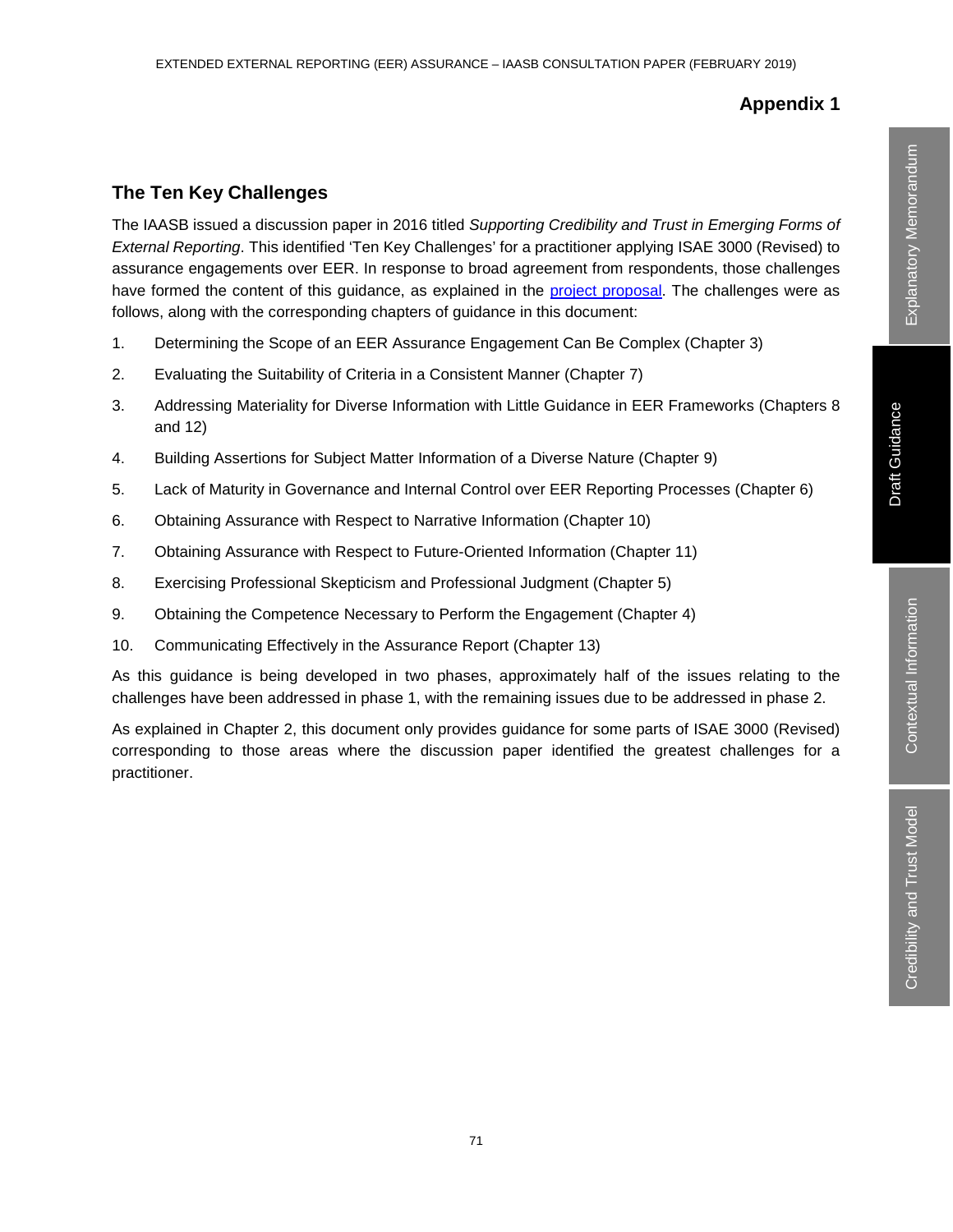Credibility and Trust Model

Credibility and Trust Model

# **BACKGROUND AND CONTEXTUAL INFORMATION ON UNDERSTANDING HOW SUBJECT MATTER INFORMATION RESULTS FROM MEASURING OR EVALUATING SUBJECT MATTER ELEMENTS AGAINST THE CRITERIA**

# **Introduction**

- 1. The information in this document explains how subject matter information in an EER report results from a preparer measuring or evaluating subject matter elements against the applicable criteria. This information is intended to provide context to practitioners in applying the draft guidance. It explains general concepts underlying EER reports, as a form of subject matter information, and how these relate to key assurance concepts reflected in ISAE 3000 (Revised), in particular the concepts of criteria and subject matter elements which are discussed in the first part of Chapter 7 of the draft guidance.
- 2. Much of the material below relates to the role of a preparer of such EER reports, rather than to the role of a practitioner. However, an appropriate understanding of the nature of the preparer's role in preparing an EER report, and how it relates to assurance concepts, is likely to assist practitioners in performing effective EER assurance engagements.
- 3. Where possible, the explanations of general concepts in this section draw comparisons between EER and more established forms of reporting, as well as comparing and relating how these general concepts appear in some major EER frameworks.

# **Understanding the Terms Used**

- 4. ISAE 3000 (Revised) defines subject matter information as the outcome of the measurement or evaluation of the underlying subject matter against the criteria, that is, the information that results from applying the criteria to the underlying subject matter. It also defines criteria as the benchmarks used to measure or evaluate the underlying subject matter, and the underlying subject matter as the phenomenon that is to be measured or evaluated against the criteria.
- 5. These definitions are or contain various 'terms of art' that are used widely in ISAE 3000 (Revised) and in the International Framework for Assurance Engagements: subject matter information – measurement or evaluation – underlying subject matter – criteria – benchmarks – phenomena.
- 6. The concept of an assurance engagement is essentially a generalization of the concept of a financial statement audit, in which equivalent terms used might be:
	- The entity's financial statements (subject matter information)
	- Measurement, valuation and estimation (measurement or evaluation)
	- The reporting entity's financial position and performance (underlying subject matter)
	- Financial reporting standards and accounting policies (criteria)
	- Measurement, recognition, presentation and disclosure bases (benchmarks)
	- Elements of the financial statements: the reporting entity's economic resources and claims against the reporting entity (i.e. assets, liabilities and equity) and the effects of transactions and other events and conditions that change those resources and claims (i.e. income and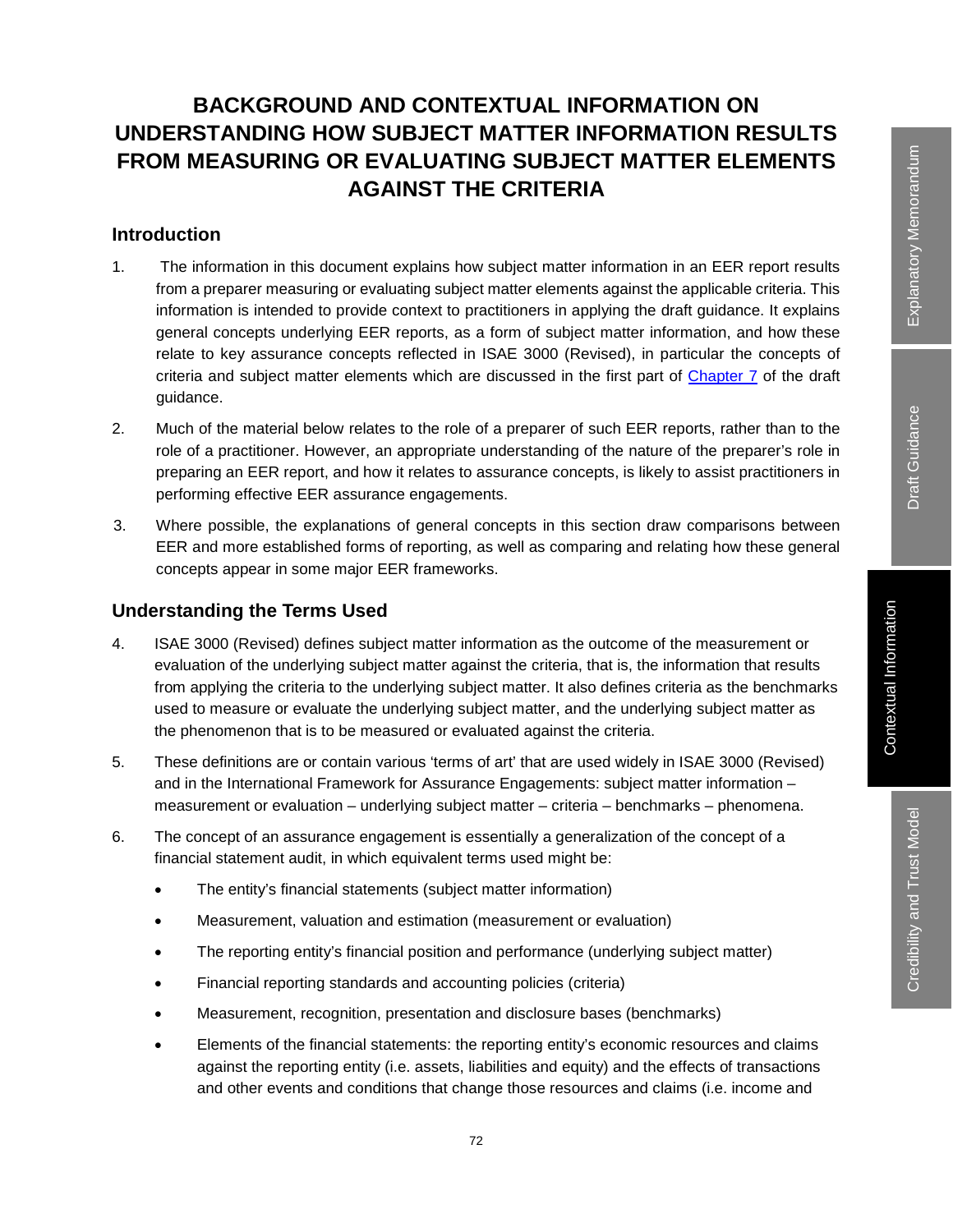expenses) ([economic] phenomena, which may be referred to as the elements of the financial statements).

- 7. More commonly in the context of an EER assurance engagement, equivalent terms used might be as follows (where "EER" might be replaced by terms such as "Sustainability", "Integrated", "Nonfinancial", "Annual", "Environmental, Social and Governance" or "Strategic"):
	- The entity's [EER] report (subject matter information)
	- Measurement or estimation and assessment or appraisal (measurement or evaluation)
	- The entity's economic, environmental, social or governance state, condition, prospects, performance or impact (underlying subject matter)
	- [EER] Reporting Framework or Standards and reporting policies (criteria)
	- Metrics or measurement protocols (benchmarks)
	- The entity's economic, environmental, social or governance resources, claims and relationships, and the entity's actions or activities, and other events and conditions, that cause such states, conditions or prospects to change (performance) or that cause other entities' states, conditions or prospects to change (impact) ([EER] phenomena, which are referred to in this guidance as subject matter elements)

### **Understanding the Nature and Role of Criteria**

- 8. Criteria specify both:
	- a) the identification of the nature and scope of the topics and related elements of the underlying subject matter to be represented in the EER report (which are dealt with in definitions, underlying concepts and reporting boundaries); and
	- b) the identification of the qualities of such elements to be measured or evaluated against the criteria to prepare the information to be included in the EER report, and the benchmarks to be used in measuring or evaluating those qualities.
- 9. Criteria establish the basis of preparation for the EER report. At its most simplistic, a subject matter element may be described in the EER report by measuring or evaluating a quality of a subject matter element and reporting the value of that measurement or the outcome of that evaluation in the EER report, together with how the measurement or evaluation was made.
- 10. Appropriate subject matter elements are identifiable (they can therefore be distinguished from other subject matter elements). However, as in financial reporting, subject matter elements may be measured or evaluated individually or collectively (for similar items) at different 'units of account', depending on what is relevant to the information needs of the intended users.

An apple is an individual item, distinct from all other individual apples and from all other individual fruits etc. It has several distinct parts: 'pips'; 'flesh'; 'skin'; and 'stalk'. It may also be a part of 'a fruit basket' that contains other individual fruits. Depending on the hypothetical information needs of the intended users, an EER report may be prepared on the apple, or its parts, or the fruit bowl by measuring or evaluating relevant qualities of the apple, its parts or the bowl against benchmarks and including the resulting information in the EER report.

**EXAMPLE EXAMPLE**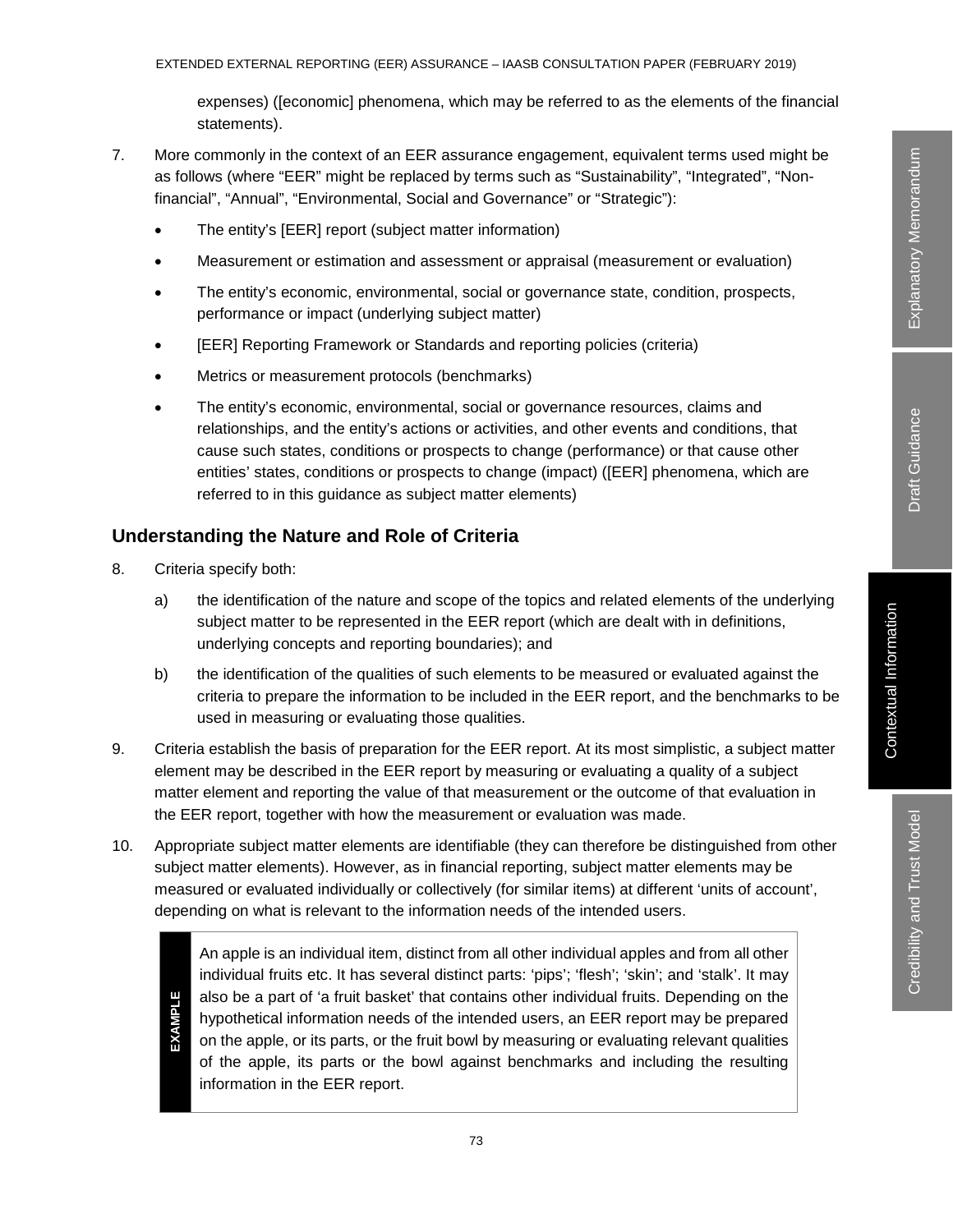11. Another way of thinking about criteria is that they embody the questions that need to be addressed when evaluating or measuring a subject matter element.



Another example of an element might be a river next to a company's factory that it has access to. Questions that might underpin the criteria include:

- a) Where is the river? (expression of location)
- b) How much water flows through the river? (expression of characteristic)
- EXAMPLE **EXAMPLE** c) How polluted is the river in terms of the chemical composition of the water? (a measurement)
	- d) How has the water quality changed over a period of time? (expression of change in condition)
	- e) What is the impact of the factory on the water quality of the river? (explanation of cause of change in condition)
- 12. The criteria can be selected or developed in a variety of ways, for example, they may be $46$ :
	- a) Embodied in law or regulation
	- b) Issued by authorized or recognized bodies of experts that follow a transparent due process (for example, GRI or SASB standards)
	- c) Developed collectively by a group that does not follow a transparent due process

ISAE 3000 (Revised) paragraph A48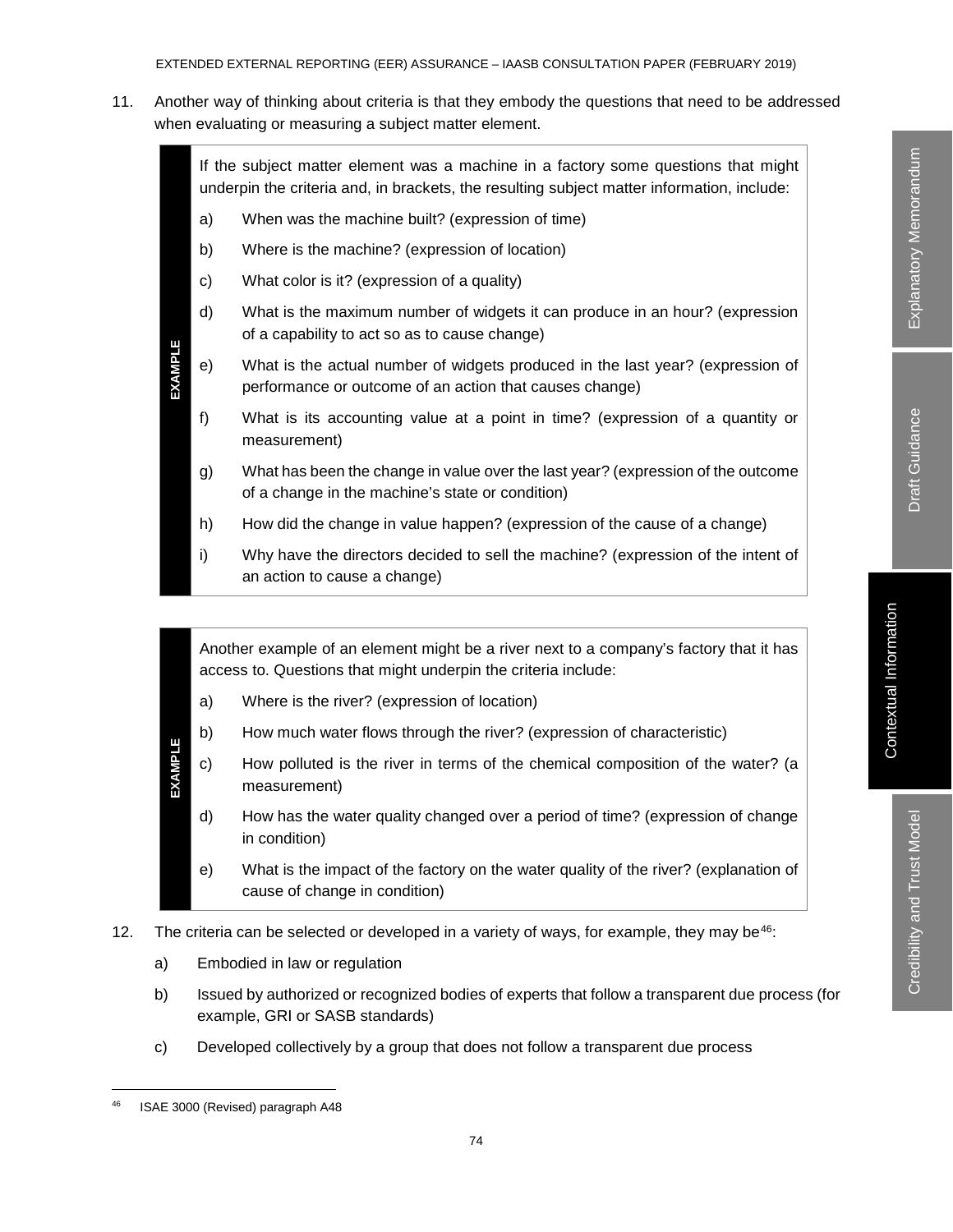- d) Published in scholarly journals or books
- e) Developed for sale on a proprietary basis
- f) Specifically designed for the purpose of preparing the subject matter information in the particular circumstances of the engagement
- g) A combination of the above

### **Understanding the Nature of Qualities**

13. A quality (such as color) is an aspect of a subject matter element. Individual subject matter elements may exhibit a quality in different ways (an item's color may be red, yellow, blue, etc.).

**EXAMPLE EXAMPLE**

An apple may be described as red or green or brown, which are different ways that a quality called 'color' can be exhibited by an item. Some qualities may be modified by another quality. For example, color can be modified by qualities known as a tint, tone or shade.

- 14. A quality may describe aspects of a subject matter element such as:
	- *where*, *when*, or *how* it is deployed or occurs
	- *what* its nature is, *what* its relations to other subject matter elements are, or *how many* of the elements there are *or how much* of the quality (if quantifiable) it exhibits
	- *how* it can cause a change, *how* it can be changed by a cause or *what* the effect on it is, of a cause of change.

### **Understanding the Nature of Evaluation and Measurement of Subject Matter Elements**

- 15. Preparing subject matter information involves evaluating or measuring relevant qualities of relevant subject matter elements. Evaluation involves comparing the particular way in which a subject matter element exhibits a relevant quality with benchmarks that represent the known ways in which that quality can be exhibited. Those benchmarks are defined by the criteria. Such a comparison yields a classification of the subject matter element elements, by reference to the known ways in which the quality can be exhibited. Such a classification provides information about the qualities of the subject matter elements evaluated or measured, which could be answers to the types of questions about such elements referred to in the preceding paragraph.
- 16. Measurement is a special case of evaluation, in which the benchmarks used are standardized quantities or measures. In other cases, the benchmarks for evaluation are given category labels, such as letters, numbers, nouns, adjectives or adverbs. Some such non-quantitative benchmarks have no natural ordering (e.g., red, blue, yellow), whilst others may have different degrees of natural ordering (e.g., small, medium, large).
- 17. When making a measurement, the measuring instrument may be physical (a meter) or a defined process. In either case, the instrument must be aligned with the standardized measure (a process known as calibration).
- 18. There are different types of standardized measures but they are all based on a clearly specified point of reference, which has a defined relationship to a unit of measurement that is sufficiently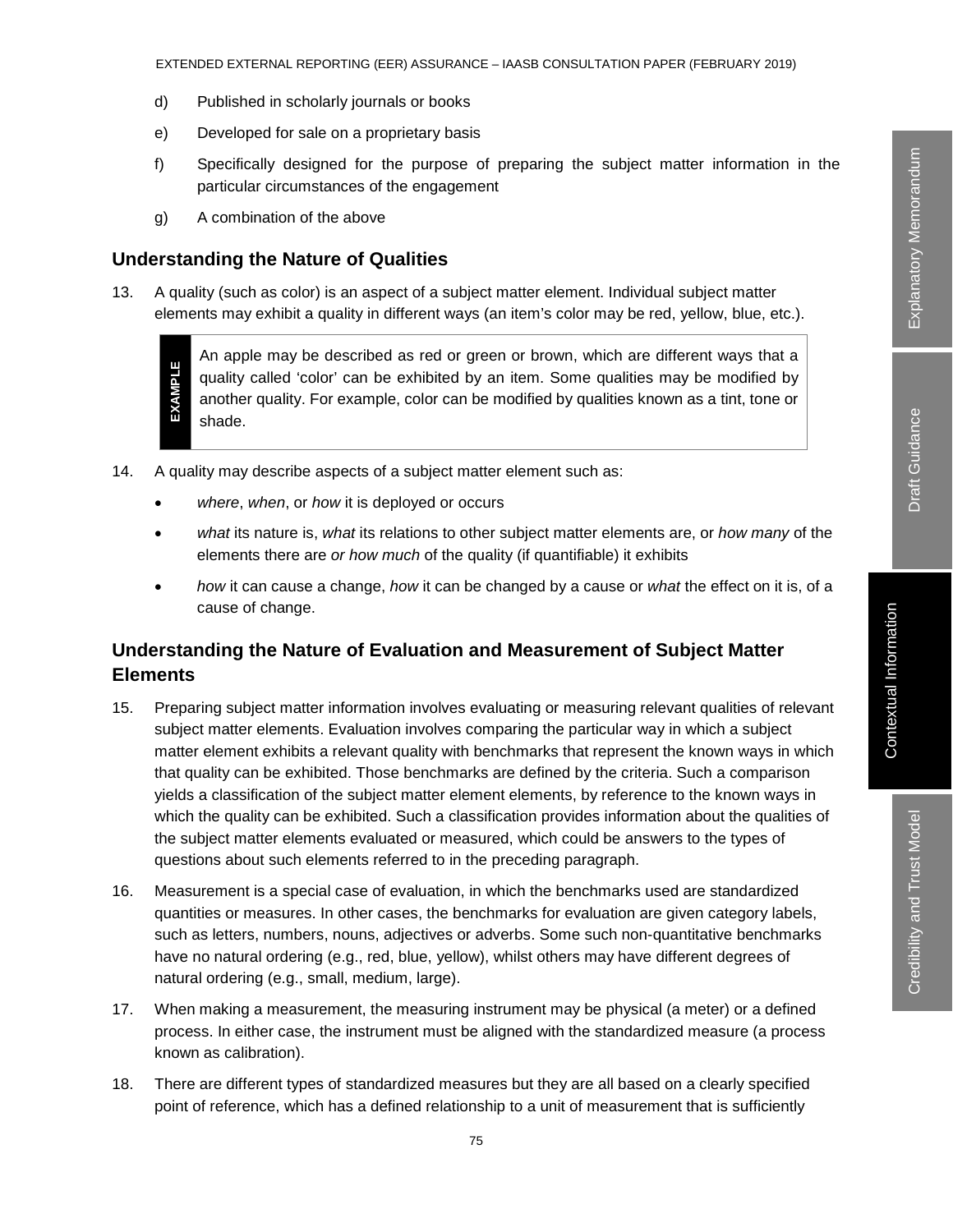precise for its purpose. For physical qualities, like length and time, the point of reference is usually a reference example of the quality that can be observed consistently in a well-defined particular subject matter element, in well-defined circumstances (e.g. a meter of length is defined as the distance travelled by light in a vacuum, in a specified fraction of a second of time).

- 19. In other circumstances, the quality to be measured may be a concept that is not directly observable or measurable. This is often the case in the fields of social and economic knowledge (e.g. intelligence is a quality that cannot be observed or measured directly, and economic value is not always observable or measurable directly).
- 20. In such cases, a generally accepted measurement model is needed, which may be used to measure the benchmarks or the way the quality is exhibited by a particular subject matter element. Such a model is generally based on a well-defined concept that defines observable indicators of the quality, standards for the measurement or evaluation of such indicators, and a mathematical or logical process that generates repeatable measures when applied.

Intelligence tests are designed to obtain measures or indicators of the quality 'intelligence'. Standard measures of intelligence are defined by sufficiently precise estimates of the distribution of measures of individual intelligence across a relevant population. These estimates are inferred from the results (scores) of a defined intelligence test (measuring instrument) taken by a sufficiently large sample of members of the population.

- **EXAMPLE EXAMPLE** Accounting values are measured in currency units, but currency units may be used to measure different concepts of value. The benchmarks used for accounting value measurements that are not directly observable may be values that can be observed in historical outcomes of similar items, in defined circumstances that correspond with the accounting value concept being used (the measurement basis). Those benchmarks may be used to calibrate a defined measurement model (method) that uses data and assumptions about defined indicators of the accounting value (valuation attributes) and a defined process (method) to make measurements of the defined accounting value.
- 21. In practice, measurement instruments have an inherent limit of precision in their ability to discriminate differences in measures. The limit of precision possible is established by the smallest difference in quantity that can be discriminated using the instrument. For example, on a meter or ruler the smallest measurement that can be discriminated is determined by the closeness of the hatch marks. When the measurement instrument is a process, the degree of precision will be affected by inherent limitations in available data and knowledge to make measurements, which requires the use of assumptions.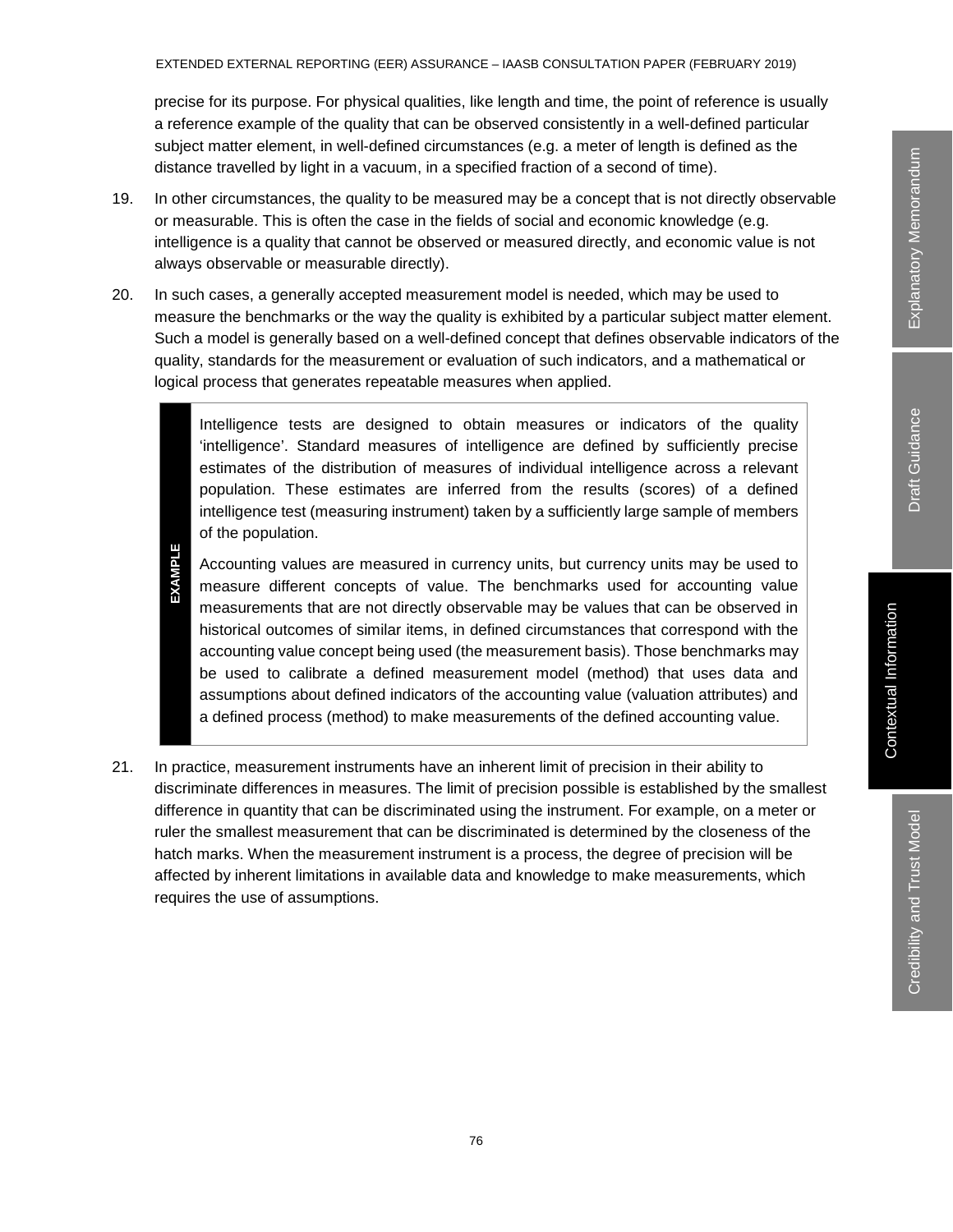# **FOUR KEY FACTOR MODEL FOR CREDIBILITY AND TRUST IN RELATION TO EER**

# **Introduction**

- $1<sub>1</sub>$ This paper explores the concept of credibility and trust in relation to EER reports and introduces four factors that may enhance their credibility. It aims to show how external assurance may have a role as part of a wider context of factors that can support credibility, and therefore the users' trust in EER information.
- 2. The paper may be of relevance to assurance practitioners, preparers of EER, and users of EER.
- 3. Credibility is a user-perceived attribute of information that engenders in the mind of the user an attitude of trust in the information. Factors other than credibility can also affect user trust in information. For example, a strong track record of an entity delivering on its promises can increase trust, but a perception of self-interest – or conflicts of interest – by the entity can diminish trust.
- 4. In the context of EER reports, credibility is likely to be enhanced if there is:
	- A Sound EER Framework—that is transparent and in which the user has confidence that the output of applying the EER framework (the EER report) provides a sound basis for meeting their needs.
	- Strong Governance over the Reporting Process—that satisfies the user that robust processes and controls were applied with appropriate oversight, and that the people involved were competent and not influenced by conflicts of interest.
	- Consistent Wider Information—that satisfies the user that the EER report is internally consistent and consistent with the user's wider knowledge.
	- External Professional Services and Other Reports―independent external professional services reports and other external inputs relating to the EER report to which the user has access.
- 5. As these factors show, external assurance is only one means of enhancing the credibility of EER reports, and its benefit is greatest when the other factors are present too.

# **Four Key Factors**

6. The four factors identified above that may enhance the credibility of EER reports are illustrated in Figure 1 and discussed below. We refer to these as the "Four Key Factors".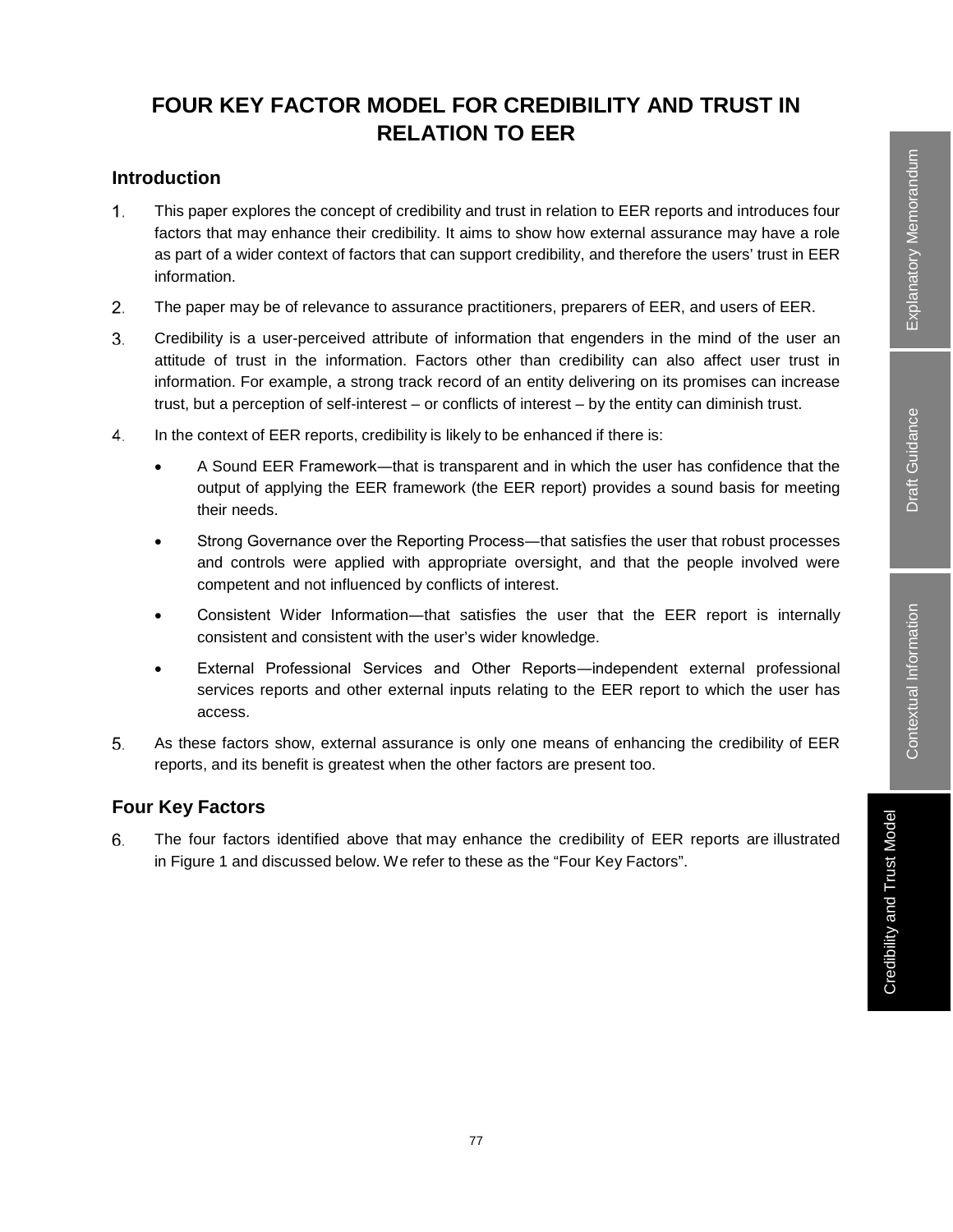#### *Figure 1: Overview of Credibility and Trust*

## **How Credibility and Trust Are Established**

### **Four Key Factors**

1. Sound EER framework – Essential first and foremost is the EER framework – the objectives of which are closely aligned with the user's information needs.

2. Strong governance – Reporting processes, controls, and potentially external professional services engagements, are initiated under strong governance oversight.

3. Consistent wider information – Users perform their own evaluation of the consistency of the EER report with wider available sources of information to which they have access.

4. External professional services and other reports – Users also have access to any published reports issued under external assurance or other professional services engagements that relate to the EER report.

#### **Outcomes and Output**

Together, transparency about these Four Key Factors enhances and engenders external user credibility and trust in the EER report (outcome).

Transparency for internal users about how the credibility of the EER report has been established – through strong governance to establish that the EER report has been produced in accordance with a sound EER framework (including in key judgment areas) - enhances and engenders internal user credibility and trust (outcome) that the EER report is a high-quality external report (output) that is fit for publication.

External transparency about these matters and publication of the EER report and of any external professional services report(s) enables external users to confirm the consistency of the EER report with wider available information.

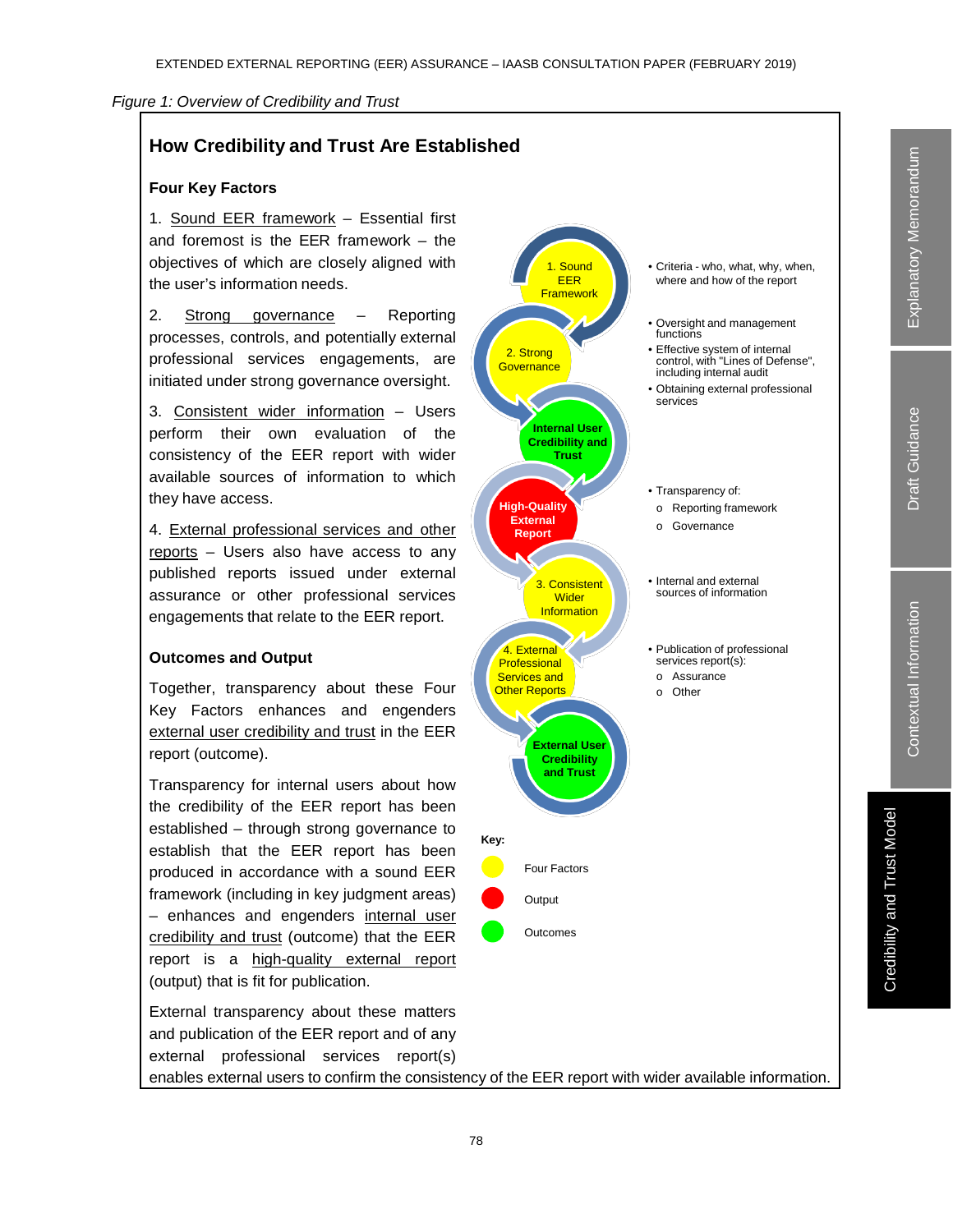Credibility and Trust Model

Credibility and Trust Model

#### **Factor 1: Sound EER Framework**

- Management is responsible for ensuring that the external report is prepared in accordance with an 7. applicable EER framework. The user's perception of the credibility of an EER report can be influenced by the qualities and transparency of the EER framework used for its preparation.
- 8. A sound EER framework guides preparers in ensuring that the EER report is an effective communication and gives users confidence that the EER report will meet their needs. EER frameworks therefore typically address:
	- *Reporting Objectives*: intended users, scope and use (the who; the high level what, when and where; and the why of the EER report);
	- *Content Elements* to be included in the EER report (the more detailed what, when, and where of the EER report); and
	- *Qualitative Characteristics of the Information*, including:
		- o *Depiction Methods* for the content elements (measurements, quantitative or qualitative evaluation or assessment techniques, and descriptions) (the technical aspects of the "how"); and
		- o *Principles for Communicating* effectively in the EER report (the communication aspects of the "how").
- 9. The table below summarizes the characteristics of the features of an EER framework that are likely to engender credible reporting, and their relationship to the characteristics of suitable criteria set out in paragraph A45 of ISAE 3000 (Revised).

| <b>Characteristics of an EER Framework that are Likely to</b><br><b>Engender Credible Reporting</b>                                                                                                                      | <b>IAASB's Characteristics of</b><br><b>Suitable Criteria</b> |
|--------------------------------------------------------------------------------------------------------------------------------------------------------------------------------------------------------------------------|---------------------------------------------------------------|
| Has an objective that reflects the users' expectations as to<br>the scope, intended users and intended use of the EER report                                                                                             | Relevance                                                     |
| Consistently includes and reliably depicts all relevant<br>reportable content elements that are material to the intended<br>users in the context of the intended purpose of the EER report                               | Relevance, completeness,<br>reliability                       |
| Recognizes areas of uncertainty, ambiguity and judgment<br>that give rise to inherently greater susceptibility to preparer<br>bias risk and establishes adequate disclosure and neutrality<br>principles to counter this | Neutrality, completeness                                      |
| Promotes transparent (open), clear (unambiguous) and<br>concise (readily understandable) reporting of these matters,<br>and enables effective comparability both with other pertinent<br>entities and over time          | Relevance, reliability,<br>understandability                  |

The credibility of EER reports can also be enhanced when there is user confidence in the quality of the EER framework applied because: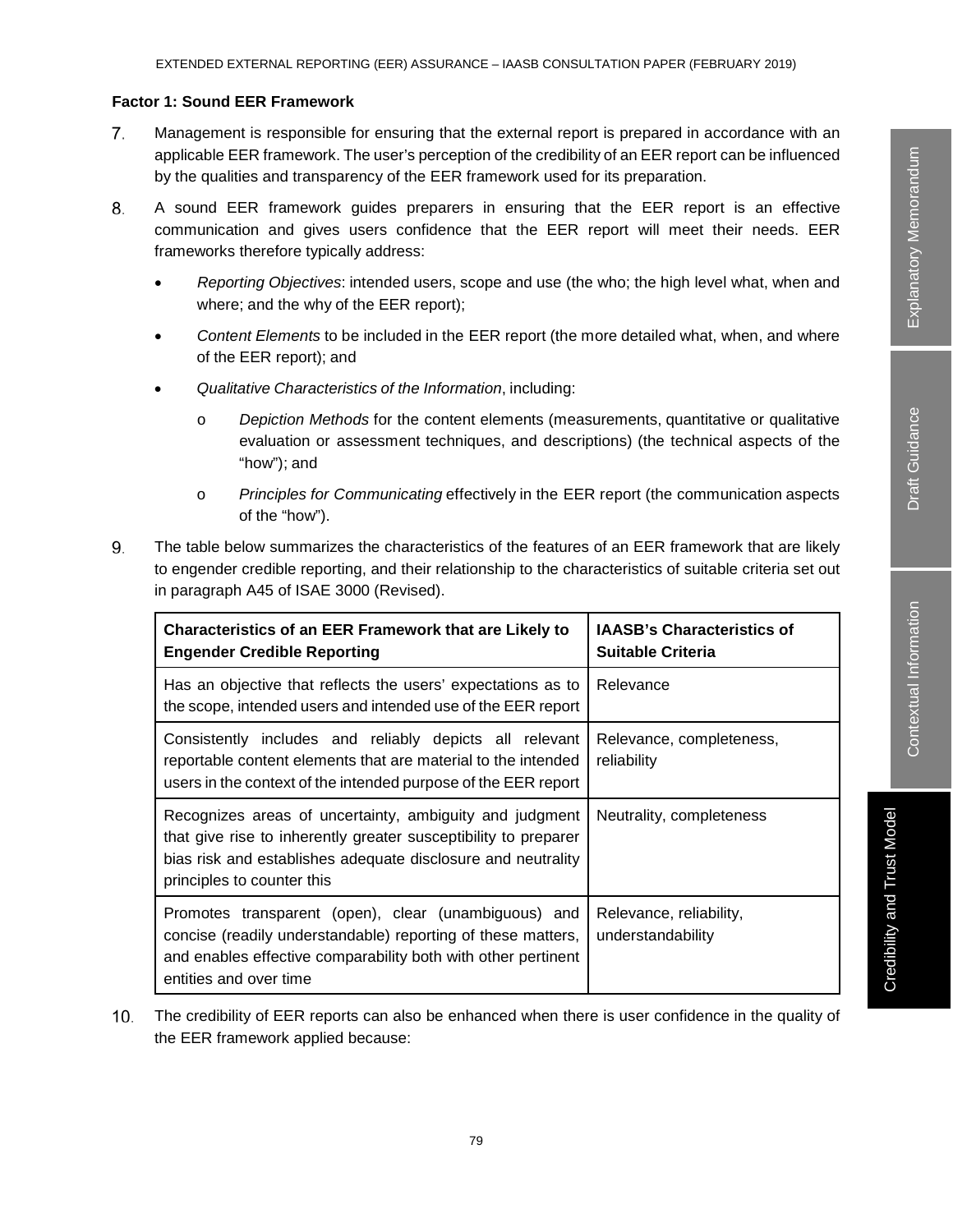EXTENDED EXTERNAL REPORTING (EER) ASSURANCE – IAASB CONSULTATION PAPER (FEBRUARY 2019)

- The due process for developing the EER framework involves interaction with stakeholders to ensure that the interests of the intended users and other stakeholders are appropriately reflected;
- There is effective governance over the development of the EER framework that addresses potential conflicts of interest; and
- The EER framework is well-known, commonly understood, and has broad stakeholder acceptance.
- $11.$ The objectives of different EER frameworks can vary significantly. The closeness of fit between the objectives of the EER framework and the user's needs is an important credibility factor. Transparency about the reporting objectives is therefore important.
- $12.$ Where EER frameworks specify content elements and depiction methods, this can drive consistency in reporting but may also limit the ability of the preparer to tailor the EER report to the entity's specific circumstances. Where such tailoring is important in meeting the reporting objective, EER frameworks may specify principles-based requirements for judgments by preparers to determine relevant content elements or depiction methods.
- 13. Where applicable, the need for such judgments and the potential for ambiguity in those criteria may make the EER framework inherently more susceptible to the risk of preparer bias. For example, under a principles-based requirement:
	- Identifying content elements and depiction methods can involve significant judgments about what to report and the appropriate depiction methods to use. Clear principles for determining these matters (such as a strong materiality principle and a requirement for stakeholder engagement to enable it to be applied effectively), and transparency about these matters and about the processes to implement them, can be important credibility factors for an EER report.
	- Applying depiction methods can involve addressing significant uncertainties in making estimates and qualitative evaluations or assessments and can therefore require significant judgments by preparers. EER frameworks may address such uncertainties and judgments by requiring related disclosures and by establishing a neutrality principle to be applied in making such judgments to counter the inherently greater susceptibility to preparer bias risk.
- 14. The existence of a multiplicity of EER frameworks covering similar areas may lead to confusion amongst users of EER reports, and may also reduce the ability of users to compare entities effectively.

### **Factor 2: Strong Governance**

15. Strong governance includes sound governance structures that oversee a strong internal control system, including effective risk management and high-quality reporting processes. Management and, in some jurisdictions, those charged with governance  $(TCWG)^{47}$  are responsible for establishing internal control as necessary to ensure that the information in the EER report is reliable and available on a timely basis. Management or TCWG may be required to, or may voluntarily make, an explicit assertion in the external report on their responsibility.

 <sup>47</sup> See the *Glossary of Terms* in the IAASB Handbook. For some entities in some jurisdictions, TCWG may include management personnel, for example, executive members of a governance board of a private or public sector entity, or an owner-manager.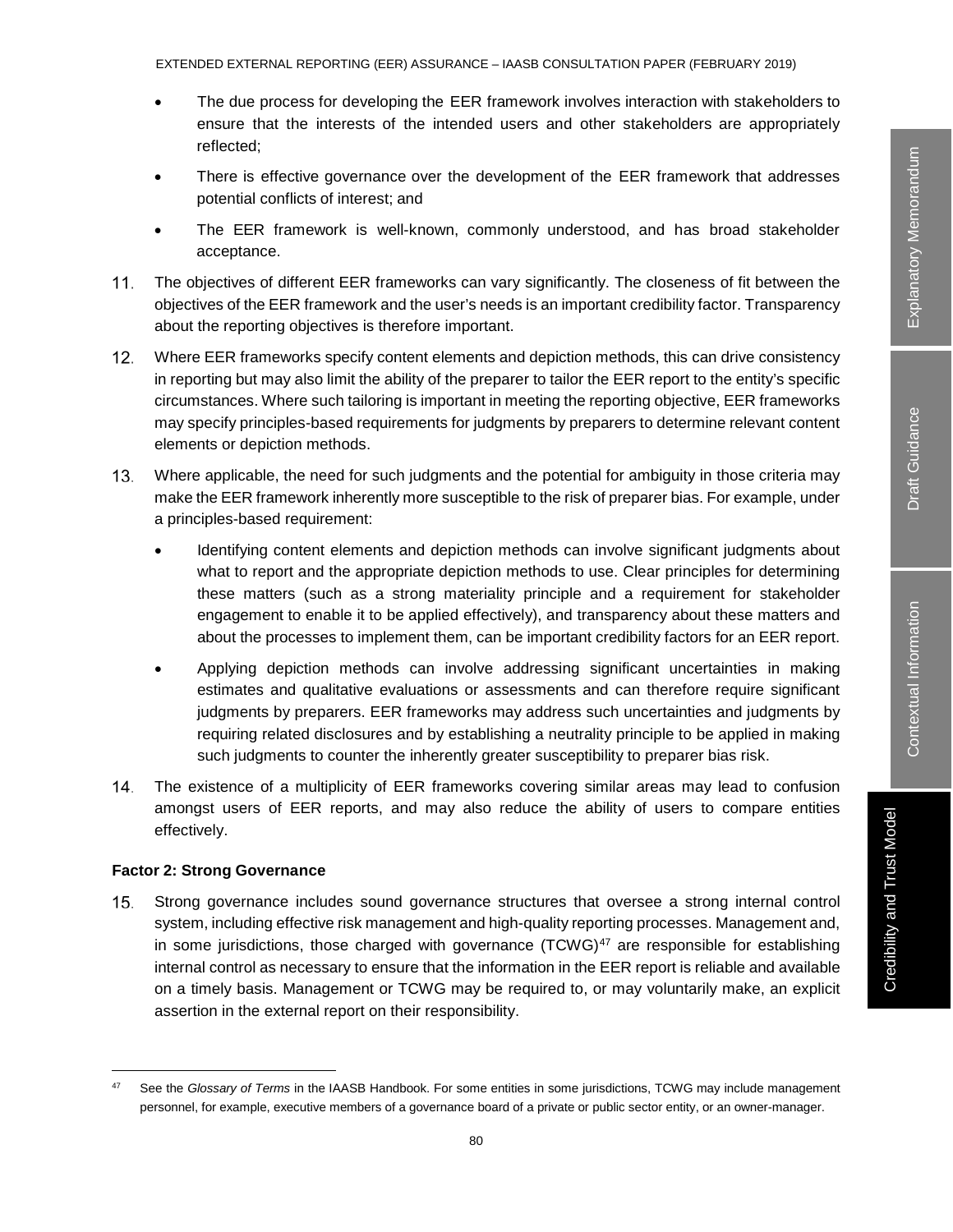EXTENDED EXTERNAL REPORTING (EER) ASSURANCE – IAASB CONSULTATION PAPER (FEBRUARY 2019)

- 16. The competence and accountability of management and TCWG is therefore an important element of the strong governance that is required to enhance credibility and trust. Underpinning this is a need for preparers to behave in a way that is consistent with the spirit of the objectives of the relevant EER framework to present EER information faithfully and without bias. In some circumstances, the use of external specialists may be appropriate, and may enhance credibility further.
- $17.$ Oversight by TCWG, who are responsible for overseeing the strategic direction of the entity and its obligations related to accountability, includes overseeing the entity's external reporting process, which may historically have been primarily focused on the financial statements. The responsibilities of TCWG may become broader as EER continues to evolve. In listed companies and other large entities, much of the work related to overseeing the entity's external reporting process is often undertaken by an audit committee. A transparent and constructive relationship between management and TCWG will enhance credibility of the external report. In executing their responsibilities, TCWG (including audit committees where they exist) may engage with intended users to obtain their perceptions of the usefulness and quality of external reporting.
- 18. Some entities also have as part of their governance process a separate disclosure committee that assists the Board of Directors and the audit committee in preparing the required disclosures and helps ensure that an entity's disclosure controls and procedures are properly implemented. These activities help to support the quality of external reporting.
- 19. A strong internal control system is founded on:
	- A control environment in which the oversight function (TCWG) and management actively support high-quality external reporting, and embed a culture in the entity that engenders effective internal control;
	- An effective information system for obtaining and processing relevant data and information of sufficient quality to support decision-making to enable the depiction of content elements;
	- Identification and assessment of risks that may threaten the quality of external reporting and the design, implementation and effective operation of appropriate responses in the form of control activities;
	- Regular overall monitoring of controls to determine that such controls are effective; and
	- Adequate information and communication, including more broadly on the business processes.
- 20. Many entities use internal audit for their operational audits or to assist in the audit of the external reporting process or the external report itself. Internal auditors are also exploring how their role may evolve along with the maturity of the EER processes within the entity.<sup>48</sup> Professional services providers may also be engaged to perform assurance engagements or other external professional services, reporting to TCWG, to support internal credibility and trust in the EER reporting process or in the resulting EER report.
- $21.$ Stakeholder engagement also forms an important part of governance processes, informing an entity's strategy and identification of material issues for disclosure.
- 22. Management routinely communicates and engages with intended users, particularly investors, in a number of ways. Visible, active engagement with users may provide an added motivation for management to achieve high-quality external reporting and may also enhance credibility.

Institute of Internal Auditors (2013) in Integrated Reporting and the Emerging Role of Internal Auditing.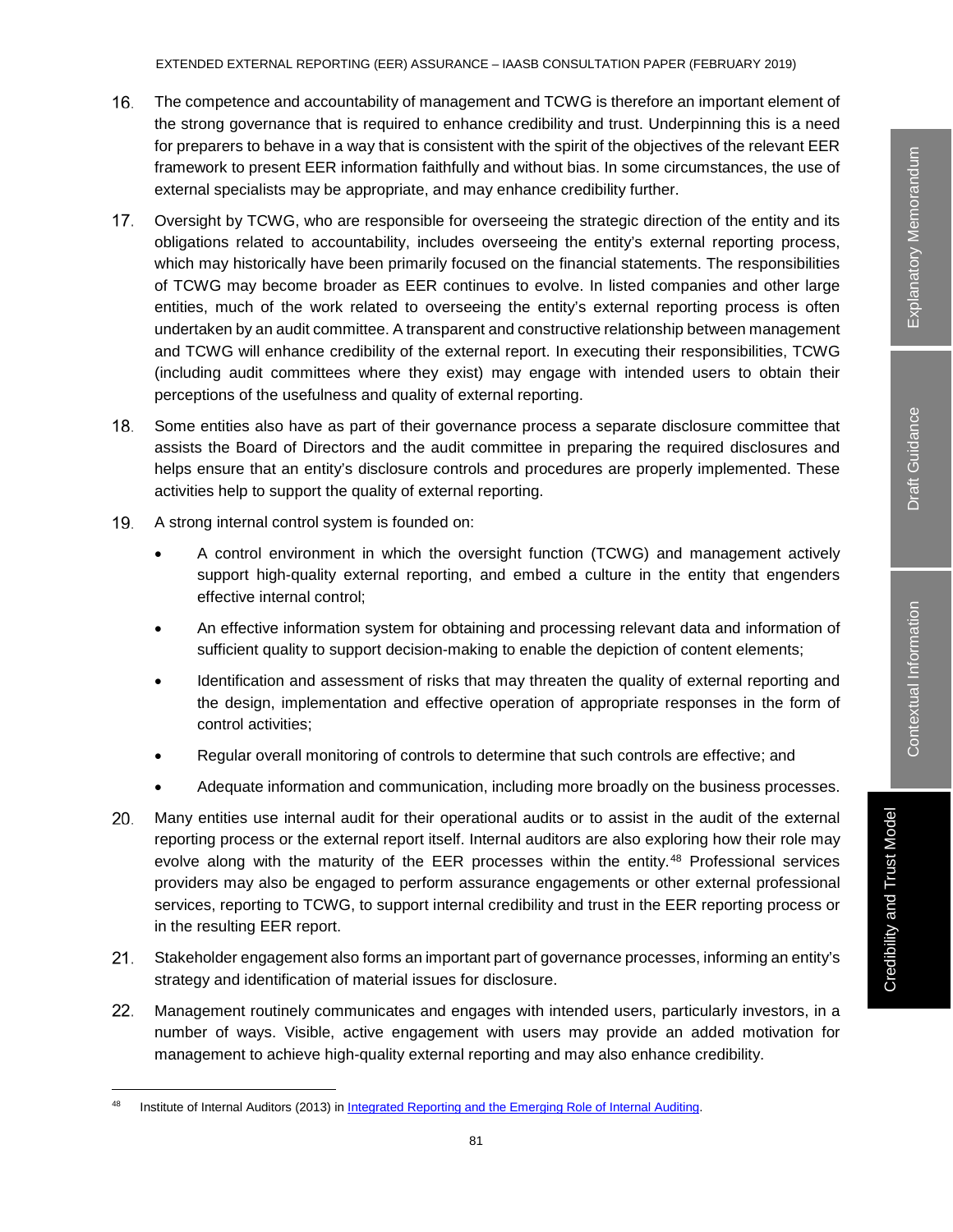- 23. Stakeholder dialogue is an important part of the process for defining an entity's strategy, identifying the most material issues to address, and disclosing them in external reports. The importance of such engagement is reflected in many EER frameworks and therefore influences the entity's EER 'materiality process'. Entities may also include stakeholder representatives in their governance structures, such as in their non-executive board, or may have a separate expert advisory group to advise the board on such matters.
- For external users, the credibility of external reports may increase if the different elements of the 24. governance system (structures, processes and people) that support the EER process are made transparent. This includes transparency about the individuals involved in the reporting process within an entity and those that govern these processes, as well as information pertinent to users' perception of those individuals' integrity and competence.

#### **Factor 3: Consistent Wider Information**

- $25.$ Inconsistencies between the various sources of information about the entity and its environment available to users may impact the credibility of the EER report. EER reports also need to describe all relevant issues and be complete if they are to be consistent with other information available about the entity.
- 26. Ensuring the consistency of information in the EER report with other sources of information likely to be available to users of the EER report, or explaining apparent inconsistencies, may enhance the credibility of the EER report.
- 27. Factors affecting the credibility of that wider information – such as the perceived independence and objectivity of the ultimate source of the information, the medium through which it is communicated (for example, a respected news agency), or the fact that the information was obtained in the past and was already perceived as credible - may influence whether the EER report or the wider information is determined to be most credible by users when there are inconsistencies between them.

### **Factor 4: External Professional Services and Other External Inputs**

- 28. Entities seek to enhance the credibility of their external reports not only through strong governance, but also through obtaining professional services or other external inputs. Credibility can come from a variety of professional services and other external inputs obtained from various types of providers, not just professional accountants (such as engineers). Such professional services may result in reports under assurance or other professional services engagements or other external inputs that are either made publicly available or restricted to internal parties involved in the engagement (see paragraph 20).
- 29. The type of professional service that is most appropriate in the circumstances and most relevant to users will depend on users' needs (which may be quite different between internal and external users), the nature of the external input and the maturity of the entity's EER processes.
- 30. The way such professional services and other external inputs may enhance the credibility of the EER report is dependent on the particular characteristics of such inputs and the personal traits of those providing them, for example:
	- Competence that is demonstrated or generally well known;
	- Objectivity and independence;
	- Professional skepticism and professional judgment;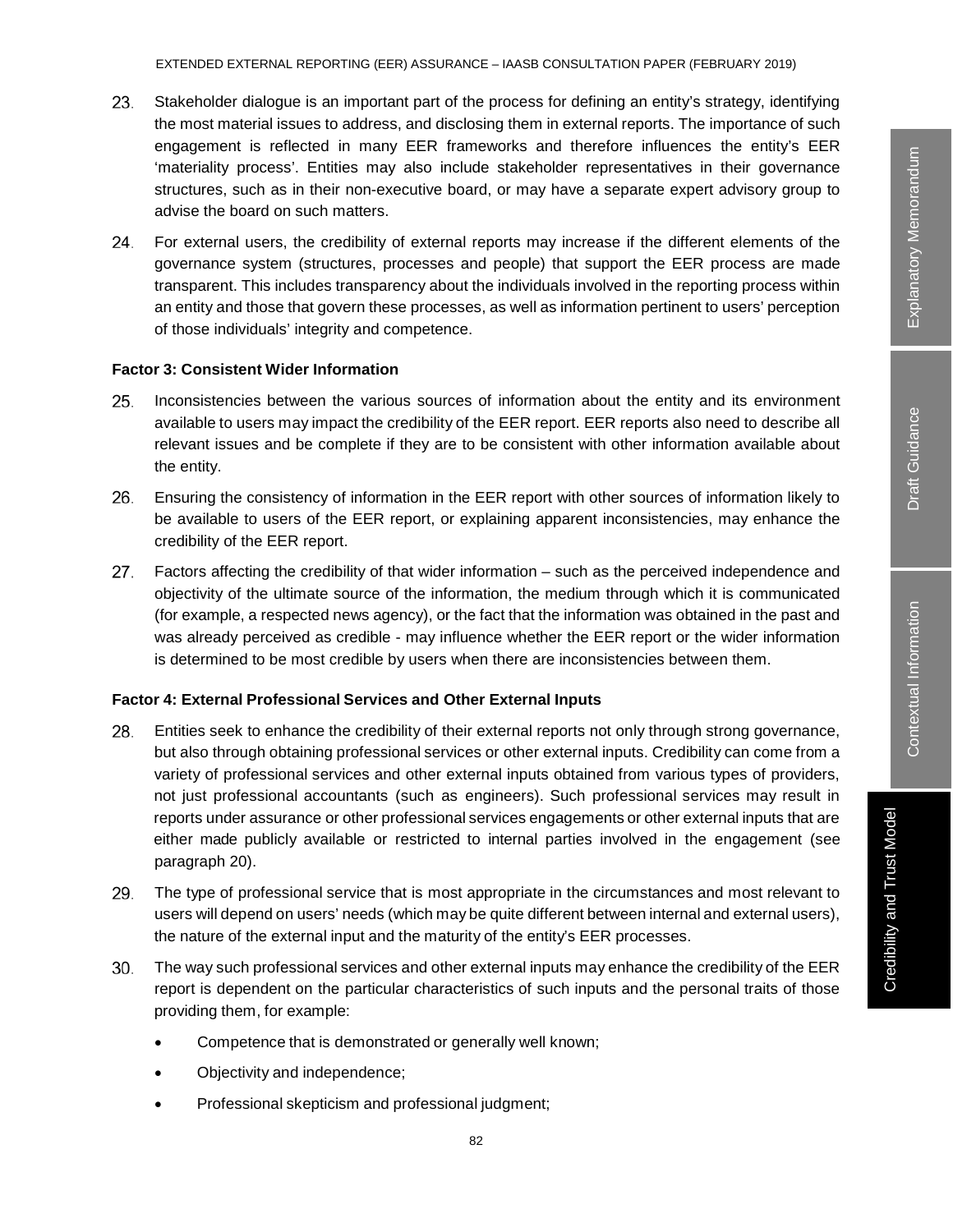- Quality in the performance of the engagement;
- Quality control, where applicable, at the engagement and firm level by the practitioner and firm that perform the engagement;
- Professional standards applicable to the practitioner;
- Regulatory oversight and supervision of professional services, where applicable; and
- Clarity of reporting, and transparency about the work performed.
- Although the necessary competence may be different depending on the particular form of  $31.$ professional services or other external input and the complexity of the entity, in general competence likely needs to include:
	- Knowledge of the relevant EER framework;
	- Knowledge of the underlying subject matter; and
	- Knowledge of the professional standards that apply.
- 32. Transparency about the competence of those performing the professional service or other external input may add to the credibility of the EER report. Particular types of engagements (for example, assurance engagements) also require the practitioner to meet independence and other relevant ethical requirements.
- 33. The manner in which the outcome of the external professional services or other external input is reported can influence the degree to which the external service or input adds credibility to the EER report. Key characteristics of a communication that may add such credibility include that such communication is understandable and clearly structured, well balanced, not biased and, where applicable, comparable between reporting periods and with other entities that prepare EER reports.
- An explicit reference to national or international standards for quality control of the practitioner's firm and for the performance of the engagement, as well as to relevant ethical requirements, may also enhance the degree to which the external input adds credibility to the EER report.
- Whether the credibility of information is enhanced may be affected by the users' understanding of the 35. external professional services, including assurance. There may be a need to educate users about the nature of such services and the levels of assurance that can be obtained from them.
- 36. Without experience of how to read assurance reports to understand the scope and level of assurance being provided, there is a danger of user confusion and misunderstanding, particularly given the range of services that practitioners can provide and the differing professional standards that assurance providers work to.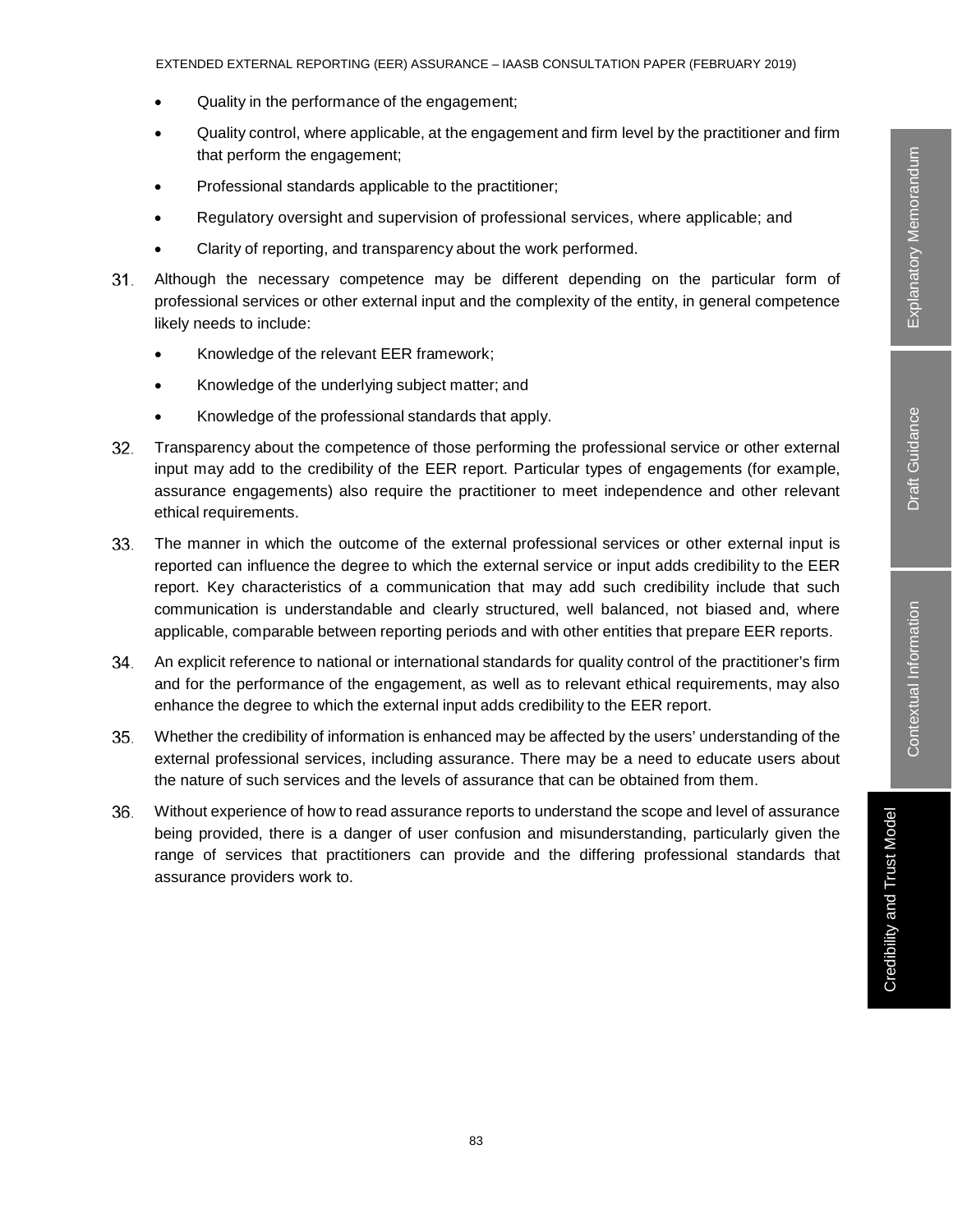The structures and processes that support the operations of the IAASB are facilitated by the International Federation of Accountants<sup>®</sup> or IFAC<sup>®</sup>.

The IAASB and IFAC do not accept responsibility for loss caused to any person who acts or refrains from acting in reliance on the material in this publication, whether such loss is caused by negligence or otherwise.

International Standards on Auditing, International Standards on Assurance Engagements, International Standards on Review Engagements, International Standards on Related Services, International Standards on Quality Control, International Auditing Practice Notes, Exposure Drafts, Consultation Papers, and other IAASB publications are published by, and copyright of, IFAC.

Copyright © February 2019 by IFAC. All rights reserved. Permission is granted to make copies of this work to achieve maximum exposure and feedback provided that each copy bears the following credit line: *"Copyright © February 2019 by the International Federation of Accountants® or IFAC®. All rights reserved. Used with permission of IFAC. Permission is granted to make copies of this work to achieve maximum exposure and feedback."*

The 'International Auditing and Assurance Standards Board', 'International Standards on Auditing', 'International Standards on Assurance Engage9ments', 'International Standards on Review Engagements', 'International Standards on Related Services', 'International Standards on Quality Control', 'International Auditing Practice Notes', 'IAASB', 'ISA', 'ISAE', 'ISRE', 'ISRS', 'ISQC', 'IAPN', and IAASB logo are trademarks of IFAC, or registered trademarks and service marks of IFAC in the US and other countries.

For copyright, trademark, and permissions information, please go to permissions or contact permissions@ifac.org.